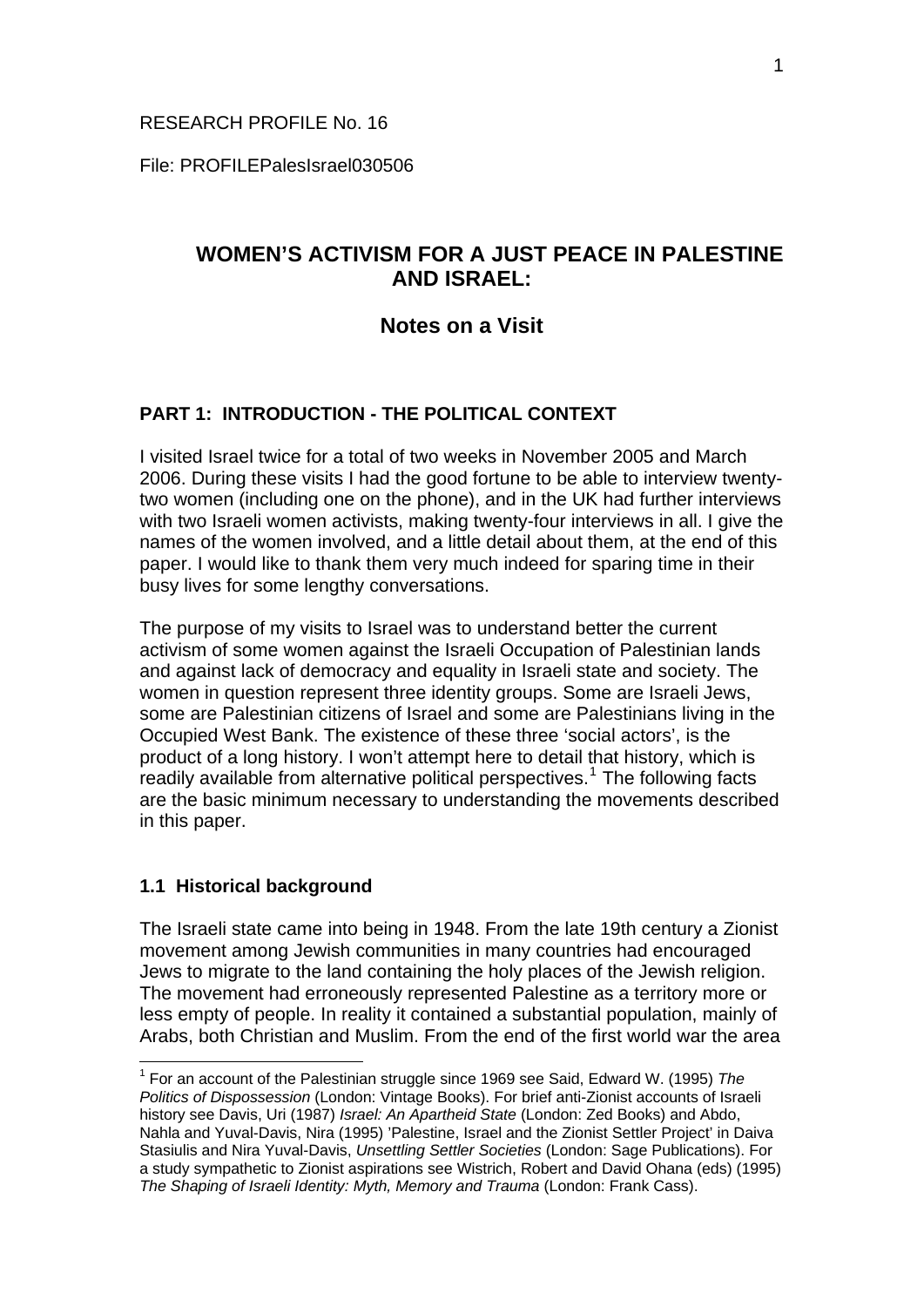was governed by Britain under mandate. By the end of the second, the genocidal acts of Nazi Germany, added to the Jews' centuries-long subjection to persecution in the diaspora, had increased international support for the project of Jewish state in Palestine.

United Nations General Assembly Resolution 181 of 29 November 1947 partitioned Palestine for two potential states. The Jewish state was to be created on 57% of Mandatory Palestine, an Arab state on the remaining 43%. Despite many decades of Jewish inward migration the total Jewish population at this time was no more than half a million. Even inside the territory designated by the UN for Israel, the Jewish population was slightly smaller than the Arab (Davis 1987:22). Yet in the fighting that accompanied the establishment of the Zionist state, the Israelis seized 24% more than their UNdesignated land. Of an estimated Palestinian population of just under a million, 750,000 were ejected from these de-facto Israeli borders, many to live in nearby refugee camps in Lebanon and Jordan, while approximately 150,000 remained under military rule within Israel - many of them displaced from their homes and lands. The year 1948 is celebrated by Israeli Jews as the moment of 'independence'. By Palestinians everywhere it's mourned as the moment of their catastrophe, the 'Nakhba'.

In the next two decades there was sporadic fighting between Israel and neighbouring Arab states. A Palestinian Liberation Organization was founded in 1964, that did not recognize the Israeli state and engaged in exchange of armed attacks with Israeli forces. In 1967 Israel seized the territories of the West Bank of the Jordan river, Gaza, Sinai and the Syrian Golan Heights. Although Sinai was later returned to Egypt under a peace deal, the other three territories are still occupied by Israel and in this way a considerable Palestinian population has come under Israeli rule.

In 1987, twenty years after the Occupation, a relatively non-violent resistance movement, the intifada, began in the Territories. Successive 'peace' initiatives were prompted by Western governments. In particular, the Oslo Accords of 1993 achieved mutual recognition of Israel and the PLO, and provided for creation in the West Bank and Gaza of the long-promised Palestinian state. The Israeli government, however, failed to implement the Accords, meanwhile fostering Jewish settlement in the Territories and further restricting Palestinian movement by closures.

### **1.2 Recent political events**

#### *The second intifada*

In 2000, further peace negotiations took place in the USA at Camp David, but did not succeed. That October, Ariel Sharon, then Israeli leader of the opposition, staged a highly publicized visit to the Al-Aqsa mosque in Jerusalem. It was particularly provocative to Palestinian opinion as appearing to claim this Muslim holy place for Jews. Angry protests by Palestinians ensued, not only in the Occupied Territories but also, unusually, in Israel.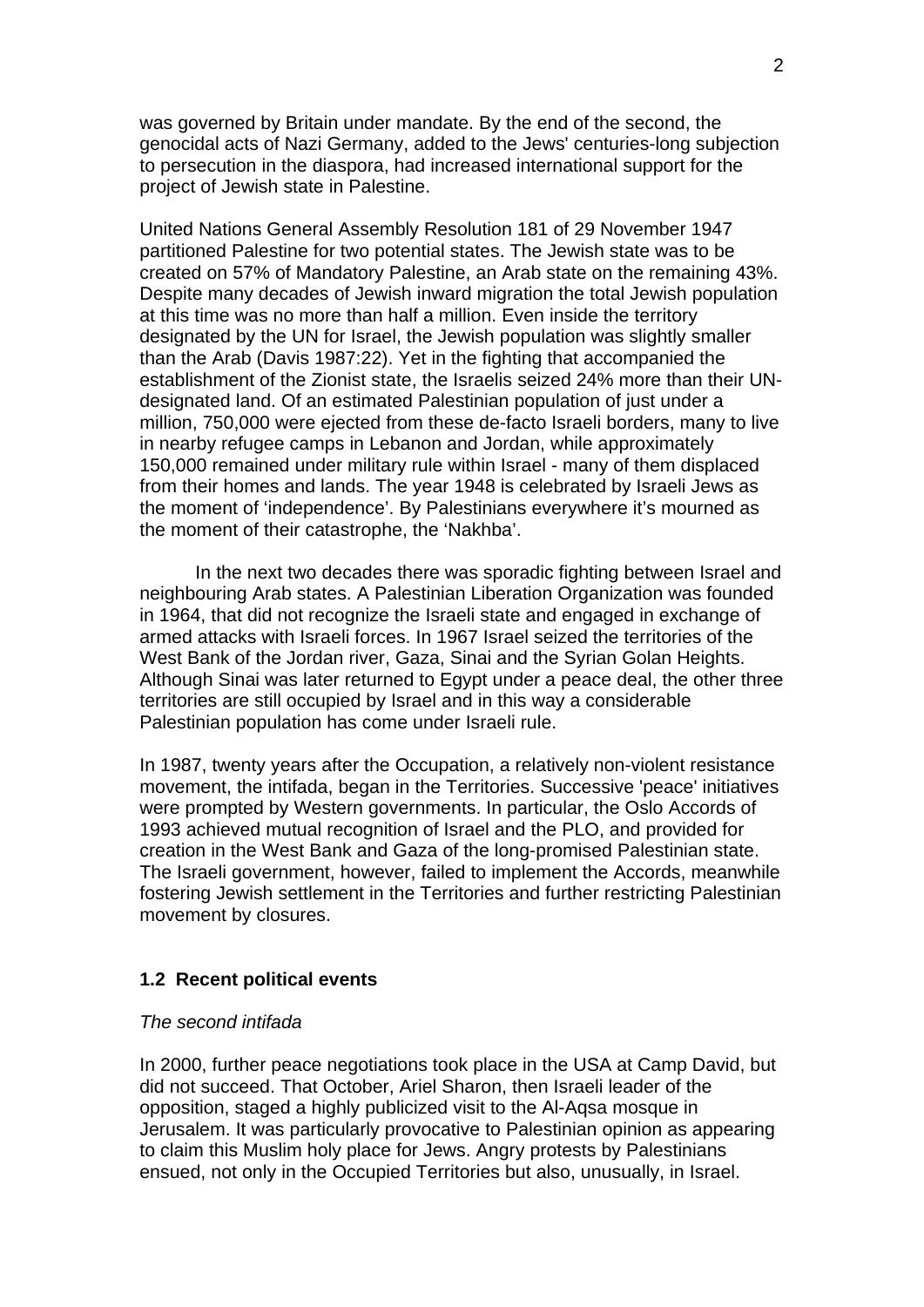Bloody repression by forces of the Israeli state followed. In Israel, thirteen Palestinians were killed by police. The period of Palestinian uprising that has continued since is known as 'the second intifada'.

3

Since the Al-Aqsa moment, there has been no official peace process between Israel and the Palestinian Authority. Palestinians have suffered continuous land confiscations, road closures, house demolitions, settlement and road building, arbitrary arrests, selective assassinations, curfews and collective punishment. In retaliation, in addition to the armed resistance inside the occupied territories, there was an increase in attacks by Hamas and Islamic Jihad suicide bombers on civilian targets inside Israel.

An Amnesty International report summarizes the effects, four and a half years on from the start of the second intifada.

From the first days the Israeli army abandoned policing and law enforcement tactics and adopted military measures generally used in armed conflict, routinely using excessive and disproportionate force against civilians, including frequent air-strikes and tank shelling in densely populated Palestinian residential areas, large-scale destruction of Palestinian homes, land and infrastructure, and the imposition of military blockades and prolonged curfews which kept the Palestinian population imprisoned within their homes...

More than 3,200 Palestinians, including more than 600 children and more than 150 women have been killed by Israeli forces, and more than 1,000 Israelis, including more than 100 children and some 300 women were killed by Palestinian armed groups. Most of the victims were unarmed civilians who were not taking part in any armed confrontations. Thousands more have been injured...

The report cited above emphasizes the serious impact of the Occupation on many aspects of Palestinian women's lives.

Palestinian women in the West Bank and Gaza Strip have lived for most of their lives under Israeli occupation and have been facing a triple challenge to establish their rights: as Palestinians living under Israeli military occupation which controls every aspect of their lives, as women living in a society governed by patriarchal customs, and as unequal members of society subject to discriminatory laws. Living under decades of Israeli occupation has dramatically curtailed development opportunities for the Palestinian population in general and has increased violence and discrimination against Palestinian women in particular.

<span id="page-2-0"></span> 2 Amnesty International, 'Israel and the Occupied Territories: conflict, occupation and patriarchy. Women carry the burden' accessed at web.amnesty.org/library/index/engmde150162005 on 25 June 2005.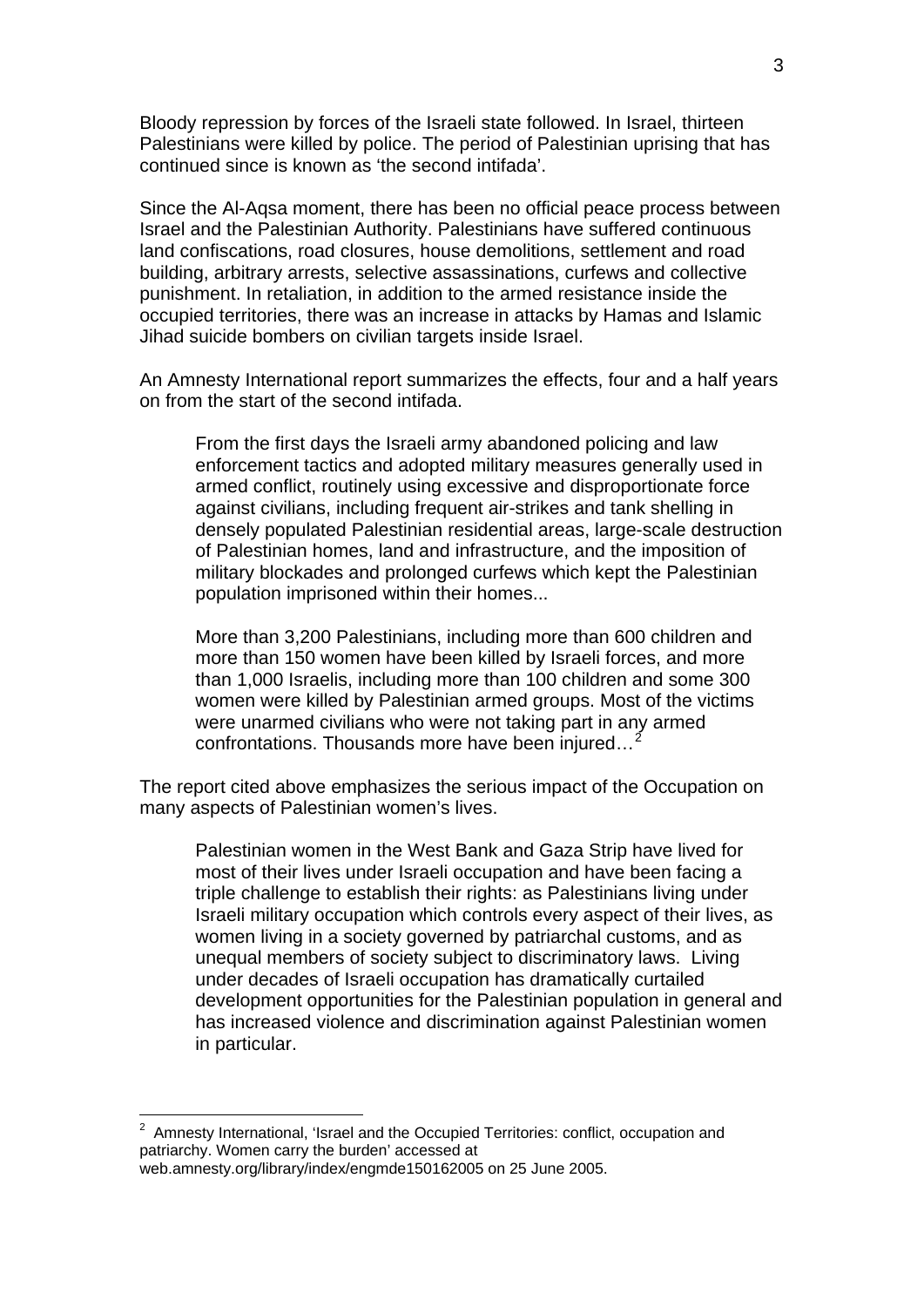#### *Construction of the Wall*

In 2002 the Israeli government had began construction of a continuous 26 fthigh concrete wall inside the West Bank, eventually to be 420 miles long. The government term this partition the 'Defence Fence', while opponents it call it the 'Separation Wall' or 'Apartheid Wall'. Its proclaimed intention is to prevent potential suicide bombers from entering Israel. Its construction has been accompanied by the building of new roads (banned to Palestinians) and the increased use of military checkpoints inside the West Bank.

Critics of this project point out that the aim of the Separation Wall is not security (which it cannot achieve). It is designed, on the contrary, to surround, connect and protect Jewish settlements, to carve out land for future settlements, and enfeeble any future Palestinian state. Since the route of the Wall is not on the Green Line but in many cases well within it, its construction appears to be a bid to redraw Israel's borders so as to permanently incorporate parts of the West Bank in defiance of UN Resolution 242. The map of the intended wall shows it circling round East Jerusalem, cutting off its Palestinian population from the West Bank. It will virtually sever the north and south of the West Bank at its narrowest point (McGreal 2005).<sup>[3](#page-3-0)</sup>

The building of the Wall is having an extremely disruptive and impoverishing effect on Palestinian life, further restricting movement and separating many villages from their land and olive trees. Its construction has incensed much international opinion and been condemned by the International Criminal Court and the UN General Assembly. Palestinian communities have been engaging in non-violent direct action against the Wall, supported by Israeli and international activists. The village of Bil'in has been the site of particularly sustained and well-publicized opposition during 2005, with protestors locking themselves to the structures and the IDF using stun grenades, tear gas and rubber bullets against them, and making many arrests.

#### *Further initiatives towards peace*

1

In 2003 the UN, the EU, the USA and Russia (the so-called 'Quartet') sponsored an initiative of George W.Bush termed the 'road map', involving planned steps towards a resolution of the conflict by the end of 2005, under which Israel would dismantle its settlements and eventually withdraw to the pre-1967 borders in exchange for evidence that the Palestinian Authority was seriously tackling terrorism. The promised end-point was a two-state solution, with 'fair and realistic' resolution of the refugee issue and a negotiated sharing of Jerusalem.

In December 2003 extra-governmental talks seeking solution to the Israeli-Palestinian conflict took place in Geneva. Although attended by some highlevel political figures on each side, the proposals of the resulting Geneva Initiative were unofficial and not binding on the two governments. In fact the

<span id="page-3-0"></span><sup>3</sup> McGreal, Chris (2005) 'Israel redraws the roadmap, building quietly and quickly', *The Guardian*, Tuesday, October 18, p.17.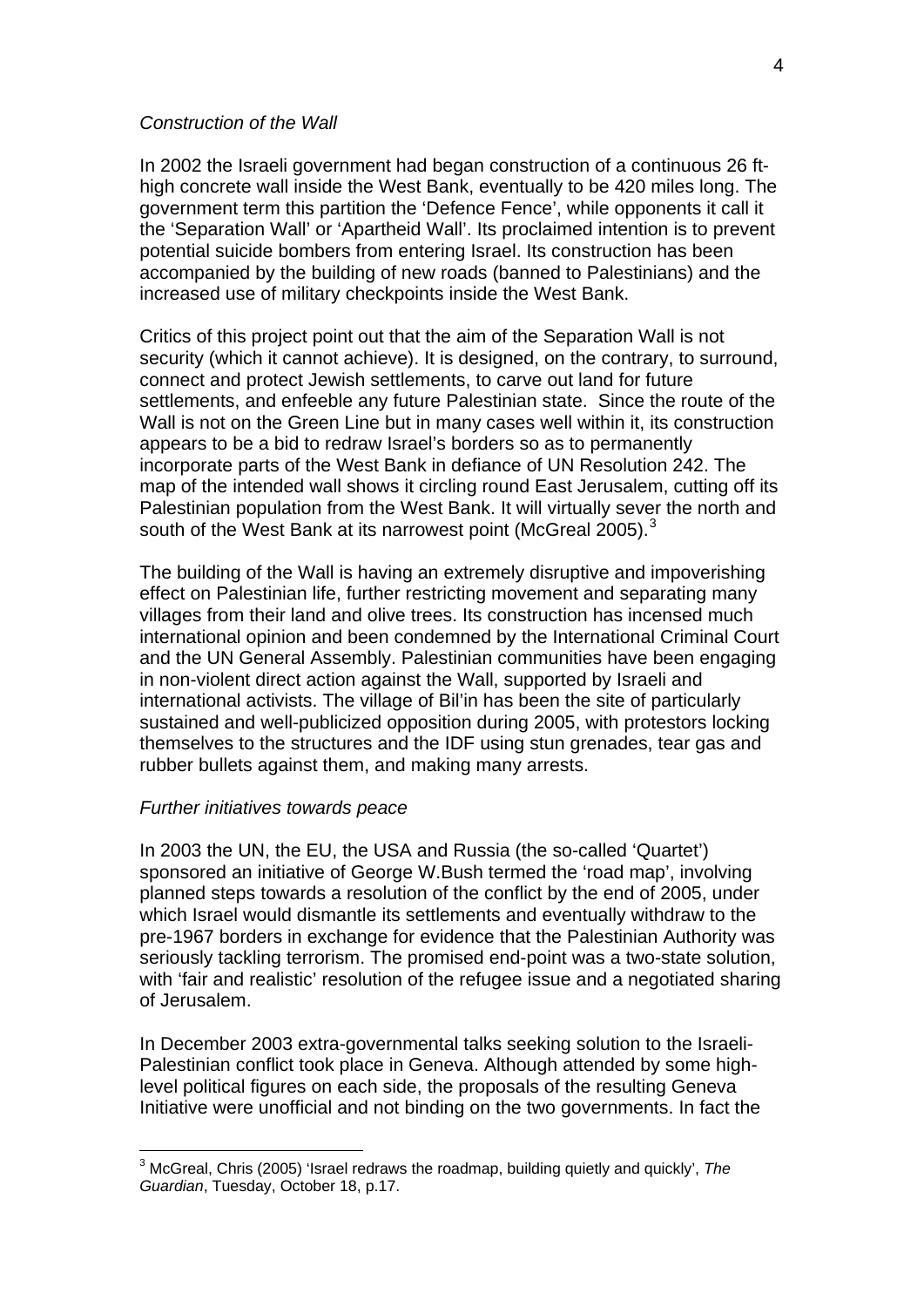government of Israel rejected them outright and on the Palestinian side, acceptance was only slightly warmer. Some foreign funders subsequently enabled educational and promotional activity on the proposals. The main organizations carrying this forward today are *Heskem* (Geneva Initiative-Israel) and a Palestinian counterpart, Palestine Peace Coalition -- Geneva Initiative (PPC/GI).[4](#page-4-0)

### *'Disengagement'*

The long-time Palestinian leader Yaser Arafat died in November 2004, and the prime minister, Mahmoud Abbas, otherwise known as 'Abu Mazen', succeeded him as president of the Palestine National Authority. Then, in the summer of 2005, prime minister Ariel Sharon abruptly took an initiative to 'disengage' Israel from the Gaza Strip, withdrawing all the Jewish settlers residing there. It was a startling move that resulted in highly emotional scenes, widely shown on television, in which reluctant soldiers carried away weeping settlers, who portrayed themselves as the victims of Israeli defeatism. The borders between Gaza and Israel and Egypt were subsequently sealed. One motivation for the disengagement from Gaza may have been to improve the economic situation: investors had ceased investing in Israel, tourism had fallen off, jobs had been lost.

Internationally, Sharon was accorded considerable credit for his 'disengagement', supposing it a move towards 'peace'. Even many leftwingers and peace activists in Israel gave him the benefit of their doubts. But it soon became apparent that Jewish settlement was still being expedited in the West Bank. So - more sceptical opinion on the Israeli left sees Sharon's unilateral move (it was not even presented to, let alone discussed with, the Palestinian Authority) as part of a plan to proceed independently to 'bury' the Palestinians, making Gaza a prison, while splitting up the population of the West Bank in a series of disconnected 'bantustans'. He is reported as having told his right-wing supporters, 'My plan is difficult for the Palestinians, a fatal blow. There's no Palestinian state in a unilateral move' (Avi Shlaim 200[5](#page-4-1)).<sup>5</sup>

In late October, just as I arrived to interview women in Palestine and Israel, a Palestinian suicide bomber caused deaths in the Israeli town of Hadera, in retaliation for an IDF assassination in Jenin. The IDF responded with targeted assassinations in air attacks on Gaza and the West Bank. Feeling more and more like South Africans under *apartheid*, Palestinians are now calling for an international campaign of sanctions against Israel of the kind called for by the African National Congress to overthrow the white supremacist regime. On 9 July 2005, 171 Palestinian civil society organizations issued a call for 'boycott, divestment and sanctions against Israel until it complies with international law and universal principles of human rights'.<sup>[6](#page-4-2)</sup>

<span id="page-4-0"></span><sup>&</sup>lt;sup>4</sup> www.heskem.org.il

<span id="page-4-1"></span><sup>5</sup> Shlaim, Avi (2005) 'Sharon's iron wall', *New Statesman*, 31 October. P.30.

<span id="page-4-2"></span> $6$  www.badil.org, accessed 1.12.05.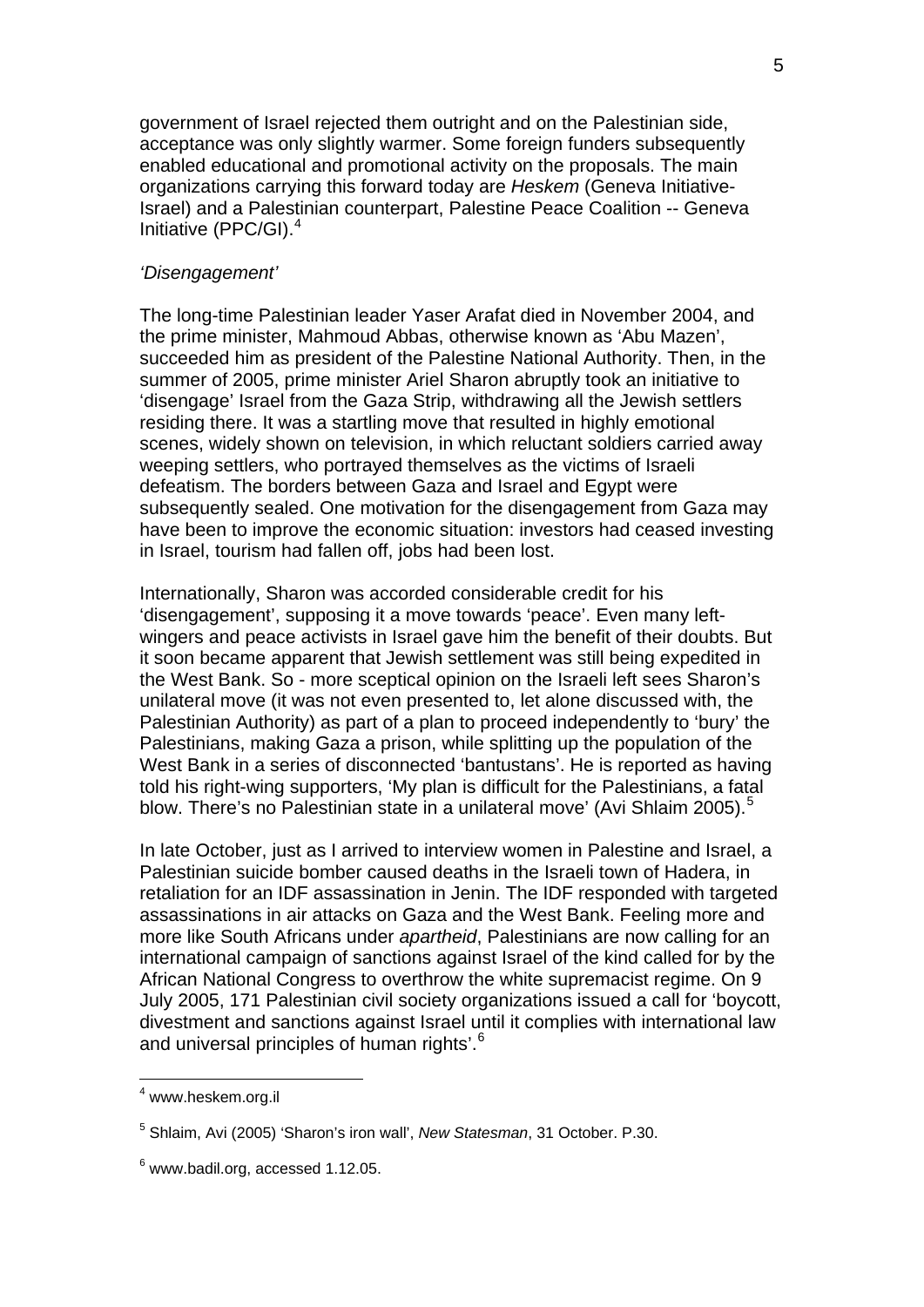The government of the USA, which deems the security of Israel vital to its interests in the Middle East, supplies an estimated 3 billion dollars a year in aid, most of it military. While successive administrations have called for Israel to fulfil its obligations to Palestinians, they have never threatened withdrawal of this economic and military support. In fact, when George W. Bush recently spoke of the 'facts on the ground' created by Israel in the West Bank he appeared to endorse the settlement policy and reneg on UNSC 242 (Fisk  $2005$ ).<sup>[7](#page-5-0)</sup>

# *Changed party political landscape*

Soon after my return from Palestine and Israel, in early November 2005, there were two developments on the party political scene. Amir Peretz was elected leader of Avodah, the Labour Party. His relatively progressive manifesto includes early negotiations with the Palestinians and an economic policy of spending public money on deprived communities within Israel rather than on the settlements. His arrival gives Palestinians and the Israeli anti-Occupation activists a glimmer of hope of a viable left alternative to Likud.

On November 21, Sharon announced his resignation from Likud and his formation of a new party, the Kadima ('Forward') Party. As its leader he was distancing himself from those in Likud who disapprove of his 'disengagement' from Gaza, while clearly hoping to bring many others with him. He was making a bid for the votes of the centre and even of some leftwingers in elections announced for March 2006.<sup>[8](#page-5-1)</sup> But his statements showed his own rightwing agenda to be intact. He rejected what he had come to call the 'false' concept of 'land for peace' as promised at Camp David, substituting the idea of 'security for independence' (Macintyre 2005).<sup>[9](#page-5-2)</sup>

## *Demographic change*

1

Meanwhile the population of Israel has grown increasingly mixed, and less politically, economically and socially united. Of a total of almost 7 million Israelis, about 20% are Palestinian Arab citizens of Israel. Another 20% are recent Russian immigrants. There is a substantial number of Jews from Ethiopia. The remaining majority of the Jewish population are split between Ashkenazi (mainly Western) and Mizrahi (mainly Middle Eastern and / or Arab) Jews. As well as cultural variations between these demographic groups, including greater and lesser orthodoxy in religion, there are marked economic differences. The gulf between rich and poor has grown. The government's

<span id="page-5-0"></span><sup>7</sup> Fisk, Robert (2005) 'Twisting Gulf arms', *New Statesman*, 31 October. P.33

<span id="page-5-1"></span> $8$  Subsequent to my research, Sharon was taken seriously ill and Ehud Olmert took over leadership of Kadima. In March 2006 Kadima came well out of a national election and was expected to form a coalition government with Avoda (Labour). Likud performed badly.

<span id="page-5-2"></span><sup>&</sup>lt;sup>9</sup> Macintyre, Donald (2005) 'Fears for peace plan as Sharon rejects territorial concessions', *The Independent,* 23 November. P.27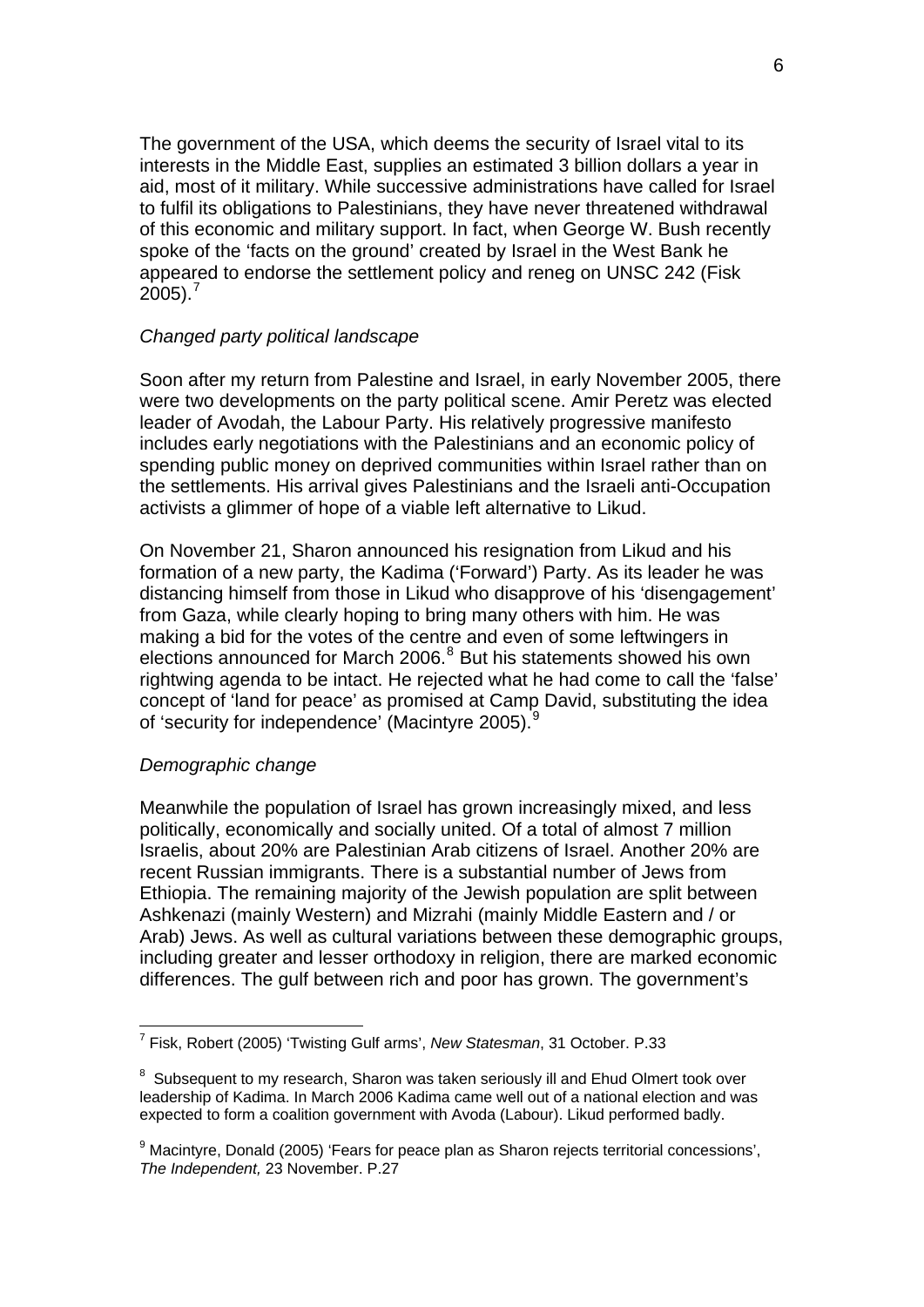enthusiasm for 'privatization' of the economy, favoured by the international monetary institutions, is costing some sectors dearly.

## **1.3 Women's responses to recent developments**

## *Palestinian women living under Occupation*

First, I wanted to get a sense of how Palestinian women living in East Jerusalem and the West Bank see Sharon's new tactics, and particularly the disengagement from Gaza. Amal Khrieshe Barghouti answered at greatest length. From the briefer remarks of others, I do not believe they would have disagreed with her. Indeed, neither in Palestine nor Israel did I encounter anyone who for one moment believed Sharon's 'disengagement' signalled good intentions with regard to ending the Occupation and enabling a viable Palestinian state. Amal said

Look, for 57 years until today the focus has been on the *management*  of the conflict, not on solving it. Every proposal for a peace agreement has failed. And now what Sharon's doing, this 'disengagement', it's an illusion, a tactic designed to maintain the Occupation while suggesting it's ending.

Besides, she added, the cost to the Israelis of occupying Gaza was quite high because of the extent of the resistance there. She saw this move as Israel dumping a problem, while making it harder for Palestinians to convince internationals to keep up their resistance to the Occupation. For instance, a lot of people internationally who had originally expressed enthusiastic support for sanctions had now pulled back. She went on to stress that

disengagement wasn't negotiated. It wasn't part of the 'road map'. It was a unilateral move on Sharon's part. There are no negotiations now - only empty talks between the Israeli government and Abu Mazen about 'security'. They're offering absolutely nothing for the improvement of daily life now, or for the future of Palestinian society. It's worse than *apartheid*, what we have here. The West Bank is being reduced to a cluster of ghettoes, little 'Suwetos'.

As a result of all this, Amal said, the legitimacy of 'two states for two peoples' was increasingly being questioned. More and more Palestinians now were discussing a single-state solution, because they had experienced the failure of so many attempts at compromise.

Natasha Khalidi said the redoubling of settlement and the house demolition programme in East Jerusalem since the withrawal from Gaza reminded her of a similar increase after the Oslo accords. And there was international silence about these Israeli abuses! In fact, Israel had received additional funding from the United States since the withdrawal from Gaza, by way of 'reward'.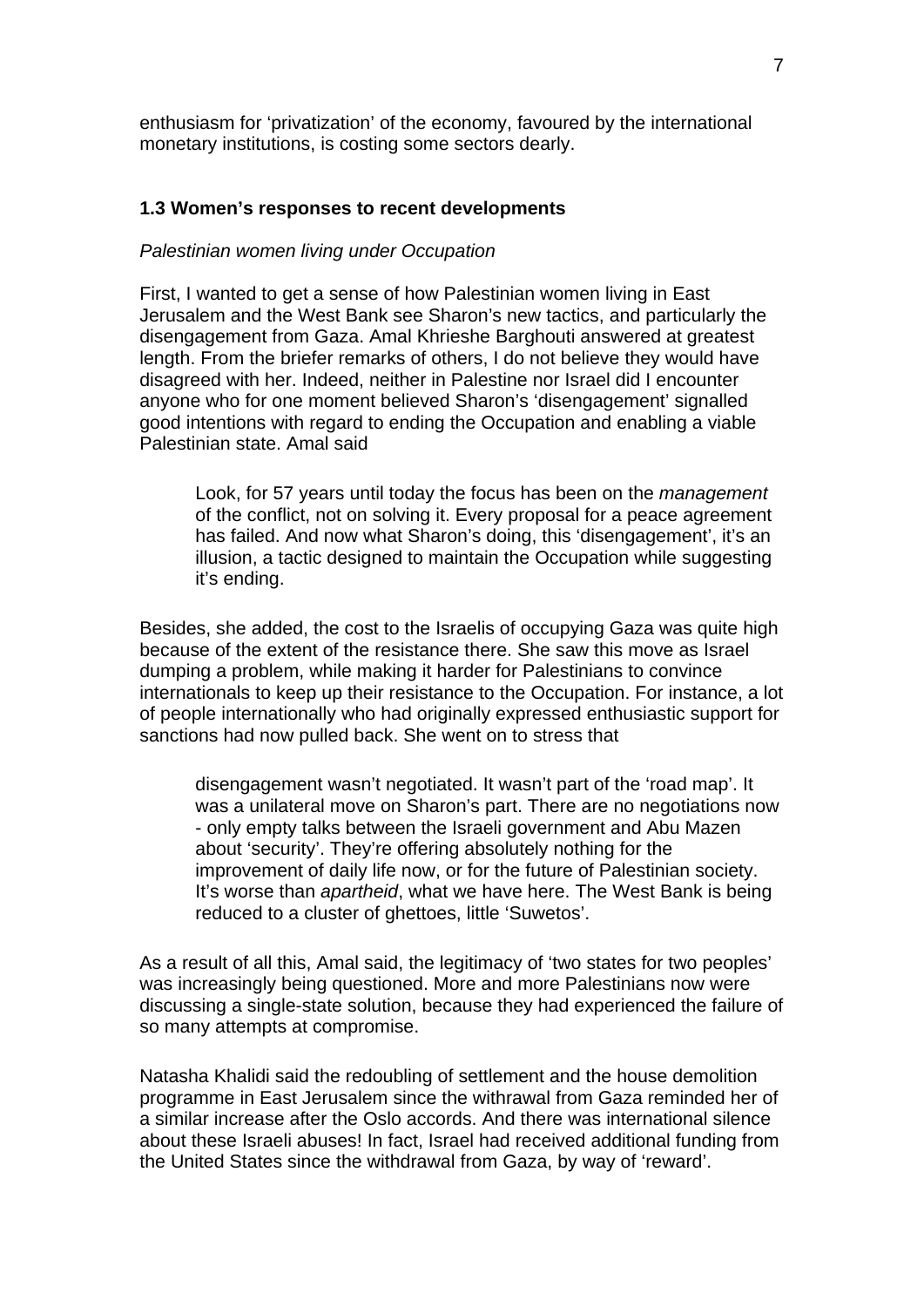The Israelis promised to remove checkpoints, to make the task of Mahmoud Abbas in controlling the militant factions easier. They want him to disarm the factions and police the Palestinians. But nothing was done. That's why he postponed the elections. Whatever he does, everything will stay the same on the part of the Israelis. Disengagement from Gaza! It's like a ship that's dropped ballast so as to travel faster. And it's just been imposed on us. There was no negotiating about it. It was just `accept or we crush you'.

Raja Rantisi, Nadia Naser-Najjab and Amal all mentioned their support for the call of Palestinian civil society organizations for an international campaign of 'sanctions, disinvestment and boycott' against Israel. They would like it to be thorough and widespread, and involve not just individuals and NGOs abroad, but national governments and the United Nations.

## *Views of Israeli women on the current situation*

The Israeli women I spoke with on the whole agreed with the frustrated and depressed feelings of the Palestinian women reported above. For instance, when I spoke to Lily Traubmann in November 2005 she saw Sharon's disengagement from the Gaza Strip not as a step towards ending the Occupation but as part of a plan to dispose of the 'problem' of Palestinians. With its Jewish settlers removed, Gaza could now be sealed off, fired upon at will, and controlled from without. There was no gain in this action for Palestinian inhabitants of Gaza, except the freeing-up of a little land. She believed Sharon's disengagement move, like the construction of the Separation Wall, appealed to many ordinary Israelis by appearing to give them just what they most wanted: a definitive separation of Israelis from Palestinians so that the latter could no longer be seen nor heard. Their hope was, however, illusory. It's not actually possible to separate the two peoples. She pointed out that the Hadera bomber had come from Jenin, a town that is theoretically sealed off from Israel.

So in November Lily was feeling Sharon's disengagement strategy had successfully demonstrated to Israelis that the trauma of removal was so great, it would now be unthinkable to remove settlers from the West Bank. It had had the effect of deceiving some of the opposition to the Occupation in Israel, dividing it, and leaving it with no strategy. Even the two-state solution had come to look impossible. But by March 2006 she was a little more optimistic about the long-term effects of the Gaza disengagement. It has made a solution to the conflict involving giving up land a little more thinkable to Israeli Jews today. The colonizers have a little less legitimacy. Any political party that talks of continuing to hold the Occupied territories for ever, she said, is seen as extremely rightwing.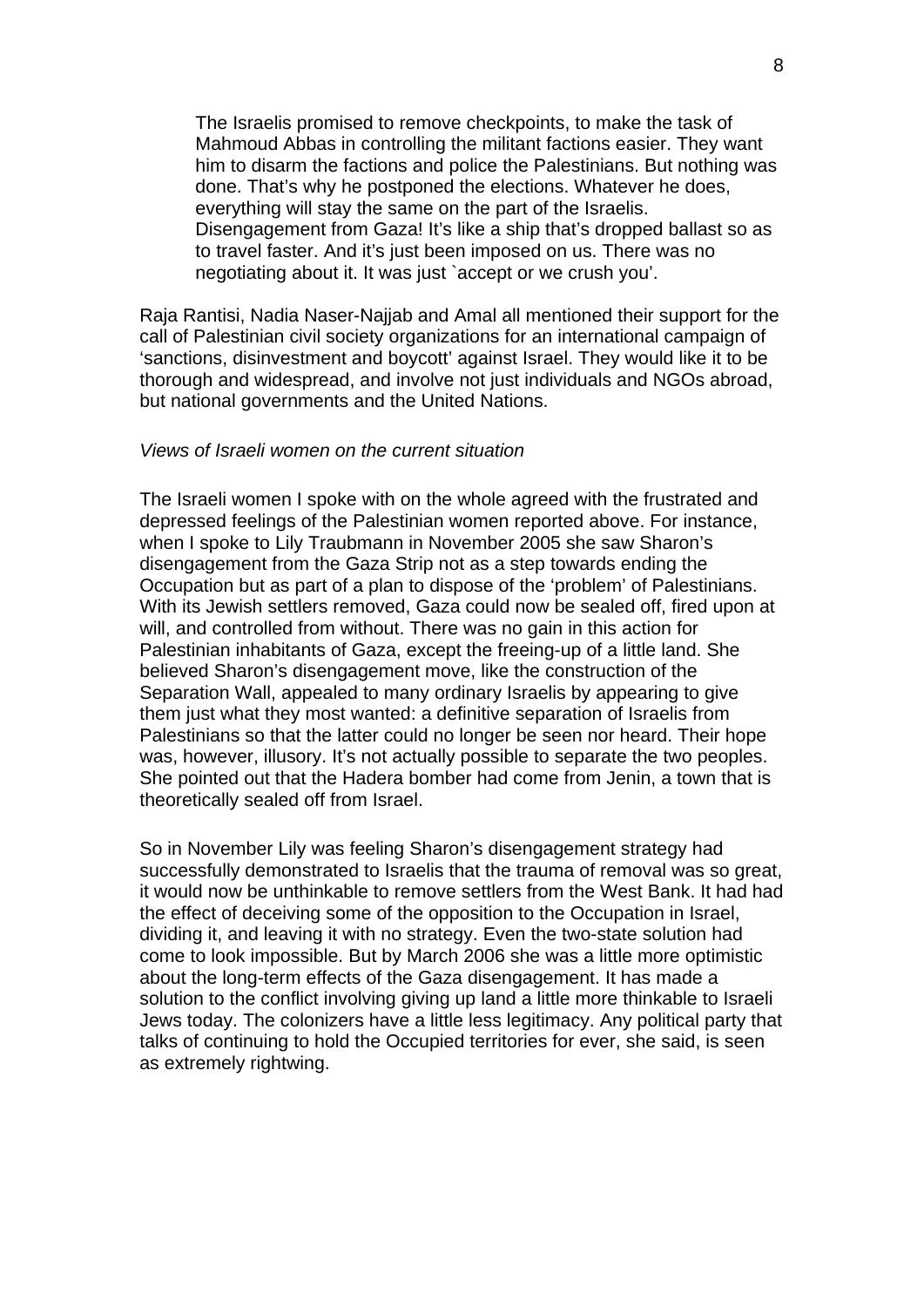Likewise Molly Malekar, although she is deeply enraged and depressed by the strategy of settlement round Jerusalem and the continued building of the Wall, is not quite so negative about the disengagement. She says

Despite the fact we know disengagement was a trade-off, I do think it paves the way for change. For years the settlements were a 'sacred cow', we were told you couldn't disturb them, it would bring us to civil war. But now it's happened, it's been an anticlimax, and we go on.

Molly keeps tabs on the rightwing press to 'read the signs' and detects 'little cracks in the system, and they're growing wider'. She gave an example. *Yediot Achronot* (Latest News) is the most popular paper in Israel, read by 50% of the population. These days, almost every weekend supplement carries an article about what's happening in the Occupied Territories – including the experience of Palestinians. A recent headline was 'How much does the Occupation cost and who pays?' Papers like this publish what they know their readers want to read – so they are a good indicator of changing opinion. Since disengagement, people have become more pragmatic and realistic, she feels.

However, along the spectrum of optimism and pessimism, I heard some sharply contrasted views. On the one hand, Gila Svirsky said, 'There's been a dramatic move leftwards…There's far more support now for a two-state solution, for ending the settlements...There's a major consensus on a Palestinian state in the making…The dynamic is positive'. On the other, Debby Lerman said

In the past few years, Israel under Sharon has broken all the boundaries and shown complete disregard for international law and accepted behaviour. The few restraints that still remained after 38 years of Occupation are gone. There's a big swing to the right in Israeli public opinion.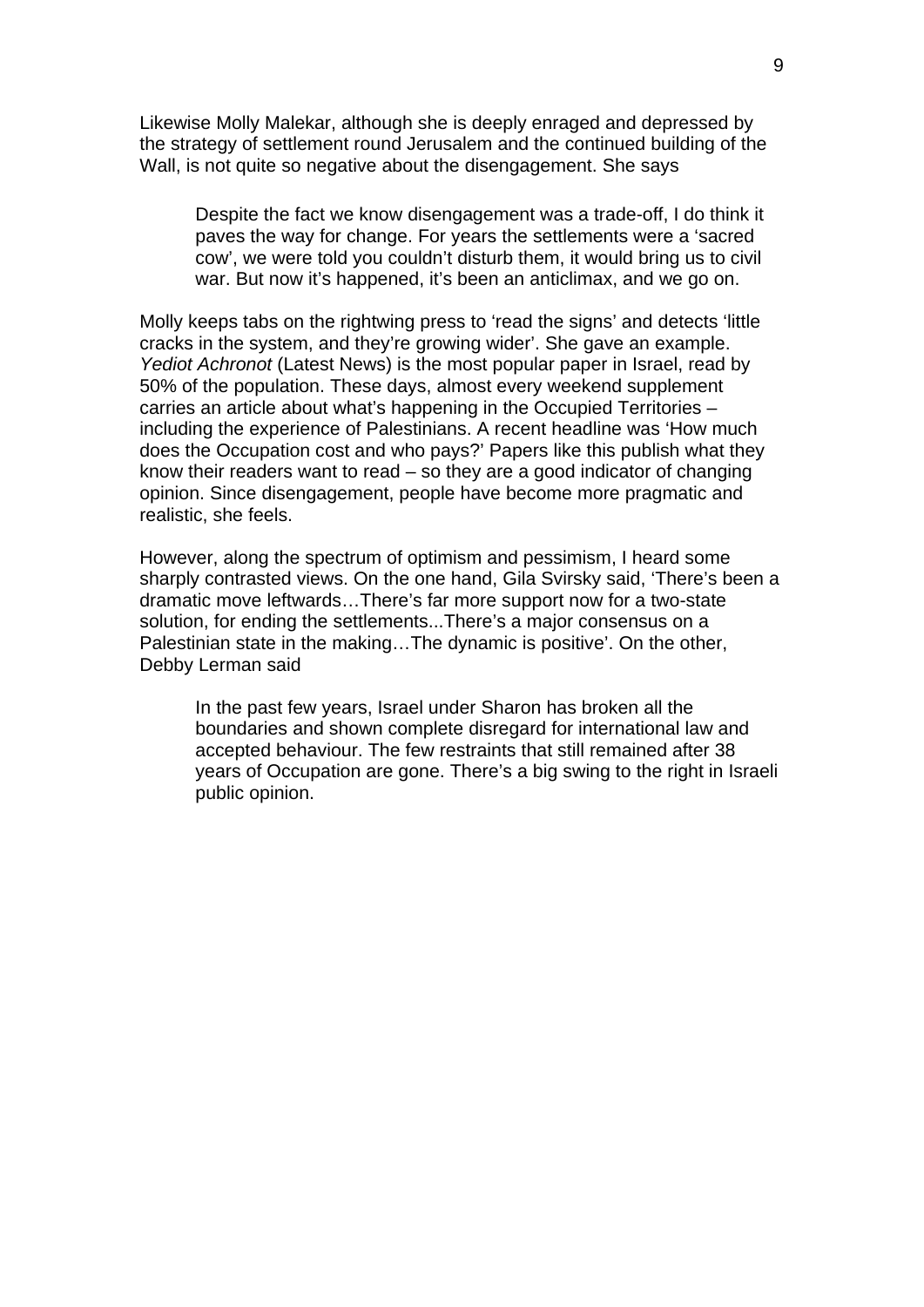# **PART 2: THE WOMEN'S PEACE MOVEMENT IN ISRAEL**

The second intifada has greatly changed the nature of the anti-Occupation movement in Israel. The groups that were formerly important - Shalom Achshav (Peace Now) and Gush Shalom (the Peace Bloc)<sup>[10](#page-9-0)</sup> – have shrunk and are less evident, while relatively new organizations have come to the fore. Although few in numbers these are lively and engage in non-violent direct action.

One is Ta'ayush (Life in Common), formed in 2000. It is a grassroots movement of Arabs and Jews working to break down the walls of racism and segregation, and to end the Occupation, by constructing a genuine Arab-Jewish partnership. Another is Anarchists against the Wall (Anarchistim neged Hagader), an anti-authoritarian group of around one hundred people. Anarchistim are relatively young, in the dual sense of being of more recent origin and attracting younger members. They are the main organizers of regular Saturday demonstrations against the Separation Wall.

A weakness of Israeli anti-Occupation activism in the past has been that it is male-dominated and masculine in style – indeed at worst positively militaristic. This masculinism unfortunately persists today in Ta'ayush and Anarchistim. Tali Lerner, an active member of New Profile who also attends demonstrations against the Wall, says that Anarchistim has probably equal numbers of men and women among the membership. But, she says, 'The ones who persist tend to be men.'

The negligence of gender issues in the mainstream movement has been one reason for the evolution since 1987 of a lively Israeli women's peace movement. Women's organizations set up at different times between 1987 and 1990 included Women in Black (WiB), the Women's Organisations for Women Political Prisoners (WOFPP), the Israeli Women against the Occupation (SHANI), the Women and Peace Coalition and the Israeli Women's Peace Net (RESHET). Several of these organizations and coalitions went on to do valuable work during the 1990s, although there was a slowdown after the Oslo accords were signed in 1993, when peace seem to be on the way.

# **2.1 The Coalition of Women for Peace**

<u>.</u>

Today there are nine women's organizations that direct their energies mainly towards ending the Occupation, and they come together in the Coalition of

<span id="page-9-0"></span><sup>10</sup> Shalom Achshav is the largest extra-parliamentary movement in Israel, the country's oldest (and most conservative) peace movement and the only one to have a broad public base (www.peace-now.org.il). It was founded in 1978 when the Israeli-Egyptian peace talks appeared to be collapsing, by a group of reserve officers and soldiers from the IDF. They monitor, and oppose, Jewish settlement in the Occupied Territories. Gush Shalom (the Peace Bloc) was formed in 1993, with the primary aim of influencing Israeli public opinion and leading it towards peace and conciliation with the Palestinian people (www.gush-shalom.org).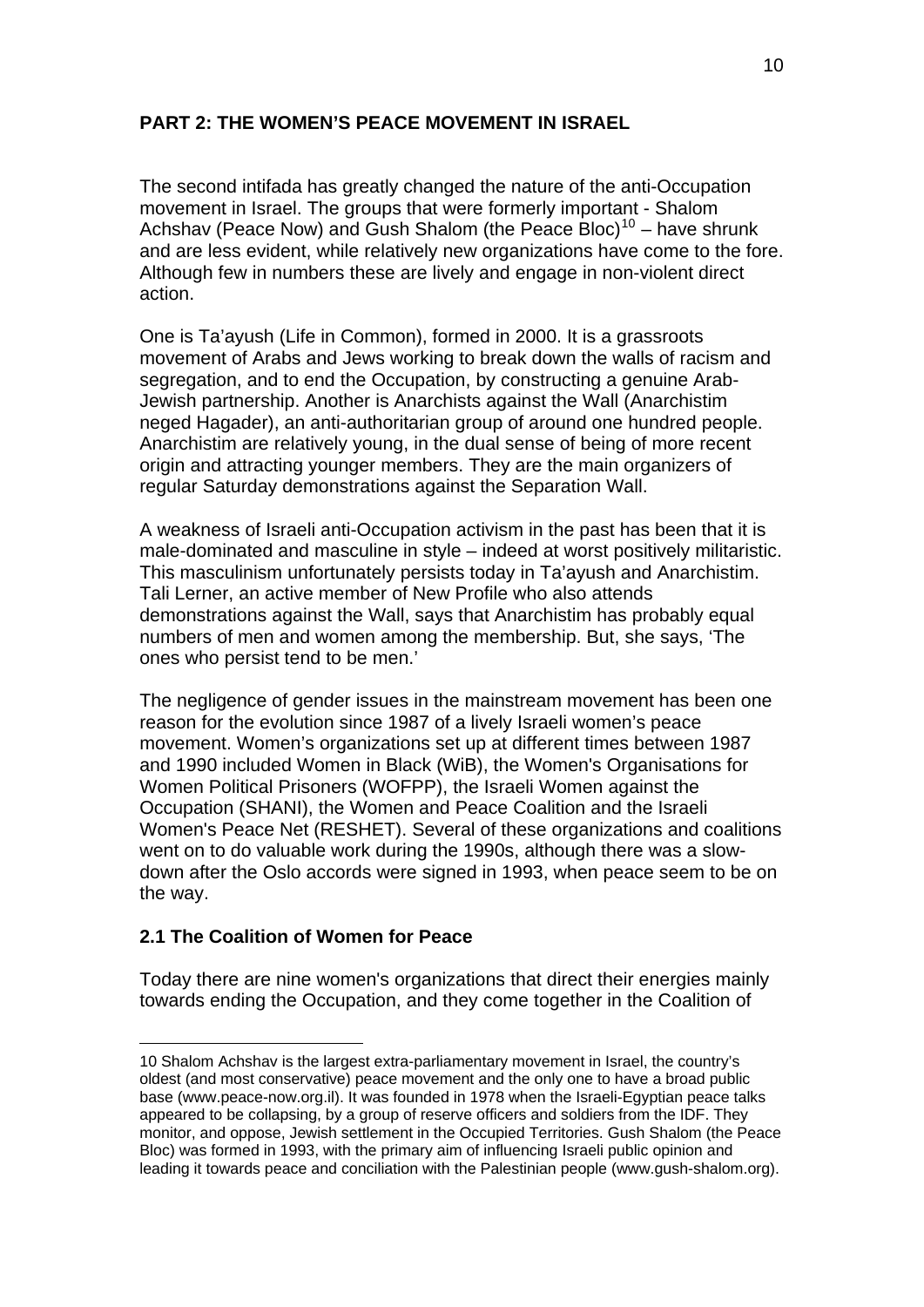Women for Peace, which may be seen as a successor to the Women and Peace Coalition of the eighties. While in Israel I interviewed Gila Svirsky, one of a group of women who founded the Coalition in November 2000 a few weeks after the outbreak of the second intifada. She is now its full-time financial and international coordinator.<sup>[11](#page-10-0)</sup> I also interviewed Hedva Isachar, who is on its communications committee and a member of the management team that coordinates 'Reality Tours' (see p.13 below).

## *The organization*

The Coalition's web site<sup>[12](#page-10-1)</sup> describes it as 'bringing together independent women and nine women's peace organizations, some newly formed and others promoting co-existence since the founding of the state of Israel…We are a mix of Jewish and Palestinian women (all citizens of Israel) and we take action to amplify the voices of women calling for peace and justice for all inhabitants of the region'. They go on to say that the Coalition 'seeks to mobilize women in support of human rights and a just peace between Israel and its Arab neighbours, as we work to strengthen democracy within Israel'.

Any women's organization that agrees with its principles may be a member of this alliance.<sup>[13](#page-10-2)</sup> Their scope is wide enough that taken as a whole the membership spans opinion from Zionist to non-Zionist and anti-Zionist. The nine organizations that, alongside some individual members, currently constitute the Coalition are:

- 1. Bat Shalom
- 2. The Fifth Mother
- 3. Machsom-Watch
- 4. NELED
- 5. New Profile
- 6. NogaA Feminist Journal
- 7. TANDI the Movement of Democratic Women for Israel
- 8. WILPF (the Women's International League for Peace and Freedom Israeli chapter)
- 9. Women in Black.

<span id="page-10-1"></span><sup>12</sup> www.coalition of women.org

<span id="page-10-2"></span> $13$  These are the principles to which the Coalition subscribes:

- o an end to the Occupation;
- o the full involvement of women in negotiations for peace;
- o establishment of the State of Palestine side-by-side with the State of Israel based on the 1967 borders;
- o recognition of Jerusalem as the shared capital of two states;
- o Israel must recognise its share of responsibility for the results of the 1948 war, and cooperate in finding a just solution for the Palestinian refugees;
- o opposition to the militarism that permeates Israeli society;
- o equality, inclusion and justice for Palestinian citizens of Israel;
- o equal rights for women and all residents of Israel;
- o social and economic Justice for Israel's citizens, and integration in the region.

<span id="page-10-0"></span><sup>1</sup>  $11$  Subsequently Gila Svirsky has expressed the intention of withdrawing from this post and a replacement is being sought.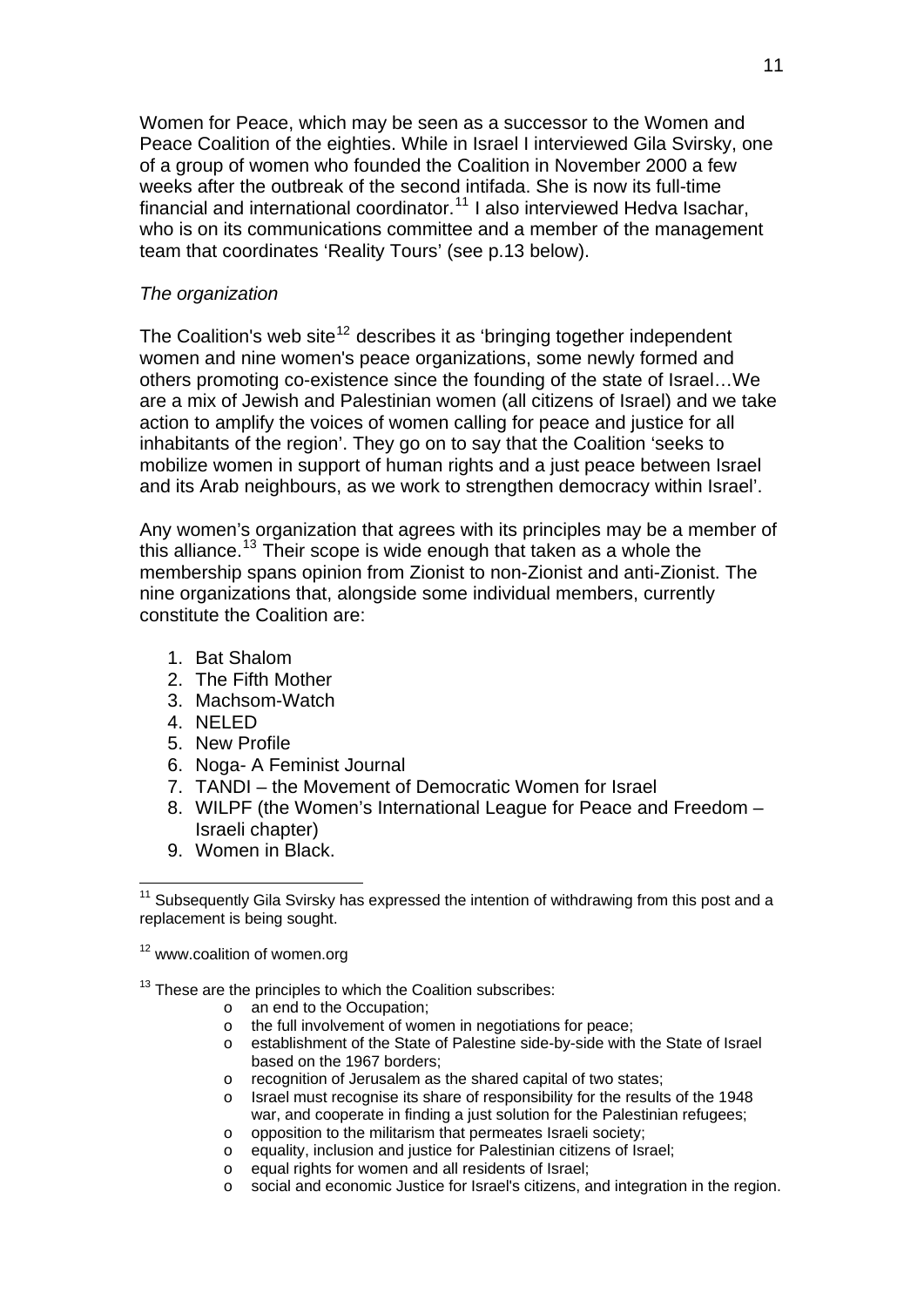These organizations send representatives to a monthly meeting which may be attended by any individual who so wishes. This meeting is the main decisionmaking body, and the decision-making process is consensual.

The Coalition has friendly relations with some feminist organizations whose concern is 'the condition of women' more than 'end the Occupation' – though of course any progressive group is pretty much bound to include the political and military situation among its issues. The Coalition works closely with feminist centre Isha l'Isha (Woman to Woman) in Haifa, which does work around UNSC Resolution 1325 (inclusion of women in peace processes). Noga is a feminist journal that has chosen to be in the Coalition. ASWAT, a group of Palestinian lesbians, has chosen not to be.

## *Activities*

## Support for member organizations

Under Gila's financial leadership the Coalition has raised considerable funding for its member groups – \$220,000 in the most recent year. This represents relatively large grants for certain of the member organizations, and smaller grants for specific projects in the case of others. In addition they've helped them with capacity building; run a project to improve member organizations' access to the media; produced a video describing the work of the member groups; and come to their support when under attack (e.g. when New Profile was slandered on a TV show).

### Advocacy and campaigning

But in addition the Coalition engages in various kinds of activity on its own account. Under the heading 'advocacy and campaigning', each annual report runs to several pages of activity. They use public education, posters, billboards, street theatre, petitions and articles in the media. Twice a year they organize mass rallies. To list just a few characteristic instances of this kind of activism in recent years:

- Approx. a thousand Israeli and Palestinian women marched through the streets under the banner 'We Refuse to be Enemies';
- Several hundred women dressed in black lay down in a public plaza of Tel Aviv under the banner 'The Occupation is Killing Us All';
- with Palestinian women, the Coalition organized an International Human Rights March of Women - the visitors travelled for three weeks through Israel and Palestine calling for a just peace;
- a 'walking exhibition' in Tel Aviv, showing photos of destroyed homes in Gaza;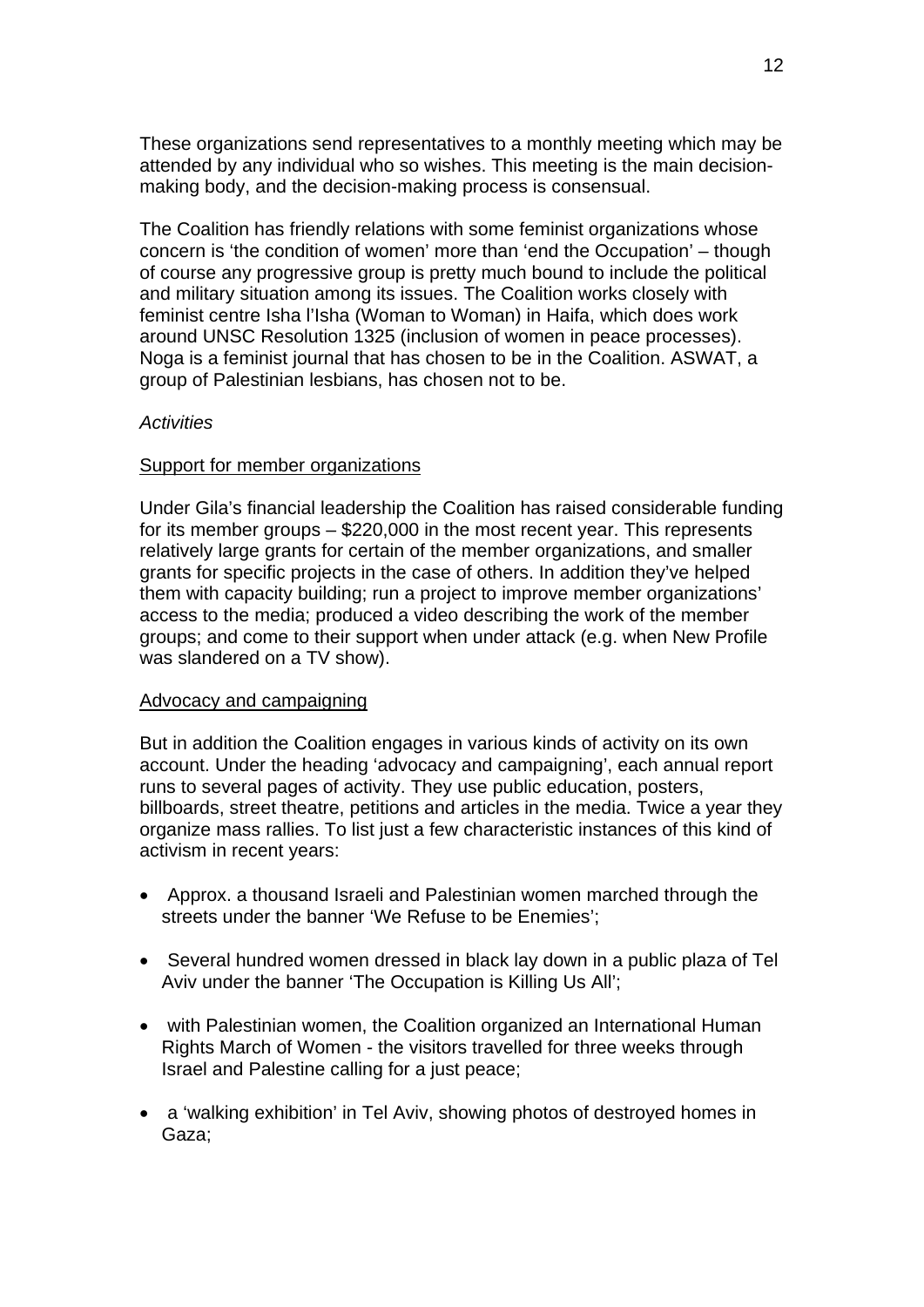- the delivery of hygienic supplies, infant food and school supplies at different moments to towns in the Occupied territories;
- a campaign to demand that Israel permit UNRWA to resume food deliveries to Gaza, stopped in reprisal for a bombing;
- campaigning against the Wall.

The Coalition is planning a new, pro-active campaign for 2006 on the theme of 'Reframing Security'. They will rewrite the concept of 'security', the criterion by which Israelis continually judge their reality, helping show that security can't result from maintaining the Occupation. They will raise awareness of other meanings of security: economic security for the poor, security of women from violence in the home and on the street, and environmental security for a sustainable future. This Reframing Security campaign is inspired and informed by the ongoing anti-militarist work of New Profile, which has long questioned the meaning of the term 'security' as it is used by Israeli leaders and in mainstream Israeli discourse.

#### **Outreach**

In recent years the Coalition have found that rallies and campaigns draw fewer and fewer participants. During 2004 and 5 therefore they shifted the emphasis of their strategy. 'Outreach,' Gila told me, 'is now our biggest thing'. They are trying to reach five target groups: Russian-speaking women; teenagers; young women; Israeli women and men of centrist opinion; and disadvantaged Mizrahi women.

On the theme of 'feminist Russian-speakers for human rights and social justice', the Coalition has been organizing two-day 'forums' in which the women come together, have an overnight stay, and discuss radical feminist ideas and all kinds of discrimination – including against women at work, lesbians, Palestinians in Israeli society. Some have been held in mixed communities such as Nazareth, where Israeli Jews and Palestinian Arabs, both Christian and Muslim, live in proximity. This itself is quite a challenging experience for Russian-speaking women.

Recently the Coalition have started a 'third generation group' in which young women are 'creating their own vision'. They have organized 'young women's groups' in Tel Aviv and Haifa, and mobilized young women for out-reach to the younger-still 'teenage' group. In a project with New Profile, young women in their twenties organized a one-week camp taking a group of one hundred Israeli school children to experience the wilderness. On this trip they also met Palestinians for the first time.

The Coalition's main means of out-reach to 'middle-of-the-road' Israeli opinion is its programme of 'Reality Tours'. For the last year and a half, around ten groups a month, each of twenty or more people, have been taken on an advertised coach trip to see 'parts of the conflict they have never seen before', the separation Wall, military checkpoints, refugee camps and Palestinian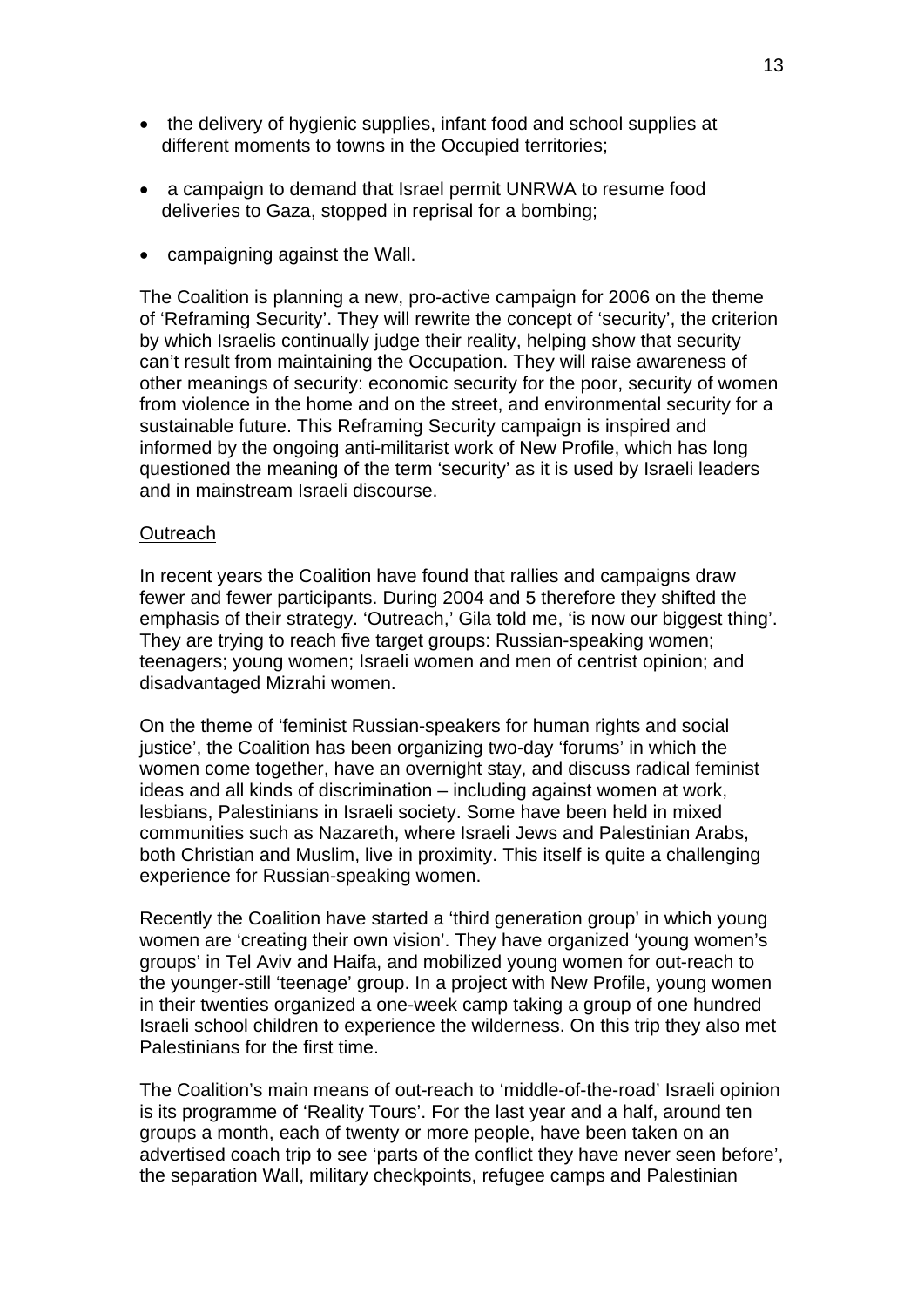homes. The 'tourists' meet local people and have a talk addressed to them both before and after the trip. Three thousand five hundred Israelis have now been on these tours, Gila told me, and their hope is for a further three thousand during 2006.

# Internationalism

The Coalition, more than any of its member groups, maintains international connectedness for the Israeli women's peace movement. They have constructed and now manage an active website in three languages. They also run an e-mail list of 4000 addresses worldwide, which reaches tens of thousands more. The Coalition is involved in the Social Forum movement. Gila travels abroad on speaking trips and many Coalition women speak at conferences in different countries.

Of the member groups, Women in Black is the most international. Gila is a long-time member of the Women in Black Jerusalem vigil – and in some ways it's now the Coalition that 'do' internationalism 'as' Women in Black. For instance, when the biennial Women in Black international conference was held in Jerusalem in August 2005, the Coalition staff were actively involved. More than 700 women from all over the world came to the event. In addition, live internet coverage was arranged, enabling 2000 more people than could actually visit Israel to attend the event 'in real time'.

# **2.2 The Coalition's more active member groups**

# *2.2.1. Women in Black*

Most of the Israeli Jewish women I interviewed had at one time or another stood on Women in Black vigils. Amira Gelblum for instance said 'We are *all*  Women in Black. I feel it as part of my identity even if I don't go on vigils as often as I used to.'

# *Origins and development*

The Women in Black vigils started more or less simultaneously in Jerusalem, Tel Aviv and Haifa, based on relations between women in the left. Judy Blanc told me how in Jerusalem on the first night of the 1987 intifada some of them on the left had come together to discuss how to dramatize the Occupation. Let's do a 'black' vigil, they thought. They had in mind something like the Argentinian Madres of the Plaza Mayo or the South African white women's Black Sash movement. At the first vigil at the Cinemateque in Jerusalem they were seven – two of whom were men. 'The next week,' said Judy, 'it was all women, in the middle of town rather than on 'safe ground' near the Cinemateque, and we were physically attacked by the right. So we moved to a visible but more easily protected location'.

Gila had been working as head of a charitable foundation. Like other liberal Zionists of that time, she said,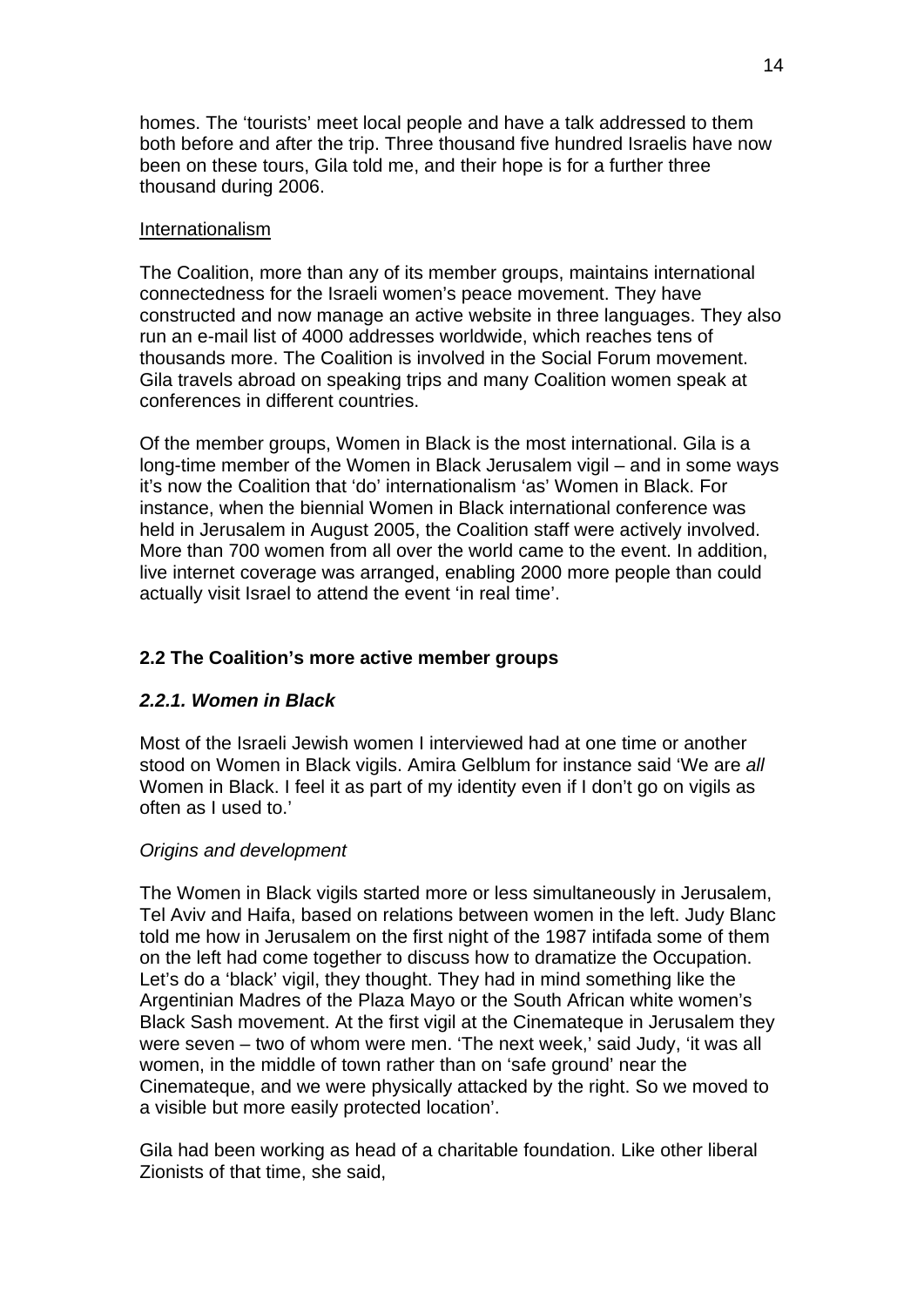we used to call the Occupation the 'enlightened occupation'. We saw it as bringing civilization! So we were very shocked by the intifada. We suddenly saw 'these Palestinians are killing our sons'. And that was what brought some women to the vigil. But in the core group there were some more political women– Judy Blanc, for instance, Yvonne Deutsch, Hagar Roublev and others.

Gila and her partner joined the early vigils, carrying their own placards saying merely 'End the violence'. Only gradually did she come to see that 'violence' must mean the specific violence of the Occupation. Gila would go on to become a key actor in Women in Black and has written a book about the movement, as yet unpublished.

The number of WiB vigils snowballed and in the summer of 1990, just before the Gulf War, there were vigils in 31 sites in Israel. The vigillers would meet every week on a Friday, usually for an hour from 1 pm till 2 pm, usually wearing black, at some prominent place such as a major crossroads. The Israeli vigils were never completely silent, in the way many Women in Black vigils in other countries eventually became. But the signs and placards they carried were their main means of communication. The most common was the raised black hand bearing the words 'End the Occupation'.

Women in Black in Israel never developed into an organization, although there are occasional meetings. Each vigil is autonomous, and there have been no WiB leaders, co-ordinators or spokeswomen – although there have been charismatic personalities, among them the late Hagar Roublev. The vigils have often attracted an aggressive response from rightwing passers-by, who often call them 'whores' and 'traitors'. But through their persistence and the simplicity of their message they have become a respected feature of the Israeli opposition. Besides, participating in vigils has changed many women. Gila said

Women in Black had the effect of educating women and politicizing unpolitical women. Lots of us involved with it shifted one step to the left at that time. Thank heaven our vigils weren't silent! We were able to talk to each other and learn from each other.

## *In remission – the nineties.*

The Gulf War in 1991 was a setback to WiB. Arafat's public support for Saddam Hussein and his vehement opposition to the US invasion, caused many Israeli peace activists to fall silent. Then, in 1994, once the Oslo accords were signed there seemed less need for demonstrating against the Occupation. The only vigils that survived between 1993 and 2000 were those of Tel Aviv, Kibbutz Nachshon and (on and off) Jerusalem.

In October 2000, at the time of the second intifada, some vigils started up again. Today there are seven regular vigil sites (Carmiel, Gan Shmuel, Haifa, Jerusalem, Megiddo, Nachshon and Tel Aviv). The groups vary in their politics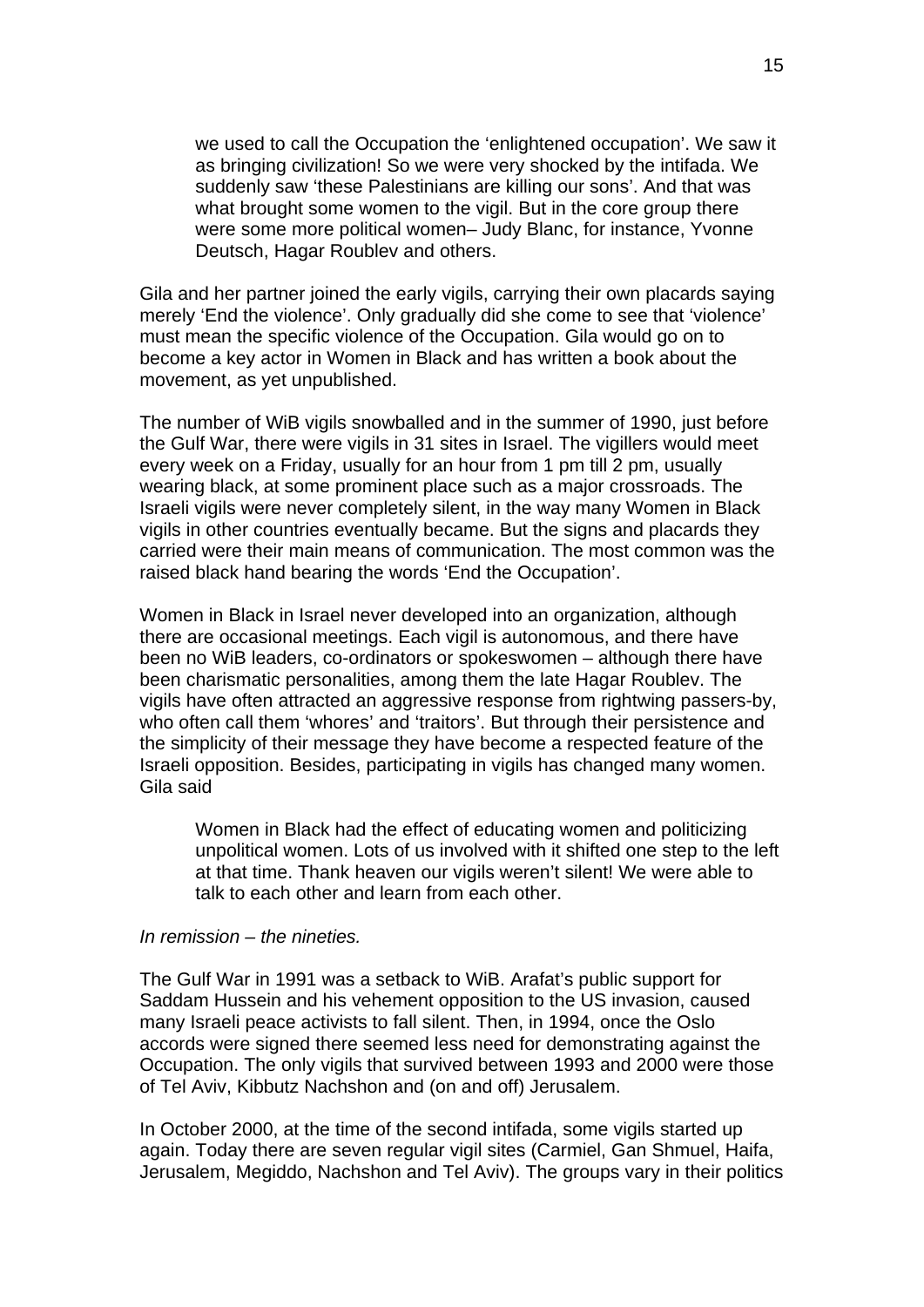and style. Judy Blanc explained that the movement as a whole does not define itself as feminist and has no particular stand vis-à-vis Zionism.

Men often stand alongside the women on Women in Black vigils. Yvonne Deutsch says, 'In the first intifada we did not want men to participate with us…when men attended we used to witness aggression between the men from the right and the men from the left who joined us. But today we are so few that nobody says anything against men's participation'. Judy Blanc adds, 'This is certainly in part because we are few and need the support. But I think the feminist understanding that feminism doesn't mean 'women only' has influenced the feminists among the women, while the other women who stand do not consider 'women only' to be a principle.' But it has been agreed and understood, Gila affirms, that women are the decision-makers in Women in Black.

## *The internationalizing of the movement*

Gradually, as you can read on the WiB international website<sup>[14](#page-15-0)</sup>, Women in Black spread from Israel to become a worldwide phenomenon. Italian women came to Israel to support the women's actions and took the formula home with them, creating *Donne in Nero* groups in many Italian cities. These in turn, as Yugoslavia collapsed into war in the early 1990s, carried the idea to Belgrade where a group, which would eventually match the Israeli group in influence, translated the name as *Zene u Crnom.[15](#page-15-1)* From there WiB spread worldwide so that today there are Women in Black style activities in 32 countries.

In contrast to the rapid growth of the international movement, Israeli WiB has become, with the passing of time, with changes in the conflict and in activism against the Occupation, less dynamic than in the early days. Not only has the number of vigils shrunk to seven, the numbers attending have also declined, so that whereas Jerusalem once had 100 to 120 women standing, there are now only 12 to 15. WiB is no longer breaking new ground – as Yvonne Deutsch put it, 'It's somehow frozen, and has not taken on itself a more comprehensive political role'. Hedva Isachar felt it was the second intifada that had put paid to WiB's relevance.

At the beginning that black hand saying 'Stop the Occupation' was new and powerful. Even the fact of women coming out on a Friday instead of staying home to cook the Saturday soup! But today even the right know the Occupation is destroying us. The question isn't whether to get out but *how* to get out. So Women in Black is shrunken and causeless.

Most of the women who would like to be more outspoken against the Israeli state's militarism and injustices against Palestinians are active in other groups and networks too.

<span id="page-15-0"></span><sup>14</sup> www.womeninblack.org

<span id="page-15-1"></span><sup>&</sup>lt;sup>15</sup> See my profiles of Italian and Serbian Women in Black on my website www.cynthiacockburn.org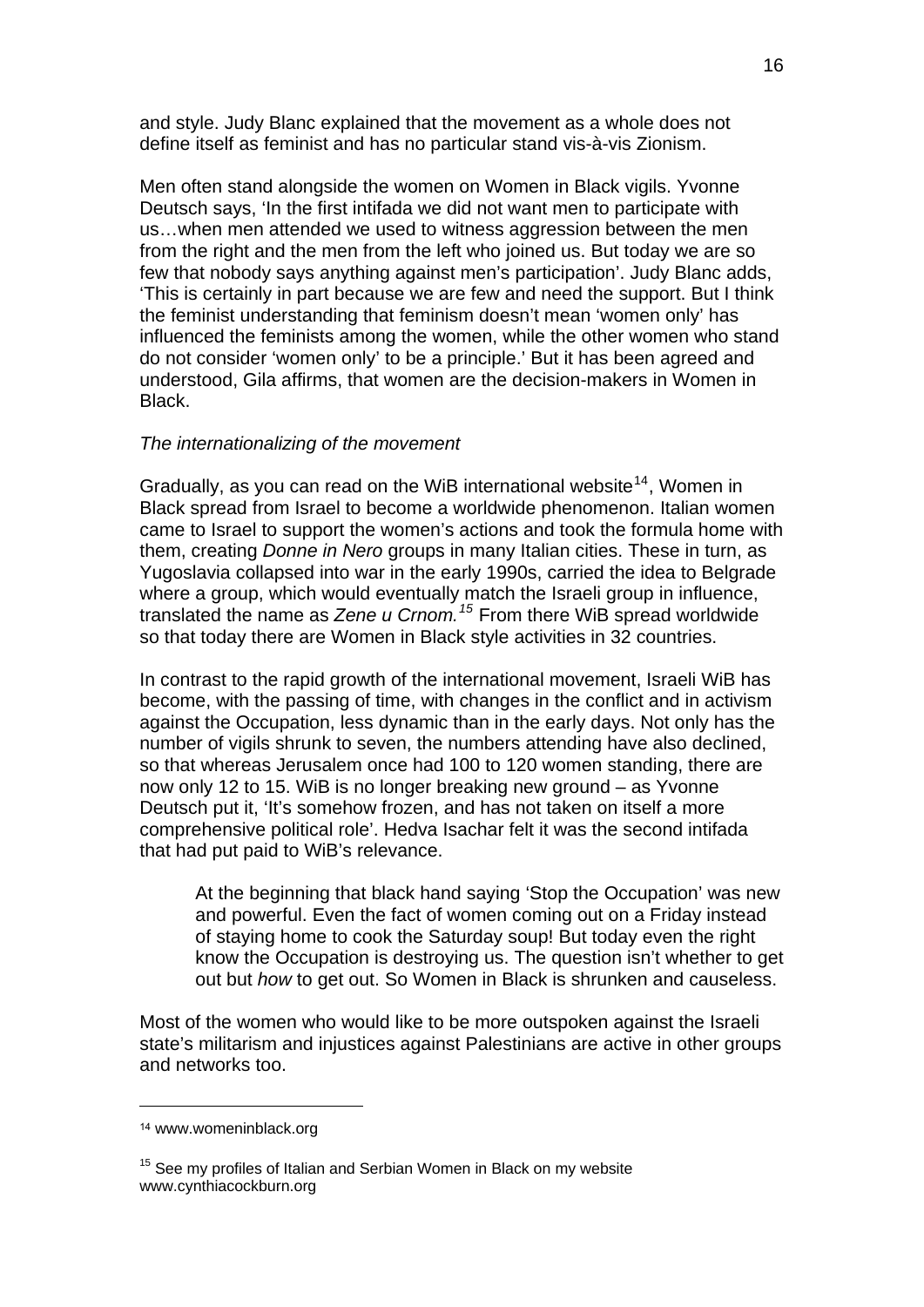On the other hand, WiB holds a particular place in the spectrum of women's activism in Israel. Its dignity and singlemindedness have always appealed to women who don't feel able to do more than turn out once a week to join with other women, in a women's space, and pronounce 'Occupation corrupts'. As Sharon Dolev, a non-vigiller, put it, 'There's something noble about Women in Black's Sisyphean persistence'. But Gila's reflections on WiB, from inside, show how that very persistence hides a shift in motivation. She says

I'm just going to the vigil on Fridays now as if it's a job. It doesn't any longer have the intense emotions that it had, or the danger that used to be involved – the fear you might have a grenade thrown at you. Now I stand because it sends a message to women internationally about Israel and Palestine and gives them permission to do the same.

On the other hand she wouldn't want to see WiB striving to become more than the vigils, to embark on more analytical work or campaigning.

It's the one organization with true moral stature, everyone on the Left sees and respects it, and its high reputation depends precisely on simplicity and repetitiveness.

# *2.2.2 Machsom-Watch (Checkpoint Watch)*

I learned about Machsom-Watch mainly from talking to Yehudit Keshet, one of its founders. Yehudit used to be a management consultant for non-profit organizations; she is also a writer, and her book about Machsom-Watch will be published early in 2006.<sup>[16](#page-16-0)</sup> She had been a member of the Bat Shalom political committee. The other two founding members of Machsom-Watch were Adi Kuntsman (a feminist and lesbian scholar from the former Soviet Union) and Ronnee Jaeger (long-time activist in human rights in Guatemala and Mexico). All three lived in Jerusalem.

## Yehudit says

1

I thought, what's needed is testimony of abuses at the checkpoints. I thought: we will record and report. But who would we report to? We initiated meetings with the army – more than anything as a means of protest. They listened politely, but did nothing. They weren't open to change. And anyway, it's a fine line between co-operation and collaboration.

One morning the three of them, still uncertain what would unfold, just went out together to a checkpoint near Jerusalem. At first they scarcely knew what they were doing. 'We were fumbling. In Israel the Army is God – how can you confront it!' But they stood there, they watched and they took notes. They

<span id="page-16-0"></span><sup>16</sup> Keshet, Yehudit Kirstein (2006) *Checkpoint Watch: Testimonies from Occupied Palestine.*  London and New York: Zed Books.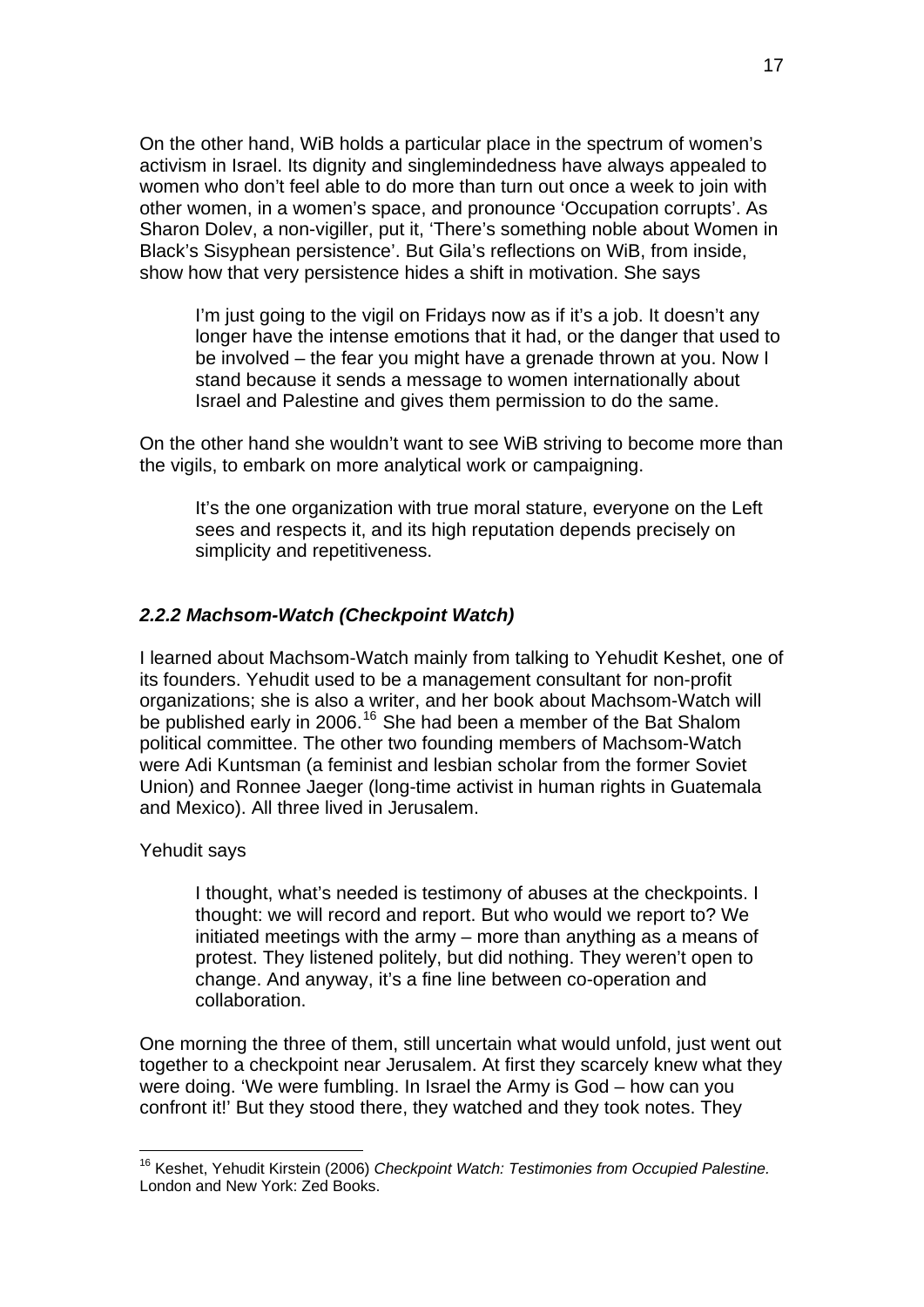went a second time, and others began to join them – at first it was mainly women from Women in Black groups.

# *Monitoring and recording*

Gradually the purpose of Machsom-Watch clarified. It would be:

- to monitor the behaviour of soldiers and police at the checkpoints;
- to ensure that the human and civil rights of Palestinians attempting to enter Israel are protected;
- to record and report the results of their observations to the widest possible audience, from the decision-making level to that of the general public.

Mainly they went to checkpoints on the Green Line between Israel and the Occupied Territories. Eventually they began going to areas inside the Occupied territories to which they were legally permitted to go. This became important as the IDF increasingly used mobile checkpoints. The women quickly learned that checkpoints are not really about security for the Israeli population. The checks are usually cursory. They are rather a kind of harassment, intended to make movement difficult for Palestinians.

As the number of women in Machsom-Watch grew, there were four shifts a day at many checkpoints, each group of women taking notes, never failing to write a report - 'it was tremendous documentary evidence'. Where they found abuses they reported on them, to the state and to the media. So they quickly gained credibility and respect. Amira Gelblum told me, 'It's been an amazing development. They don't use any violence. They're just quiet witnesses. It's become an institution that the army has had to take account of'.

## *Composition and organization*

In two and half years the number of women involved grew from three to 500. Although some are young women, the watchers are more typically mature, often retired, women – women who have the time but are also robust enough to undertake this relentless and emotionally exhausting task. All are Israeli, and the great majority are Ashkenazi Jews. (The reason for the absence of other ethnic groups will become clearer in Part 3 of this profile.) I asked Yehudit, why women?

We didn't start Machsom-Watch with a feminist agenda. It was not a feminist initiative, but a political move. We voted on whether to include men and decided against it. In Israel it's just not possible to have nonviolent movement which involves men, because almost all men have served in the army. Even the few came along as guests to our observations -- we found they were either aggressive to the soldiers or chummy with them. And besides, when men are involved in mixed groups they are so often at the forefront, the ones articulating the ideology, speaking to the media.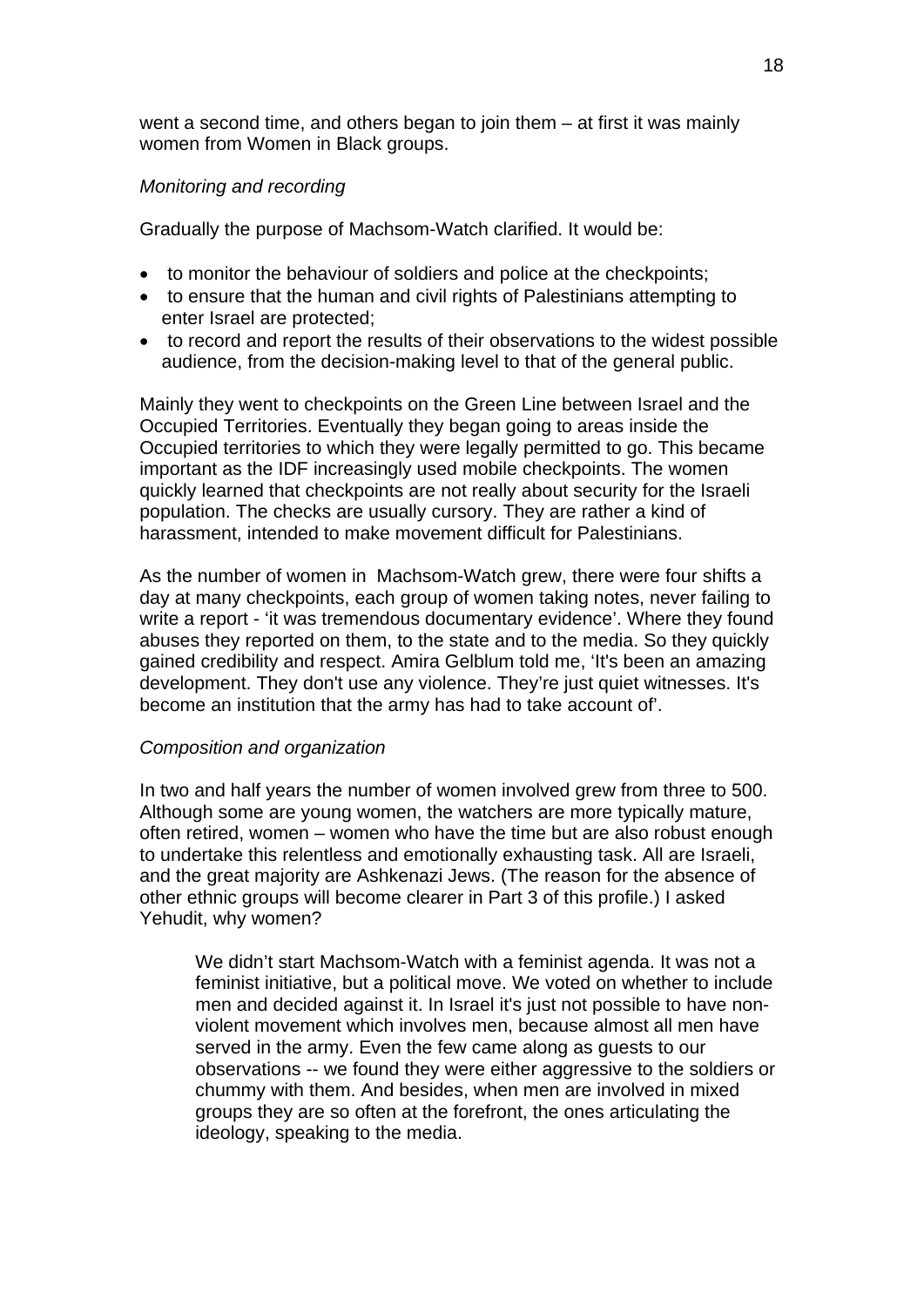Machsom-Watch have an egalitarian and informal approach to process and structure. Their management group is simply called 'Org'. Anyone can volunteer to be part of this group, which is the decision-making forum. They are registered as a not-for-profit company, but have no hierarchy, no paid staff and no office holders. Each area has a coordinator to organize the rota of teams that go to the checkpoints, and two women are responsible for communication. But anyone may be interviewed by the media and feel she can speak freely. Women who can't go to the checkpoints do the work of editing, translating and distributing the reports. E-mail is their basic organizing tool.

### *Achievements and motivations*

I asked Yehudit what she thought Machsom-Watch might have achieved in its five years of operation. She feels that, though they have changed nothing with regard to the checkpoints, in the sense that none have been dismantled and the number has even grown with the construction of the Wall, nonetheless they have demonstrated that citizens can challenge the IDF. In their web page they write

A quiet but assertive presence at checkpoints is a direct challenge to the dominant militaristic discourse that prevails in Israeli society. It demands accountability on the part of the security forces towards the civilian estate, something hitherto almost unheard of.

The Israeli Civil Administration in the Territories have now set up a 'hotline' at checkpoints for occasions when they have to deal with emergencies -- for example of health.This could have been prompted by the presence of the watchers. Secondly, Machsom-Watch does regularly manifest solidarity with Palestinians and that itself is important, although as Yehudit put it, 'We have to recognize it's problematic -- it's never egalitarian and necessarily patronizing'. Finally, perhaps, Machsom-Watch provides a model of bearing witness and giving testimony that may be useful to other groups inside and outside Israel.

The range of political opinion in Machsom-Watch is great, some women seeing themselves as having a neutral observer role while others are more hostile to the military. The three founders were more radical than the majority of the current membership. A particular newspaper article had the effect of bringing in a great many 'mainstream' women from Meretz and the Labour Party, who prefer for instance that Machsom-Watch not be visible in demonstrations against the Wall, or even be involved in the Coalition of Women for Peace. Many women have mainly humanitarian motivations, others want to demonstrate to Palestinians that there's a likeable side to Israeli Zionists. Some women feel conflict, as mothers who sympathise with the young soldiers. They want to say 'I have a son like you -- show your humanity!' Consequently, they have to take care not to allow dialogue with the soldiers to blur into fraternization – 'handing out cookies'.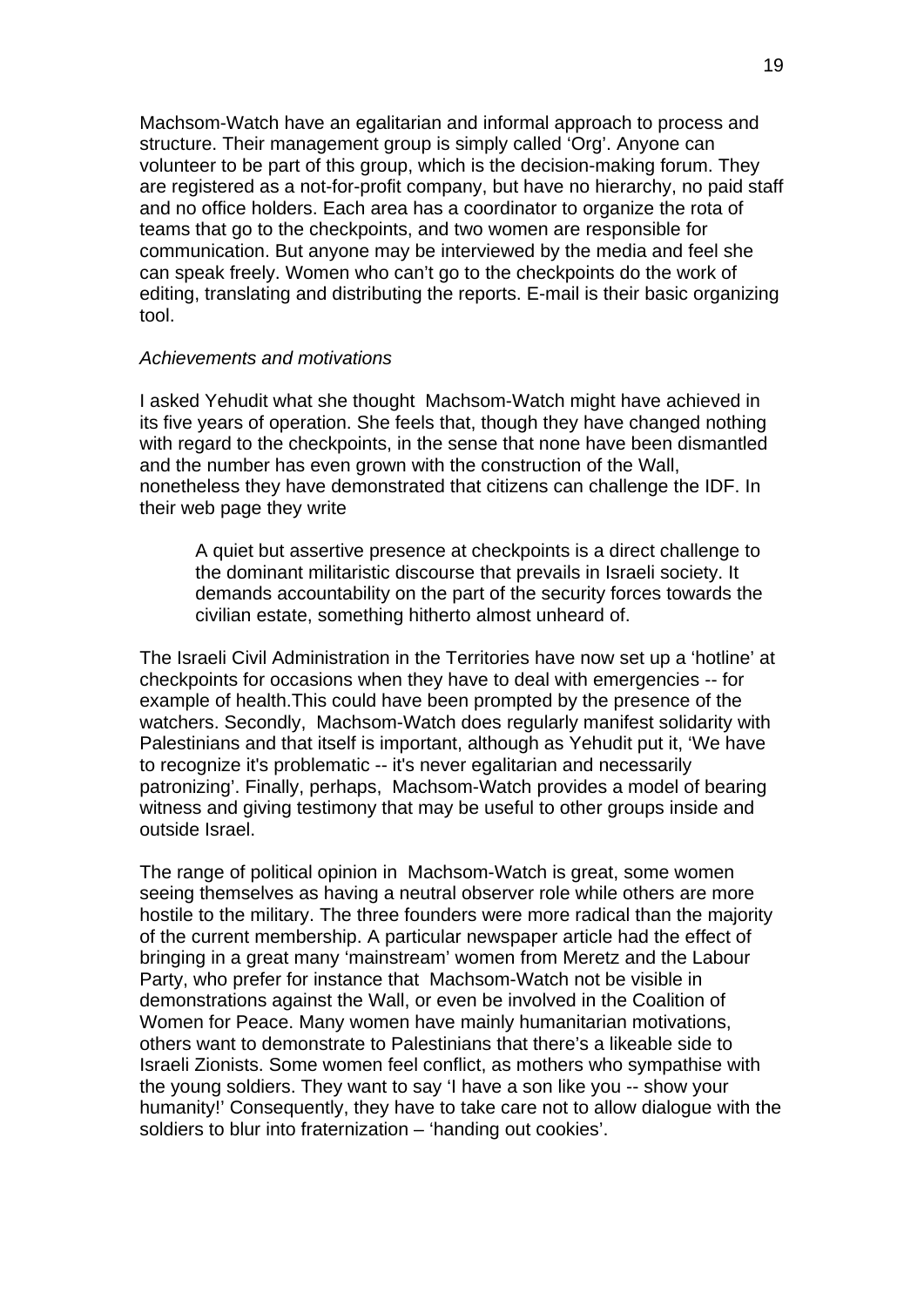This aspect of Machsom-Watch makes some women a little critical of the operation. Thus Debby Lerman said 'They're big and busy. They produce good reports. But it could be this is all about making the checkpoints seem nicer, more humane!' And Sharon Dolev said, 'It's good they're there, and non-violent. But I sometimes wonder isn't this just making the Occupation seem a bit better?' The other side of the coin however is that a lot of women of very moderate political views get to see the reality of the checkpoints and bring back these images to their communities. They say 'don't you know what's going on?' The experience is radicalizing. 'Women don't come out the same as they went in'.

Some women of Machsom-Watch who want to do more political work have formed another organization called Yesh Din (There is a Law) which records testimonies from Palestinians about abuses they have experienced at the hands of the Jewish settler communities, sometimes taking cases to the Israeli courts.

# *2.2.3 New Profile: Movement for the Civil-ization of Israeli Society*

I received first-hand accounts of New Profile mainly from interviews with Rela Mazali, one of its founders, and Tali Lerner, a younger woman who has recently become involved in developing New Profile's youth activities. Rela is a freelance writer and describes herself as having been active in various groups since the early 1980s, 'radicalizing over time' – first gaining awareness of Israeli oppression of Palestinians and, through that and subsequently, coming to a feminist critique of Israeli society.

In the violence after Netanyahu provocatively opened a tunnel under the Temple Mount, many people were killed on both sides. In Herzlia, where Rela lives, some women started standing in protest at an intersection. Although their action was similar to a Women in Black vigil, the women didn't wear black. Rela said, 'They wanted to distance themselves from what they saw as something too radical, perhaps too lesbian. They called themselves 'Women and Mothers for Peace'. It was quite large for a while. Sort of spontaneous'. Some of the women she got involved with in this way expressed the need to 'embed their activism in more knowledge, to combine practice with theory'. So Rela, who had been writing on militarism in Israel, offered to facilitate a study group.

After a couple of years they decided they should move from words to action, working on aspects of military enlistment and avoidance of service in the IDF. They took the name New Profile. A study day on this theme attracted 150 people from all across the country. Rela says, 'There seemed to be a real need. There was already a *de facto* movement of undeclared draft-resisters that we could make more visible'. Rela drafted a founding 'charter', subsequently hammered out in many discussions within the group. This can now be seen on their website.<sup>[17](#page-19-0)</sup>

<sup>20</sup>

<span id="page-19-0"></span><sup>&</sup>lt;sup>17</sup> www.newprofile.org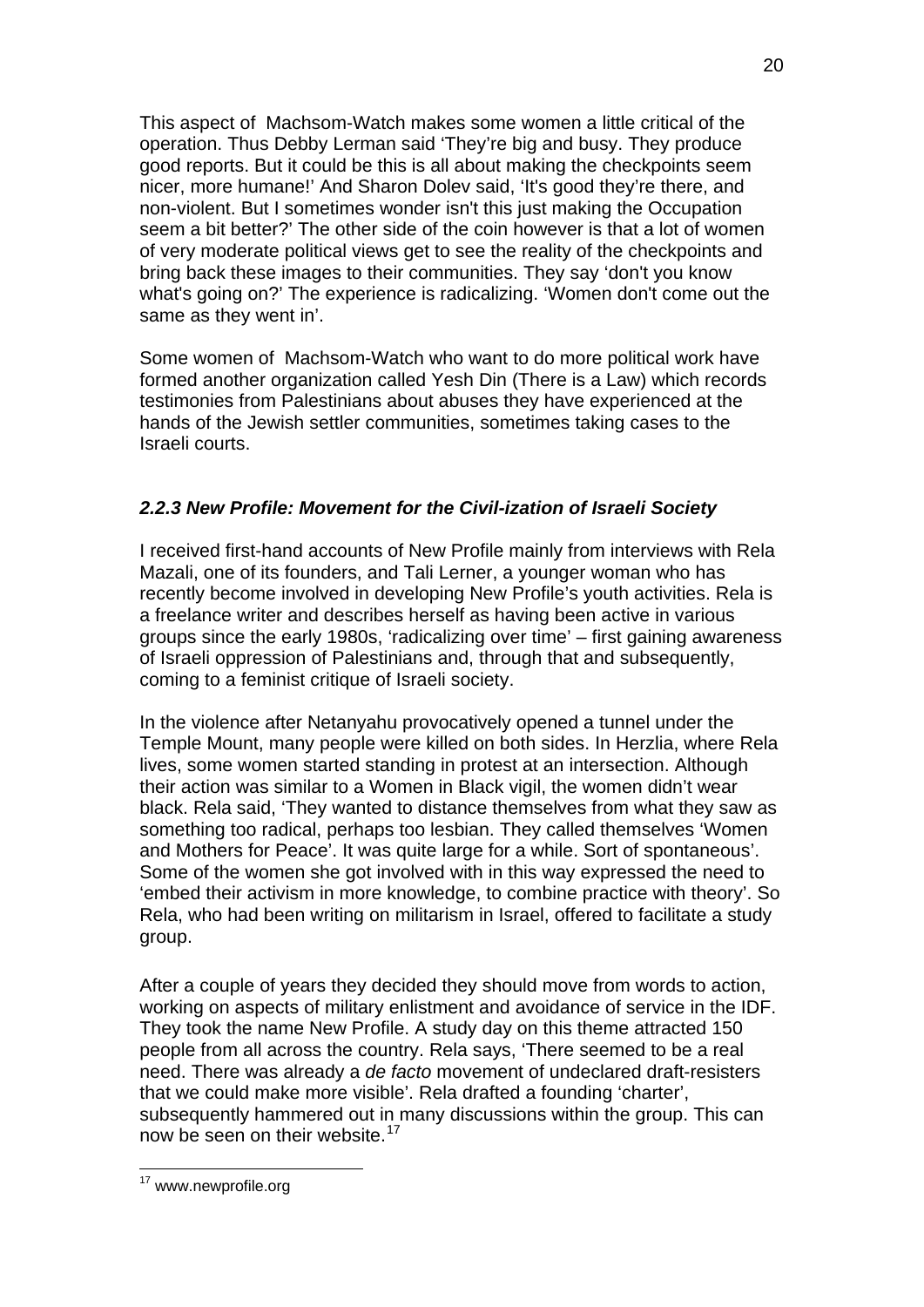## *New Profile's aims*

Their objective would be, they decided, 'to de-militarize society in Israel, to end Israel's occupation of land conquered in 1967, with its consequent injustices, and to generate a life-preserving, egalitarian, humane society'.<sup>[18](#page-20-0)</sup> Specifically, they would support and counsel those refusing military service. In the charter they stated

We, a group of feminist women and men, are convinced that we need not live in a soldiers' state. Today, Israel is capable of a determined peace politics. It need not be a militarized society. We are convinced that we ourselves, our children, our partners, need not go on being endlessly mobilized, need not go on living as warriors. We understand that the state of war in Israel is maintained by decisions made by our politicians – not by external forces to which we are passively subject… we refuse to go on raising our children to see enlistment as a supreme and overriding value. We want a fundamentally changed education system, for a truly democratic civic education, teaching the practice of peace and conflict resolution, rather than training children to enlist and accept warfare.

## *Composition: women and men*

New Profile began as a women's organization – its feminist approach attributable to Rela among others. The women in question were, and are, all Israeli, mainly Ashkenazi Jews, not on the whole from underprivileged backgrounds – for instance having a car assists full participation, and speaking English also helps. The relative absence from New Profile of Mizrahi Jews and Palestinian citizens of Israel is due not only to the 'normal' alienating processes through which these groups tend to be underrepresented in left organizations (as discussed further below), but also to their specific differences with regard to military service. The state excludes Palestinians from the draft. Conversely, Mizrahim, being relatively economically disadvantaged, tend to hesitate before possibly risking their chances of employment and upward economic and social mobility by refusing military service.

Though started by women, New Profile doesn't describe itself as a women's organization but rather as 'a feminist organization of women, men and youth'. The mixed membership follows from the fact that the organization offers its services to both male and female refusers of military service. Some but not all of the men are gay.[19](#page-20-1) Today in a typical management meeting there would be

<span id="page-20-0"></span><sup>&</sup>lt;sup>18</sup> New Profile, Annual Report 2004, p.2.

<span id="page-20-1"></span> $19$  A note on lesbian and gay politics: I was told that the lesbian and gay movement in Israel is rather

small. There are numbers of lesbians and gays active in the anti-Occupation movement, but not organized around that identity. Many on the contrary focus their energies on organizing to gain full rights in the military. A small group, Black Laundry, was active for a while but is apparently now little more than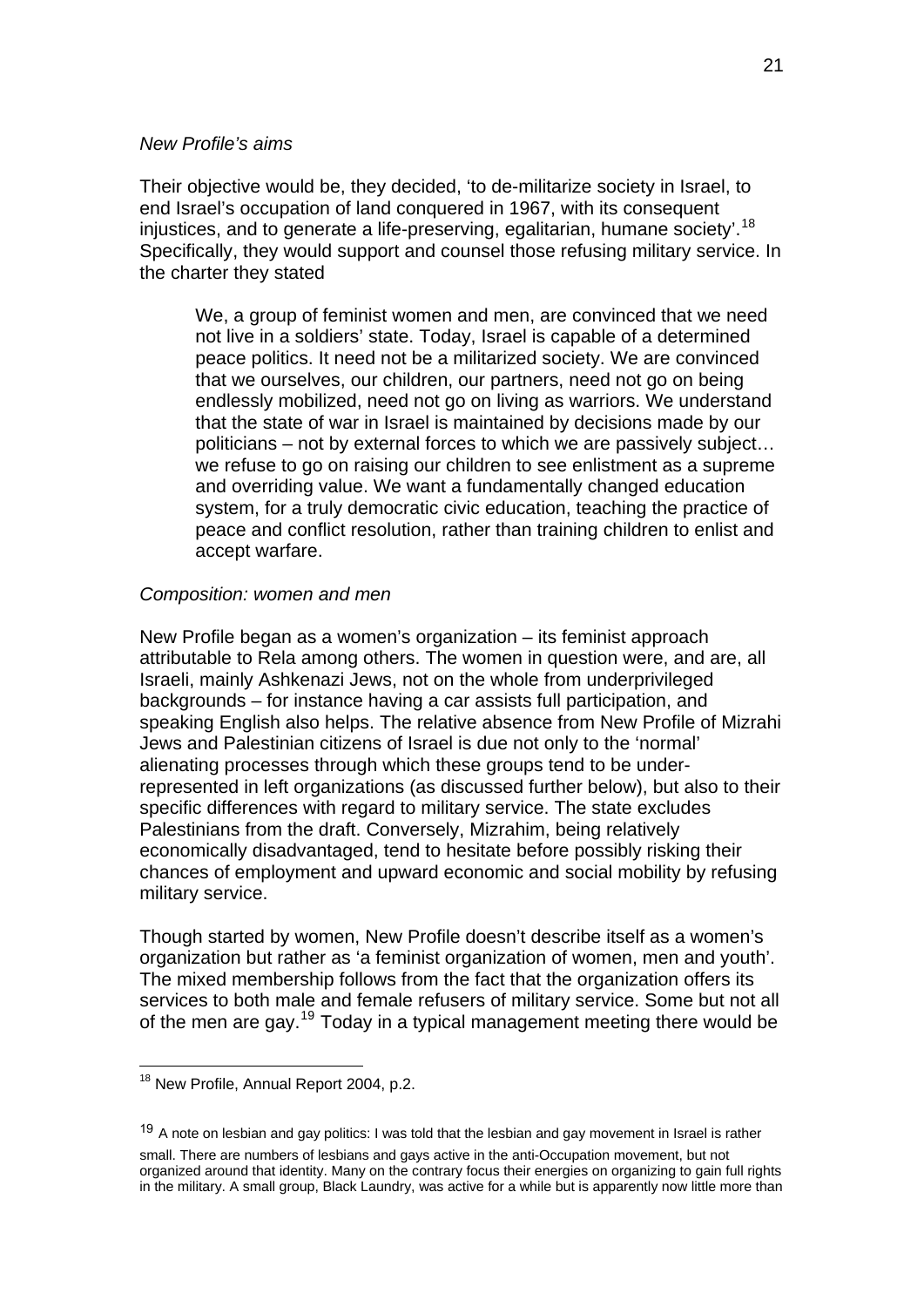perhaps three to five men out of 20 to 25 total participants. But Rela stressed that the presence of men does not usually present a problem. Knowing that New Profile calls itself 'a feminist organization', men only stay with it if they themselves identify as feminist. Also, 'the men are coming into an already established framework in which women are confident at expressing themselves and are supportive to each other'.

#### *Organizational structure and process*

New Profile don't have an office. The activists work from their individual homes, using their own computers and other resources. The organization has an excellent website and runs two list-servs, one an activist list through which the work of the organization is carried on, the other an extended mailing list of around 1000 interested readers. There is no formal membership structure – anyone can be on the mailing list, and that itself constitutes membership.

There are no directors or office holders. The monthly meetings are the main decision-making forum. They usually draw between 25 and 35 activists, and take place in someone's conveniently situated home, the venue rotating. Facilitation too is rotated, and usually involves two members working together. Decisions are by consensus, voting avoided wherever possible. Dissenting voices are carefully listened to.

While New Profile are not very well funded, they have received small grants from the Religious Society of Friends (the Quakers) in the UK and USA, the Movimiento de Objeción de Consiencia in Spain, and the Heinrich Boll foundation in Germany, among other sources. But this funding is not used to pay a fulltime coordinator. Rela devotes around 35-40% of her time to New Profile unpaid. Rather the funding is used to reward different members for short periods of work on particular projects, opportunities they attempt to rotate.

The practical work of New Profile is carried on by 'teams'. These include for instance a legal aid team, a counselling network, a group running a telephone hotline, an on-line forum, an education team, a fundraising team, and, interestingly, a 'critical reflection' team that continually evaluates the organization and its work.

Rela explained that 'we really *work* at non-hierarchy. We try to arrange it that all of us can represent the organization, learning as we go'. She sees this as a feminist method, 'trying to create structures that generate and maintain equality and open up spaces for people to grow and take responsibility'. When invitations come to speak abroad, these learning opportunities are spread out among the active members.

an e-list. Its young men and women aimed to be active on the Palestinian issue and out as a lesbian and gay community within the anti-Occupation movement. It was not easy.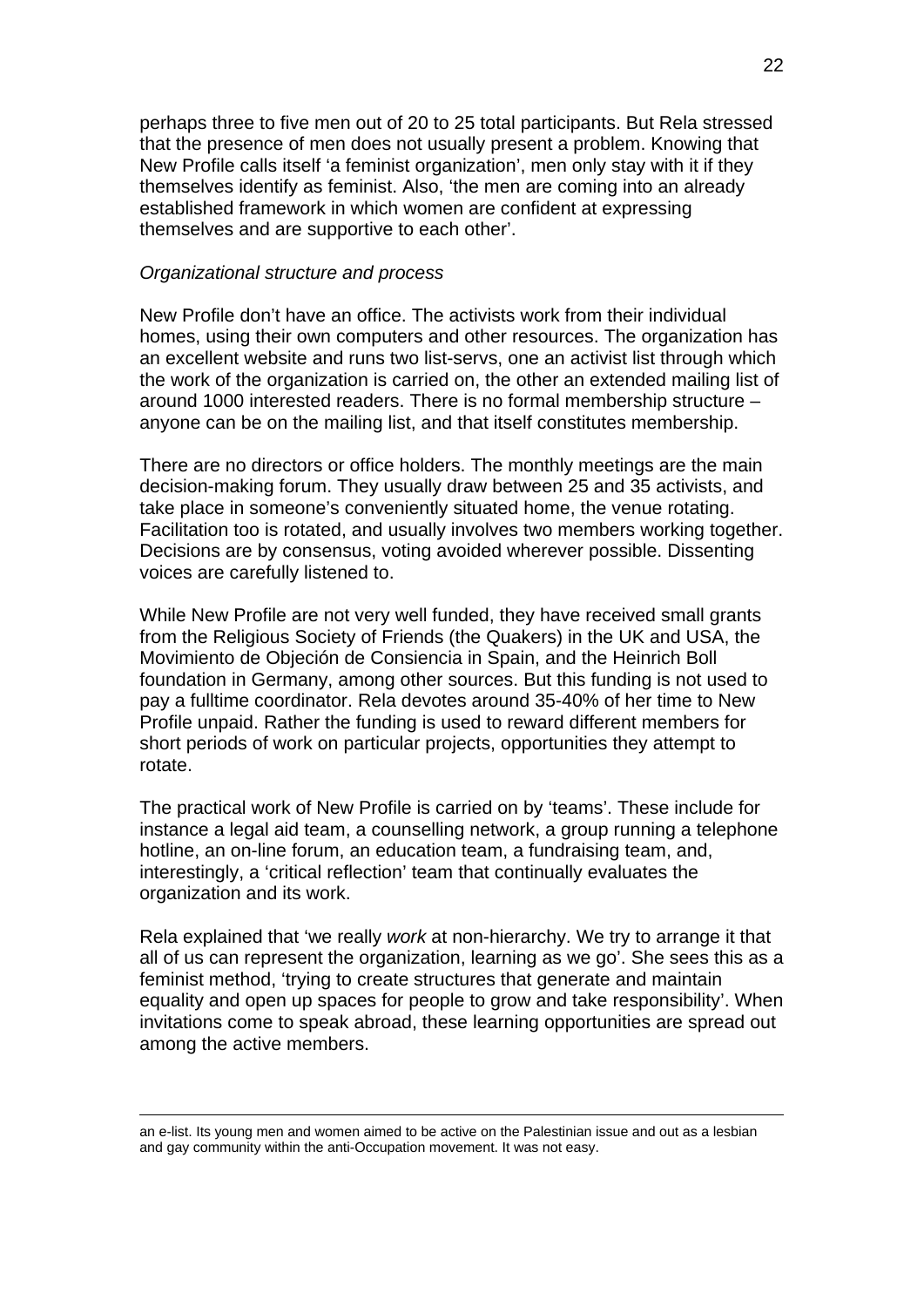There's a lovely informal practice whereby each person travelling knows she can use others' speeches, can get hers translated, and can find friends who will listen to her practising and give her feedback. People often need persuading. But it's empowering!

## *Gendered thinking about militarism*

Rela pinned down for me very clearly the particular place where New Profile stands within the Israeli left and women's movements. First, they are explicit about what they *don't* attempt to do. They're not a 'bridge-building' organization seeking links with Palestinians in the Territories. They're not calling for a particular solution to the Palestinian problem. 'We don't categorize ourselves as Zionist, non-Zionist, anti-Zionist. We have ignored those positionings and the issues that go with them – one state, two states etc.' Nor does New Profile oppose merely the Occupation. 'The Occupation is horrible. But Israel would be militarized even without the Occupation. *Militarization* is the paradigm we address.'

One thing I noticed about New Profile is that gendered thinking permeates its work, more than is the case with other member organizations of the Coalition. Interestingly, the thinking involved in the conscious inclusion of men within a feminist culture may be both cause and effect of this.

In Hebrew you can't speak at all without using gender (Rela said). Verbs in the singular and plural are conjugated in gendered forms. In our publications, we choose to use the feminine. Some of our men use the feminine plural for their own speech and people find that highly irregular.

New Profile don't address male violence as such – there are other feminist organizations such as Isha l'Isha that do this. Their focus is on militarism and militarization. But in this they differ from the mainstream left in being concerned with 'structures of militarization and their relation to gender and certain kinds of masculinity'.

### *Diverging from mainstream draft refusal*

Consequently, 'New Profile are seen in the refusal movement as the troublemakers around gender', Rela says. The two most radical mainstream organizations supporting refusal are Yesh Gvul (There is a Limit) and Courage to Refuse. New Profile differ from them.

Yesh Gvul's message is about 'do you or don't you serve in the military for this purpose or that'. Yesh Gvul men refuse to serve in the Occupied Territories but most of them still remain in the army. They believe that they can change the military system as participants; indeed, that their participation is a condition for changing it. New Profile addresses the underlying structural issue: it's about the militarization of Israeli society and what that does to life in Israel (Rela).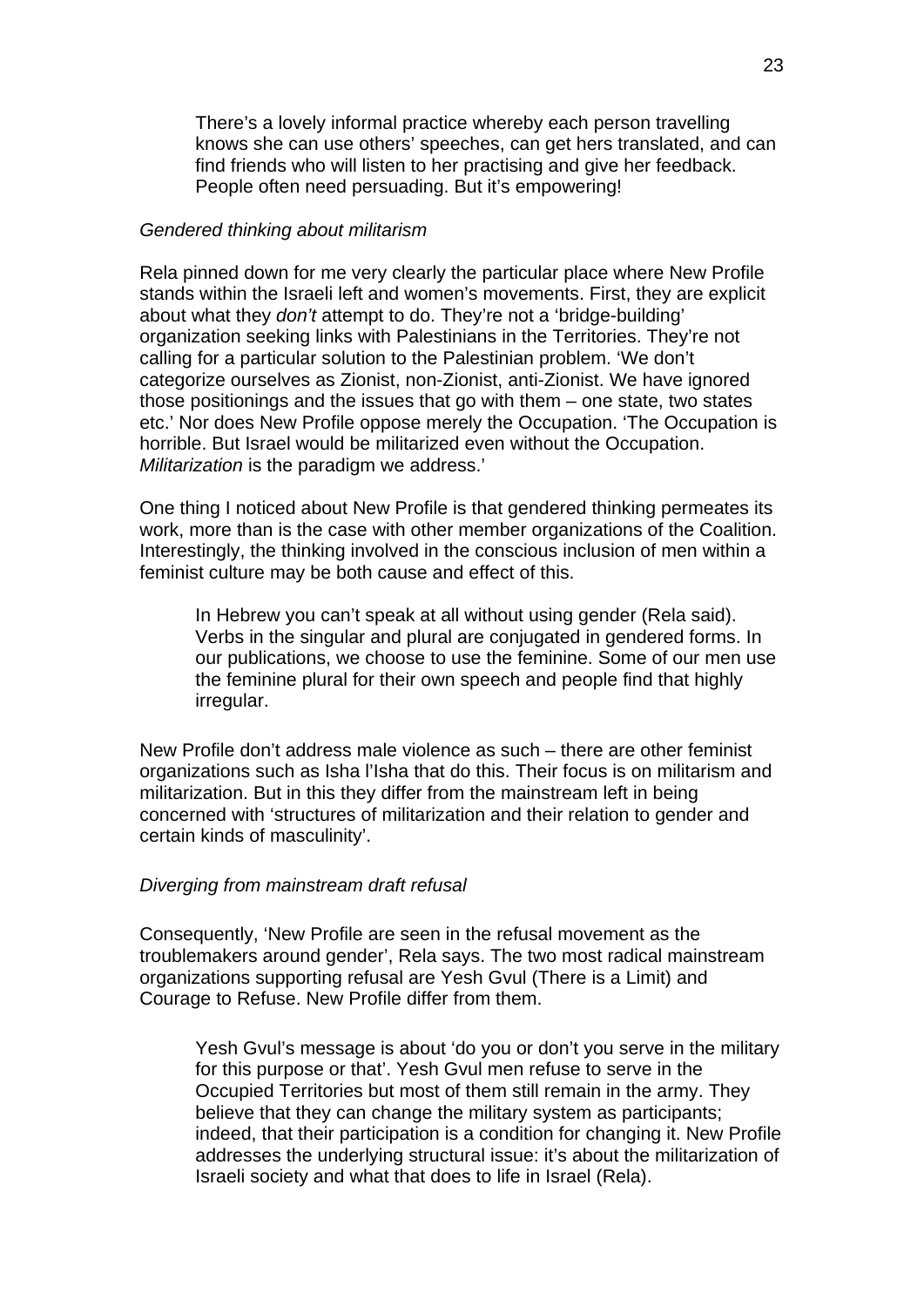Thus New Profile does not favour the term 'refusenik' which Yesh Gvul use to distinguish and valorize those men who 'state their limits' but remain 'good soldiers<sup>' [20](#page-23-0)</sup>

Basically, Yesh Gvul and Courage to Refuse have a purist idea of a specific kind of refuser, already a soldier, the right kind of soldier, and a *man*. New Profile work additionally with young boys and girls, eighteen-year old school leavers, the shministim, intending to refuse the draft. The teenagers have all kinds of reasons for attempting this – they may be ideologically pacifist, or feel mentally unfit for service, or just dislike uniformed institutional life, or just be scared. Yesh Gvul considers such people shirkers, whereas New Profile say, 'If these young people want to be draft-resisters, any reason is good enough for us. They can do it on the military's terms or on their own.'

#### *Work with young draft-resisters*

1

Tali Lerner told me about her work with the shministim. Although she's only in her early twenties, she already has a long experience of educational work with young people. She's currently enrolled in a programme of radical educators but has been a 'youth guide' since the age of fourteen. She explained that youth activity is traditional in Israel. 'Most political parties have their own youth groups and 50% of young people join one or another. The majority – including the Scouting Movement - would be Zionist.' She was active for five years in the Social Democratic Party youth group, and in this progressive context was able to do 'value-laden' anti-militarist and feminist youth work. Now she's begun to do this kind of work for New Profile.

Most Israelis, males and females, are [drafted](http://en.wikipedia.org/wiki/Conscription) into the military at the age of eighteen. Compulsory service is three years for men, and two years for women. Following compulsory service, Israeli men become part of the IDF reserve forces, and are usually required to serve several weeks every year as reservists, until their forties. There is no legal provision for conscientious objection for men, and a recent court ruling has severely limited the existing provision for conscientious objection for women. To be exempted from the draft on grounds of conscience, a young woman must state her refusal in writing, stating her grounds, and then go before a committee and make her case. While some young people get exemption on this or other grounds, others spend a term in military prison. The process of refusal is extremely unpleasant, demeaning, and highly challenging to a young person's sense of self. In addition to having to face up to highly authoritarian and judgmental military and judicial personnel, he or she faces often faces severe criticism from family and friends.

<span id="page-23-0"></span><sup>20</sup> See for instance Kidron, Peretz (ed.) (2004): *Refusenik! Israel's Soldiers of Conscience.* London and New York: Zed Books.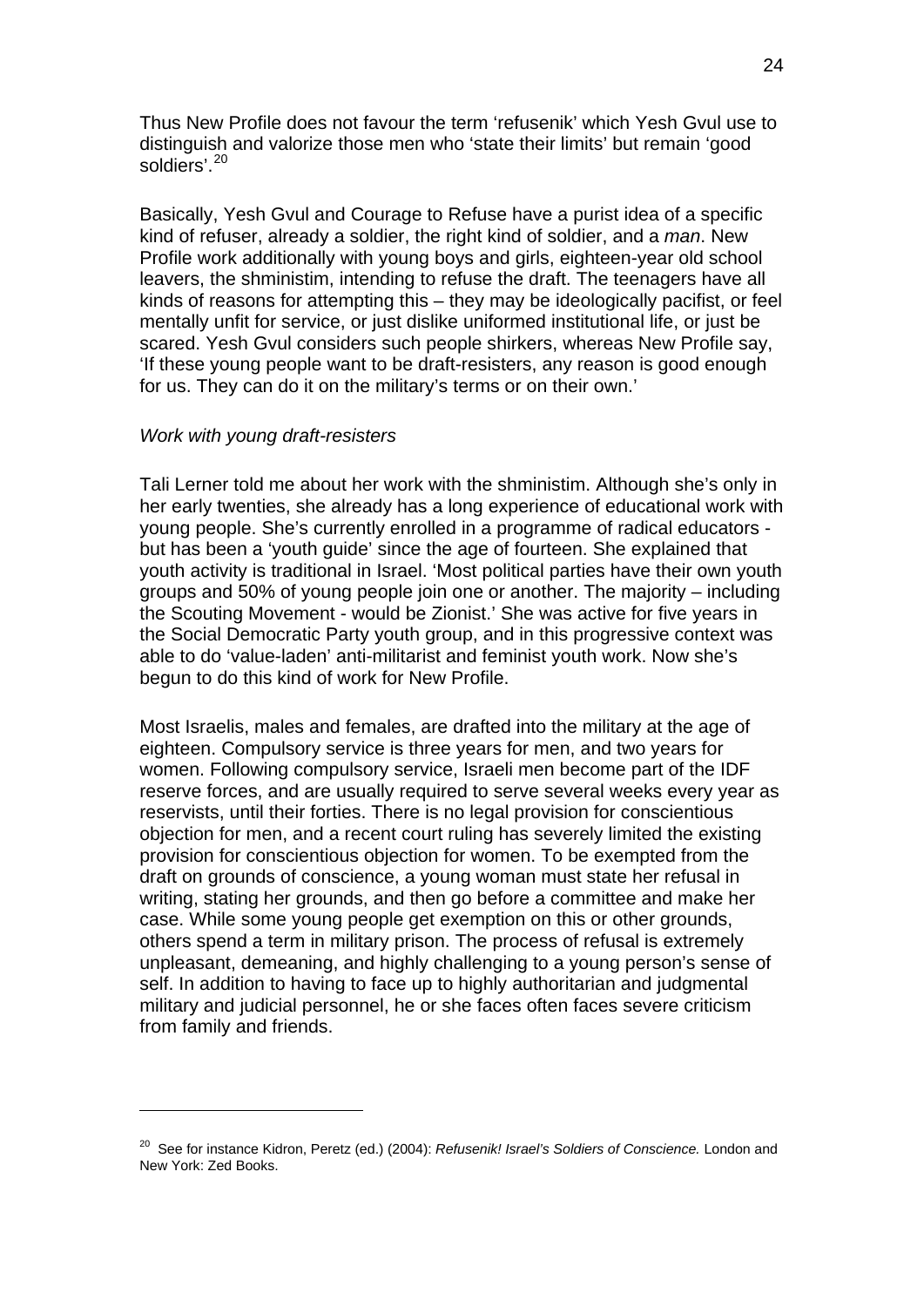New Profile is not permitted to go into schools but has sometimes leafletted students outside the school gates. It also advertises its work widely and has become well known. Tali organizes New Profile meetings to which teenagers can bring their questions, 'questions about feeling different and so on'. They get help in developing their awareness and a critical faculty. The young people are organized into groups – that may be as many as 200. There are currently two such groups, and the aim is to start five more in 2006.

Those who decide to refuse military service are supported by other, more experienced, young people associated with New Profile. They get help writing the letter they must address to the Prime Minister, and in preparing the case they will make when interrogated by the military draft committee. Tali says, 'They test you to see whether you are a true total pacifist, in which case your refusal may be accepted, or whether you are just a 'political' refuser.' A proportion of these appeals for exemption are accepted. In many cases a claim of physical or mental 'unfitness' is taken at face value.

The reason a considerable proportion of the shministim are exempted from service is, Rela explained, not a sign of compassion on the part of the military committees. Rather, 'the military are complicit, because they don't in fact need so many soldiers. And also they seem to know they need the safety valve provided by the movement or by such exemptions in general.' But this is not to diminish the social significance of numbers of very ordinary youthful people refusing military service in a country where there is huge pressure to conform. Rela says of these young draft-resisters

They aren't necessarily on the left. It's an important process of ordinary young people not buying into the hegemonic narrative – the narrative that says there's no choice, everybody goes to the military, and if you don't, Israel will be in existential peril.

### *The feminist case against military service*

Until recently it was quite easy for a girl, in particular, to be exempted from military service on grounds of 'pacifism'. It is entirely different, and indeed until now has been unthinkable, to refuse on grounds of 'feminism'. But New Profile is currently supporting a young woman, Idan Halili, who has made her case for exemption from military service 'for reasons of conscience based on a feminist ideology'. New Profile's support for this young woman, and their pride in her, marks their distance from the philosophy of Yesh Gvul. Here are some extracts from her impressive letter to the authorities seeking exemption, which in many ways encapsulates New Profile's feminist antimilitarism. Idan writes

Army service would force me to participate in an organization whose principles clash with the feminist values in which I believe, and which are reflected in a commitment to human dignity, equality, consideration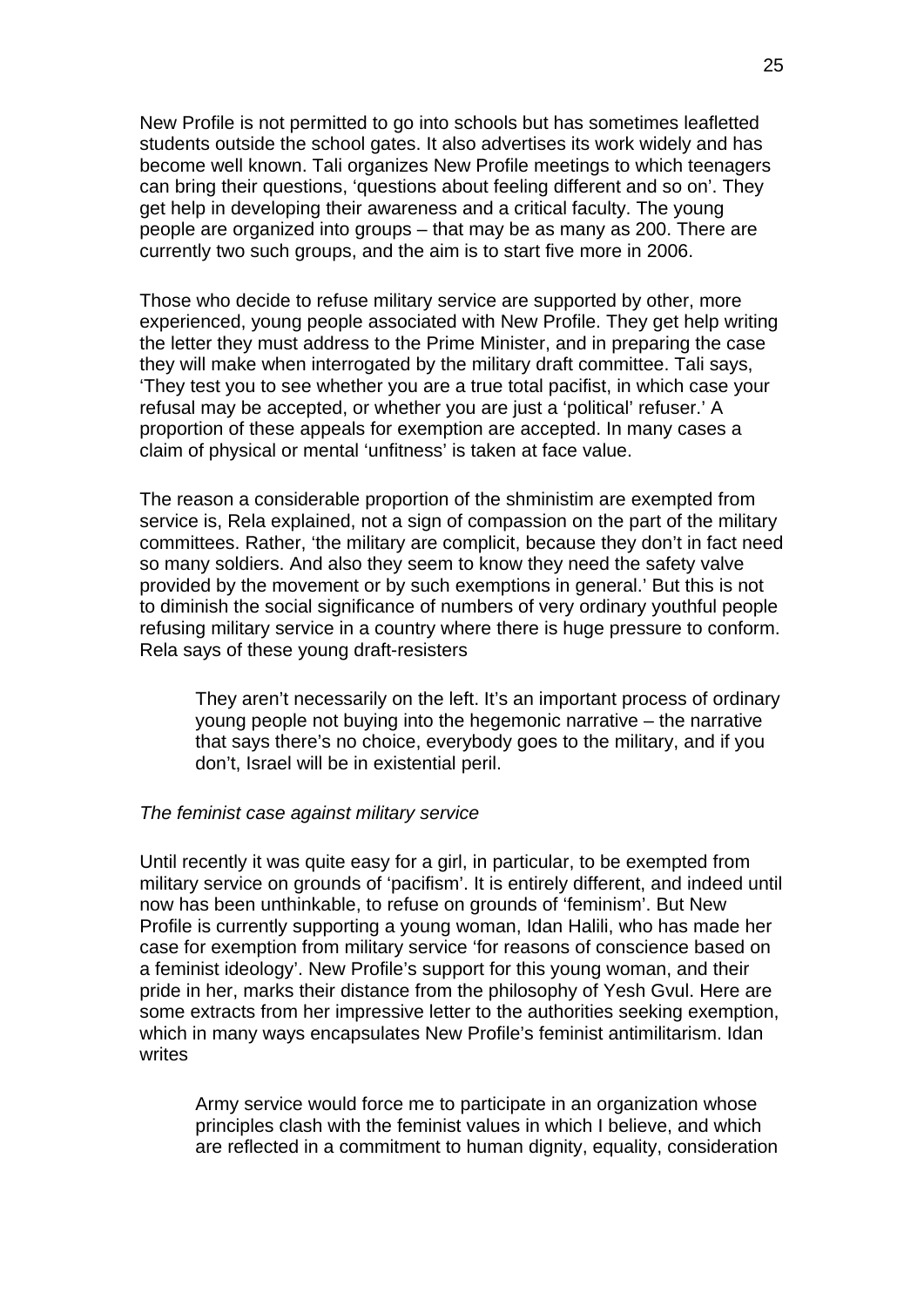for the specific needs of various groups and individuals within the population, and a rejection of oppression…

I had been educated to regard the army as a beneficent type of organization, and I believed that the best and most obvious way to be of use to society and my country was through serving in the army. I intended to enlist and so I started the selection process to get drafted for military intelligence, with strong motivation. I thought that women's participation in the army – and in any other institutions – just like men, was the feminist solution and would bring equality...(translated from Hebrew to English by New Profile activist Mirjam Hadar).

She then traces the way her ideas changed as she deferred her military service to do a year's community work. Half-way through that year she decided that her best way of contributing to society would be in the form of 'feminist work within the army'. So she passed up on the 'military intelligence' function for which she'd already been selected and chose a more social kind of assignment. But by the year's end, after 'a long process of doubt and consciousness building' she came to understand finally 'that the army, in essence, does not square with feminist principles'.

[It] is a patriarchal organization: patriarchy consists of a hierarchic social structure which is underwritten by 'masculine' values such as control, a power orientation, and the repression of emotion. The army is hierarchical, and this, by definition, does not allow for equality. Indeed, the army's demand for uniformity and conformity, makes it impossible for individuals to express various different identities and needs. Such a type of organization usually undermines the weaker groups within as well as outside it…

I resist being a part of the army not only on theoretical grounds. Once I understood that there is a tight connection between all the forms of women's oppression in society, I also saw that the only way for me to live as a feminist would be to watch out, wherever I would be, for the social factors that make the abuse of women possible, to oppose these and to work for their replacement with alternative values. Army service would impose a way of life on me that is deeply contrary to my values and moral beliefs. I would have to consistently deny and suppress my most fundamental persuasions. I cannot live in such flagrant denial of my conscience and I cannot serve an organization that tramples the values on which my whole moral outlook is built.<sup>[21](#page-25-0)</sup>

Gender relations are also an issue among the shministim themselves. The way the Israeli state deals with young men and young women differs - the young men being much more likely to go to prison. Some of the boys tend to 'play into this macho stuff', as Tali told me. One young woman, Shani Werner, wrote a letter on the New Profile website expressing her exasperation as a female among the shministim. At first she had felt herself to be on an equal

<span id="page-25-0"></span> $21$  www.newprofile.org accessed 12 December 2005.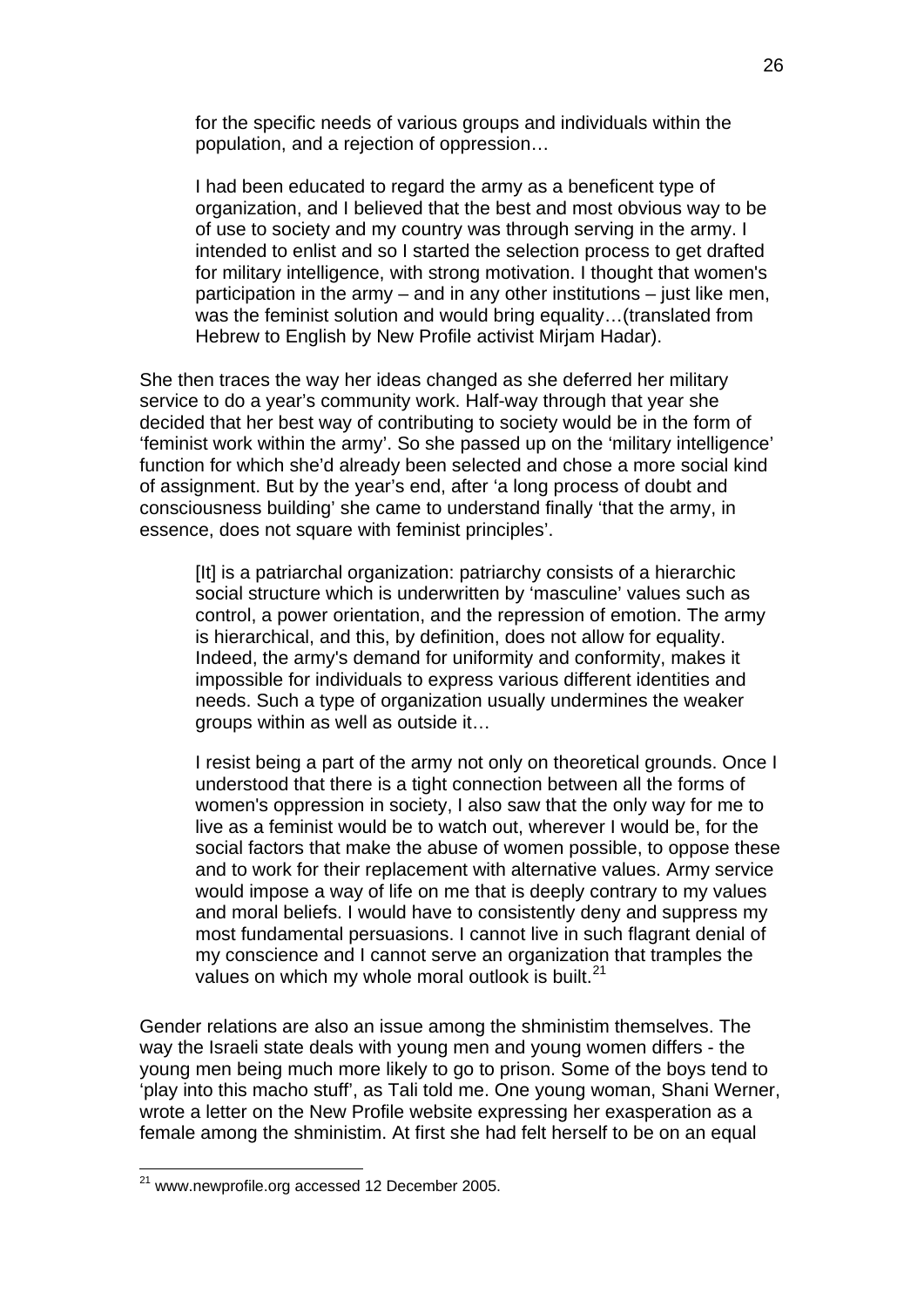basis with the boys. But as they approached their prison term, she felt herself being reduced to a 'cheerleader' for these 'heroes'. Some parents however were aggrieved when this feminist 'take' on gender in the movement was made public. 'With our boys in prison, this is no time for women's issues', they said.

# *New Profile's ideological work*

Another feature that distinguishes New Profile from other anti-Occupation women's organizations is the extent to which it conceptualizes its activity and grounds it in theory, expressing these ideas regularly in lectures, study days and workshops – many of which are accompanied by their portable exhibition 'Study War No More'. Thus, they write

New Profile members see militarization as a process that revolves around 'othering'. It turns on maintaining the image of a fearful enemy thought to 'understand only force' and on projecting the image of defenceless, passive 'women-and-children' whose need for protection justifies state violence. The enemy, on the one hand, and 'women-andchildren', on the other, are militarism's 'others' -- each serving to sanction the practice of war and the continued supremacy of a masculine elite of fighters.<sup>[22](#page-26-0)</sup>

The passage above reflects the influence on New Profile of the US academic activist and writer Cynthia Enloe, whose several books have been important for many of us in making the links between feminism and antimilitarism.<sup>[23](#page-26-1)</sup> The paper continues

In Israel today, the imagery of Hebrew mass-media and culture exerts continuous, concentrated pressure towards the normalization of military service and implicitly of war. It directs and seduces boys and men to become or be soldiers, to look and act in ways associated with soldierhood... [to be] the young, inevitably good-looking, sexy, masculine fighter... Jewish Israeli girls and women are seduced by a very different role model -- that of the admiring, supportive soldier's girlfriend, wife or mother, who lovingly serves the male soldier, conceding him special status and privilege.

# **2.2.4 TANDI, the Movement of Democratic Women for Israel (Tnuat Nashim Democratiot in Israel)**

I interviewed Samira Khoury who has been involved in TANDI from its origins and is still today its leading spirit. In 1948, when the Nakhba occurred, Samira was a young school teacher. Even as a child and a student she had been politically aware of the threat to Palestinians from the Jewish Zionist project. In May 1948 as the Israeli army advanced and massacres were taking place,

<sup>1</sup> 

<span id="page-26-1"></span><span id="page-26-0"></span><sup>&</sup>lt;sup>22</sup> New Profile, Request for General Support 2005-6, October 16, 2005.<br><sup>23</sup> For instance, Enloe, Cynthia (2000) *Maneuvers*, University of California Press.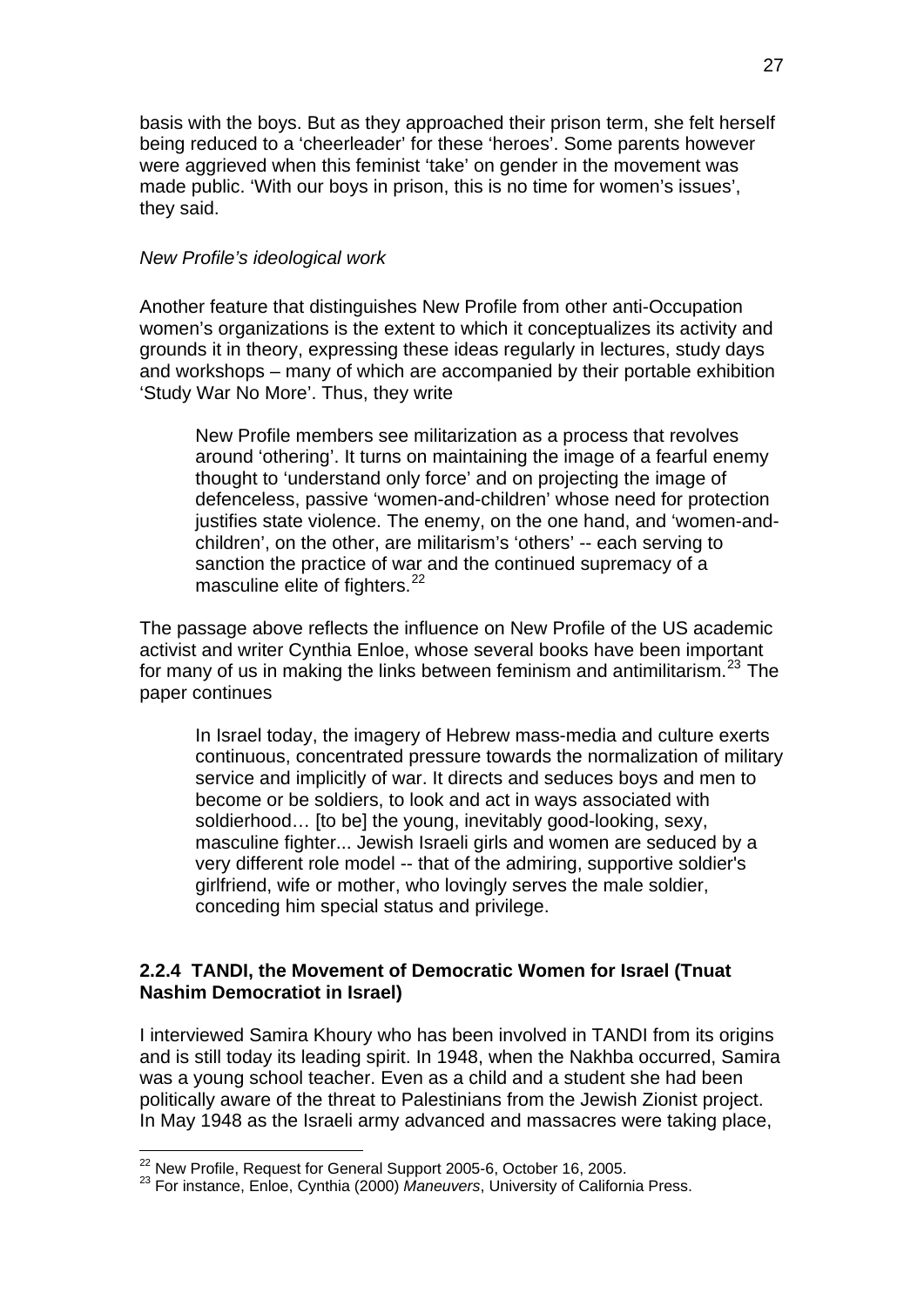she returned to her home town, Nazareth, where the population was soon doubled due to the influx of refugees. Together with other young women she organized the collection of food and medicine for refugees. They went on to form a society, the Nahda Society (it means 'Awakenings'), to do consciousness-raising on women's rights and run literacy classes for women.

In late 1948 these Palestinian women made contact with a group of Jewish women, the Progressive Democratic Organisation of Jewish Women, who had the same aims as themselves - opposing militarism, occupation and expulsions. They joined in a single organization, and affiliated to the Women's International Democratic Federation, which was associated with the socialist countries. By successive congresses and mergers, they eventually grew to have many branches.

At every stage of development, Samira emphasizes, they were Palestinian and Jewish women together. This was an important principle for them, without which they believed they could not succeed in their work for peace and the implementation of the UN resolutions, for the defence of women's and children's rights, and opposition to discrimination and apartheid.

In 1973, in a document signed by 5000 women, they named themselves the Movement of Democratic Women in Israel, TANDI (Tnuat Nashim Democratiot in Israel). TANDI has always been formally independent of political parties, though many of the women involved come from a venerable Communist tradition in the region, today mainly reflected in the political party Hadash.

At first some feminist organizations concerned specifically with 'women's issues' questioned why, as women, TANDI were working on the issue of peace. Samira says, 'We believed it was both our right and our responsibility as women to do so.' In 1985 TANDI was a founder member of an alliance of women and women's groups for peace, that would later become well-known as RESHET, The Network, from which many other initiatives developed.

Today, TANDI continues to be active. It does not have formal membership, seeing itself more as a movement than an organization. Having started with nearly equal numbers of Palestinians and Jews, today a majority of the women involved are Palestinian with a Jewish minority of around 10% - which they are actively working to increase. TANDI hold a four-yearly congress and an annual general meeting, at which a central board and president are elected. The board meets bi-monthly and elects a secretary and an executive committee which meets every two weeks. TANDI have no source of funding, except for occasional small grants to pay the costs of specific projects. All work is done voluntarily. They have a small office, but lack equipment.

TANDI's activities today include the following. First and foremost: empowering women. In the years 2004 and 2005 they ran 9 courses annually, each attended by 20 women. These courses offer an education in democracy and gender issues. They encourage the participants to recognize their right to a life outside the home, to education and employment. They show them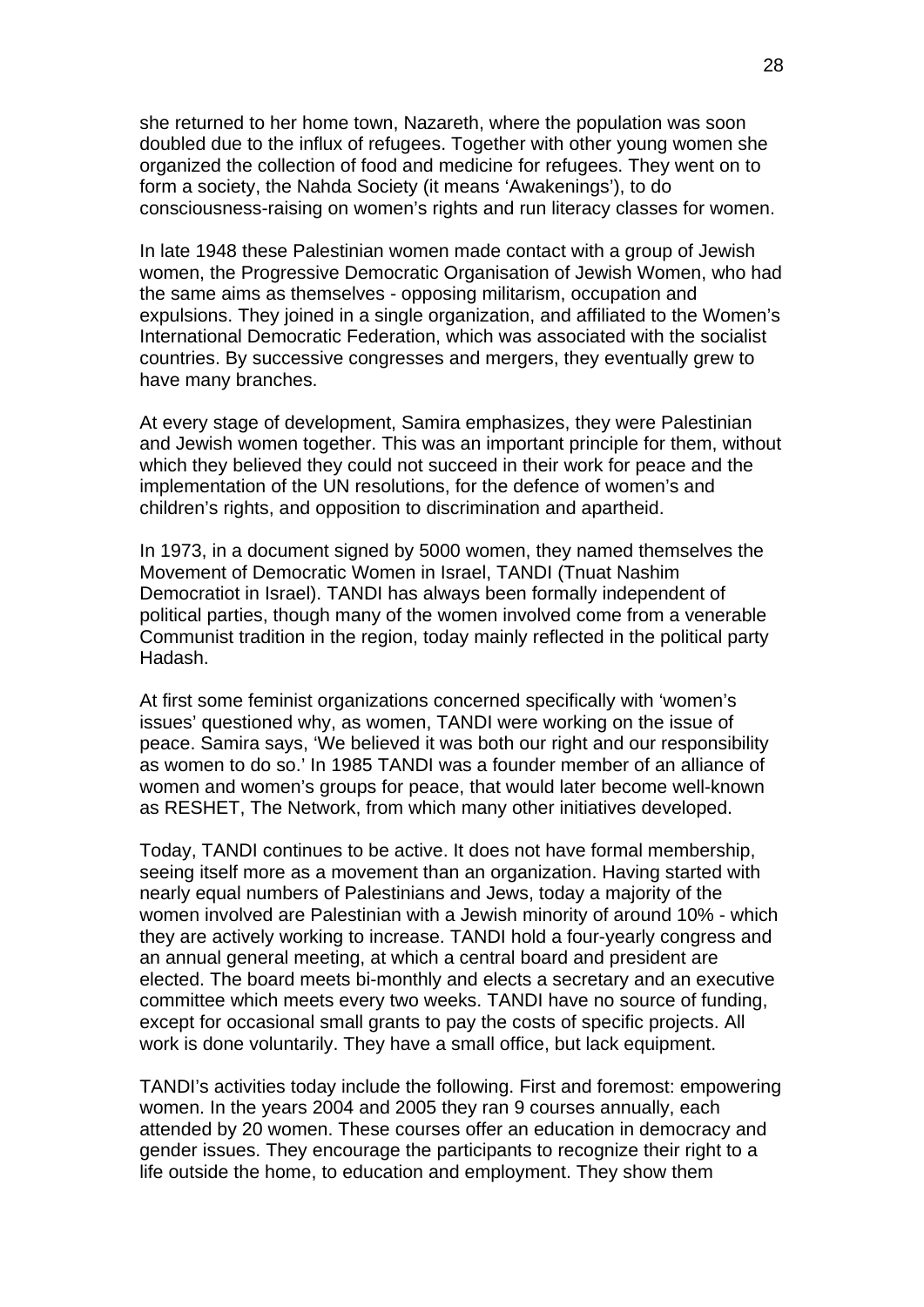possibilities for being involved in political life and decision-making. The success of these courses was visible, Samira says, in the leadership role taken by these young women in the big March 8 International Women's Day demonstration this year.

A second important activity is solidarity with Palestinians living in the Occupied Territories. TANDI women participate in activities and demonstrations in the West Bank, and also arrange for the sale in Israel of Palestinian products, such as olive oil. They organize groups for mutual understanding. The construction of the Separation Wall and the increasing number of checkpoints make crossing in either direction exceedingly difficult but, Samira said, 'We find ways across the mountains'. Many Jewish members of TANDI are in Machsom Watch, and many Palestinian members are active also in Bat Shalom.

Thirdly, TANDI organizes outreach to women in the 'unrecognized' villages inside Israel, explaining their rights and supporting their demand that the Israeli state provide them with the services such as roads, water and electricity to which all villages are entitled.

A fourth activity is the movement's work against domestic violence. They were the first organization to have a telephone 'hotline' for Arab women experiencing violence. They have set up shelters for women, two houses for 'girls in distress' and a 'house of passage' - a half-way house for women on leaving the shelters. They help women survivors of violence to find employment. They have opened many kindergartens and crèches. Finally TANDI have projects for children with disabilities and learning difficulties.

Every International Women's Day, from 1949 to the present day, TANDI have sent a memorandum to the Knesset calling on them to institute an annual day's holiday with pay on this date, March 8. They also call for equality for women in work, marriage and divorce, and for the separation of religious and civil law. They have done research which was submitted to the United **Nations** 

# *2.2.5 Bat Shalom (Daughter of Peace)*

In 1989, a meeting was convened in Brussels between prominent Israeli and Palestinian women peace activists, supported by European women. The meeting initiated an on-going dialogue that in 1994 resulted in the establishment of the Jerusalem Link comprising two women's organizations— Bat Shalom on the Israeli side, and the Jerusalem Center for Women on the Palestinian side. The two organizations share a set of political principles, which serve as the foundation for a cooperative model of co-existence between the Israeli and Palestinian peoples. So runs the first paragraph of the home page of Bat Shalom's website.<sup>[24](#page-28-0)</sup> They go on to describe themselves as

<span id="page-28-0"></span><sup>&</sup>lt;sup>24</sup> www.batshalom.org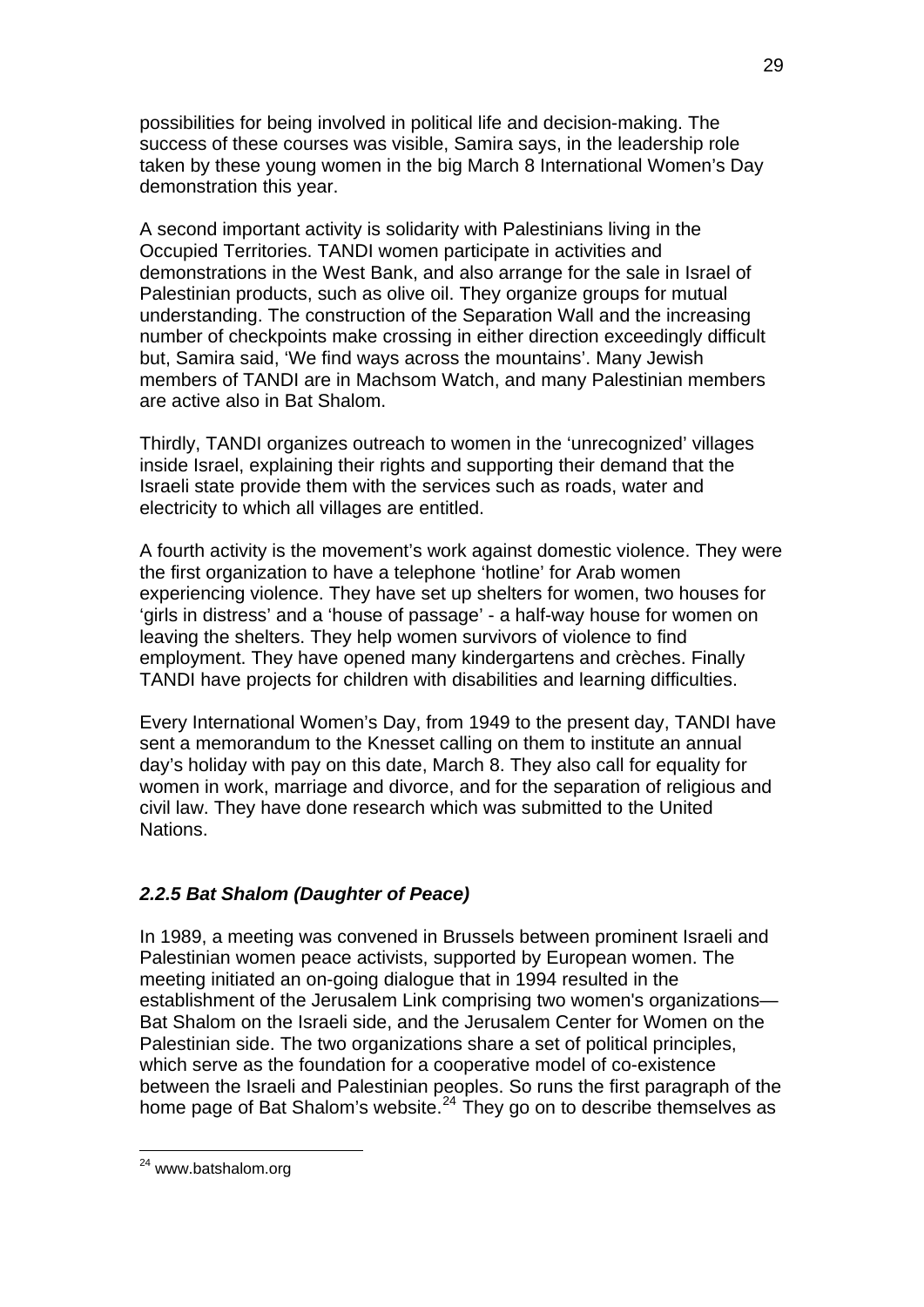an Israeli feminist grassroots organization, comprising Jewish and Palestinian Israeli women working together for a 'genuine peace grounded in a just resolution of the Israel-Palestine conflict, respect for human rights, and an equal voice for Jewish and Arab women within Israeli society'.

### *Structure, composition and politics*

Bat Shalom is rather formally structured. The organization has its principal office in Jerusalem and a second in Afula, in northern Israel. It has several paid staff. In Jerusalem are Molly Malekar, director; Lily Traubmann, political coordinator; Maya Frankforter, office manager. Bat Shalom also have a parttime fundraiser, Jessica Nevo. Northern Bat Shalom are staffed by two parttime programme coordinators, Yehudit Zaidenberg and (recently resigned and soon to be replaced) Nizreen Mazzawi. Bat Shalom's governing body, a 25 strong board, includes a number of former Knesset members and other women of public standing. The majority are Ashkenazi Jews; Palestinian Israeli membership of the board is approx. 20%; and there is currently one Mizrahi Jewish woman. The director is also a Mizrahi woman.

Bat Shalom isn't dominated by any particular political party, but is necessarily, given its aims, 'of the left'. However, together, the board and staff span rather a wide range of political opinion, from Zionist to non-Zionist and anti-Zionist. (Each of those terms of course has many different and contested meanings.) Though in the context of the Jerusalem Link (see below) certain political principles have been worked out in a long and painstaking process, there are still unresolved differences of view within the Bat Shalom board on issues such as, for instance, how to interpret 'the right of return' of Palestinian refugees to Israel, and the current lively question of whether to welcome international 'sanctions, divestment and boycott' (see p.79 below).

There is also quite a range of opinion in Bat Shalom on another dimension: women, gender and feminism. Although in their website they term themselves a feminist organization, and some of the board and staff certainly identify as such, I heard conflicting views as to whether this is really an accurate description of Bat Shalom as a whole. Aida Shibli told me, 'We are currently discussing whether we're feminist or not. Are we a *feminist* organization, or are some of us feminist women in a *women*'s organization? This is undetermined as yet.' But Debby Lerman said, 'In my opinion, the discussion we are carrying on in Bat Shalom is "what kind of feminism unites us" and not "whether we are feminist or not"<sup>[25](#page-29-0)</sup>

Bat Shalom has two parts – the all-Israel organization based in Jerusalem and a regional organization specific to northern Israel, that differs from it in important ways. So, Lily Traubmann says, 'In a way, there are really two Bat Shaloms, not one. Yet each is necessary to the other'. I deal with them separately below.

<span id="page-29-0"></span> $25$  Subsequently the Bat Shalom board took a decision affirming that BS is 'a feminist organization'.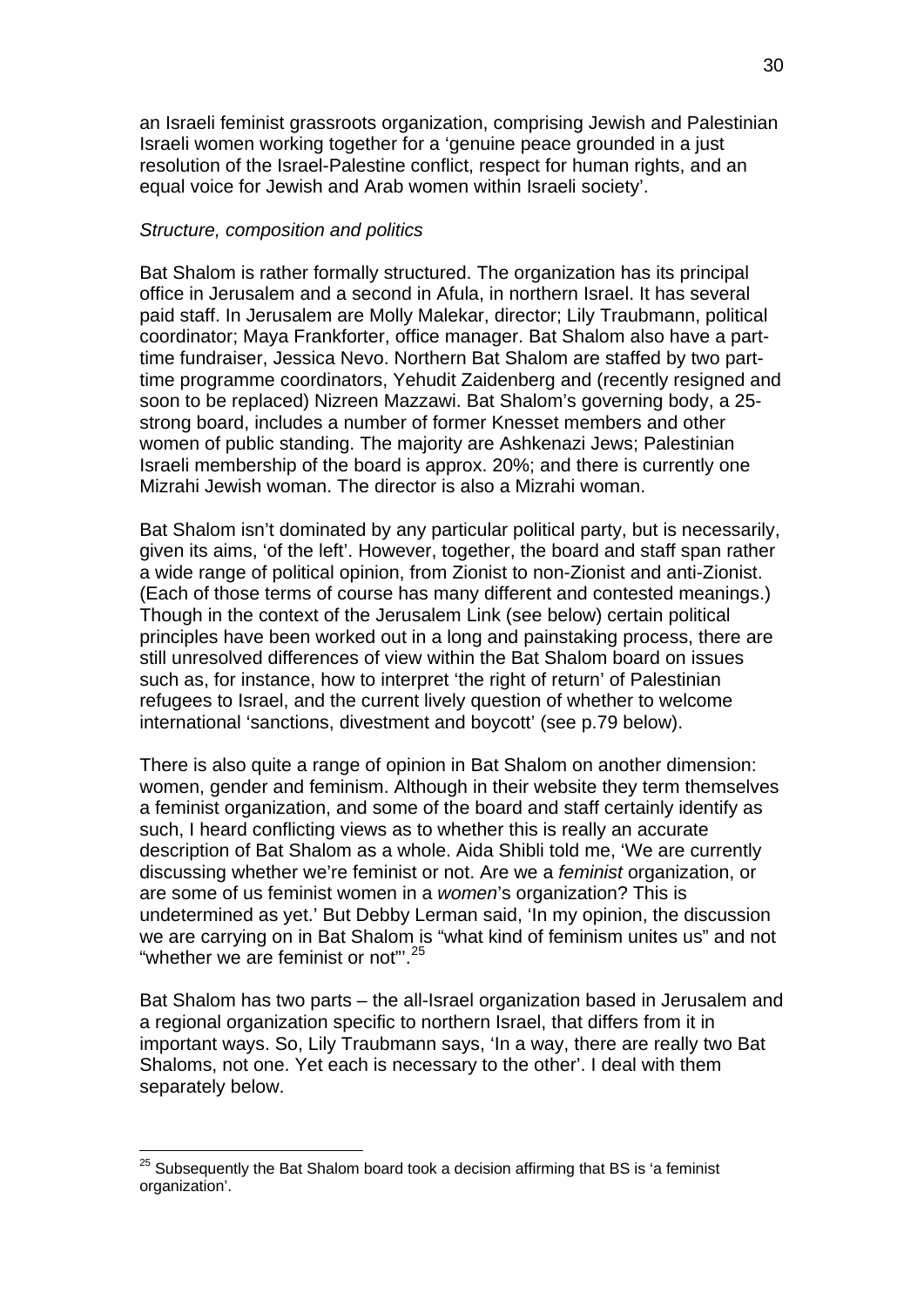### *Bat Shalom in Jerusalem*

Part of the energies of Bat Shalom in Jerusalem are invested in co-operation with the Jerusalem Center for Women in the context of the Jerusalem Link. I describe this activity separately in Part 3 of this paper, (see page 44 below). The Jerusalem office is the main the site of Bat Shalom's international relations and political publishing. Board meetings circulate between Jerusalem, Tel Aviv and Afula. But Bat Shalom Jerusalem branch also have some practical projects in the city and its environs.

You can't live in Jerusalem currently without being aware of the shocking developments as Ariel Sharon contrives his 'facts on the ground' -- the house demolitions, the building of the Wall and the construction of Jewish settlements to disrupt connection between the Palestinian population in East Jerusalem and the West Bank. Jewish women living and working in West Jerusalem seldom come in contact with Palestinians. The Bat Shalom office is in Jewish West Jerusalem. Palestinians mainly live in East Jerusalem, a segment of the city that fell outside the Israeli state in 1948 but was annexed in 1967. It is adjacent to West Jerusalem but sometimes seems a continent away.

In Jerusalem the Occupation is felt very strongly and continuously. It is always a fundamental fact of life here – impossible to forget for a moment. Bat Shalom's practical projects in Jerusalem therefore centre on opposing the settlements and the Wall and keeping alive the notion that the city will one day be fully shared, and become side-by-side capitals for Israel and the eventual state of Palestine.

They have built links to Palestinian communities in the neighbouring villages of Bidou and Aram, joining local women on demonstrations against the Wall. Khulood Badawi, a Bat Shalom board member living in Jerusalem, and a Palestinian citizen of Israel, told me

The villages are being separated by the Wall from both East Jerusalem and the West Bank. They're being isolated. We bring Israeli women to see the reality of the Occupation machine and to act against it. We, the Israeli women and Palestinian women from Bidou and Aram had hoped that, by our partnership, the Wall could be stopped somehow. Of course we failed. And now the Wall's in place between us. [All the same] this work has been good, concrete, a kind of resistance.

In co-operation with Ta'ayush, Bat Shalom recently carried out a practical project of restoration in Silwan, a Palestinian district in the old part of East Jerusalem, were the municipality has a programme of house demolitions. Khulood explained that, whereas in Bidou or Aram the Israeli policy is one of cutting off existing Palestinian villages, in Silwan the Israeli government is using another strategy – judaization – 'cleansing' the area of Palestinians by land-use planning policy.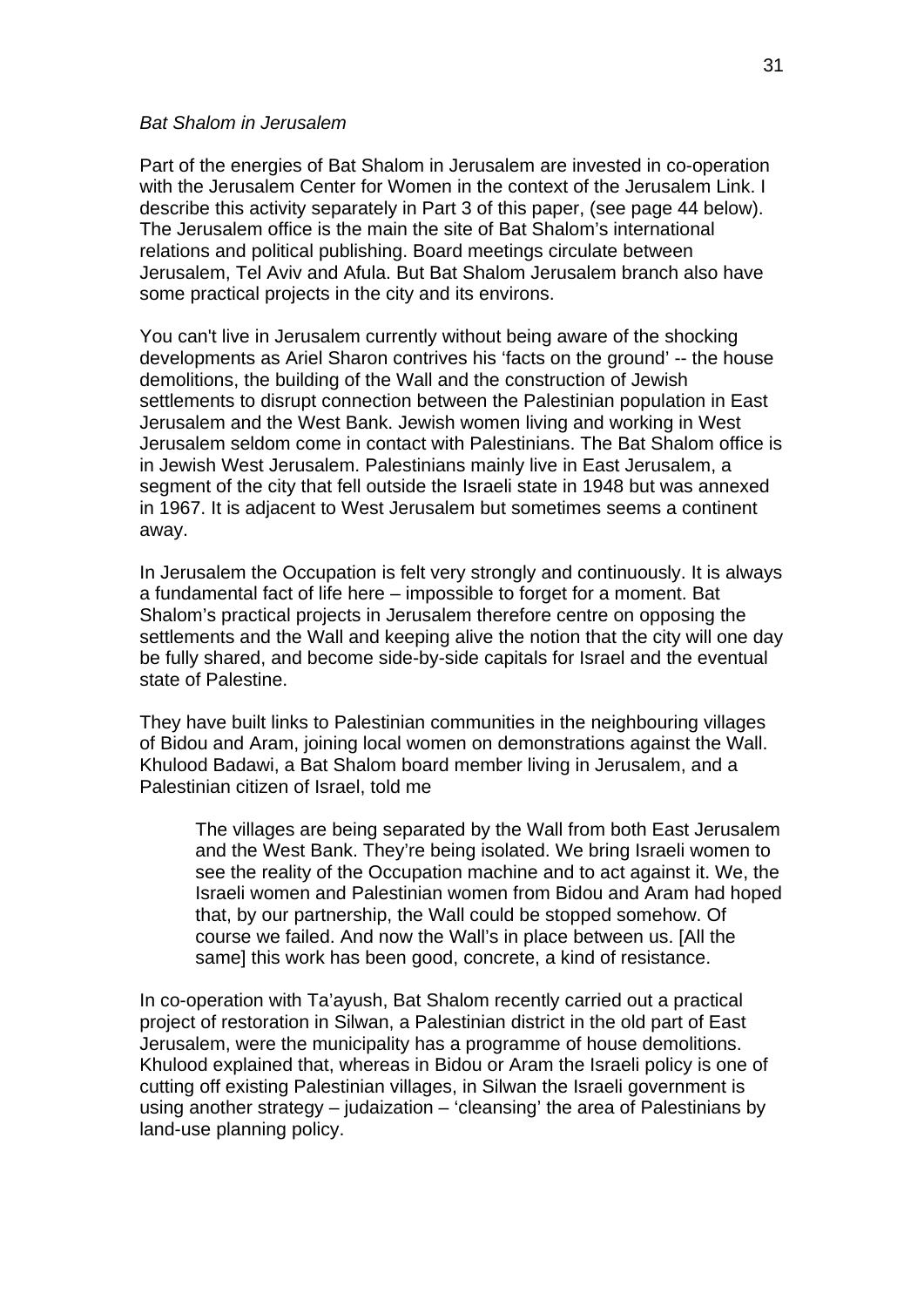They've declared a green area, a kind of park, and issued hundreds of demolition orders. They don't offer re-housing. The municipality will not even give building permits to Palestinians in East Jerusalem. Either they must build illegally or go to the West Bank. This is *transfer* by land use planning. They don't actually take you forcibly, but induce a kind of self-transfer.

Khulood believes the only strategy for Bat Shalom in Silwan is to use their privilege as an Israeli organization to break the Jewish consensus on Jerusalem-for-Jews and to make internationals aware of what is going on. 'Yes, Bat Shalom are privileged and my aim in being part of it is to bring their voice to bear.'

Manal Massalha, also a Palestinian citizen of Israel, told me about two projects she had initiated when working for Bat Shalom. The first was a tour for Israeli women to the village of Lifta, near Jerusalem, where they had heard a Palestinian woman refugee, originally born in that village and twice uprooted, tell what had happened there in 1948. The second was a meeting on 'space, control and memory', showing how (as Silwan starkly illustrates) these three things are connected. Planning is a political instrument and the indigenous Palestinian memory is being erased by Zionist policy.

Molly told me how increasingly difficult cross-Line work is becoming. She said

I've worked with Palestinians for twelve years. For the first time now I'm afraid of crossing the Wall. But I do it. For me it's an act of protest, saying 'no' to attempts to wall us off. As women and as feminists we know what it is to be kept behind closed walls.

## *Northern Bat Shalom*

1

If in Jerusalem it's impossible to forget the Occupation, in the north of Israel, where Palestinian towns and villages are located within the wide agricultural landscapes of the kibbutzim and moshavim, what you can't forget is the basic inequality of Palestinians and Jews inside Israel. Northern BS was formed in 1993 by Jewish and Palestinian women living in 'Megiddo, Nazareth and The Valleys'. This is with areas known as the Triangle and Lower Galilee, the part of northern Israel with the largest population of Palestinians. As mentioned above, they have an office in the Jewish town of Afula, and two part-time paid programme coordinators. One of them, Yehudit Zaidenberg, is a Jewish woman from a nearby kibbutz; the other, until recently, was Nizreen Mazzawi, a Palestinian from Nazareth. Lily Traubmann, Bat Shalom's political coordinator, lives in Megiddo kibbutz and is active in BS North as well as in Jerusalem. I had also visited them in September 2002 and draw here, in addition to my recent interviews, on conversations I had then. <sup>[26](#page-31-0)</sup>

<span id="page-31-0"></span> $26$  I have written about this northern group of Bat Shalom in an in-depth study published in 1998. See Cockburn,Cynthia (1998) *The Space Between Us: Negotiating Gender and National Identities in Conflict*. London and New York: Zed Books.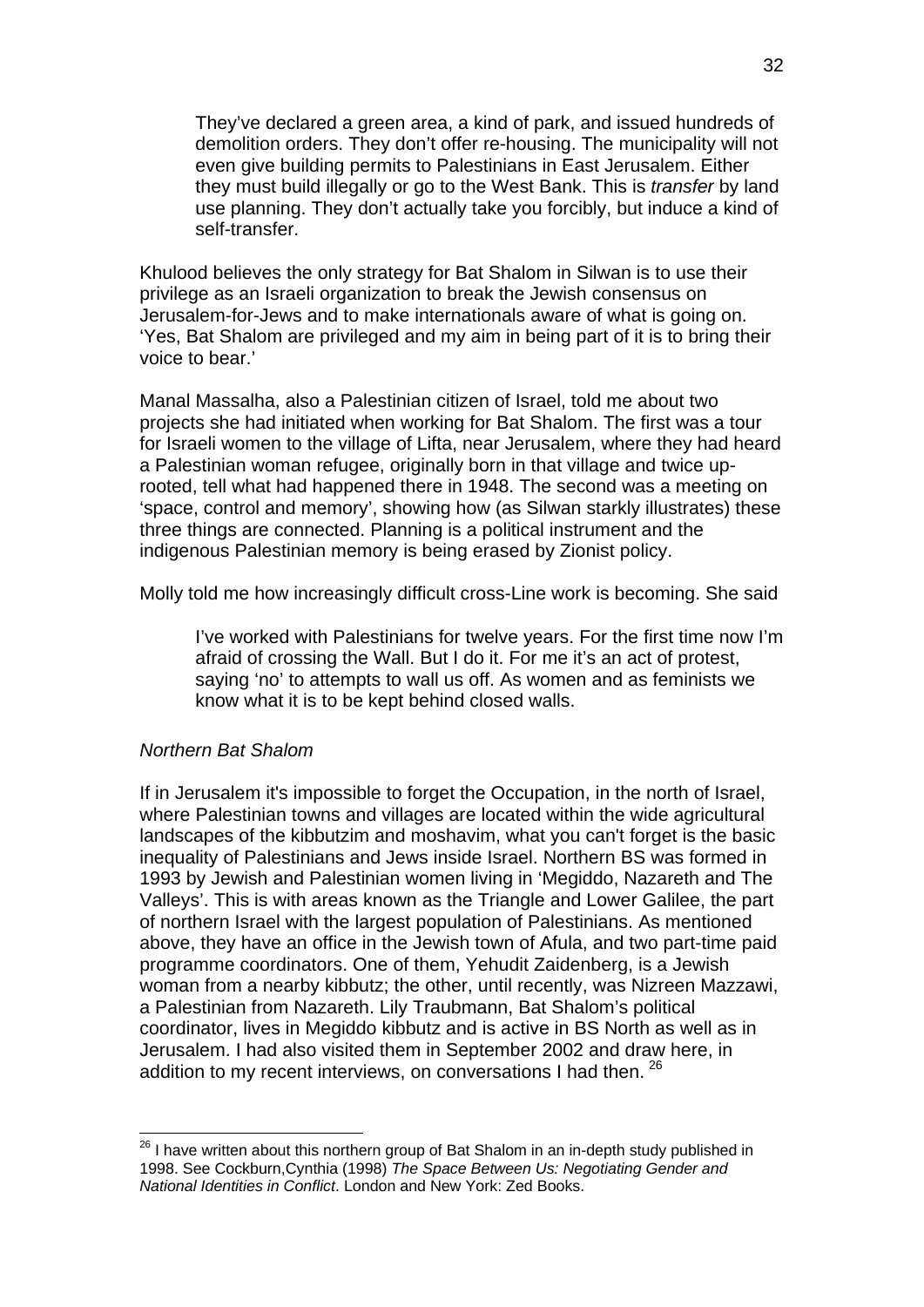### An evolving project – 1993-2000

For the first five or six years of their life, the main activity of Northern Bat Shalom was 'dialogue workshops' bringing together Palestinian Israeli women of the Arab towns and villages and Jewish women of the kibbutzim and moshavim of the Wadi Ara, Lower Galilee and The Valleys. Yehudit Zaidenberg explains, 'It was a process of 'getting to know each other'. We believed that, with knowledge and acquaintance, the huge fear each felt of the other would lessen and relationships would form. And that did happen'.

Once confidence was gained, social and cultural activity no longer seemed enough. They felt ready to deal with political issues. The aim became, Yehudit Zaidenberg explained, 'to effect change in the political thinking among the people around us - ultimately effect change in political reality'. While the main 'political reality' for Bat Shalom in Jerusalem is the Occupation, for northern Israel it is, in addition to the Occupation, racism, inequality and women's lack of rights within the Israeli state.

The events of October 2000 were a turning point for Bat Shalom as for many leftists in Israel. Local Palestinians were very aroused. This time the intifada was in Israel. Whereas many on the left felt disappointed by the new radicalism of the Palestinians, Yehudit and other Jewish women in Bat Shalom felt a deep solidarity with it. She says, 'To me what happened wasn't a surprise. We'd known that Palestinians couldn't endure such inequality and injustice for ever. What astonished me was that my friends in the kibbutz felt so betrayed'. At that moment she felt alienated from them.

After October 2000, there was both a drawing apart and a radicalization within the membership of Northern Bat Shalom. It could no longer be taken for granted that Jews and Palestinian members were completely in accord. The numbers of actively engaged women fell off. So did the number coming to participate in Bat Shalom events. The choice of themes for discussion began to take more risks with conventional Jewish opinion, which in this region of kibbutzim and moshavim is conservative Zionism.

When I was there in the autumn of 2002, for instance, the theme of the sukkah was 'racism'. It responded to the current climate in the country, the ugly anti-Arab sentiment expressed in graffiti, threatening demands for 'transfer' of Palestinian citizens out of the state. And it was not only the Palestinian participants at the sukkah who called Israel a racist state and society. Edna Zaretsky explained the function of racism for the state. 'To do what's done in the Occupied Territories,' she said, 'you have to have racism in Israel. The other must be inferiorized, stigmatised, if we are to live with ourselves and our actions'.

Racism was a bold and controversial theme to raise in the context, and it shook many of the more Zionist members - including Vera Jordan, a former board member and still today a committed activist in northern Bat Shalom. She told me she feared that if she was alienated, other Jews in the locality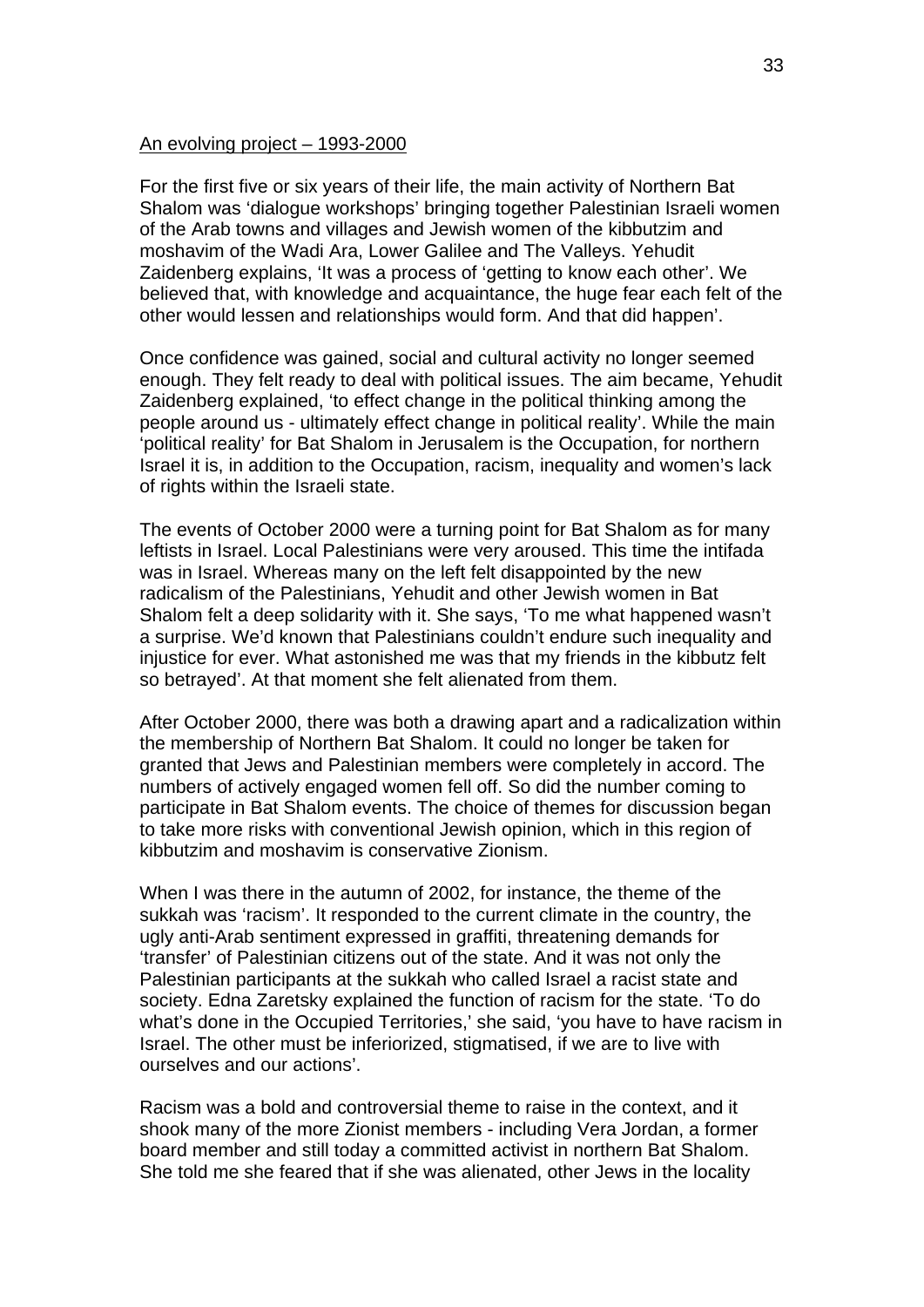would be too. 'Introducing racism is provocative. Humanist Jews can't accept that nationalism is racism. For them racism is 'what the Nazis did'. They can't see themselves as that bad. And they are not. They won't be able to identify.'

So, 'little by little we became more anti-zionist', Yehudit said. Because of this, some Jewish women withdrew. On the other hand, some Palestinian women withdrew because in the new political conditions after October 2000 they no longer felt like working with Jewish women. For both Palestinian and Jewish women the price paid in their communities for working with each other became greater. The result of these shifts in membership is that numbers of Palestinians and Jews in Northern Bat Shalom is today about equal.

Bat Shalom's activities changed too. Instead of cultural co-existence work, such as celebrating the major festivals of Xmas, Hanukah and Ramadan together, they began to hold a series of 'political cafes' on women's issues in relation to, for instance, globalization and economic trends. At election time they brought speakers from different parties so that women could question them. They held showings of films touching on Palestinian and women's issues, bringing the directors to discuss with the audience. They organized bus tours to 'unrecognized' and 'vanished' Palestinian villages.

## Present direction and focus

I learned about more recent developments from Mariam Yusuf Abu Husein, a Palestinian citizen of Israel, who lives in the Arab town of Umm el-Fahm in the Wadi Ara and is an active member of Northern Bat Shalom. Since 1996, a major event in the calendar of northern Bat Shalom has been Sukkot, a Jewish festival, when they set up a sukkah, or tent, and invite women and men for a programme of talks and discussions, and a demonstration. Although the date is associated with the Jewish calendar, the event has been organized by Bat Shalom as a whole, Palestinian and Jewish women together.

Mariam first encountered Bat Shalom five years ago when she saw the sukkah at Megiddo crossroads and went in, curious to find out what was going on in the tent. She was attracted to the organization by two things – that it was feminist women, who saw Arabs as a partner for common struggle; and that it was opposing the Occupation and active on 'all the burning issues'. She took part in its activities for a while, including demonstrations against the Jenin massacre and visits to the refugee camps, distributing food and clothes. Two years later she had become a very active member.

Although she liked the principles of Bat Shalom, Mariam felt she could contribute new ideas and directions. She wondered for instance why the group's main annual event was on a Jewish festival, supposedly because mothers would be on holiday at that time. But which mothers? She pointed out that this Jewish Feast of Tabernacles is not a holiday for Palestinian women. She suggested Bat Shalom might think of a day that could be more generally relevant. They decided to commemorate Land Day, Yom Al Ard. This commemorates 30 March 1976 when the Israeli state, in its programme of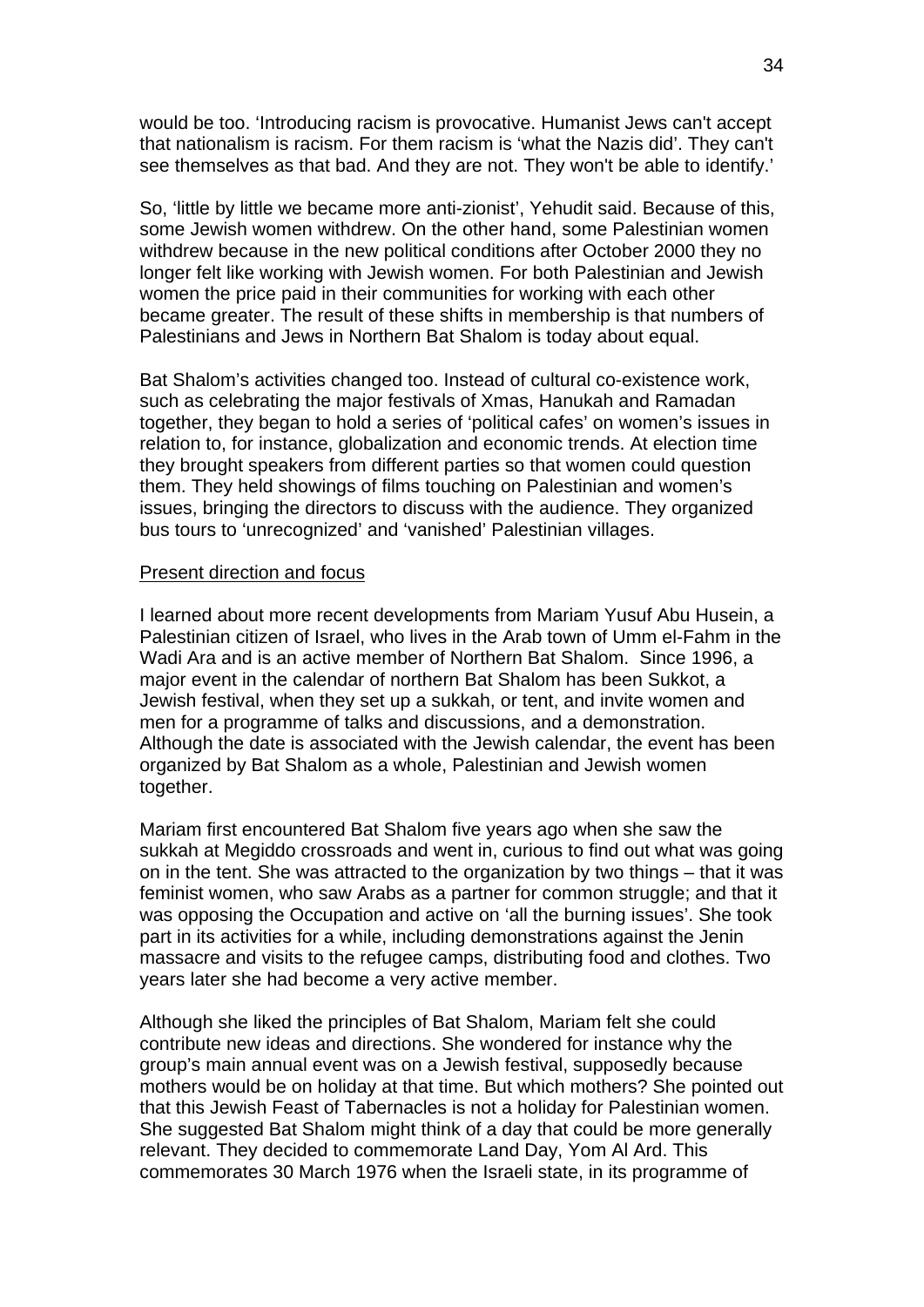'judaization' of the Galilee, expropriated land from the villages of Arraba, Sakhnin and Deir Hanna. Although there had been expropriations in other areas of Israel, this was the first time the villagers had risen up in concerted opposition. Six people, including one woman, were killed in the resulting police violence.

Yom Al Art had always been commemorated by Palestinian citizens of Israel. The Israeli Jewish left had recognised the day too, but had seen themselves as supporting Palestinians in the commemoration. Now Mariam and the other Palestinian women of Bat Shalom suggested to the Jewish women that this day should be seen as 'not just our problem but yours too' - Land Day had been experienced by both communities, as oppressor and oppressed. They needed to remember those events together. She said, 'It was very important to me and other Palestinians in the organization that all Bat Shalom women should take on Yom al Art as their *own* issue'. Lily says, 'This was a very radical step – to recognize that Yom al Art is an *Israeli* concern, not just a Palestinian one. That we all have to take responsibility for it'.

It was also radical in another way – Bat Shalom represented the theft of the land as a *women's* issue. Yom al Art activities had always been led by men, with women following behind in the demonstrations, but never part of the leadership. Mariam said

Bat Shalom presents itself as a feminist organization. Failing to understand this is the very opposite of feminist. Women have a special relation to the land. Women work the land, they plant the seeds, they carry the water from the wells. The well, or spring, is a feminine symbol, it is protective, containing, and gives people water to live. Palestinian women used to meet each other at the well or spring. It was a rare thing, a legitimate public space for women. When Palestinian communities were displaced from their land and forced to be town dwellers, women suffered in a particular way. Yom al Art marks a significant loss for women.

Some of the Jewish women immediately understood these points, others were slower to see them. The first year, the Palestinian women proposed to hold the event in the Palestinian town of Umm el-Fahm. Some Jewish members protested that Jewish women would not attend if it were in a Palestinian town - they suggested holding it in a kibbutz. But the proposers stood their ground. 2006 will be the fourth year Bat Shalom has commemorated Land Day, in Umm el-Fahm, Nazareth or another Palestinian location. They were the first women's organization to do this. They mount a two-day event, at which the older Palestinian women recount the events of the Nakhba and Land Day from their perspective, visits are made to local villages, and there are invited speakers. Up to a hundred women attend these occasions, including many Jews. The younger Palestinian women that attend are also, many of them, hearing this history for the first time. In addition, each Land Day event has a theme. For instance, in 2005 there was a presentation on 'planning and domination', which dealt with the way land-use planning is used by the state to accentuate the domination of Palestinian communities, isolating them from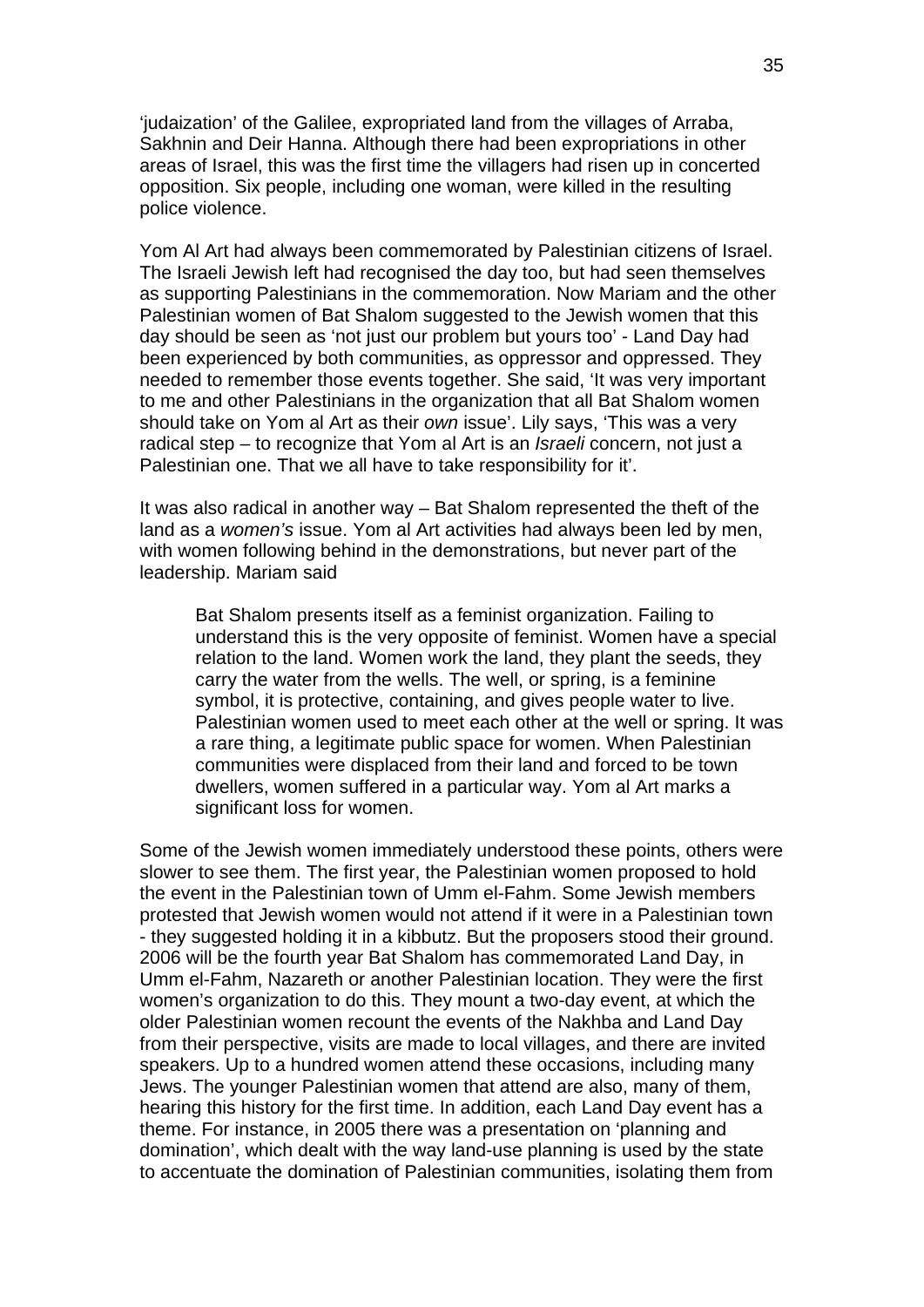each other and impeding development. They focused on how this affects women.

# Gathering testimonies of the Nakhba and Yom al Art

Northern Bat Shalom work as much as possible in both Hebrew and Arabic language. They have produced a fine book, *Testimonies: Palestinian Women in the Nakhba,* based on interviews. They are also collecting the testimonies of older Jewish women, and are seeking funding to do more of this kind of work. They see the gathering and recording of women's memories and reflections as 'a feminist way of working - listening to women'.

A current project, a 'pilot' for which they have received preliminary funding, involves young people of 16-17 years in nearby Palestinian and Jewish communities. A group of ten in each place will be trained in interview method so they can interview older women relatives about 'what they did in 1948'. Lily emphasises that this isn't about women as victims, but about how they actively struggled and resisted the brutal processes to which the Israeli state has subjected the Palestinian population. 'We want to bring to view an alternative kind of heroism – a heroism that's not militaristic.'

The two groups of young people will work first separately and then together, publishing the testimonies in the form of a magazine or review, and developing a piece of theatre to present in various venues. Five hundred portfolios will be printed for distribution to libraries and schools, containing the testimonies and photographs, together with a book by the well-known writer Ilan Pappe.

## Contact across the Line

Although their main focus has been the issue of democracy and citizenship inside Israel, Northern Bat Shalom also look towards neighbouring Palestinians in the Occupied Territories. The town of Jenin is only fifteen minutes drive from Afula. At night you can see its sparkling lights clearly from the Megiddo crossroads. Jenin women had sometimes crossed the Green Line to attend Bat Shalom events. Several visits had been made to women's associations in Jenin, facilitated by Samira Khoury and other Palestinian members of Bat Shalom who are also members of TANDI. Such visits by Jews to the Occupied Territories are of course highly contentious in the Jewish community in this region, among whom it is considered at best foolishness, at worst treason.

One negative consequence of the intensification of Israeli repression in the West Bank since the start of the second intifada was the loss of this connection with women across the Green Line. After the destruction of Jenin by the IDF in 2003 they were only able to meet twice more before communication between them was definitively cut by removal of the checkpoint and closure of the road between the two towns with massive, electrically-controlled gates.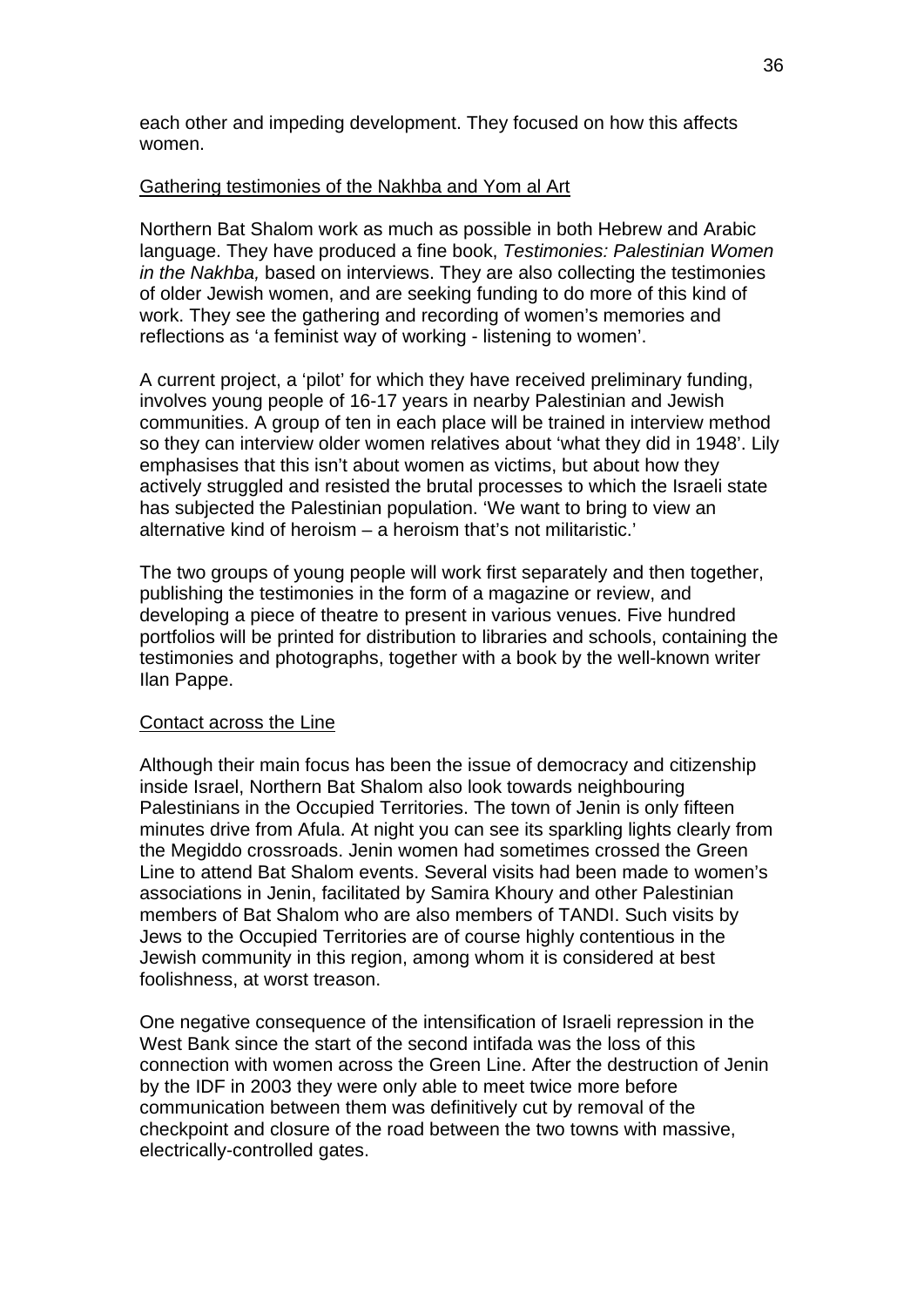It is not just the physical closure however that now impedes connection between women of the West Bank and the adjacent area of northern Israel. With the changing political circumstances, *cultural and social* contact is not acceptable to the Palestinian women of the Occupied Territories, neither does it any longer seem adequate or appropriate to the Israeli women of Northern Bat Shalom. (In this there is a parallel with the partnership of Palestinian and Jewish women within Northern Bat Shalom.) Only a well-articulated, shared *political* project would be relevant, and the cessation of contact imposed by the closure means this is no longer (for the moment) practically feasible. It is deeply frustrating to Mariam, for instance, who illustrated the effect of rupture: for her, contact is now reduced to sending small donations of clothes and money with an old Palestinian who comes across the Green Line selling things.

However, even if contact across the Green Line has been severed, Northern Bat Shalom see their activity against racism and for equality and democracy within the Israeli state as intrinsically connected with opposition to the Occupation and partnership with Palestinians of the Occupied Territories. It is all, as Yehudit put it, one struggle 'to achieve peace and to bring justice'. Samira Khoury, for instance, drew parallels between the oppression of Palestinians in Israel and in the Occupied Territories. She said

I see it as one and the same problem. Palestinian people in Israel have family members in the Occupied Territories. After the Nakhba we who remained suffered under military control, we couldn't move without permits, some activists were under restraint. And still today Israel is not a democracy – either in law or in practice.

She cited the discrimination in employment, the many injustices concerning land. (I shall discuss this further in Part 4 below.) A recent citizenship law that, in the case of a marriage between a Palestinian Israeli and a Palestinian from the West Bank prevents the couple living together in Israel, clearly affects Palestinians both sides of the Green Line. She went on

Another connection between us is that Palestinians in Israel, like those living in the Territories, are vulnerable to extreme measures. For instance, the threat of 'transfer'. Two years ago in a meeting some Knesset members, academics and personalities spoke quite openly of measures to achieve the removal of Palestinians out of Israel. They mentioned confiscation of their lands, not giving education or jobs, offering money to emigrate, and even physical removal.

With the loss of contact across the Green Line, the activities of Bat Shalom down in Jerusalem have become even more valued by the women of Northern Bat Shalom. They can (as we saw above) maintain the links with West Bank women and have the active projects opposing the Wall and house demolitions to which in the north they can no longer aspire.

## Partnership between Palestinians and Jews in Northern Bat Shalom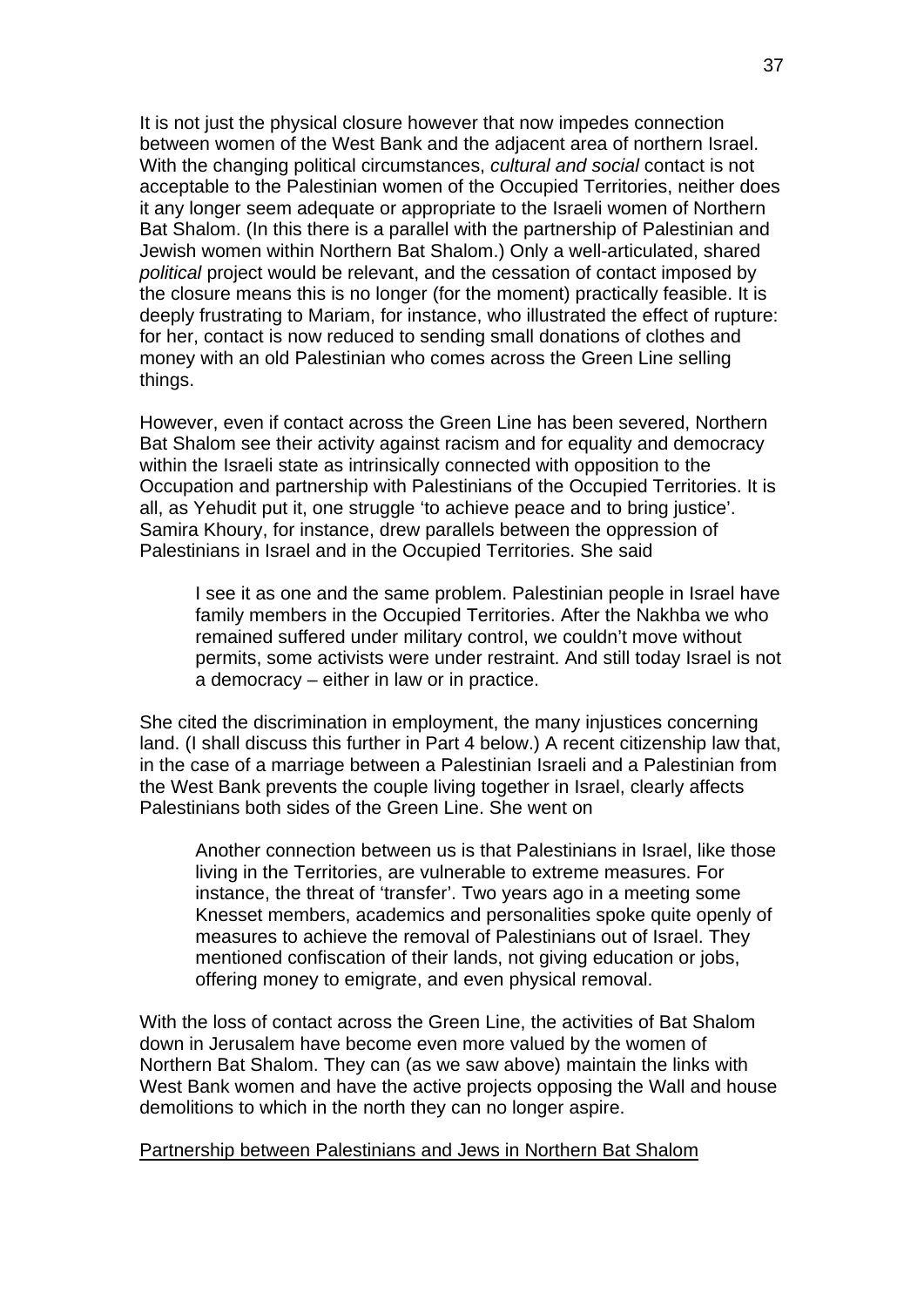Mariam Abu Husein would like to see yet more Palestinian women active in Bat Shalom. She says the commemoration of Land Day has brought Palestinian women along in greater numbers, but only for Land Day activity itself. Although some Palestinian Israeli women don't favour co-operation with Jews in present circumstances, there are others, like herself, who do. It isn't, she says, that people don't care. It's important for Palestinian women to engage, because whatever the political beliefs of a Jewish woman she cannot speak for a Palestinian woman. She said, 'If you were to ask me why I'm in Bat Shalom, it's because Lily, Yehudit and the other Jewish women are *like* me, but they are *not* me. They don't live in my skin. They can't do it without me'. Lily, who overheard this, said 'I agree utterly!'

Mariam had commented on the rather slight presence of Palestinian women in Jerusalem Bat Shalom, where there is no Palestinian working in the office and rather few on the Board. I asked her whether she feels there is genuine equality today in Northern Bat Shalom. She hesitated. 'Not yet. Not exactly. In some things, yes. In others not.' There is, however, more equality in the north, she feels, than in Jerusalem. For instance, when she asks 'Why are there not two directors, one a Jew and one a Palestinian, in Jerusalem Bat Shalom?', the answer given is often 'Well, there's the Jersualem Center for Women in East Jerusalem'. But, as Mariam believes, that is a separate organization, and it is in *East* Jerusalem. Bat Shalom should have its own internal partnership and balance.

In relating to her Jewish partners she has certain conditions. $27$ 

I want Jews first to acknowledge all this land they live on was Palestinian – after that we can talk. I would have preferred they'd never come. Now - they're here, and we live with that. But I want the wrong confessed. Only then can we talk about a solution.

And Bat Shalom do have a quality that Mariam values greatly: they can and do talk about anything. No issues, not even the 'right of return', are too sensitive to tackle. 'It's not that we expect necessarily to resolve all our differences, but at least we can talk about them'. In few situations between Jews and Palestinians is the talk so honest.

I asked her whether other Palestinian women – indeed whether she herself would be vulnerable to criticism in their local community for working in partnership with Jews in Bat Shalom. She says no – certainly in her case, because she and her husband are both respected in the community. But she does sometimes feel the burden of somehow being 'a representative' of

1

<span id="page-37-0"></span><sup>&</sup>lt;sup>27</sup> Khulood Badawi said something very similar. Her basic terms and conditions for co-operation with Jewish women include, first, not to be treated as a minority, an 'Arab' or 'Palestinian', but to be dealt with 'as Khulood, a person'. Secondly, there must be well-agreed, common political ground. Third, she says, 'I require that those I work with recognize and acknowledge my historical background, the Nakba. If we are to talk with Jews about conflict and peace, they must first acknowledge their own part in that history and the privilege that results from it'.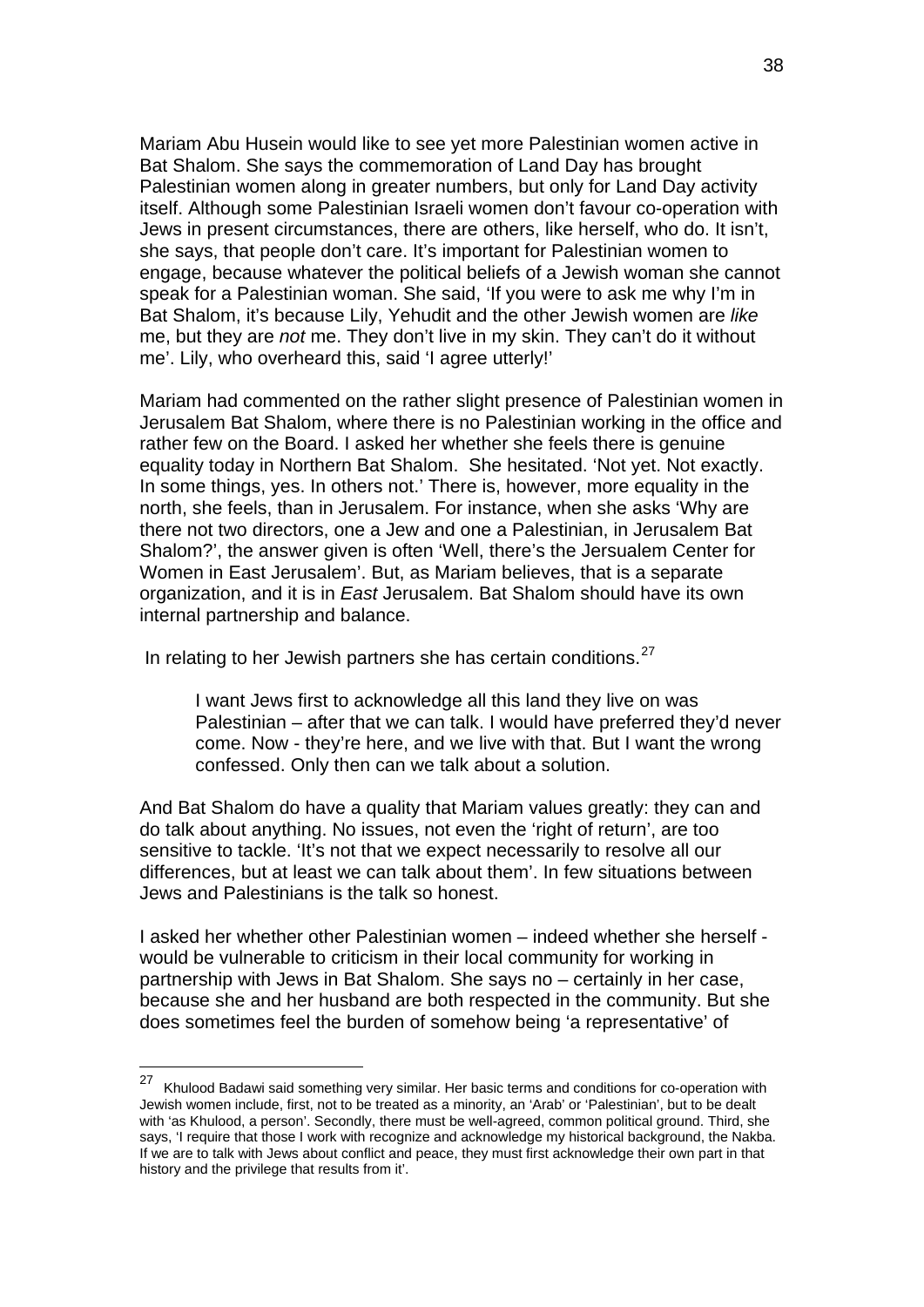Palestinian Israelis. 'That's sometimes heavy!' she says, 'But I brought it on myself. I came in, I couldn't leave – now I face the challenge!'

Beyond the context of Bat Shalom, I discuss further this question of relations between Israel Jewish women and women who are Palestinian citizens of Israel in Part 4 below.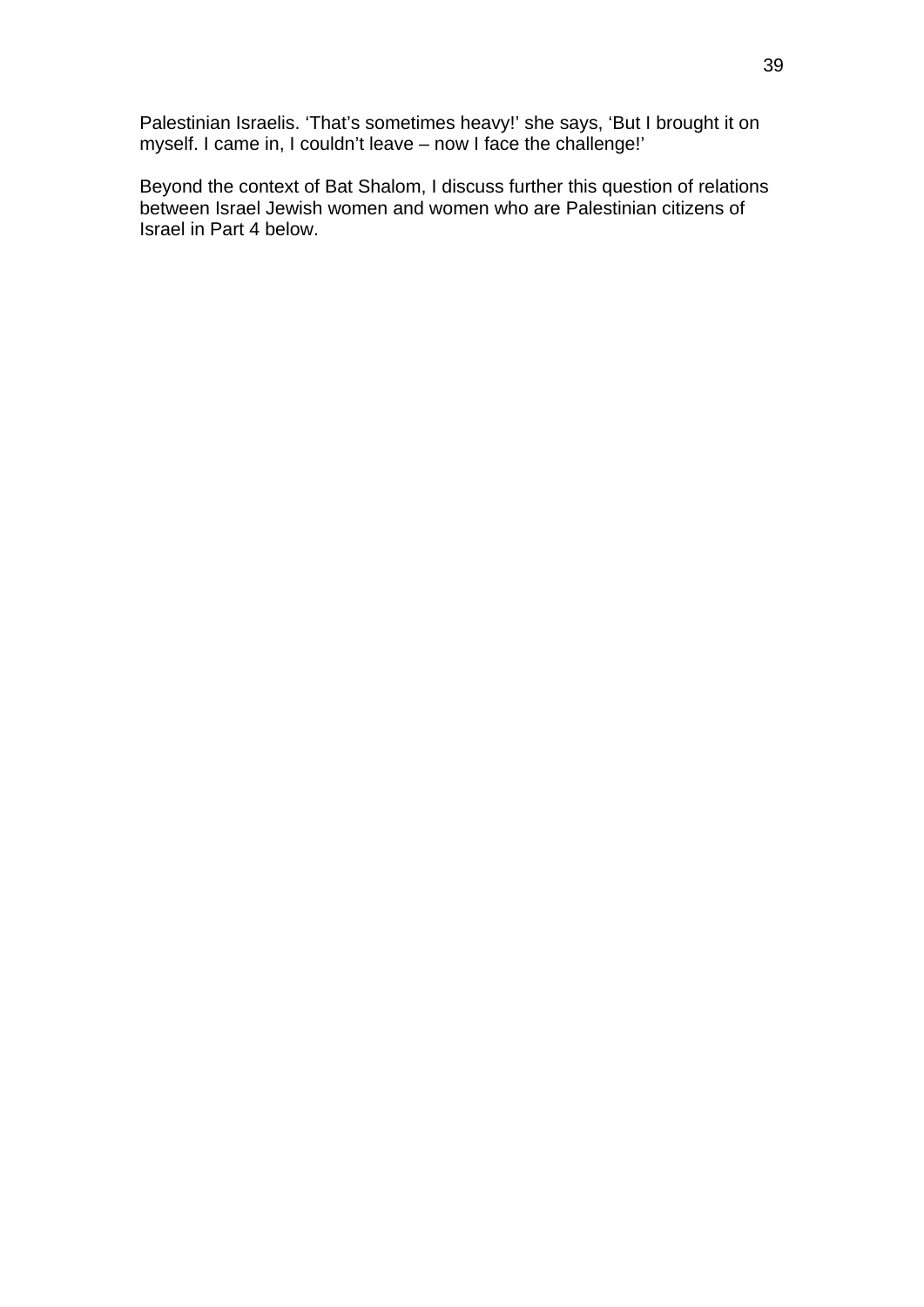# **PART 3: PROBLEMS OF RELATIONSHIP ACROSS THE GREEN LINE**

# **3.1 Problems in relationship across the Green Line: perspectives of Palestinian women in the Occupied Territories**

## *'Pros and cons' of dialogue with Israeli activists*

It will be clear from Part 1 above that circumstances make it difficult to build and maintain bridges of connection between women on the two sides of the Green Line. There are two initiatives (of which I know – there may be others) in which Palestinian women living in the Occupied Territories have an ongoing dialogue with Israeli women activists opposing the Occupation. The first is the Jerusalem Link, which structures a connection between the Jerusalem Center for Women and Bat Shalom. Secondly, there is the project of an International Women's Commission, in which the leading actors are currently Maha Shamas, on the Palestinian side, and former Israeli Knesset member Naomi Chazan. The two initiatives are different in nature. Below I describe the Link – and discuss the IWC later, under the section on 'international relations' on page 76 below.

This section, 3.1, is based primarily on interviews with six Palestinian women. They are, in alphabetical order, Amal Khrieshe Barghouti, Maha Abu-Dayyeh Shamas, Nadia Naser-Najjab, Natasha Khalidi, Raja Rantisi and Rana Nashashibi. Three of them (Amal, Maha and Natasha) are involved in the Jerusalem Link, while three (Nadia, Raja and Rana) had chosen, for the moment, not to be involved in any Palestinian-Israeli dialogue. This was useful in enabling me to hear the thinking that leads to such choices.

Raja Rantisi for instance told me

In the years after 'Oslo' there was lots of connection to Israel. There was plenty of funding for it. There was optimism then. But since 2000 and the second intifada things have cooled down. Lots of Palestinian organizations withdrew from contact then. The [Palestinian National Authority's] Women's Affairs Committee were very much against cooperation.

There are still organizations with dialogue and even co-operation on the agenda, she explained. The problem was the difficulty in implementing anything. One reason was the practical limitations on movement. Cars, people, they couldn't cross without a permit. Legally speaking, Israeli Jews could be arrested for coming to Ramallah or other Area A parts of the territories (those technically under Palestinian control as a result of the Oslo process). Many Jews, she said, were afraid to come. It was therefore difficult to have meetings, except abroad, for example in Turkey.

A more significant impediment, however, in present political circumstances, was Palestinian feelings. She went on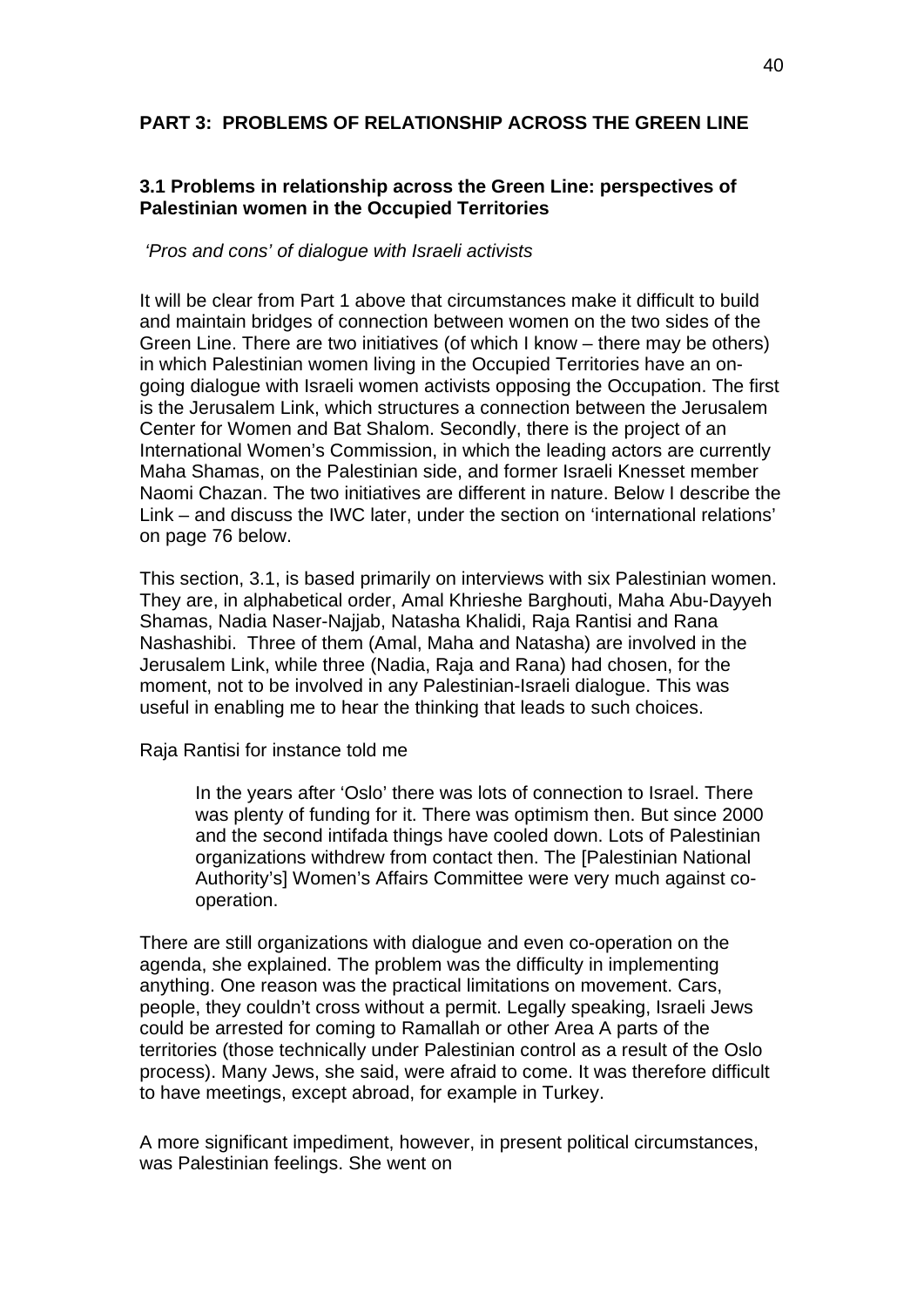Lots of Palestinians think the Israeli peace activists haven't done enough during the second intifada*.* There are various views on the reasons for the weakness of the movement. The struggle has become defined around specific issues, among which are: the rights of the refugees; borders; the legitimacy of suicide bombers; and the status of Jerusalem. Because the Israeli peace movement isn't a unitary voice, a lot of disputes come up between *them* on these things. For most Israelis now they are fundamentally threatening issues. It puts the peace movement, who would otherwise be open to talking about them, in a difficult position internally - they're seen as traitors.

So none of these three women are currently involved in the Link or any other project of 'dialogue', though they have been in the past and may still occasionally meet Israelis in their professional lives. It was not that they are deterred by Palestinian disapproval of dialogue. There is no problem of 'loss of credibility'. Raja said 'It's always worth it. I like it that our voice is heard by Israelis. It's just that it won't ever meet our expectations'. Nadia Najjab added

The problem is, meeting with Israelis as Palestinians, we have one hope: to influence them, to try and change the negative perception of Palestinians that exists in Israel - and it exists even within the peace movement itself. It's us who are desperate to change the *status quo*. For that reason, action-based activities appeal to me as well as political dialogue. For the Israelis there's time for a long process, for us there's not.

#### *The undesirability of 'normalization'*

1

Nadia recently wrote her PhD thesis on the programme of 'people-to-people' activities that received international funding after the Oslo accords in the midnineties.[28](#page-40-0) The idea was that Palestinians and Israelis engaged in similar professional fields would meet and build a relationship through their shared interests – as teachers, say, or architects. The findings of her research had left her critical of the concept. The contact activity was donor-driven, and it was limited to an elite circle. Because of the physical difficulty of arranging meetings, there was little geographical spread. The programme aimed to avoid discussion of the conflict and, in a sense, to by-pass it by 'normalizing' relations between people of the two sides. But so long as the Occupation continues, normalization is, she feels, inappropriate and in practice impossible.

You can't share experience, let's say on education, without starting with the disastrous effects of the Occupation on schooling. That's the dominating factor for our schools.Then there was the architects' group.The Israelis would want to talk about building and development

<span id="page-40-0"></span><sup>&</sup>lt;sup>28</sup> Naser-Naijab, Nadia (2004) 'Palestinian-Israeli people-to-people contact experience, 1993-2004: an evaluation'. PhD thesis. Exeter, UK: University of Exeter.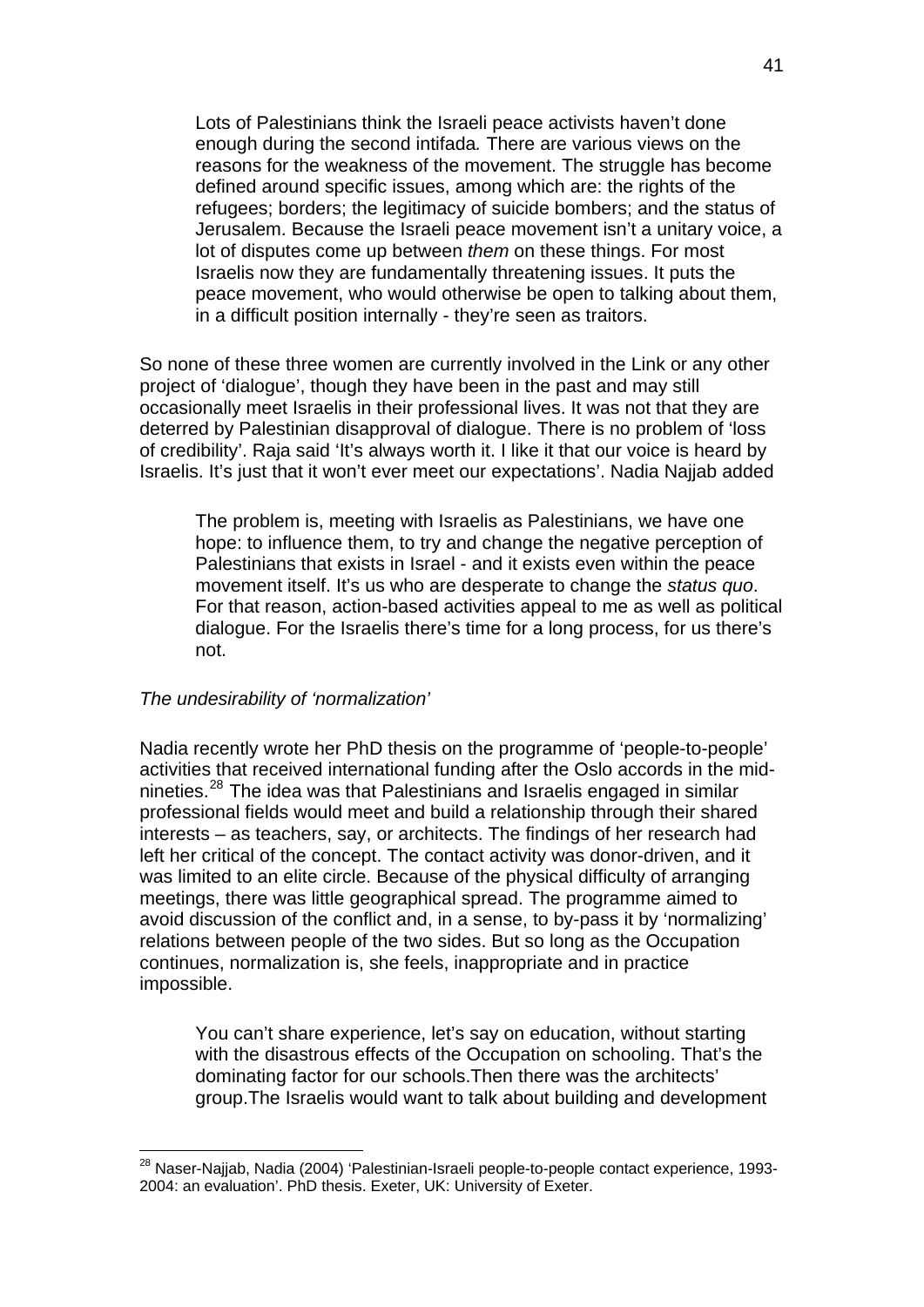plans, ignoring the realities of the power relations between Israel and Palestine.

Consequently, those organizing people-to-people activities had had 'to beg Palestinians to take part in these meetings', persuading them that they might thereby influence Israeli opinion. Rana for instance had not taken part because she doubted the encounters could achieve such a thing.

We refused because we didn't believe dialogue would be of use if there was no action on the ground. Even if you become the best of friends, the situation itself has not changed. It was a bottom/up model and should have been a top/down one. And it wrongly assumed that as Palestinian life gets better, in the long run they will lose interest in national rights.

Nadia concluded from her research that theories of 'contact' are always more sensitive to the higher-status party. Most Palestinians already knew Israelis were human beings, she said, they had contact with them as workers in Israel. But conversely Israelis didn't know Palestinians. (The oppressed always know the oppressor better than the oppressor knows the oppressed – they need to.)

We discussed similar experiences in Northern Ireland, and concluded that such people-to-people reconciliation projects are founded on the erroneous notion that the conflict arises from personal sentiments of prejudice and hate and can be cured by 'getting to know each other better'. They ignore the real origins of conflict in the state and militarism, politics and power relations. If this was the realistic assessment even in the optimistic 1990s, it was not surprising that, since 2000, there was even more caution among Palestinians.

## *Asymmetry: occupier and occupied*

In the course of the conversations I had with Raja, Rana and Nadia I saw clearly how the sharp asymmetry between Israeli experience and Palestinian experience undermines relationships between individuals and groups. The positionality of oppressor and oppressed, those with a state and 'rights' and those deprived of both, are fundamentally different. Israeli activists too often want Palestinians to step into their shoes and understand their difficulties within Israeli society. Nadia said

They want you to appreciate that they are `different' from Israeli society. So they kind of say, `Don't tell us any more about the crimes of the Occupation—we already know about them.' If you talk about your agony they get on edge.

'Israelis', she said, 'want dialogue with us so they can sleep well at night. If Palestinians want dialogue, it's so that Israelis can't sleep well at night'. And Raja added, 'And we're winning. They *don't* sleep at night!'.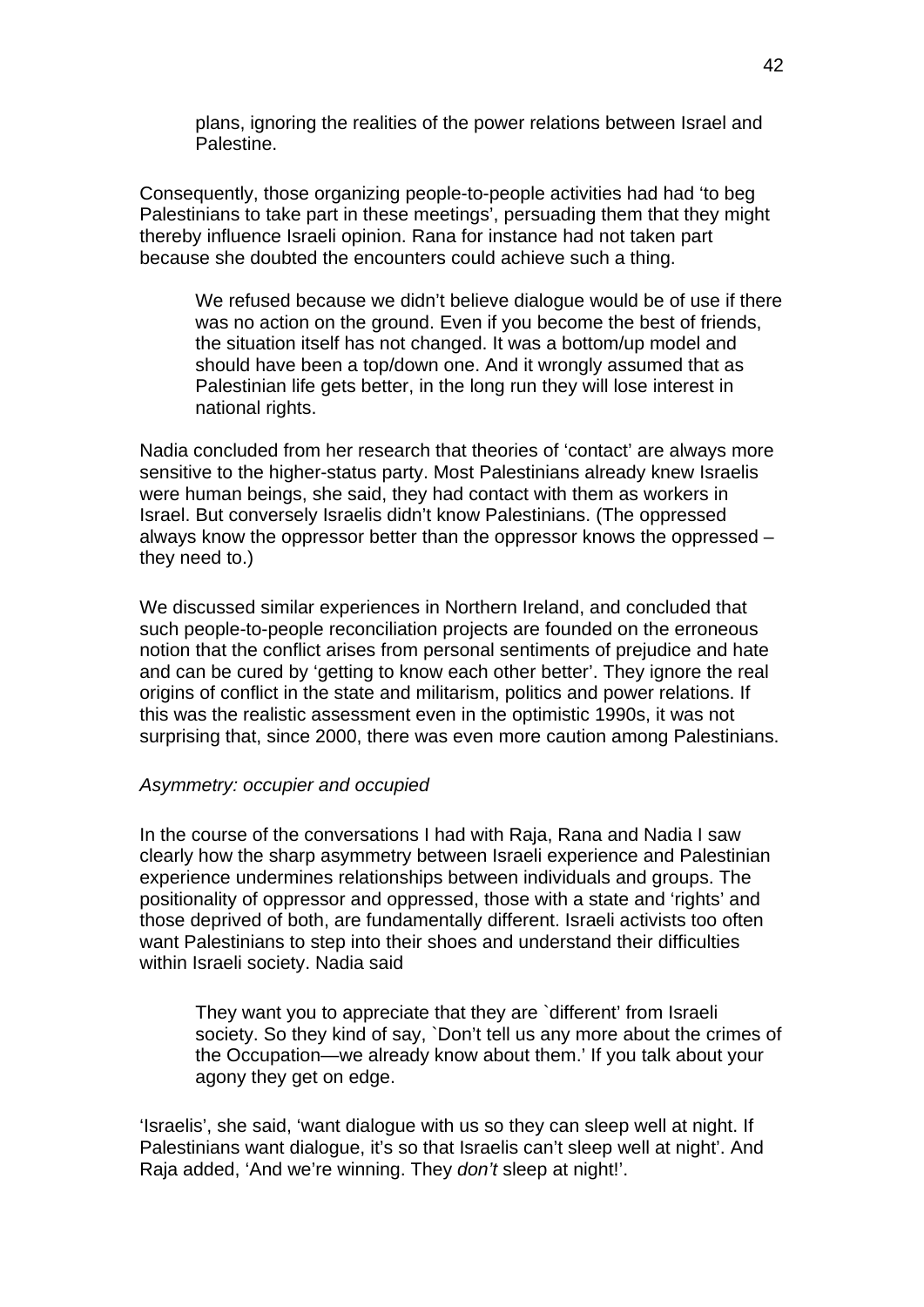Yet too few Israelis, they feel, are willing to step into Palestinian shoes and understand what they need to hear – an admission of shame for the 1948, for 1967, for present aggression. Nadia said

A few do. But there are others who have always got `exclusions' in their heads. They'll say 'No to the Occupation', but 'Don't talk to us about the right of return!' They pick and choose the agenda.

One effect produced by the asymmetry is that the Israelis have a 'peace movement', while for Palestinians such a concept doesn't make sense. Rana said, 'What does it mean to be a peace activist in Palestine? We can only resist oppression. Justice necessarily comes first. Peace is a second step'. And Nadia added

In Palestine most of our work is organized in political parties. Some Palestinians fall into the trap of speaking of `our peace activists' working with Israeli peace activists. I don't use that term. *Every*  Palestinian struggle against the Occupation is motivated by the desire for peace.

#### *The issue of violence*

This raises the difficult question of whether violent strategies are sometimes necessary to achieve justice, or, it may be, to ensure survival. On this there are very mixed feelings in Palestine, these women told me. Rana said, 'We were using stones in the first Intifada. It was the IDF that provoked the violence. Palestinians were pushed into a position of responding violently'. Now as a consequence of the violence used against them it's hard for Palestinians to pronounce (even to feel) that suicide bombing of civilian Israelis is wrong. 'You hear Palestinians say "they've made me lose my humanity. I'm against killing. But now I'm so fed up that I understand it, or even condone it".' The Israeli media don't show the world this Palestinian ambivalence. Instead it dwells on the mothers who are 'happy' that their sons died as martyrs for jihad.

In principle the majority of Palestinians are for non-violence, Rana believed. There are, for instance, many meetings at which the legitimacy of suicide bombing is questioned. Many Palestinians today observe that violence is achieving no more than non-violence had ever achieved. But, Nadia said, 'The mood here, because of the aggression and the need for cohesion, is that privately you say 'I'm against violence' but publicly you don't'. Natasha Khalidi for her part said that she personally believes the national interest doesn't lie in violent struggle. Certainly she would condemn suicide bombings of civilians. But she doesn't feel like outright condemnation of armed resistance against the IDF inside the Occupied Territories. 'I've seen F16 bombers' missiles land near my house,' she said. 'It's our right.'

#### *The Jerusalem Center for Women*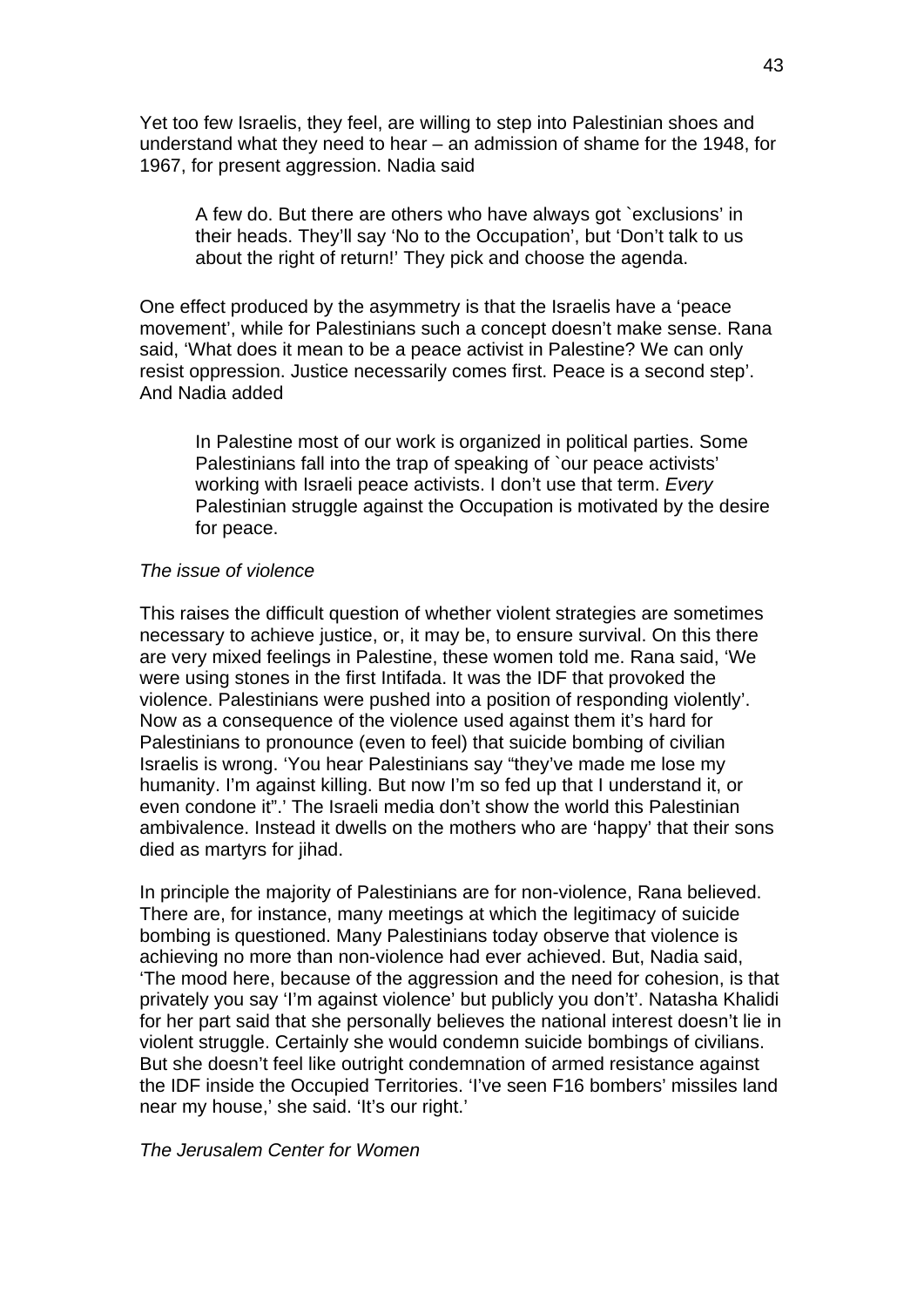The Jerusalem Center for Women (JCW, or *Marcaz al-Quds la I-Nissah*) has an office in East Jerusalem, with seven full-time staff members and a parttime accountant. It is governed by a board of trustees, comprised in the main of women who are well situated in Palestinian society. The various members serve on the board as individuals rather than representatives. Nonetheless an attempt is made to draw women from the spectrum of those various political parties that endorsed the Oslo accords and are thus involved in the Palestinian administration in alliance with the majority party, Fatah.<sup>[29](#page-43-0)</sup>

The JCW holds annual general assemblies of the membership, involving around eighty women, activists from all parties, human rights and women's organizations, as well as independents. The members are nominated by board members. The first was held in 1994. Natasha Khalidi, the present director of the JCW, explained to me that (as already observed above) it's not all Palestinian women who consider it productive to be involved in dialogue with Israelis.

You would only have a special category of women who would want to be in the JCW. All Palestinian women want peace, but not many continue to believe that negotiation, dialogue, even just speaking to the Israeli public, is worth the effort. So you need women who see it as a valid strategy alongside the intifada and alongside official negotiations when these happen.

Since the start the centre's main activity has been among Palestinian women in Jerusalem, in projects of empowerment, consciousness-raising and the encouragement of political participation. For instance they have run: capacitybuilding for young women; educational programmes for housewives on human rights and democracy; legal advice and counselling for families whose houses have been demolished by the Israeli authorities; support for women political prisoners in Israel; a conflict resolution training project for university students and young activists; and have offered support to women running for elections, while also campaigning for quotas in local elections.

#### *The Jerusalem Link*

1

My particular interest in the JCW however was for its engagement with Israeli women. As has already been mentioned, in 1989, a meeting was convened in Brussels between prominent Israeli and Palestinian women peace activists. The meeting initiated an on-going dialogue that in 1994 resulted in the establishment of the Jerusalem Link, which is composed of the women's NGO

<span id="page-43-0"></span> $29$  In an election subsequent to my drafting of this paper, Fatah lost its position of leading party to Hamas. Fatah is the Liberation Movement of Palestine. The other parties participating in the administration are the Democratic Front for the Liberation of Palestine, the Palestine Democratic Union (FIDA), and the Palestinian People's Party. Outside the ruling alliance are the Popular Front for the Liberation of Palestine (PFLP) and Hamas (the Islamic Resistance Movement). Hamas formerly refused to participate in elections, leaving only smaller parties and independents competing against Fatah. In 2005 however had Hamas participated in municipal elections, with considerable success. (From www.en.wikipedia.org 28.11.05)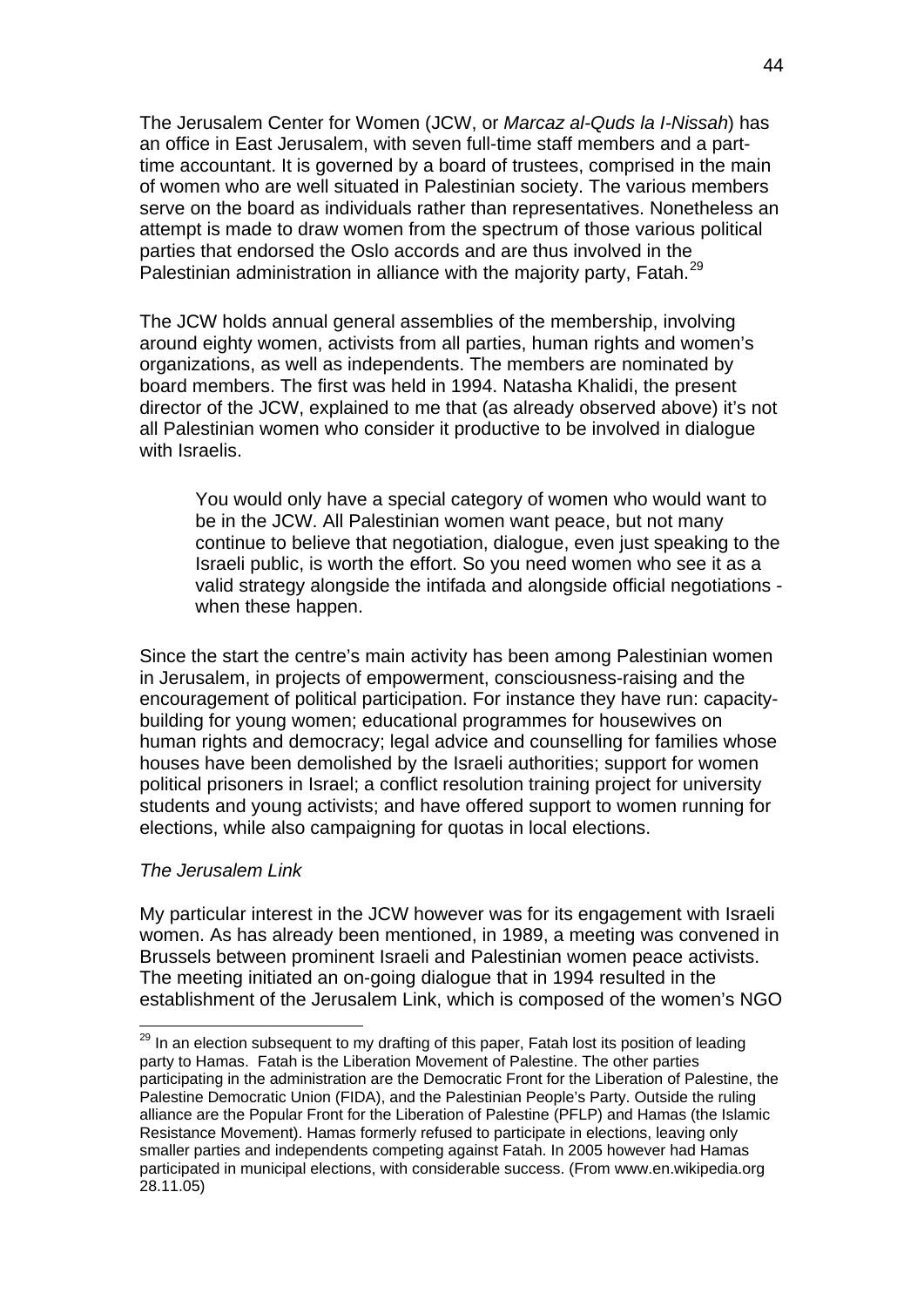Bat Shalom on the Israeli side, and the Jerusalem Center for Women on the Palestinian side.<sup>[30](#page-44-0)</sup>

Each organization is autonomous and takes its own national constituency as its primary responsibility—but together they promote a joint vision of a just peace, democracy, human rights, and women's leadership. Mandated to advocate for peace and justice between Israel and Palestine, they have agreed a set of political principles, which they say 'serve as the foundation for a cooperative model of co-existence between our respective peoples'. The principles include recognition of the right of the Palestinian people to selfdetermination and an independent state alongside the state of Israel within the pre-1967 borders, Jerusalem as the capital of both states, and a final settlement of all relevant issues based on international law. They also state that 'a just solution to the Palestinian refugee question is an essential requirement for a stable and durable peace. This solution must honour the right of return of the Palestinian refugees in accordance with UN resolution 194'.

However, even for Palestinian women who form part of the Jerusalem Link it remains a continually open question whether and when the contact with Israeli women is beneficial and advisable. the Link has fallen into inactivity for several periods in its 10-year life. The events of 2000 caused a rupture. Looking back to that time Natasha, director of the JCW, said she had felt

*Yani*, we're kidding ourselves. What has this relationship brought us? We're back to convincing the world and Israel that the Occupation is unjust. Just that after 38 years! We've got nowhere. The brutality of the IDF in October 2000, the helicopters bombing, assassinations, attacks on peaceful demonstrations -- it was very shocking to us.

For a while they had ceased contact with Bat Shalom. But a couple of years later women were beginning to feel 'let's have another attempt'. So they reopened the contact. However Palestinian reasons for talking are seldom the same as Israeli reasons. Amal said 'It's a method of survival for us, for me. For the Israelis it's more an ethical issue, an expression of political commitment'. She explained further, that there are many strongly articulated arguments in Palestine today for a one-state solution. However the two-state solution remains one of the JCW's formal principles, and Amal herself firmly believes it is the only practical solution. Dialogue is necessary, she says, to help Israeli women like those of Bat Shalom, who are a minority in their society, to market this solution in Israel. At the present moment too, they try to motivate the Israeli women to work within their community to expose 'the big lie on disengagement'.

Nonetheless the JCW women are careful in defining the terms of their contact. Natasha said

1

<span id="page-44-0"></span> $30$  This information on the Jerusalem Link has been obtained from the website www.batshalom.org (accessed 28.11.05).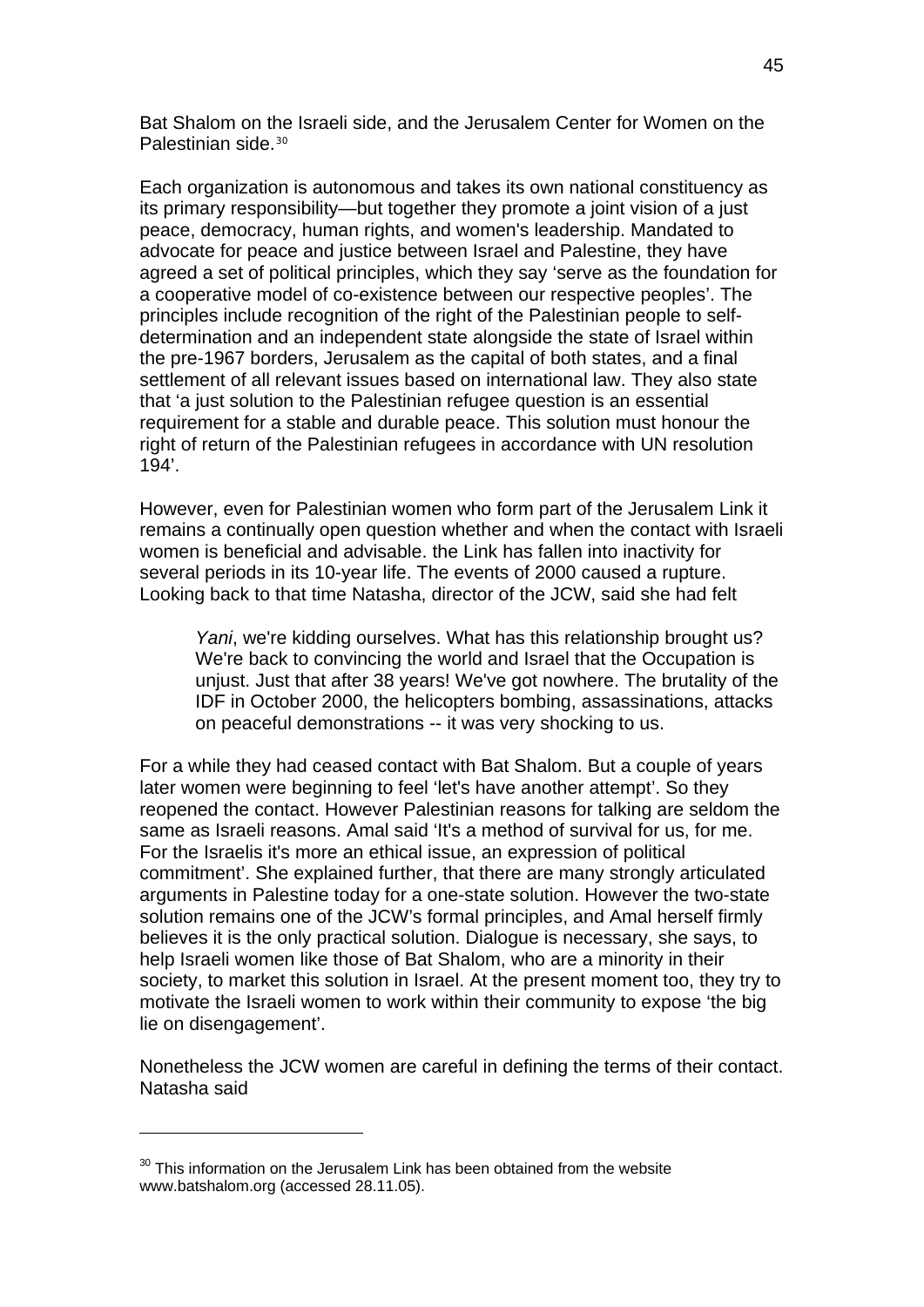We are dealing with concrete issues: assassinations, demolitions. We are saying, in effect, there is another side to this lunacy. We can find solidarity and coalition. But just to end the Occupation and bring about a new reality. Not co-existence, as things are.

Amal Krieshe confirmed this. She said, 'What we have with Bat Shalom in the Link is emphatically not co-operation or coexistence'. While Palestinian society support dialogue with Israel they are against anything that could be considered 'normalization' of the situation, she continued. They shun peopleto- people projects today. So JCW tread a careful line. She said

We have the Jerusalem Link principles to reassure Palestinians, and our own guarantees that we are only in dialogue, not in negotiation. Civil society women's organizations in the Arab world have certain standards. The Palestinian community have confidence in me. We are part of the generation that was in the street in the intifada in 1987 -- in fact we still are in the street.

In their periods of contact, Bat Shalom and the JCW have tackled some tough issues. At one point they were close to an agreement to strengthen their position on the 'right of return' of Palestinian refugees to their homes in what is now Israel. A political committee of six women, three from each organization, worked hard to find agreement on this, and also on the question of democracy for non-Jews in the Israeli state. But, Natasha told me, two years into the intifada, with the isolation of Arafat, with collective punishment going on and the silence of the international community, they had been set back. At such times the more conservative element in Bat Shalom and in the Israeli peace movement as a whole are able to 'lower the ceiling', she said, and offer fewer concessions.

All the same the two organizations have developed an interesting methodology over recent years. They've engaged in what they call a 'public political correspondence' - an exchange of letters published in Palestinian and Israeli newspapers simultaneously. The letters are carefully discussed on individual sides, and then together, before publication. Through this kind of work they are gradually updating and strengthening the founding principles, and plan to republish them soon.

*…* 

## *Women's issues*

To recapitulate, the six Palestinian women of the Occupied Territories I spoke with revealed a range of views on the current value of dialogue. I also heard among them a range of opinion on whether it is appropriate for Palestinian women, in the present conjuncture, to discuss with Israeli women the oppression or women or their disadvantage in society.

Those involved with the JCW and the Link are there because they feel it's important to give women a voice. Natasha said, 'We're sending messages to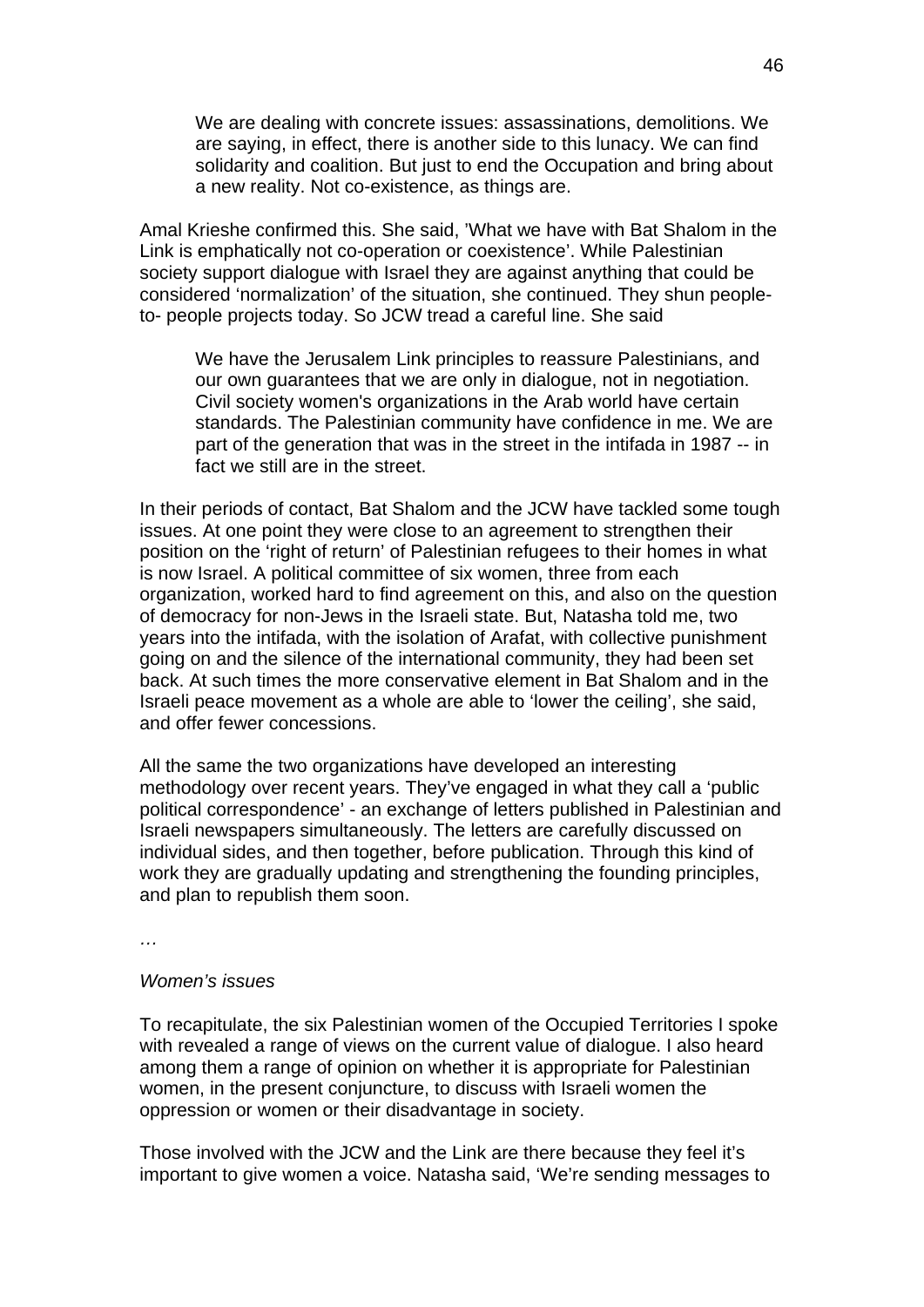the two peoples. That we're women, with a number of principles, discussing critical issues and demands with each other. We have an opinion'.

When I asked her 'do you see the JCW as feminist?' She answered

Some think it is, and say so. But others feel that if you use the term 'feminism' or even 'women's rights' you will get accused of importing Western ideas. So women are careful. Backward forces in society could use it against us and get us into a corner, a place where we shouldn't be.

But she went on to suggest that women can find common ground in the life experiences they share.

As women we see things differently. There's something women understand more and are able to contribute to mainstream discussions. We understand the repercussions of the Occupation on everyday life, on families, on the future. We understand racism, oppression and the abuse of power. Because of our experiences of oppression in our societies, we can affiliate with each other across cultures. But be careful! The relationship hasn't been easy. Being women hasn't enabled us to bypass obstacles. On both sides we were brought up in conventional societies.

However, while women's experiences could be a motivation for dialogue, it was not necessarily the case that they would be a subject of direct discussion between Israeli and Palestinian women in the Link. Amal said

We both face our different extremists. Zionist extremists in Israel are in control in the Sharon coalition. In Palestine the extremists have the support of a majority of people too. It adversely affects women's rights. And we are not merely talking conservative – we're talking extreme values on the family that are becoming very dangerous. Because I don't want extremist groups to dominate Palestinian life, that's why I have this dialogue with Israeli women.

But she went on to explain

Although it would be relevant from a social point of view, we can't talk about 'family law' with the Israeli women - with Bat Shalom for instance. I could talk to an Italian or another woman about it, but it's forbidden for me to be a bridge between Jewish and Arab women on such an issue.

Rana Nashashibi had been one of those who went in 1989 to Brussels to the meeting that began the process that would eventually lead to the Jerusalem Link – but she did not stay with this project. In the main it had been women politicians who had been involved on both sides. She felt individuals had gone there for different reasons – including political calculation. But not many on the Palestinian side, she believed, had gone to Brussels believing that women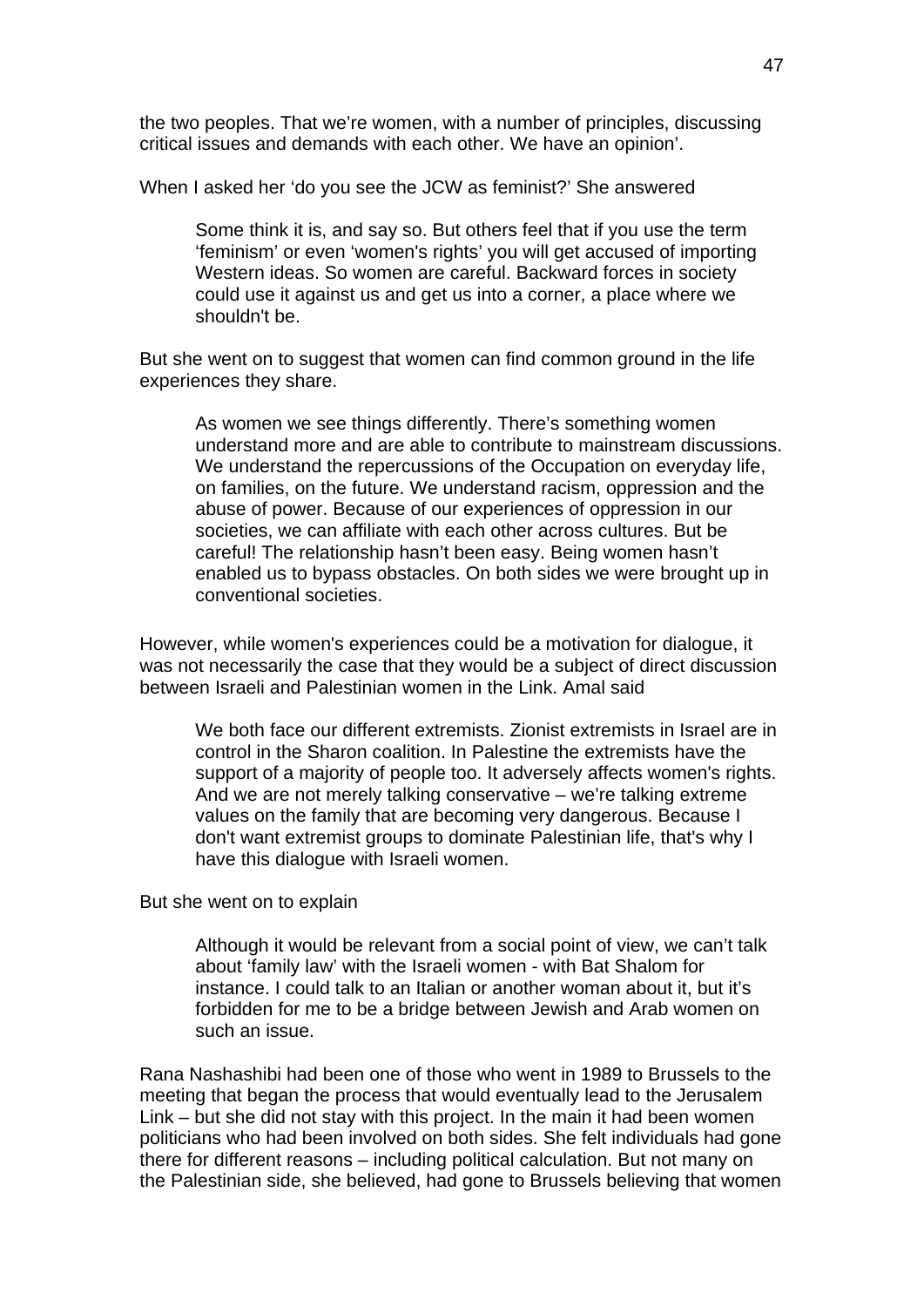as women could bring change. 'We didn't believe women had something particular to bring to the peace issue.'

## *NGOs but not a women's movement*

Raja Rantisi mapped out for me some of the more significant women's organizations in Palestine today. She first mentioned three NGOs that share an office building in East Jerusalem: the Jerusalem Centre for Women, the Women's Studies Centre and the Women's Centre for Legal Aid and Counselling. In Ramallah there is a coalition of independent organizations under the Women's Technical Affairs Committee, associated with the Ministry of Women's Affairs of the Palestine National Authority. Several of the political parties have their own women's sections or associated NGOs. For example Fatah has the Women's Society for Social Work; the Democratic Front has its Society of Women's Work; and the Popular Front for the Liberation of Palestine has the Palestinian Women's Society.

But, Raja said, although these organizations are all concerned with women's rights, you couldn't exactly say, since the second intifada, that there's a women's *movement* in Palestine. Women were sometimes painfully divided among themselves.

Rana Nashashibi talked about her dissatisfaction with international feminist movements and their appeal to 'worldwide sisterhood'. Although she recognised the importance of women's movements in India, Latin America and other regions, she felt that Western feminism was problematic. Of course it had raised issues of undoubted importance to women - for example equal pay for equal work, and the perception that 'the personal is political' (especially vital in areas where the patriarchal family is still the norm). But she said, the problem comes when moving from concepts to action.

What issues get priority? Whom should we target? At what level? This is complicated. I do believe that in principle all oppression should be seen as being at the same level -- there should be no 'hierarchy of oppression'. But in the case of Palestine, can you really talk about domestic violence before you talk about the Occupation? The more urgent thing, the thing that creates the conditions for violence, is the Occupation. This is a major divergence between us. Western feminists can condemn rape, but when it comes to Occupation there's a certain ambivalence. In my view, if you condemn rape you *have* to condemn the Occupation, which is itself a rape. Rape and Occupation both attempt to debilitate, to annihilate our identity, to reduce us to submission.<sup>[31](#page-47-0)</sup>

Rana felt that Western feminists had not recognised that Palestinian women 'start from a different place' and their priorities should be respected. 'We didn't

1

<span id="page-47-0"></span> $31$  See Nashashibi, Rana (2003) 'Violence against women: the analogy of Occupation and rape. The case of the Palestinian people'. Palestinian Counseling Center, accessible at www.pcc-jer.org/Articles, where she argues that feminist writings fail to make the necessary connection between Israeli colonization, gender and violence.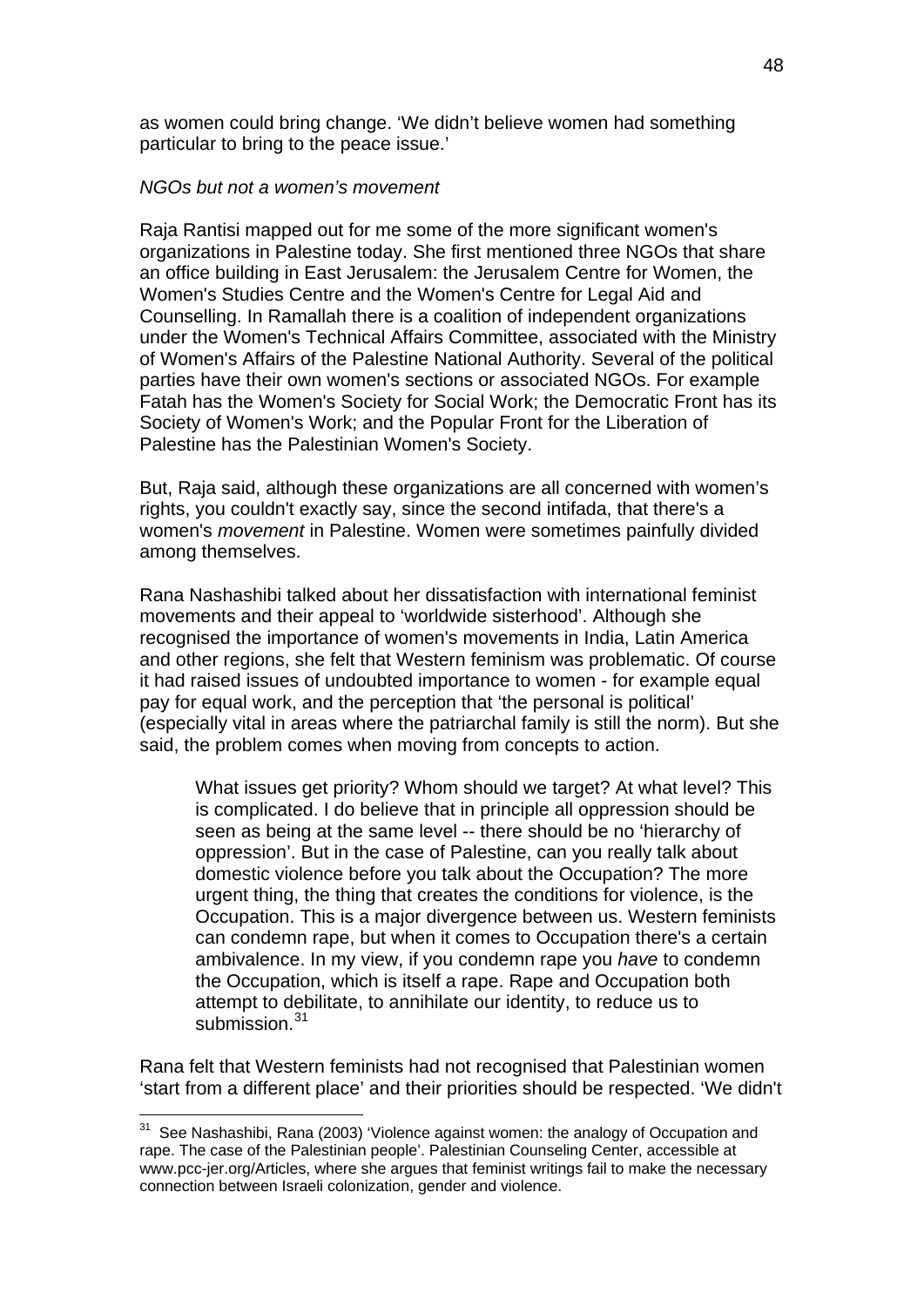get that tolerance from the West.' And there was bias. For instance, the older generation of European women, those who had memories of the Second World War, fascism and the Holocaust, tended to identify with Israeli Jewish women. They were less sensitive to Palestinian women's national aspirations. Rana, Raja and Nadia all had uncomfortable stories to tell of their encounters with Western and Israeli feminists -- times they'd been hectored, put down or patronised.

#### *Non-comparable situations*

Rana, Raja and Nadia did not come to feminism, they said, through academic life as did many Western and Israeli feminists. They are from the left, and though not now active in political parties, are still informed by ideas they bring with them from student days in the Communist Party of Palestine, now called the People's Party. So when talking to Israeli women, as Nadia put it, 'what I want to discuss with them is *political.* I want to know what's their position on the Occupation and how they plan to work with us against *that*.' Whether the dialogue is to be about politics or women's issues, it's the same. 'I ask are they willing to apologise for what Israel's done and what it's doing now. If they are, then we can we talk.'

They wondered how Israeli or foreign feminists could say in all seriousness, 'Tell me, how do you suffer *as women* under the Occupation?'' Of course, they explained, they may very well have a critique of Palestinian men and talk to *each other* about how their society is male dominated. But in present circumstances that critique has to remain within their own community. When writing for or talking to Israelis or foreigners about the oppression of women, Palestinian women necessarily stress first and foremost the oppression all Palestinians experience at the hands of Israel as an exacerbating factor. Thus, the Amnesty paper cited above gives detailed testimonies of abuse from many Palestinian women, and cites Maha Abu-Dayyeh Shamas of the Women's Centre for Legal Aid and Counselling, who says women are not only victim to the political violence of the Occupation but, additionally, *due to the pressures on Palestinian society*, victims of heightened violence within the home. She draws a clear analogy between the psychological experience a woman living in an abusive relationship and that of a nation living under siege. [32](#page-48-0)

The situation of Israeli women and that of Palestinian women is simply not comparable. Nadia said, speaking from a social psychologist's perspective, that as the lower-status group, Palestinians feel Israeli women are patronizing when they say 'let's discuss women's issues'. After all, Israeli women have a state and Palestinian women don't. An Israeli woman suffering violence has institutions to which she can turn for help. Palestinian women don't.

Not surprisingly, then, women's initiatives are prompted by Israelis first and foremost, seldom by Palestinians. Israeli women such as those of Bat Shalom will readily separate off from men and see things as women. Palestinian

1

<span id="page-48-0"></span> $32$  As above, citing www.wclac.org/paper/lsocialpsychological%20impact.doc.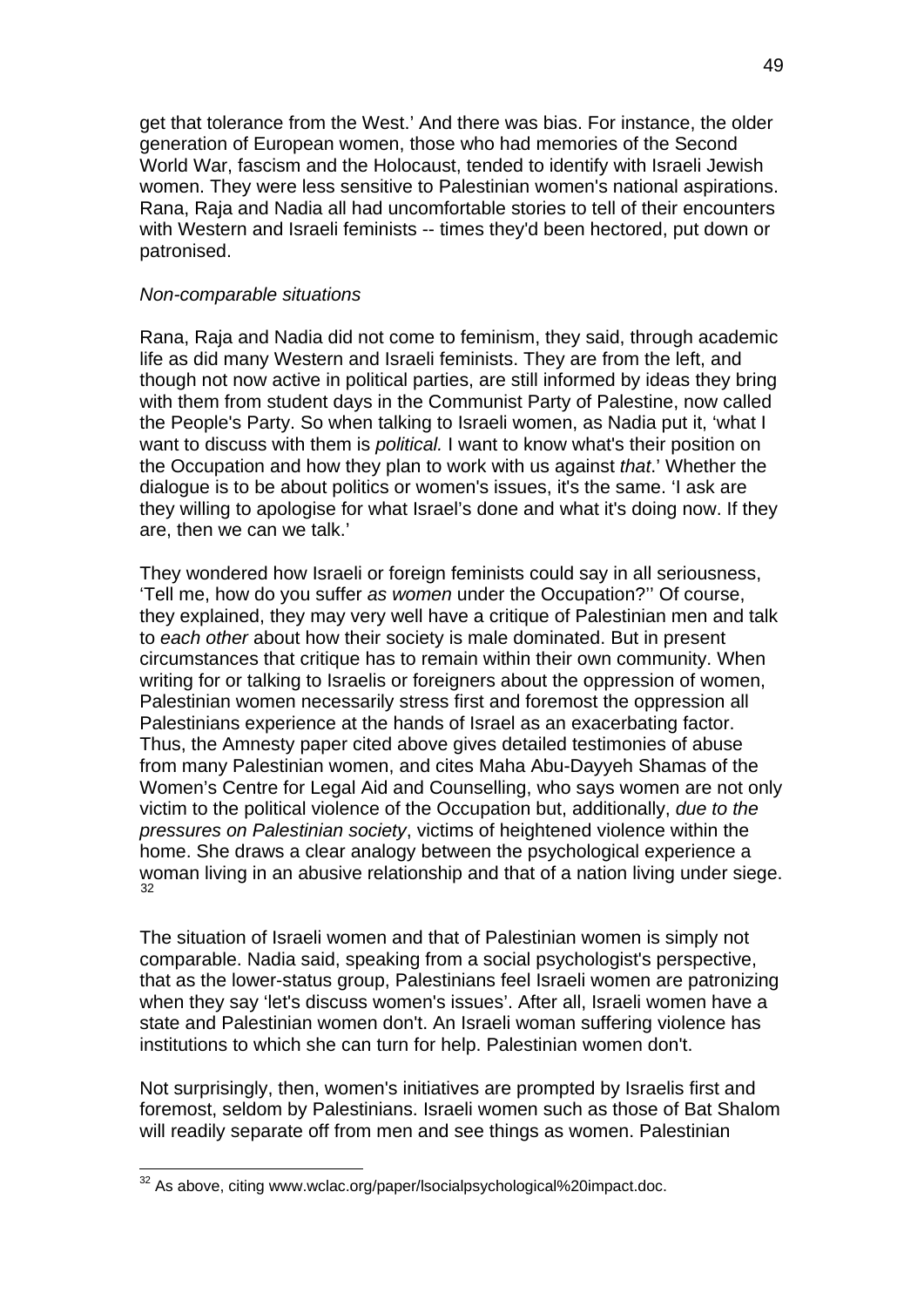women, in a political context, tend to be unwilling to hold meetings separately from men unless they have to – as when for instance women from traditional communities are not allowed to mix with men in public.

Basically, Raja, Rana and Nadia gave me to understand that talking feminism with Israeli women is inevitably superficial because in all important matters they have more in common with Palestinian men than with Israeli women. When there's an Israeli attack, they can no longer think only as women. 'We drop all separate issues and unite around the external threat. You can only discuss feminism in a relaxed society, not in a war.'

## Nadia said

1

I can't be so feminist when I see the checkpoints. I see Israeli soldiers treating men and women alike. I see it from a national perspective. We're suffering here, men and women both. How can I say those Israeli women soldiers at the checkpoint are my sisters?

# **3.2 Problems in relationship across the Green Line: Jewish perspectives from Israel[33](#page-49-0)**

Ever since the foundation of the Israeli state, Israeli Jewish and Palestinian populations have lived very separate lives, to the extent that many Jewish people pass their lives without ever getting to know 'an Arab' as a person. At most they may be aware of one (usually a man) as a nameless manual worker. This point was driven home to me when Gila Svirsky, who as we've seen plays a significant role today in women's peace activism, told me that although she'd lived in Israel from 19 years of age she didn't meet a Palestinian socially until she was 43.

This encounter happened at the home of Haim and Judy Blanc – a Jewish couple living in Jerusalem. Chaim was a specialist in Arabic studies and a fluent Arabic speaker, and, quite exceptionally, they had many cultural connections with Palestinians, including close personal friendships with families and individuals. Their home was a rare place in Israel where Jews and Palestinians met socially and politically. It was, Judy says, for some Shalom Achshav leaders, their first informal political contact with Palestinians. She remembers how, at the time of the first intifada (1987) she and others had started a women's group, Shani, that had been one of the first to bring together women across the Green Line. But enduring and relaxed friendships between Jews and Palestinians remained, and still remain, rare. Yehudit Keshet said

<span id="page-49-0"></span> $33$  This Section is based mainly on interviews with Molly Malekar and Lily Traubmann who are involved fulltime with Bat Shalom, and therefore key actors in the Jerusalem Link, but also draws on interviews with other Israeli women activists, several of whom have or have had connections with Bat Shalom – serving at various times as board members or members of its political committee.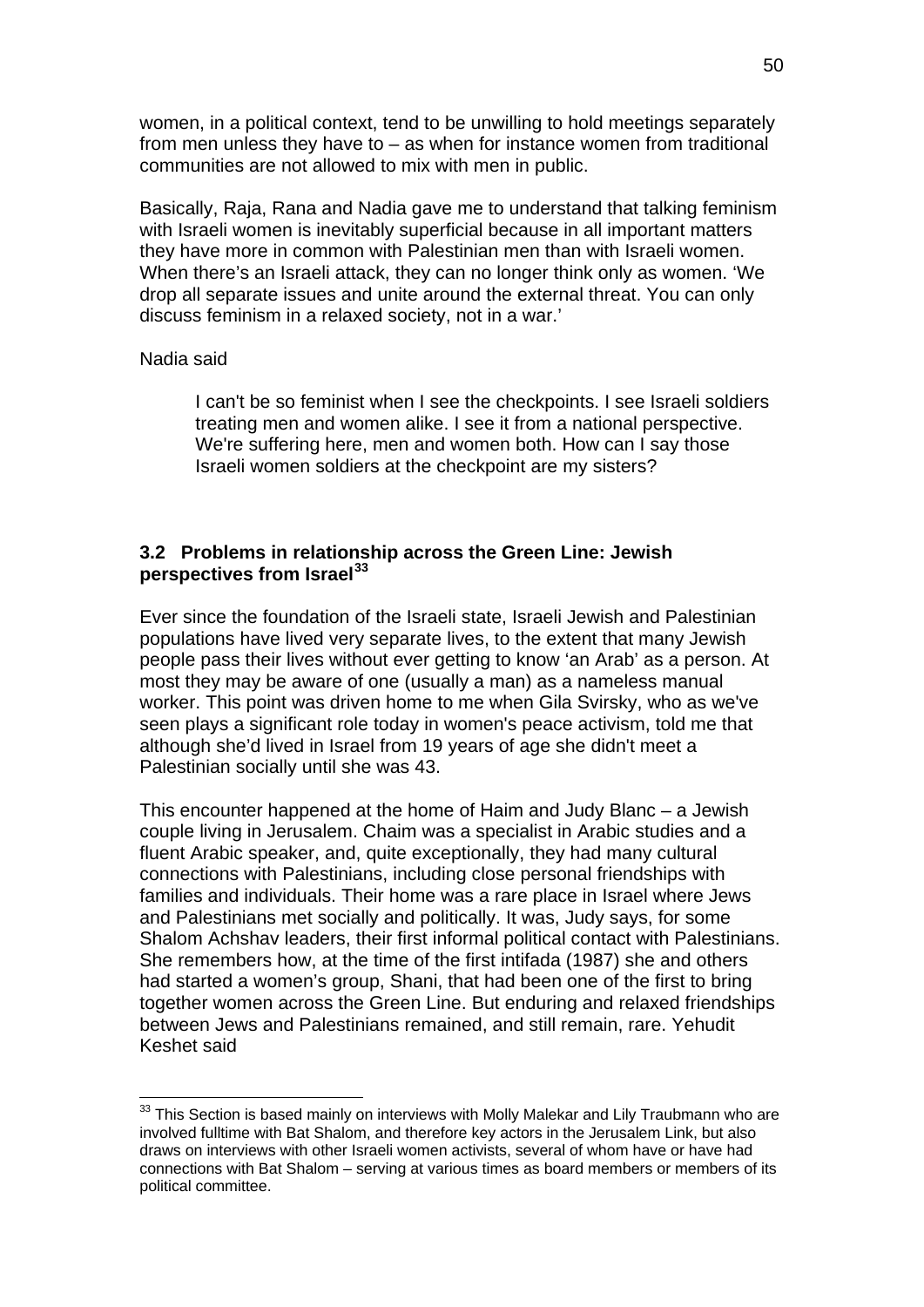You have to make an effort to meet Palestinians. It's always somehow artificial. You say to yourself, 'I will go and meet Palestinians'. And when you do it's always a careful dance around each other's feelings, each taking care not to tread on the other's toes.

Friendship is continually undermined by the basic inequality. Relative to Palestinians, Jews are always privileged. 'A relationship between one of the occupying and one of the occupied people can never be a healthy or neutral one,' Yehudit said. Visiting Israelis, for Palestinians, meant seeing villages and houses they had once lived in and been expelled from. It meant visiting occupier's homes. You would scarcely expose yourself to such pain unless something useful were going to come of it.

#### *The renewal of* intifada

After the events of 2000 - the Israeli provocation at Al-Aqsa, the renewed uprising and the repressive Israeli response - many Palestinians were deeply disillusioned by the inadequate response of the Israeli left. And those Israeli Jews who had been maintaining some kind of contact, perhaps no more than 'coexistence groups', desisted abruptly. Molly Malekar said, 'It's only the ones who were never naive who stayed with the contact after 2000, the ones who couldn't be disillusioned'. They included Molly herself because, as she said, 'For me there was nowhere else to go, politically I had no other home'.

Although after a few years things gradually improved, it's only the most committed of Jews who seek contact with Palestinians today. There's an animosity in Israeli society towards Arabs, and especially towards Palestinians, that often amounts to hatred. Yehudit said, 'Racism is endemic in Israel, often disguised as ethnocentrism'. Even in Shalom Achshav (Peace Now), Judy says, many have not overcome a profound feeling that Palestinians are... 'the enemy'. She hesitated, searching for a less extreme word. 'Other', perhaps. Deeply different, anyway. Yvonne later told me how profoundly Israeli Jews fear and loathe Hamas and Islamic Jihad, 'altogether overlooking our own role in causing them to rise'. So, said Yehudit Keshet, 'We need a radical change in Israeli thinking. There are solutions. But for them to become possible we need first to see Palestinians as human beings'.

Unsurprisingly then, there's great suspicion and mistrust of such Jews as do choose to go to the Occupied Territories and have dealings with Palestinians. I heard conflicting views on the impediments to Jews crossing into the West Bank. Some stress that they can be prosecuted, for instance for entering Jenin, Ramallah and other parts designated 'Area A'. Others point to the fact that more determined Jewish activists do routinely cross, and suffer few, or only mild, consequences from the authorities. However, the very idea of visiting even those areas of the territories still technically under Israeli control, gives rise to anxiety for many Jews. Will I be safe? Will I be held at the checkpoint? Will I be in time to collect my child from school? Will I be back for work tomorrow? As a result Palestinians see more foreigners, many involved with the International Solidarity Movement, than Israeli Jews.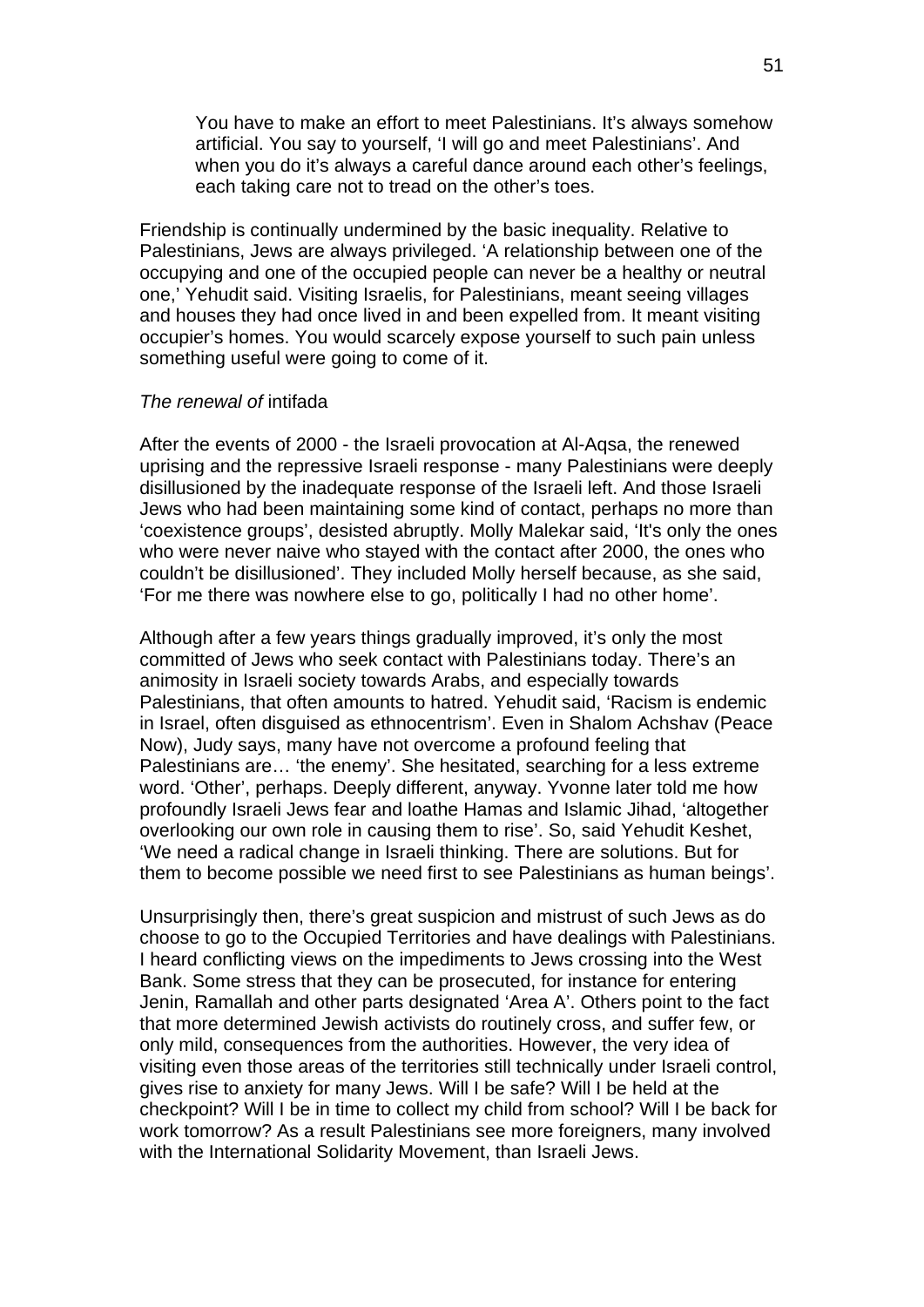#### *Limited contact*

Among women's peace/anti-occupation organizations, some don't particularly seek dialogue with Palestinians. For instance, it's the Israeli government to whom Women in Black in their vigils address their call to end the Occupation. New Profile, as we've seen, has taken on the task of demilitarizing Israeli society. The Coalition have their 'reality tours', exposing Israelis and foreign visitors to the truth about the separation Wall. In this connection they have what Gila Svirsky described as '*ad hoc* contact' with certain villages where local Palestinians speak with the tourist groups, tell them how the Wall affects their lives and take them to their homes. But, she added, 'We see the connection with Palestinians as being Bat Shalom's thing, so we hold back. In the Coalition we try not to step on each others' turf'.

Machsom-Watch in their observation of the checkpoints support Palestinians they feel are being mistreated, but they don't make it their job to build and sustain relationships. As we saw above, Yesh Din has more working contact.

Demonstrations against the Wall bring Israeli activists of Gush Shalom, Ta'ayush, Anarchists against the Wall and Rabbis for Human Rights into touch with local Palestinians – Bil'in is a case in point. And during the olivepicking season these groups organize Israelis to go and help Palestinian villages with the harvest. But it's a tiny proportion of the Israeli population, even of the left, who would consider such a thing, and the contacts are seldom sustained at a personal level.

#### *Difficulty for women*

Tali Lerner, referring to the actions against the Wall, told me it's particularly hard for women to meet on these occasions. The Palestinian resistance is a very masculine affair, she said, 'strictly male and strictly chauvinist - you get some harassment from these men'. She was noticing Anarchists against the Wall itself becoming a more chauvinist group, its men all too willing to play into the Palestinians preference for dealing with male leaders. She said

It takes a huge amount of effort just to reach women in the Occupied Territories, and we young ones don't have that kind of time. It's partly that they can't come to Israel, so we must go there and that's problematic for us – we don't have cars. I go to the Occupied Territories may be once a week throughout the year, but not more than twice in all this time have I had a conversation with a Palestinian woman. In fact the men ask us specifically not to contact their women, because they fear that we'll influence them.

Women from Anarchists against the Wall had tried to make contact with a women's group in Bil'in. 'Some of us when we went recently, didn't go to the demonstration itself, but stayed back to make contact with the women we could see in the houses. But the problem is we don't speak Arabic!'

#### *Bat Shalom and the Jerusalem Link*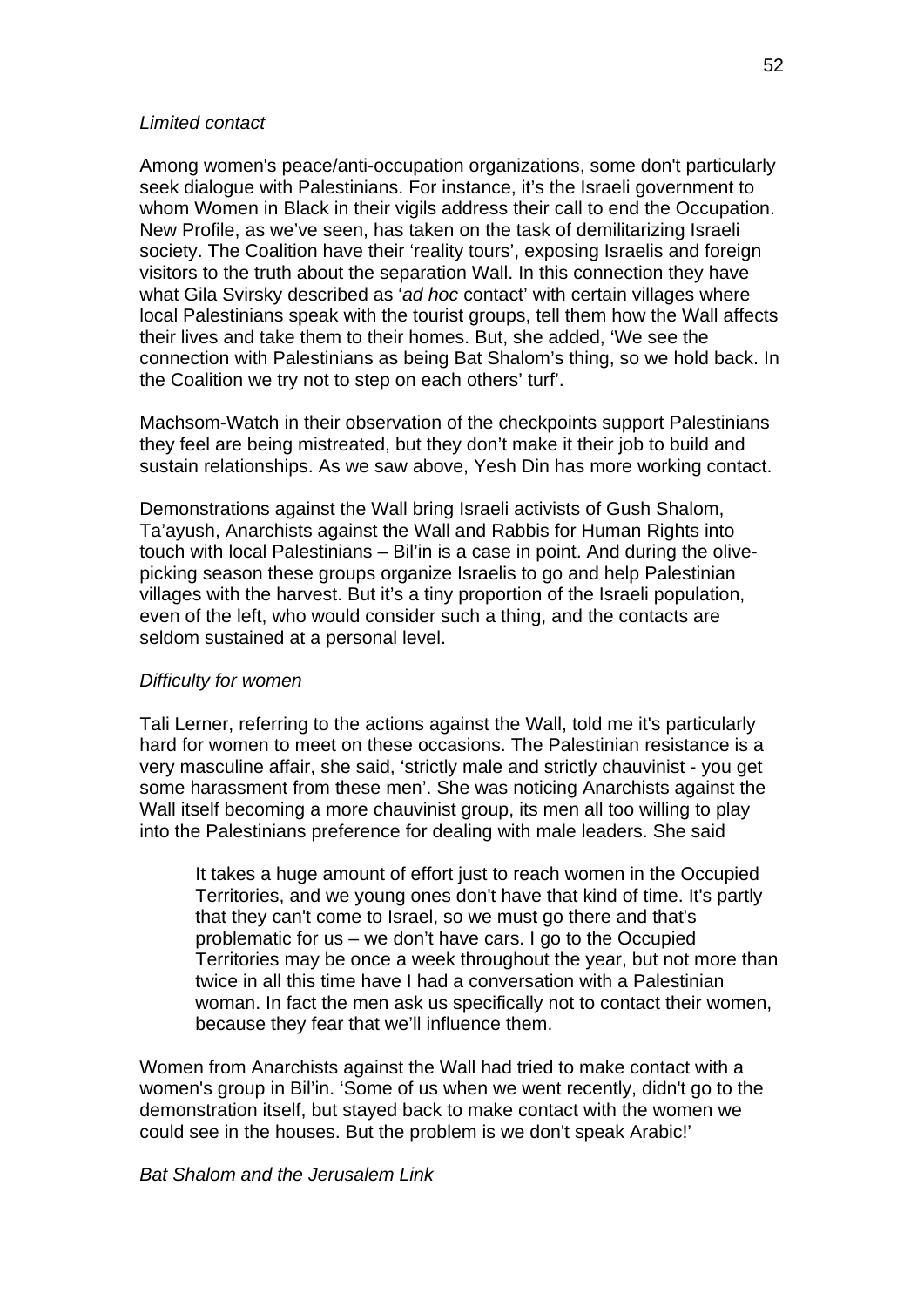Bat Shalom therefore is rather unique as a specifically women's organization, addressing political issues and 'specialising' in working across the Green Line.

As we saw above, the relationship between Bat Shalom and the Jerusalem Center for Women has been an on-off affair, acutely responsive to changes in the political context. Debby Lerman, who's on the board of Bat Shalom, said

When we look at what we've achieved, I agree with some of our Palestinian colleagues that we've failed, and all we've done together has achieved absolutely nothing. We might have achieved more if each side had worked separately in its own community. Right now on both sides of Jerusalem Link there are two streams, one saying 'let's cooperate on a limited agenda at least', the other advocating to continue the contact between the two organizations while simultaneously each group directs its main effort to its own public.

Another board member, Amira Gelblum, said

Bat Shalom's one of the few organizations that's maintained a degree of contact with Palestinians. At least, if we go abroad as the Link, we do go in pairs, one Jew and one Palestinian. That's good. But the Link is like a rope that is wearing thin, just holding together by a few threads.

Khulood Badawi was more positive about the Link. She prefaced her remarks however by clarifying that there is a basic inequality between West Jerusalem / Jewish / Bat Shalom and East Jerusalem / Palestinian / Jerusalem Center for Women. The inequality exists, besides, as we have seen, inside Bat Shalom itself. The organization in Jerusalem is predominantly Jewish, with no Palestinian staff and only around 20% of the board being Palestinian. She feels however that Bat Shalom does create a valuable space in which women of different backgrounds and different political views can meet and work together. 'It's a challenge for each of us. We have difficult political exchanges, and it's improving all the time. It's not ideal, but it's going somewhere and you can influence the direction.' And, despite the difficulties, the Jerusalem Link is worthwhile in present circumstances, just for sustaining contact between the two organizations and working to establish common political ground, as in the exchange of public letters.

We do address the hard questions: Jerusalem, settlements, the '67 borders and – most difficult of all, the 'right of return'. We don't just choose the things on which there's easy agreement. There has been a huge process of gradual gains in agreement.

Molly Malekar too was hopeful.

It's true you can't count on it, that it'll be sustained. But there are certain women on both sides who have political trust in each other, trust that they aren't in it for their careers but are genuine about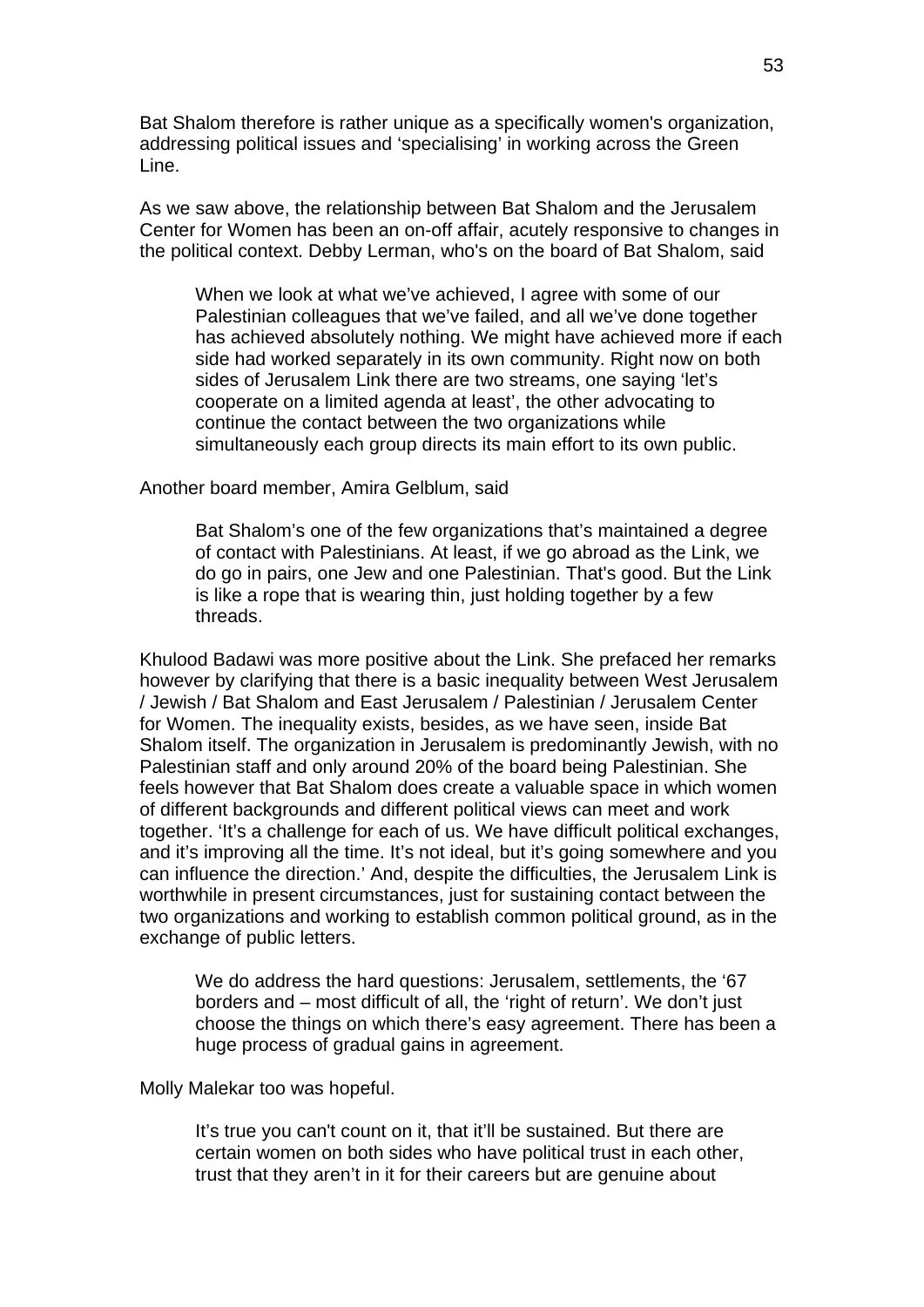dialogue. Most women know that we have a lot to lose if we split apart, not just as Israelis and Palestinians, but as feminist women.

One factor in the relationship has been personnel – who at any given time was respectively director of Bat Shalom and the JCW. Molly succeeded Terry Greenblatt as director of BS, who in turn succeeded Gila Svirsky, who took over from Daphna Golan. At the JCW Natasha has followed on from Amneh Badran and Sumaya Farhat-Naser. Molly and Natasha are now in the process of filling the relationship with more content.

Despite the uncertainties in their relationship, in the last few years the two centres have,as Khulood said, tackled some serious and divisive issues together. Perhaps the most challenging is recognition by the Israeli state of their responsibility for the Nakhba, the need for reparation and even the 'right of return' of Palestinians to Israel. Lily Traubmann told me

This is an important demand on the Palestinian side, and the JCW must put it to us clearly if they are to maintain credibility with their own people. There's no public discussion of this at all in Israel, except for scare-mongering. It's as though the problem will disappear. But it's absolutely necessary to raise the issue. It opens up questions that go beyond the return to pre-1967 borders. It's implicitly about a return to the borders originally laid down by the United Nations in 1948.

On the Israeli side there are very few people indeed, even on the left, who are willing to take this issue on and make it part of their own demands on the state. In the women's peace movement in Israel, including Bat Shalom, there are Zionist, non-Zionist and anti-Zionist women, and they have very divergent views on it. As Molly said, ' It touches a very sensitive nerve in Israeli Jews. It asks them: do you have a right to be here at all? There is a moral split in the population and in each of us individually on this.'

Another question that's sometimes left tactfully unaddressed is the legitimacy of violence. Are the Israeli partners in the Link explicitly pacifist? Do Bat Shalom women explicitly support refusal to serve in the IDF? Do the Palestinian partners explicitly condemn suicide bombing of civilian Israelis? The subject of violence was carefully approached in one of the public 'exchanges of letters' between Bat Shalom and the JCW. Bat Shalom did acknowledge in its letter that the Occupation itself is violence. But the outcome was inconclusive. As I understand it, the two 'sides', in renegotiating the principles of the Link, have not made explicit demands of each other to state a position on some of these things.

## *Acknowledging mixed motivations*

So (as I understood) to talk to each other at all, Palestinian and Israeli women activists have to recognise the complexity of each other's situation and the fact that there's more than one view, and probably more than one motivation, on each side. For example, Israelis have to understand the degree of clarity with which Palestinians are obliged to define the character of their work with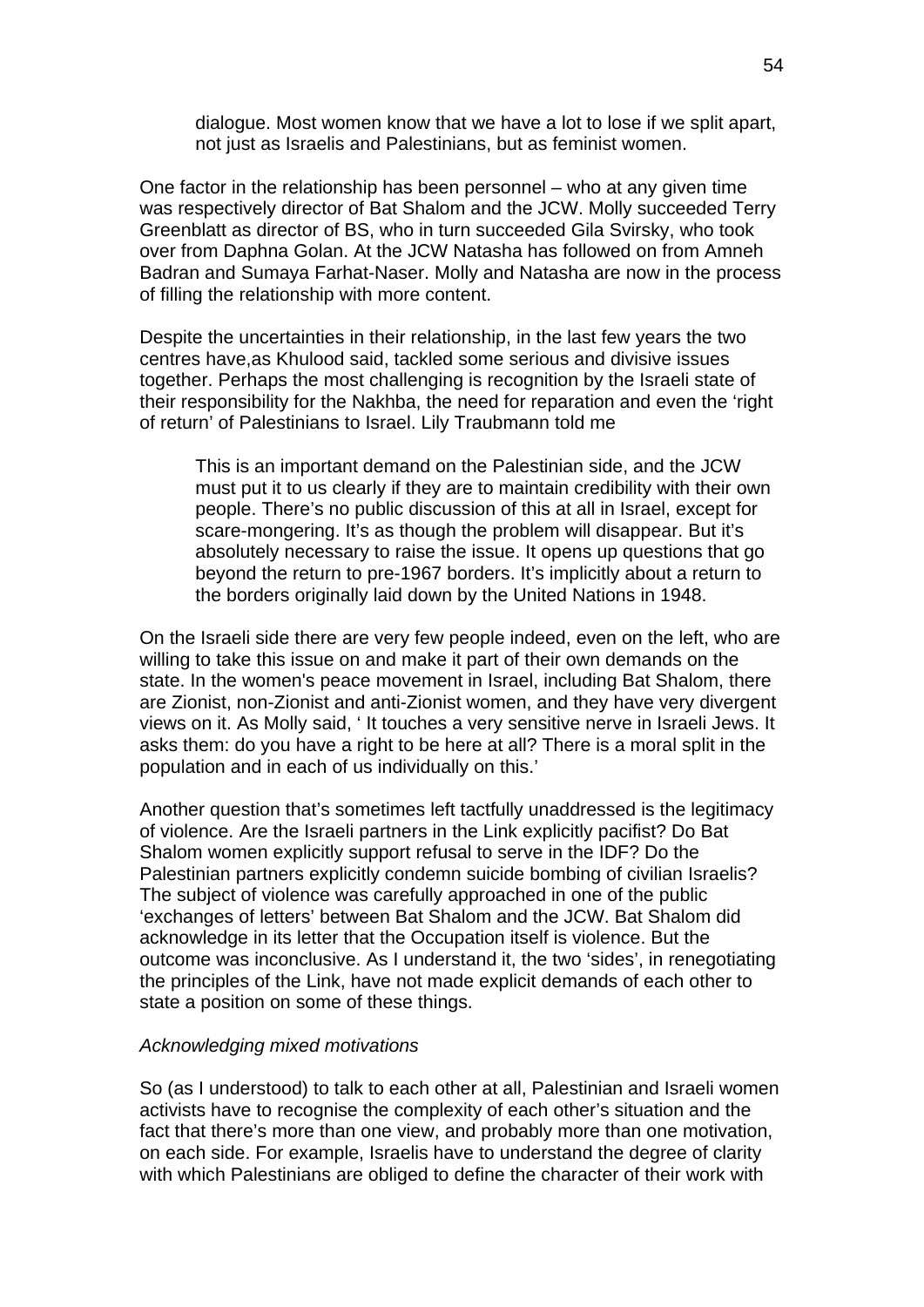Bat Shalom: this is dialogue - not co-operation, not coexistence and certainly not negotiation. 'We Israelis are sometimes not attuned to the fine distinctions that Palestinians see,' said Debby.

Israeli women have to deal with their suspicion that women of the other organization are only interested in contact with 'elite' women who have some purchase on the Israeli political system. 'Women who can make a difference, who are close to power -- that is who they want to be working with'. At the same time they have to acknowledge there is some truth in Palestinian suspicions that Israeli women want the contact to make themselves feel better, to assuage their feelings of guilt and to show that some Israelis 'aren't that bad'. As Molly put it, Palestinians might well complain 'You occupy us and then want our sympathy for your bleeding hearts!'

Molly went on to stress the importance of Israeli women being very clear in their own minds and to Palestinian women that they have their own political interest in contact. This is not just a patronizing kind of 'support' or 'solidarity'. 'I wouldn't dare to say to Palestinians that I'm doing what I do in *solidarity* with them. In any case is not true. I'm part of the conflict, and I have my political interests in the contact with them'.

There's a particular danger that Israeli women suppose that just 'being women' is enough to validate dialogue. The fact is, Molly said, 'Even if we agree on women's issues, feminism won't necessarily bring us to the same side of the table, because the national issue will remain to be resolved between us.' Besides, there are substantial differences in the price women pay on the two sides for breaking with gender norms. A woman in an occupied or colonized country may well be feminist, yet she won't be able to show herself as such to women of the oppressor side, or even to afford those beliefs, until national rights have been achieved.

So Israeli women are continually dealing with mixed feelings. 'Must we always subordinate our own needs to those of Palestinian women, because of our guilt as the oppressors? Must we always be falling over backwards to accommodate them?' Molly answers that question by reinvoking the asymmetry of the two situations. 'I take care to leave the initiative in *their*  hands. I will take the risk of entering Ramallah. But they should be the ones to say whether or not they risk being seen with me there.'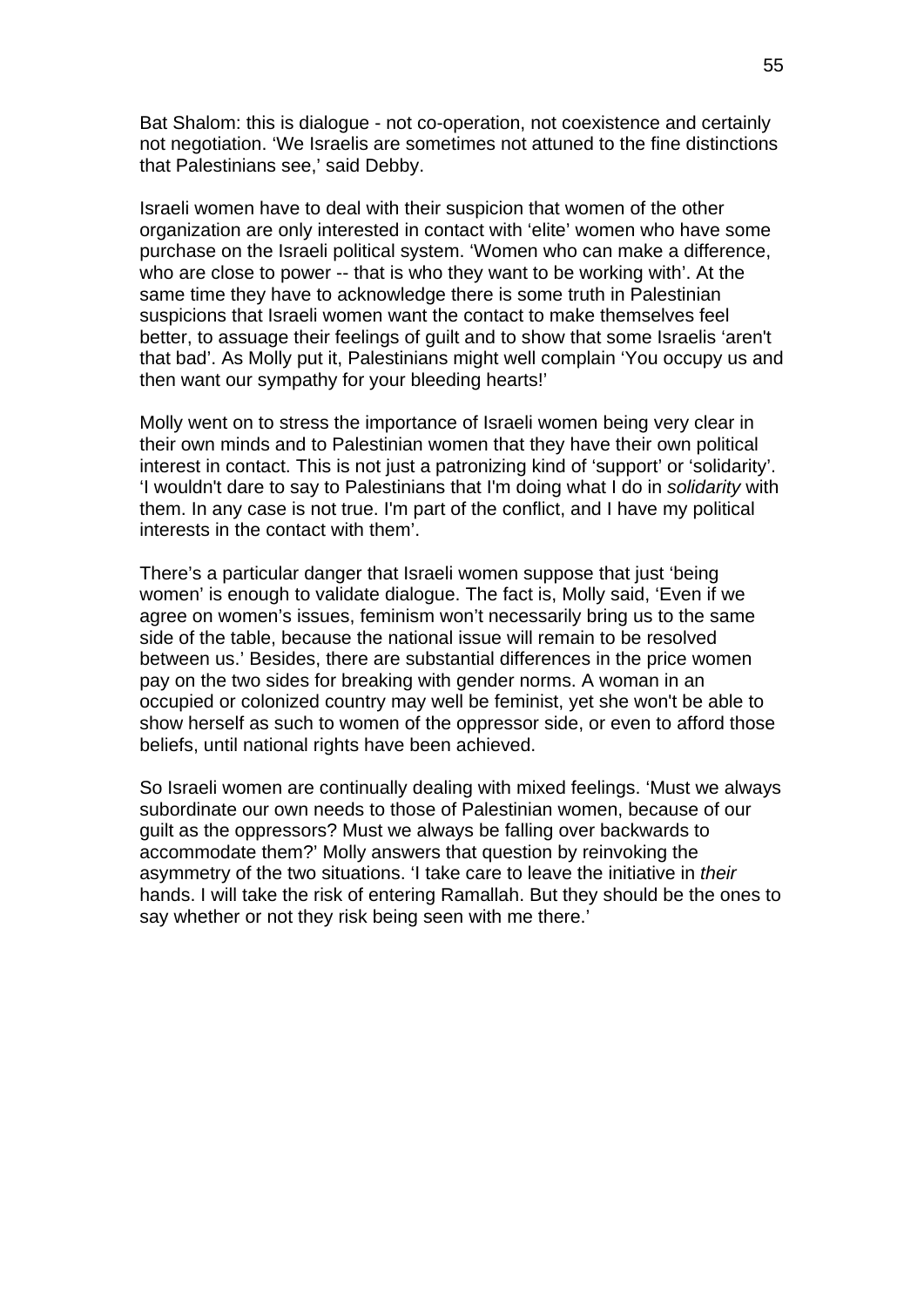## **PART 4: PROBLEMS OF RELATIONSHIP WITHIN THE ISRAELI STATE**

The conflictual relations in this region that most often gain international attention are those explored in Part 3 above, i.e. between Israeli Jews and the Palestinians of the Occupied Territories. But, as will by now be apparent, there are other dimensions of social tension. [34](#page-55-0) Of special interest to me was the relationship between Jewish Israeli women and Palestinian Israeli women, touched on already, in Part 2, in the case of Northern Bat Shalom. I learned more about this from interviews with two Palestinian citizens of Israel, Khulood Badawi and Aida Shibli, who live and work in Jerusalem and are both members of the Bat Shalom board; with Manal Massalha, who formerly worked in Bat Shalom in Jerusalem and now lives in London; and with Amira Gelblum, a Jewish feminist living in Tel Aviv.

#### *Injustice, inequality and failures of democracy*

1

Palestinians citizens of Israel are in theory just that - citizens. But necessarily, in a state that's formally and officially Jewish, in practice they lack the status of full citizens. The most serious aspect of the massive discrimination against them concerns real estate. Having been, in many cases, dispossessed of their land in 1948, they are not permitted to buy land or property outside designated areas. Most, having lost their land, have been obliged to adopt an urban way of life. Once independent farmers, they have severely restricted economic opportunities and many are now hired labour for Jews.

The land laws result in a high degree of physical concentration - Arab hamlets have become villages, villages have become towns, all densely packed. There is spatial segregation in the cities too. Territorial segregation in West Jerusalem is so marked that, as Lily Traubmann said, 'You even feel there 'aren't any Palestinians here'. There are, but we don't see them'.

Socially and economically Palestinians experience marginalization and discrimination. For one thing, although Arabic is one of the two official languages of the Israeli state, its use is not promoted. Jewish children don't emerge from school with more than a few words. Television programmes

<span id="page-55-0"></span> $34$  I have chosen not to deal in this paper with the complex relationship between different groups of Jews in Israel. A footnote, however, on the Ashkenazi/Mizrahi relationship may be in order however. Mizrahi Jews, who are of Arab or Middle Eastern background, in contrast to the frequently European or American background of Asheknazis, are, as a social group, economically disadvantaged and relegated to a lower position in Israel's class hierarchy. As a group they tend to conservativism in regard to Zionism and the Occupation. They do not easily find common ground with Palestinians in a shared Arab identity. Mizrahi women are often deterred from joining anti-Occupation groups such as Bat Shalom, New Profile, Women in Black or Machsom-Watch whose Jewish membership is overwhelmingly Ashkenazi, by the discomfort of being in a minority and sometimes by Ashkenazi insensitivity to Mizrahi realities or feelings.

In 2002 I'd found it instructive to listen to Yali Hashash-Daniel speaking for a Mizrahi women's labour organization. (I paraphrase here from my notes of her speech.) She argued that Israeli Palestinians should see that Mizrahi Israeli women are obliged to fight a class struggle against the state to secure their standard of living and can't always afford to put the Palestinian struggle first. The Occupation, she said, serves the purpose of internal control too (as indeed it does). Class and other kinds of discrimination ride on the back of the Occupation. The left should not allow the Occupation to deflect workers from the pursuit of social justice.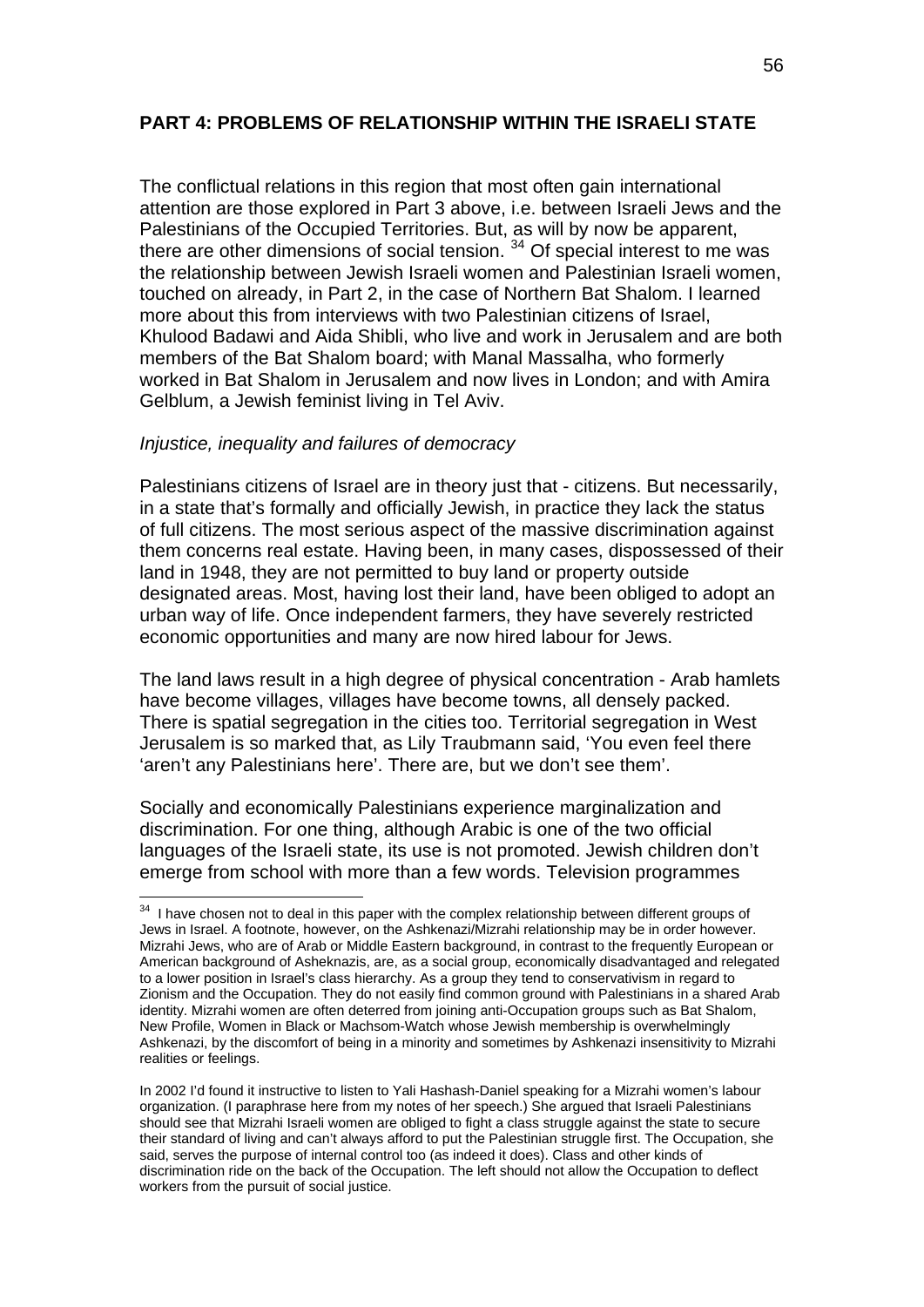barely recognise the presence of an Arabic culture in the country. Aida told me of her surprise and delight when one day a message had flashed onto the screen saying 'Have a good day' in Arabic. It turned out to be no more than an advertisement by an NGO working for equal rights in Israel. 'But just the fact of seeing Arabic on the screen -- that was amazing. It never happens. Usually there's no mention of us, nothing about us. Zero.'

In the few institutions where Palestinians and Jews do mix, including the anti-Occupation movement, Palestinians experience all the marginalization and discrimination that are familiar to women in male-dominated organizations. You have the qualifications, but are overlooked. You do the work and somebody else gets the credit. Even in left and feminist organizations, Manal said, you have to be alert to the way power works.

Even Bat Shalom reproduces the power relations of Israeli society in microcosm. For example, you have to ask, who decides the agenda? Who takes what for granted? I take for granted that when talking about peace we'll also be talking about justice. For Zionists, that isn't necessarily in their mind. It's an Ashkenazi Jewish hegemony. For things to be equal you have to *specifically* include me, the collectivity I belong to, my different experience. For instance, the fact that I'm treated as a foreigner in an Israeli airport - you aren't. It makes you wonder what citizenship means. Zionism is inherently a racist ideology. It's relatively easy for Bat Shalom to challenge the Occupation, much less easy to challenge the Zionist nature of the state.

As a result of the incomplete citizenship of Palestinians in Israel, Khulood Badawi said (you will remember her as a resident of West Jerusalem and member of the Bat Shalom board), 'We're always seeking rights and laws that guarantee equality, challenging the state on its duty toward us. They always turn the question round and remind us of our duties to the state, challenging us on our loyalty'. An issue that is often raised is military service. Palestinian men in Israel are neither obliged nor permitted to serve (and, of course, few would wish to do so). But Khulood said, 'Double standards are applied. Both Palestinian Israelis and some Jewish religious groups don't do military service. In our case this is used to delegitimize us as citizens. It is not used that way against the religious groups.'

#### *Racism*

Israel, which defines itself as a 'Jewish state', is structurally racist. Many examples have been given above. Another is that the education of children is segregated and stereotyped. There is however also a great deal of deeply imbued personal racism on the part of Jews against the Palestinian of Israel that is a significant impediment to constructive political work between them. Khulood said

There's great ignorance about us among the Jewish majority. They think of us as 'Arabs' only, and believe they know everything there is to know about *them.* They don't recognize us in the way they recognize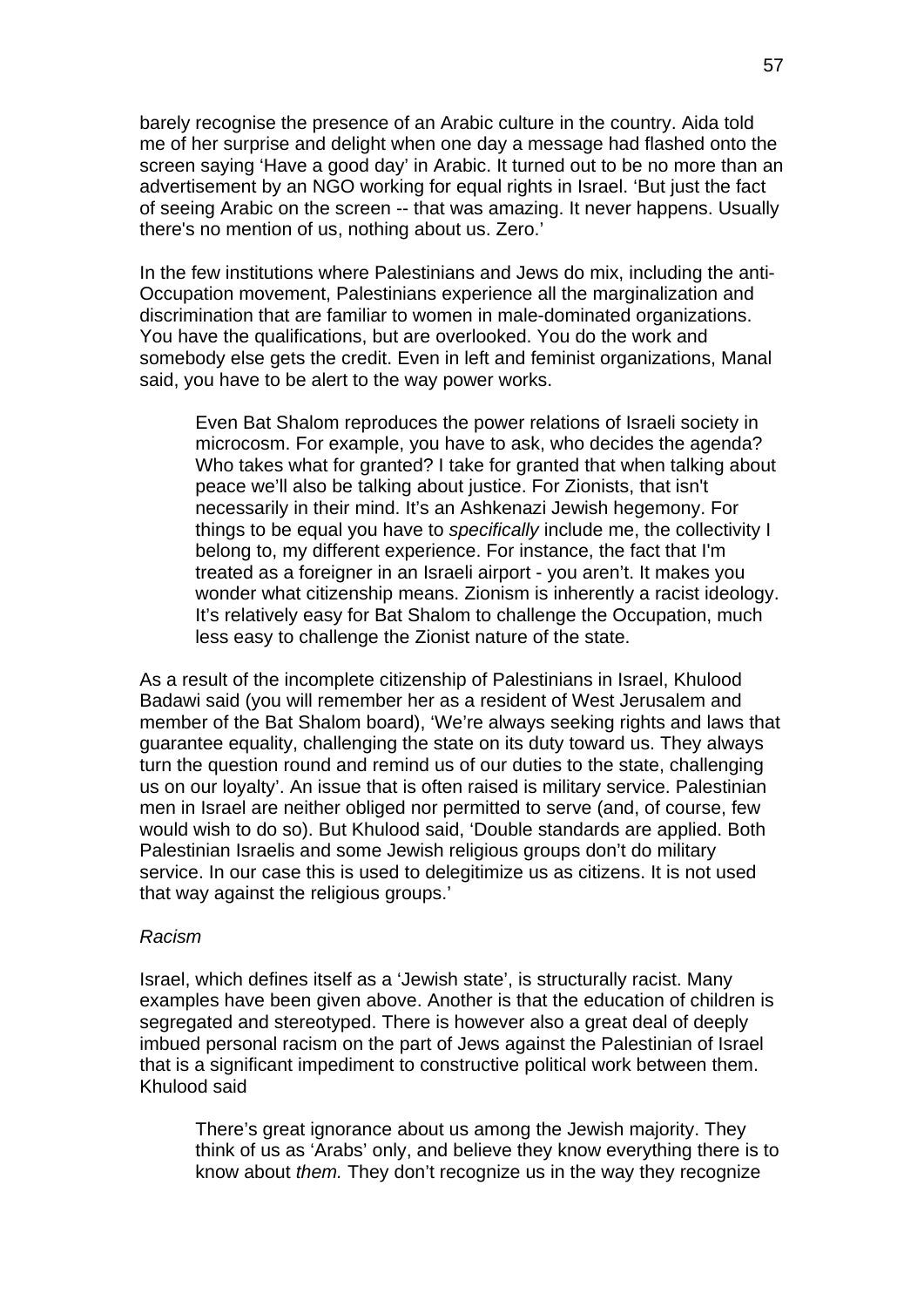other Arabs - as 'Egyptians' or 'Jordanians', for instance. We're just 'Arabs' with no roots, as if we were created along with the Israeli state. The only kind of relations Israeli Jews have with 'Arabs' is as their boss. It's embedded in Jewish consciousness that dirty work is for Arabs. So the relation isn't based on acknowledgment of equality, even at the human level – it's always from above looking down.

Palestinians are considered by many Jews to be *less than* human. Yehudit Keshet told me that the women of Machsom-Watch are often told by soldiers at the checkpoints, depriving Palestinians of water, food and toilets, 'Don't worry about them, they don't feel it the way you or I do'. They are also considered *inhuman*... Sharon Dolev said, 'A lot of Jews consider racism to be realism. They'll say 'We know one thing about Arabs: they're people who don't value life'.' Aida works as head nurse of a hospital emergency room. This skill and status doesn't protect her from a patient who feels free to shout at her and insult her, 'You Arab!'

Mariam Abu Husein put it this way.

Arabs and Jews are Semites, so they are not supposed to hate each other. But due to the crisis there is a fertile environment for hatred between the two peoples. However I think that most Jews hate *Arabs*, while most Arabs hate *what Jews do*. I work with Jews in the hope that things will be different for my son than for my father. My father, whatever his abilities, felt put down by Jews, and hated them. I want my son to look at those people my father hated, and see them not from below but from the height that his abilities deserve.

While anti-Arab racism has always been endemic in Israel, it's been more widely and crudely expressed since the second intifada. Most Israeli Jews had considered the Palestinian population no more than an unwanted 'leftover' from 1948. Suddenly TV screens were showing Israeli Paletinians in angry street demonstrations. 'When we saw them no longer silent, no longer accepting their subordination – this was a serious shock for Jews!' Hedva Isachar told me. 'This was an internal intifada! All trust disappeared.' They began to be suspected of being a 'fifth column' working for the Palestinian national cause.

Aida Shibli told me that, as a result of the structural and individual racism they experience in Israel, the struggle of Palestinian Israelis against the state has to be different from that of Jewish activists.

We have to do it differently than an Israeli Jew would do it. We have to do it as civilians calling for equal rights. We have to work on people's opinion, by showing Jews our real identity. We have to counteract government and official propaganda that represents us as 'the other', 'the enemy'. I don't mean we should argue on grounds of 'after all, we're all Semites'. That's not what I'm saying. It's that your 'other' is living right here inside you and there's no way we can be separated.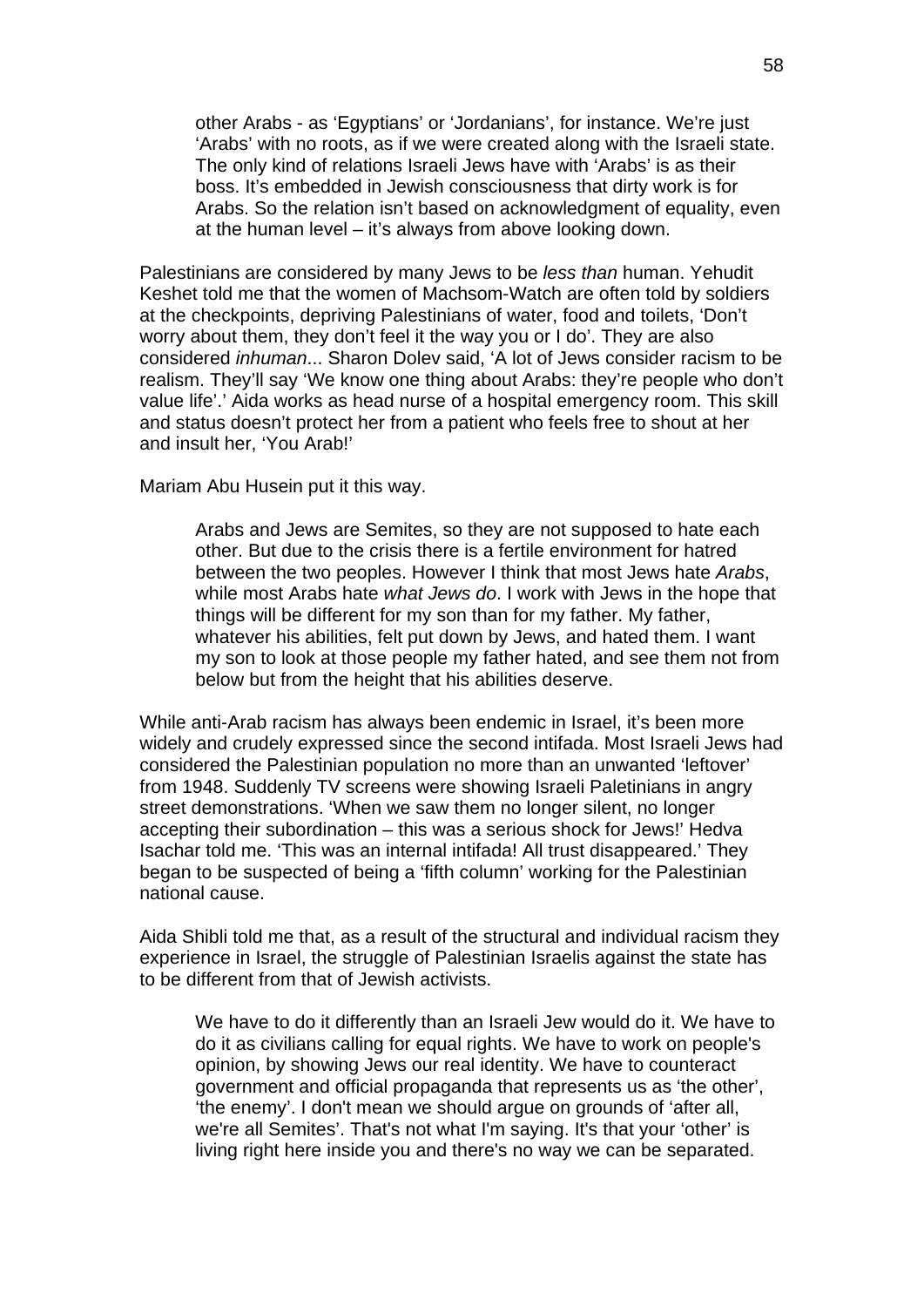#### *An existential gap*

Khulood told me a personal story that illustrates 'the huge gap between us here in the Israeli state', how great the difference of positioning and experience between Palestinian and Jewish people in Israel from an early age. She described a particularly formative moment for her, when the nature of the relationship really sank in. When she was a school child she took part in one of the 'people to people' contacts that were current after the Oslo accords. Children of her high school were taken to a Jewish school to meet local Jewish children.

'The first shock was seeing the school - so grand and well-equipped compared with ours, it might have been a university! The next shock was to find we had no common needs in the encounter. Their need was to test the stereotype, check out if we were human beings. The kind of question they asked us was 'do you have sex before marriage?' We didn't even know there was such a thing! For our part, our need was to talk about our nationality, our identity, the Nakhba, the Occupation. Then again, of course they didn't know Arabic, and our Hebrew was not so good as theirs, so our capacities in the meeting were totally unequal. It was an experience that did me personal and lasting damage. I realized later that I had been *used* by the Ministry of Education - we were part of a programme.'

The story is important, Khulood added, because it's indicative of a wider reality.

## *The linked oppressions of Palestinian women in Israel*

It will by now be evident that Aida has a holistic political analysis. I think many of the feminist anti-Occupation activists I spoke with in Israel implicitly share it, but she expressed it most clearly. It's a perception, not only that the struggle of Palestinians inside and outside Israel is one and the same struggle, but, further, that the oppression of women, the oppression of Palestinians and the effects of imperialism are intimately connected. She says

If you de-legitimate one section of the population, the 20% that's Palestinians, then you can easily de-legitimate the 50% that's women. When you say anybody is 'other' you legitimate every othering process and exclusion. We have to insist that it's the same mechanism working against women, against Palestinians and in the violence of war worldwide. We must work against all three simultaneously.

## *Modelling genuine partnership*

From Amira Gelblum I learned about a women's school, the Community of Learning Women, that seems to exemplify this 'practising of what we preach'. It may go further than any other project in Israel to face up to the difficulties of creating respectful relations in an environment of violent discrimination.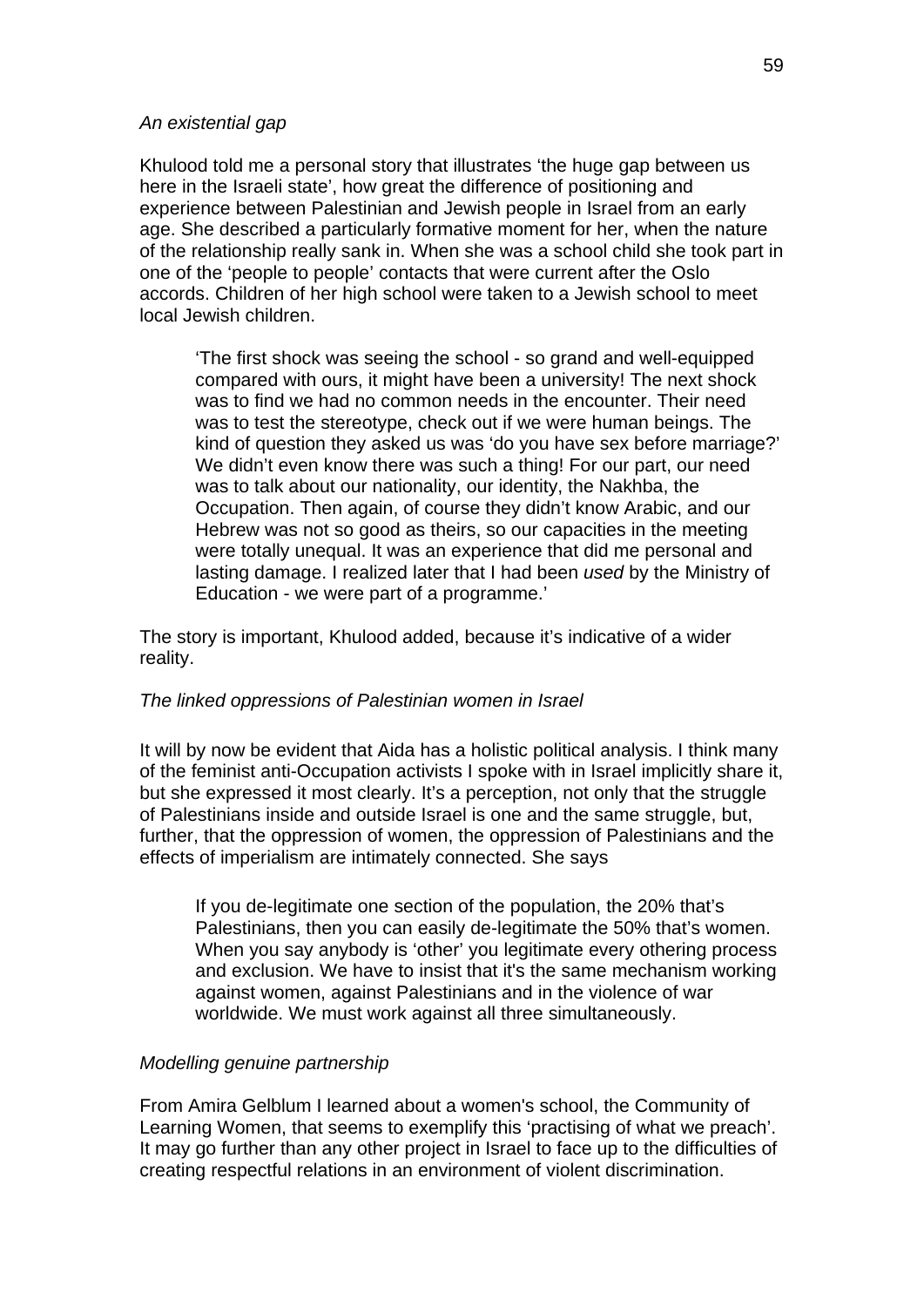The school (Kehilat Nashim Lomedet) is not in the state education system but an NGO registered as 'a learning women's community' – the intention being not only individual empowerment but also aiming to build women's communities. It was founded in 2001, an unlikely moment, when Jewish-Palestinian relations were extremely problematic.

Amira was involved from the start, and is a board member. She said, 'We're a school without walls. We go to women in the community, we create a group, find a place and offer courses'. The communities they aim to work in are the very poorest, where women are immersed in day-to-day survival. This means they're working mainly with Mizrahi and Palestinian-Israeli women. They don't usually attempt to mix these groups but rather respond to the specific needs of each. They formerly ran courses in prisons.

A course usually involves half-day sessions of two to three hours, held once a week for 10 or 12 weeks. There are usually around six courses running at any one time, each with an enrolment of 10 or 12 women. There are two basic courses, one on empowerment, the other offering computer skills. Often a woman will take the first and stay on for the second.

Of the 'empowerment' course, Amira says,

It's really basic feminism. We draw on existing material, especially our own literatures, rewriting it in forms that respond to the women's needs, which may be different from group to group. The classes are in workshop style, and women bring their own material too.

As to computer skills,

Women are often intimidated by their own children when it comes to computers. They feel it as an immense achievement to learn how to use one. Pretty soon they start writing to each other by e-mail. We use woman-friendly texts and get feminist ideas across in this course too through the material we use.

But, in the Israeli context, the innovatory quality of the Community of Learning Women is not so much in the feminist content of its 'adult education' as in the structure and working of the organization itself. Because their target group is the weakest in society, the board and teachers of the school are strictly 50% Palestinians and 50% Jews -- and among the Jews 50% are Mizrahim. Instead of the usual practice on the left, whereby the few Palestinian and Mizrahi people working with Ashkenazi Jews come *to them*, in the Community Women's School the Ashkenazis in the project are leaving their own terrain and going *to* those 'other' districts and villages. Amira has been politically active for 30 years, always as a Jew in contact with Palestinians, but, she says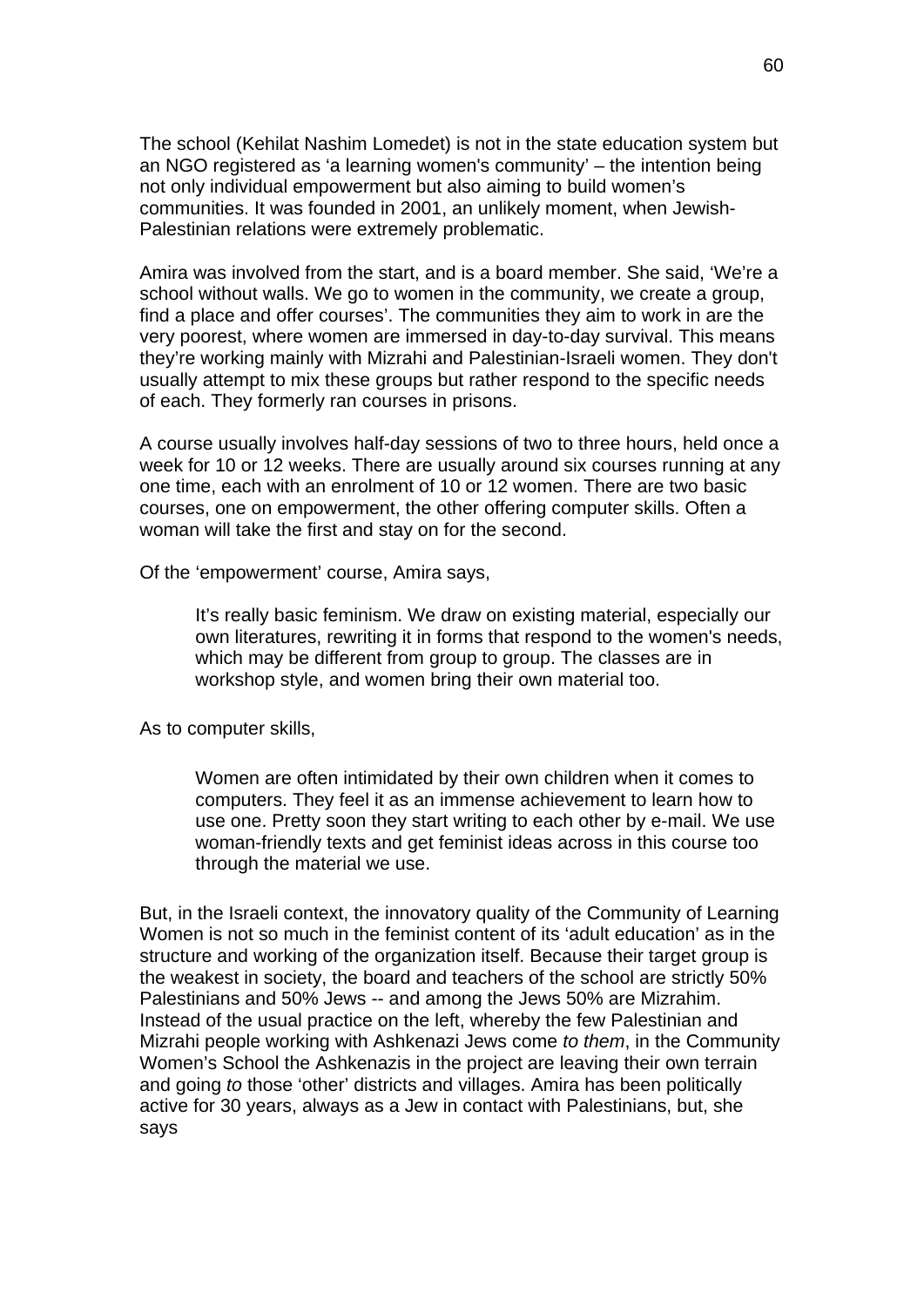this is the first time in all those years I feel a real equality between Jews and Palestinians in an organization. Always before there was some degree of patronage, defensiveness, caution, things you daren't say. There'd be good intentions and a genuine aim to work together, but it was always artificial. It made the Jews feel good maybe, but not much could come of it. Here, women from the usually-marginalised groups are strong enough, with their equal numbers, to criticize us and to disagree among themselves too.

The experience of the school returns us to the observation that it's not only Palestinians who tend to get excluded from even left, feminist and antimilitarist movements, but also Jewish minorities such as Russian immigrants and, especially, the very large Mizrahi population.

In other countries too I've often heard women of the dominant ethnic group express sadness at the monocultural nature of their group. One problem, I think, is that the apparent urgency of the problem anti-war activists face, the imminent threat of violence, the prospect of many deaths, gives rise to kinds urgent action that by their nature don't tend to careful, inclusive, democratic and positively antiracist processes. It's a far cry from the painstaking, relationbuilding activism of a community-based adult education NGO like the Community of Learning Women. In this sense maybe there's a perennial tension between the two main tasks of our movement – that of being anti-war (opposing state and military policies) and that of being pro-peace (building bridges to and partnerships with 'others').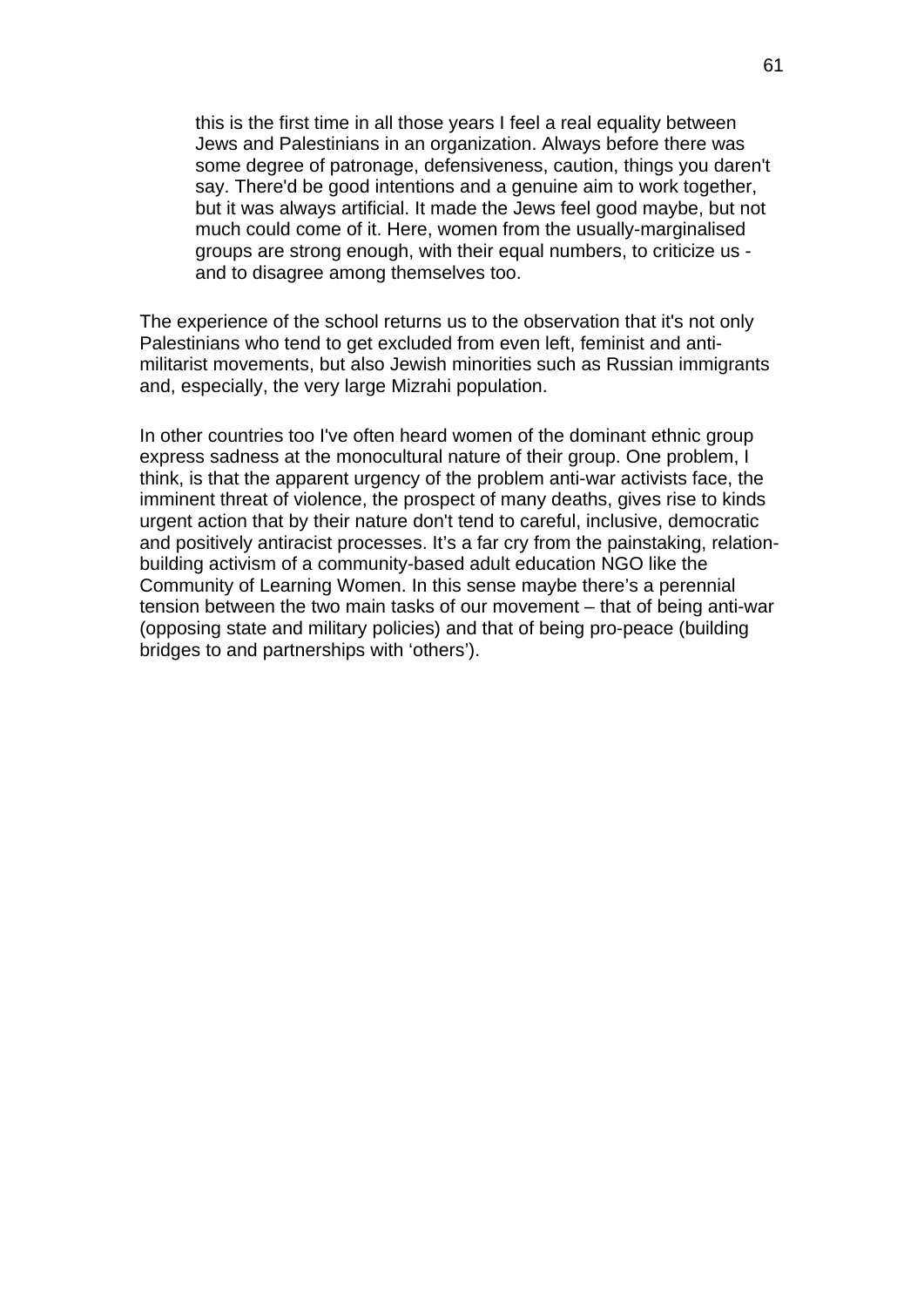# **PART 5: FOUR FURTHER ISSUES**

In the course of my interviews with women in Israel and Palestine I asked five further questions, each of which unpacks into a series of others:

- Why do you choose to organize *as women* against militarism and Occupation?
- What views exist among you on *nationalism?*
- What are the difficulties of effectively *challenging the Israeli state* and influencing Israeli public opinion?
- What (if any) are the uses of *internationalism*?

# **5.1 "Why do you choose to organize** *as women* **against militarism and Occupation?"**

Gila, from her standpoint within the Coalition, said, 'This has been a core issue for a lot of us. But it's so big we often can't see it'. I'm finding it's quite common that women organize 'as women' without being too analytical about the reasons. It can be quite a pragmatic choice. Yehudit Keshet, you'll remember, described how Machsom-Watch became women-only from observing that Israeli men relate differently to soldiers than women DO. That some WiB vigils at the time of the first intifada preferred to be women-only, Yvonne Deutsch said, was because 'when men attended we used to witness aggression between the men from the right and the men from the left who participated in the vigil'.

Some like to work with women because (not always but at best) women can generate an effective and convivial *way of doing things*. Judy said, 'There are a few common across-the-board features that mean in a group of women there's an educated ability, based on social experience, to welcome a democratic process'. Aida defined such a process as one 'where feelings are taken into account in everything we do. Where there's transparency and honesty. Where there is no separation of head and heart.'

For Yvonne the reason for organizing as women was, first, because *being marginal* in society gives women a useful outsider perspective and also a certain freedom that can be used to create something different. That 'something' would be more authentic, more 'connected to our inner being', and stem from our distinct life experiences throughout history' because 'women give up a lot of things in order to be part of mainstream society'. But she added that this is a privileged perspective – in societies where women are more heavily oppressed such freedom doesn't exist.

When I asked Amal Khrieshe, her reasons for organizing as women, she answered

It's everything. For one thing it's women who are suffering the most negative consequences of the Occupation in both societies. Women bear the brunt. And women have no ego and *no interest invested in*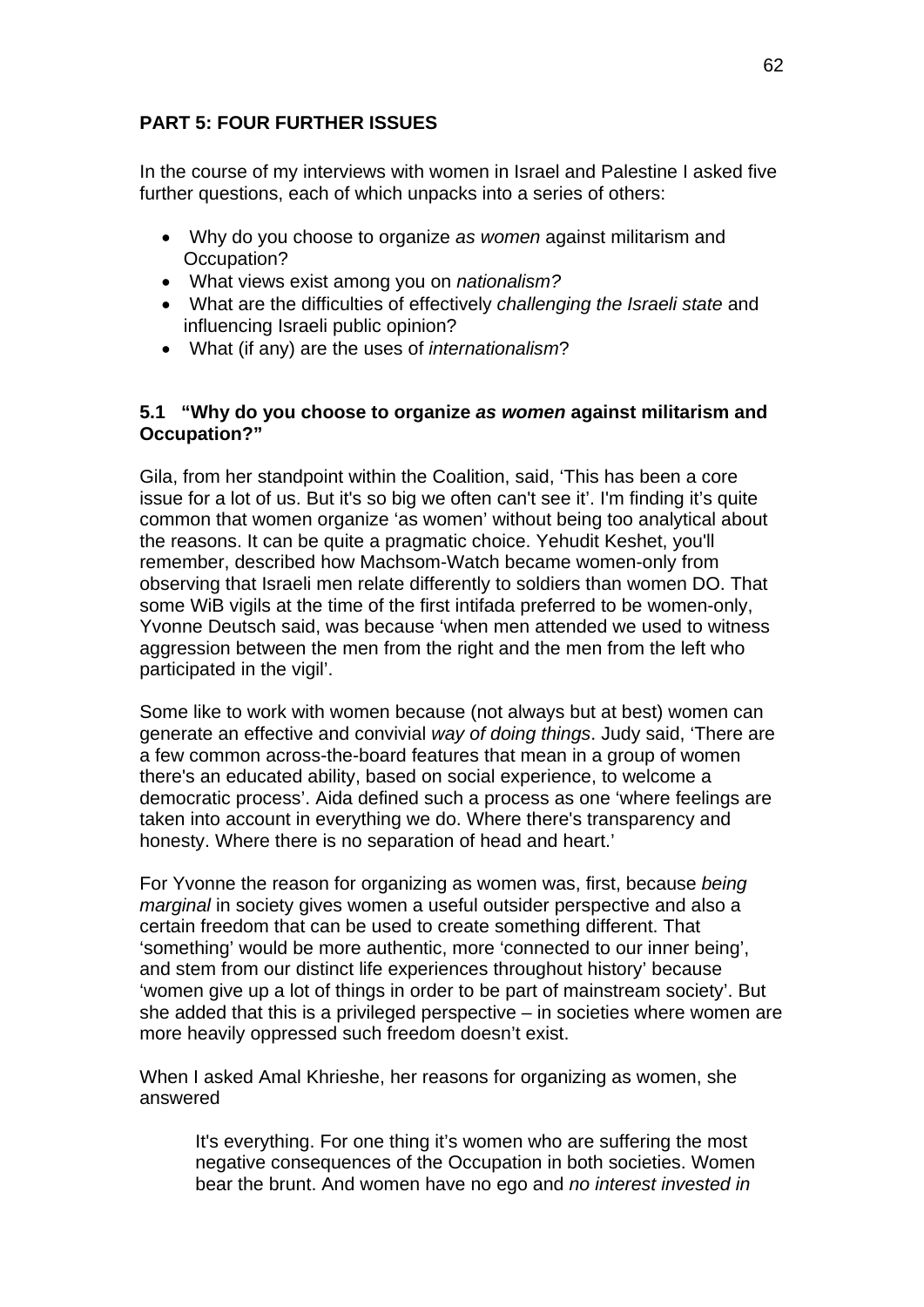*conflict.* Because of their weaker status in both societies, women are more conscious of social injustices and the inequitable distribution of resources. They see that military expenditure is at the cost of social services, schools and health.

In the anti-Occupation movement, in particular, women were saying they organize as women because of *deficiencies in the mainstream movement.*  The women respond just as men do to Shalom Achshav's calls for mass demonstrations, but they aren't treated as equals and seldom get invited to speak on the platform. Tali told me that in mixed actions against the Wall

women quickly find the violence too much. The men are telling heroic stories on the bus home of how this happened and that happened. You go there to be tough, it comes to be a sport. The violence of the state draws us in and we get to think violently. It's mainly women who see this and discuss it and criticise it. Women are more prone to talk about their feelings, about what the shouting, the tear gas and so on made them *feel.* 

Gila believes that working separately has enabled women to lead the development of a *different kind of message*, to make connections between military violence and the environment; to link peace with justice, and include in that concept economic justice for the poor of Israel.

But I was reminded that not all 'women's' political activism is progressive. The Israeli Women's Network, for instance, the biggest parliamentary lobby, has taken court cases to get women the right to combat duty in the IDF. And then again, to be feminist need not mean organizing as women-only. We've seen the example of New Profile. And Aida told me that she would like Bat Shalom to be a mixed (though feminist) organization.

Yvonne, who calls herself a leftist feminist, is one of the generation that began their political life back in the 70s and 80s. They started as leftists and only later, as a women's movement grew around them, became feminists. But not all feminist activists today had that grounding in the left – so a gap exists today between the left and feminism.

A similar gap exists between organized feminism and organized women's opposition to the Occupation. The most feminist organizations are those such as Isha l'Isha in Haifa, Kol Ha-Isha in Jerusalem, and the Mizrahi group Ahoti - whose focus is women's perspective on women in society, not women's perspective on politics and war. For Yvonne it's a big question how to span that gap.

Women's groups like Kol Ha-Isha have existed a long while, but we almost exclusively focus on women's issues, not political issues around the conflict. At the same time the peace movement women have a political analysis of the Occupation and militarism but don't necessarily know how to connect them to gender and the social rights of women,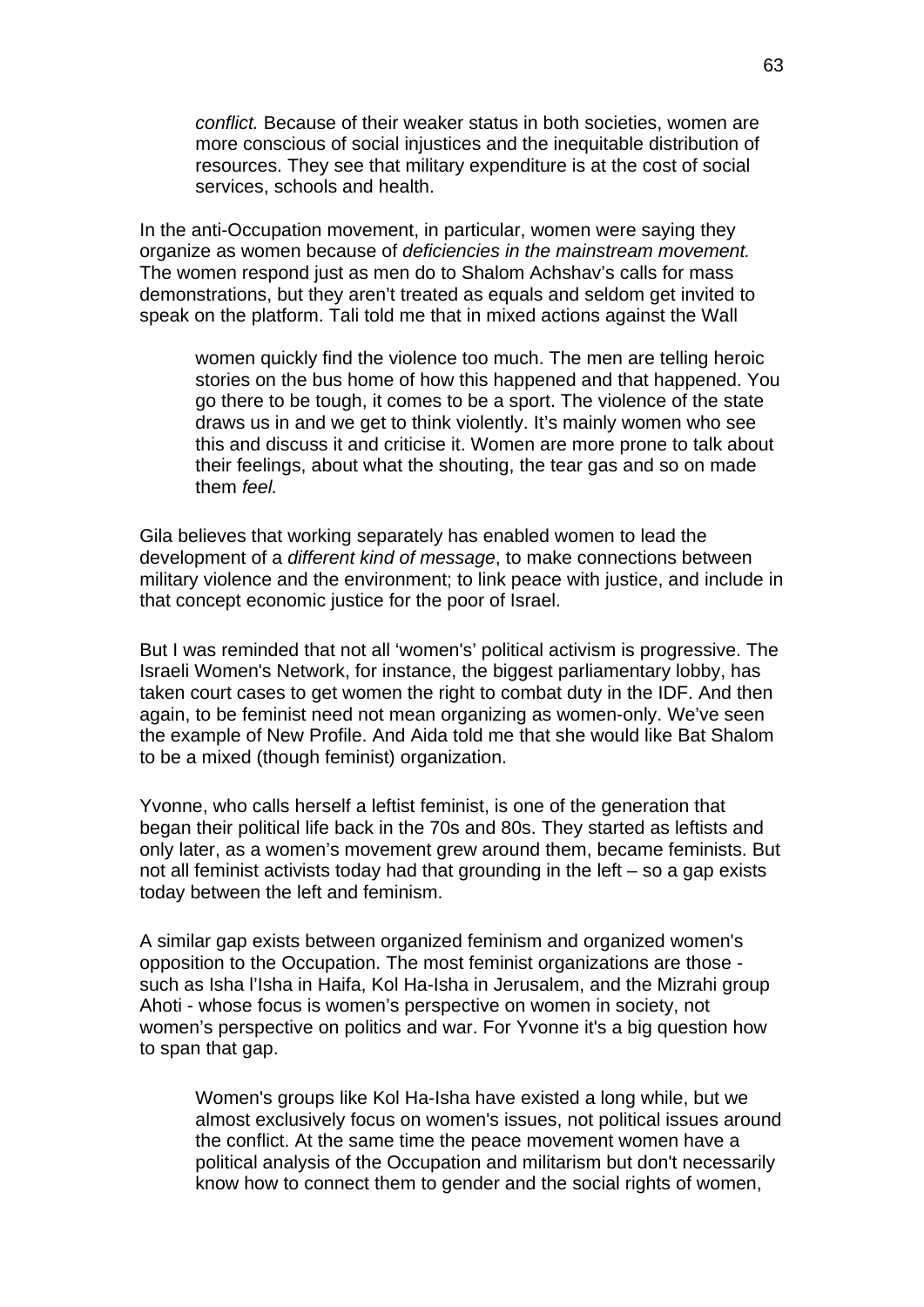don't make the connections between oppressions part of an inherent and communicative political analysis and action.

On the other hand, *Noga*, the feminist magazine, has chosen to be a member of the Coalition. With its spread of articles and features, it does make these connections and, as a written medium, usefully puts words to them.

Violence -- the idea that male violence against women represents a continuum reaching from home and street to the battlefield - could notionally connect feminist women's organizations to feminist anti-militarist organizations. But, Yvonne says

Women here aren't talking that language. The users of Kol Ha-Isha won't do Women in Black. Rarely, Women in Black would protest male violence. But they would do it only on the International Day against Violence against Women, not as part of a declared political analysis and ongoing action.

Nonetheless, there's some common work in hand between the Coalition and Isha l'Isha. The latter are working for the promotion of United Nations Security Council Resolution 1325 which stresses the role of women in peace building and peacekeeping, and the Coalition plan to involve them on the forthcoming campaign to redefine 'security'.

Analysis of the connection between militarism and patriarchy finds a home more comfortably in New Profile than anywhere else in Israel. Below I paraphrase how Rela told me they see it – in what amounts to a feminist social theory of militarization.

The feminism we're bringing to analyse militarization, she said, is critical of *an array* of othering—not just the othering of women in relation to men. Militarization's based in and maintained through this kind of process, reproducing constantly a self together with an enemy to fear and to fight.

Israeli society is a deeply divided and stratified society by class, race and gender. There are also sub-stratifications, for instance able-bodied and disabled, and of age. Militarization holds all these in place. There's an illusion in Israel that the IDF is a people's army, that all get a fair chance in it, that it's an equaliser for everyone who serves in it, a ladder of advancement that's open to all. But sociological research, she says, shows this conception to be wrong. The military functions in the way schools do, to channel people into their class and to affirm their class (and ethnic, and gender) belonging.

So militarization is a mechanism for maintaining the patriarchal structure - women-and-children as a hyphenated entity to protect, and the male military elite as protectors (and adversaries). Conversely,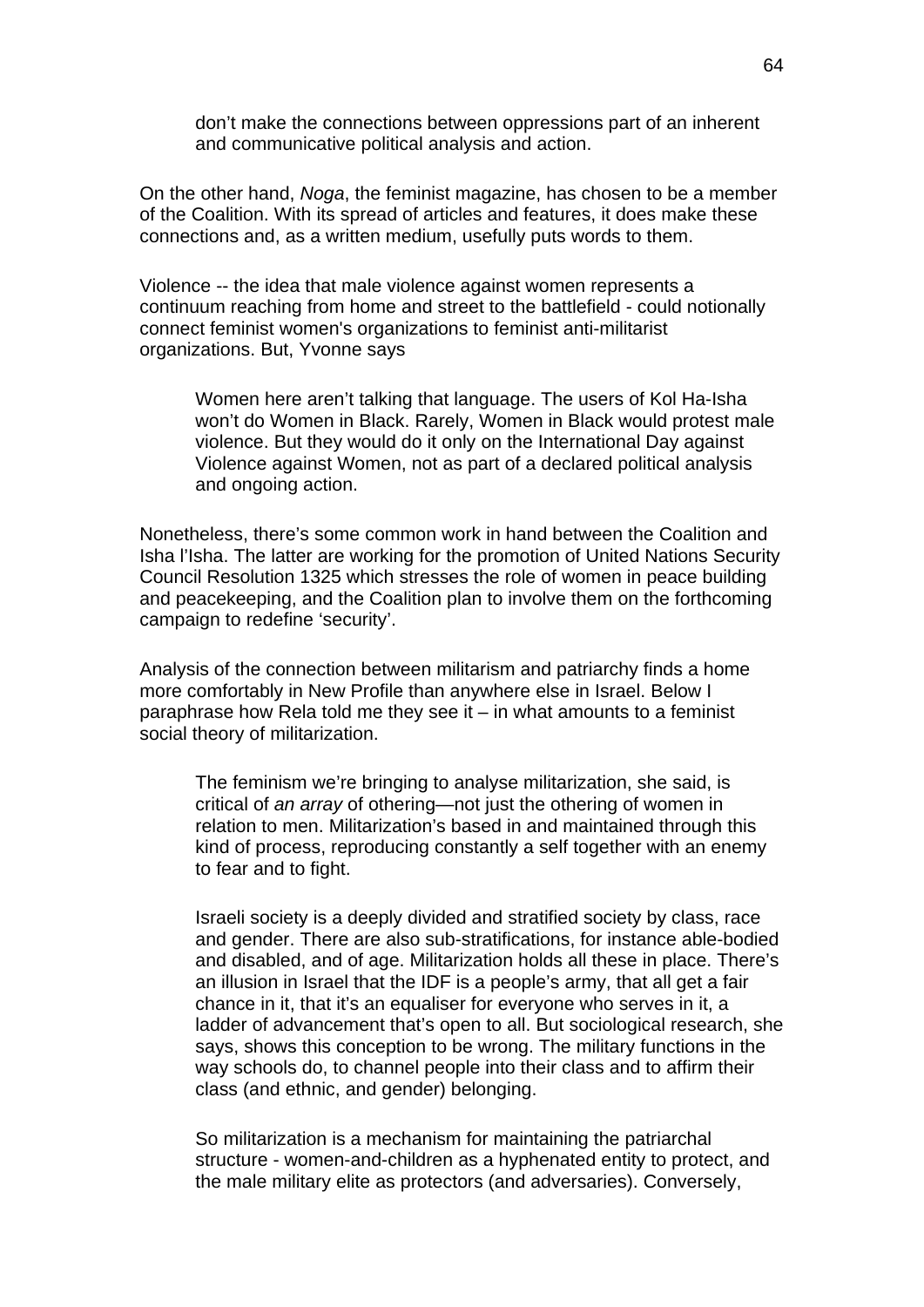patriarchy is a motor of militarization, which needs to keep women in their place (secondary, needy, subordinate), and to `imagine' them as incapable of doing without men's protection and without organized violence. What's imagined and constructed as masculinity in a militarized culture is a set of traits—competitiveness, lack of emotion (on some things!) and being a fighter - while women-and-children are constituted as the other half of the binary. Militarism is a culture that invests labour in keeping that gender binary in place as natural.

I think, individually, a lot of women in the other organizations we've looked at above, believe pretty much in such connections, but not equally explicitly. They do believe women are more capable, as Sharon Dolev put it, of ' acting outside the framework of honour-and-pride that so motivates men'. But there's an understandable reticence about elaborating on a conceptual feminist antimilitarism in our banal activist world (we feel this in England too). Gila says, of Women in Black, 'It nourishes our standing there. We just don't address it'. Yvonne, asking herself why she's not more public with these ideas as an activist in Kol Ha-Isha, put it very well. 'I have them inside me, but I couldn't easily represent them to women in Kol Ha-Isha who don't agree with me. Working there with women from disenfranchised communities, I'd feel as if I was giving a lecture, somehow crude, declamatory, rhetorical.'

## **5.2 "What views exist among you on** *nationalism?"*

The meaning of the words nation, nationality and nationalism varies greatly according to who speaks them, to whom, when and where. Just comparing a dictionary definition to our own present-day understanding shows how thoroughly contested the concepts are bound to be. For instance, relevant definitions from the Shorter Oxford English Dictionary include:

Nation: *A distinct race or people distinguished by common descent, language or history, usually organized as a separate political state and occupying a definite territory.* But we know a nation may sometimes unite not so much around a common past but around a common destiny<sup>[35](#page-64-0)</sup>; the collective differences between people are not clearly bounded; and there's a large and necessary element of 'imagining' in nation and national belonging.<sup>[36](#page-64-1)</sup>

 Nationality: *1) national quality or character, 2) national feeling, 3 the fact of belonging to a particular nation, 4) separate existence as a nation; national independence or consolidation*. These phrases too beg a lot of questions eg. Can belonging to a nation ever be a 'fact'? Is national character 'fact' or is it 'feeling'? Is it feasible to 'separate' people in order to achieve a 'nation' etc.

Nationalism: 1) *devotion to one's country; a policy of national independence.* This of course begs the question of what is a 'country' and can nationalism sometimes (as in Cataluna for instance) stop short of an aspiration to national statehood?

1

<span id="page-64-1"></span><span id="page-64-0"></span><sup>&</sup>lt;sup>35</sup> Yuval Davis, Nira (1997) *Gender and Nation*. Cambridge: Polity<br><sup>36</sup> Anderson, Benedict (1983) *Imagined Communities.* London: Verso.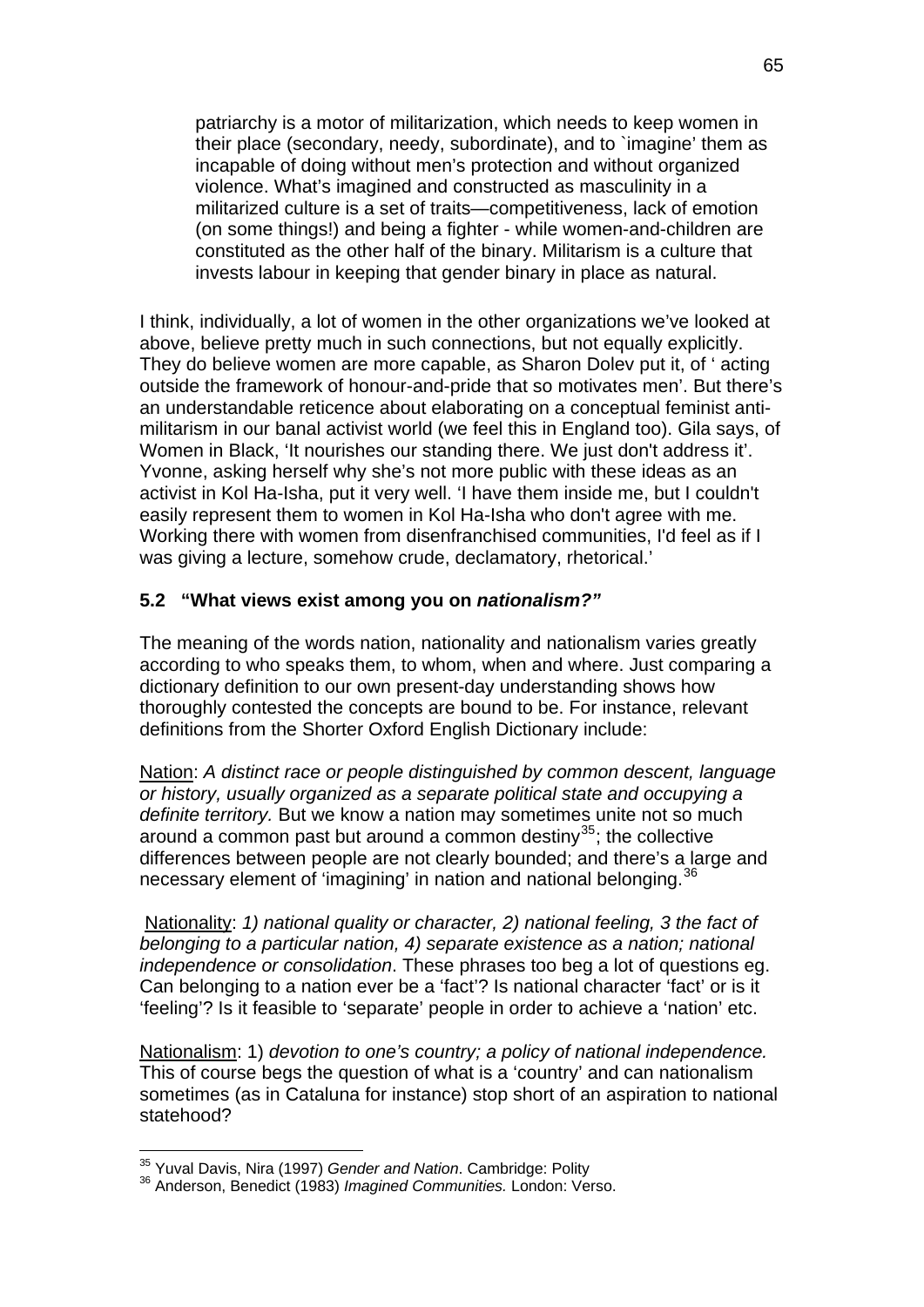I was interested to learn what women anti-Occupation activists in Palestine and Israel are thinking about nation and nationalism because in Women in Black, in other countries, I've encountered conflicting views. Some women (remembering all too recent 'ethnic cleansings' in the name of nation) feel that WiB is, must be, cannot avoid being, *by definition 'anti-nationalist'.* Others feel differently – especially those who aren't of the dominant group in an already existing nation state. Even those who are in such a dominant group may sympathize with those who are oppressed by one. They say, 'Hang on! Wait a bit…Maybe a national feeling, a national identity, organization around a national ideal, is legitimate and needn't imply a wish for violence. I can't be part of a Women in Black that declares itself anti-nationalist.'

In the territory spanned by Israel and its Occupied Territories there are two collective identity groups asserting national rights and claiming some or all of the land. The result is distress, oppression and violence. But how, as feminists, do we evaluate the two nationalisms in this situation? There's conceptual, linguistic and political confusion. Zionism isn't recognized by all Zionists as being a nationalism. Some expressions of Palestinian nationalism don't claim a separate state 'for Palestinians' etc.etc.

So, women in this territory who are defined by 'the other' (however they define themselves) as 'being' Israeli Jew or Palestinian and who choose to work for a just peace with women of that other collectivity, have to address the question of nation, nationality and nationalism even if only implicitly. Can they help the rest of us in the women's antiwar movement to understand better how to deal with the issue?

Manal Massalha, Nadia Najjab and Aida Shibli gave me the following views from a Palestinian standpoint on national and gender identities.

Manal (from within Israel) told me she feels it's important to distinguish 'being' a Jew or Palestinian from political ideology. So she is always at pains to describe the conflict not as one between Jews and Palestinians but between *Zionists* and Palestinians. The basic value for her is mutual recognition of equal rights regardless of religion, race or class.

We have this little bit of land, Jews and Palestinians, and we have to work out how to live on it. I'm not a nationalist. I will struggle to achieve equality as a Palestinian, not because I'm nationalist, but because I'm anti-racist and am being discriminated against on grounds of my nationality.

Nadia (from a West Bank perspective) sees national need, national feeling, as at a certain historical moment precluding action around women's needs, feminist feeling. She said (you'll remember) 'I can't be so feminist when I see the checkpoints. I see it from a national perspective. We're suffering here, men and women both… Our critique of men has had to remain within our community.' Before talking as a feminist with Israeli feminists she requires from them a clear recognition that the Israeli state and Zionist movement deny Palestinian national identity and rights.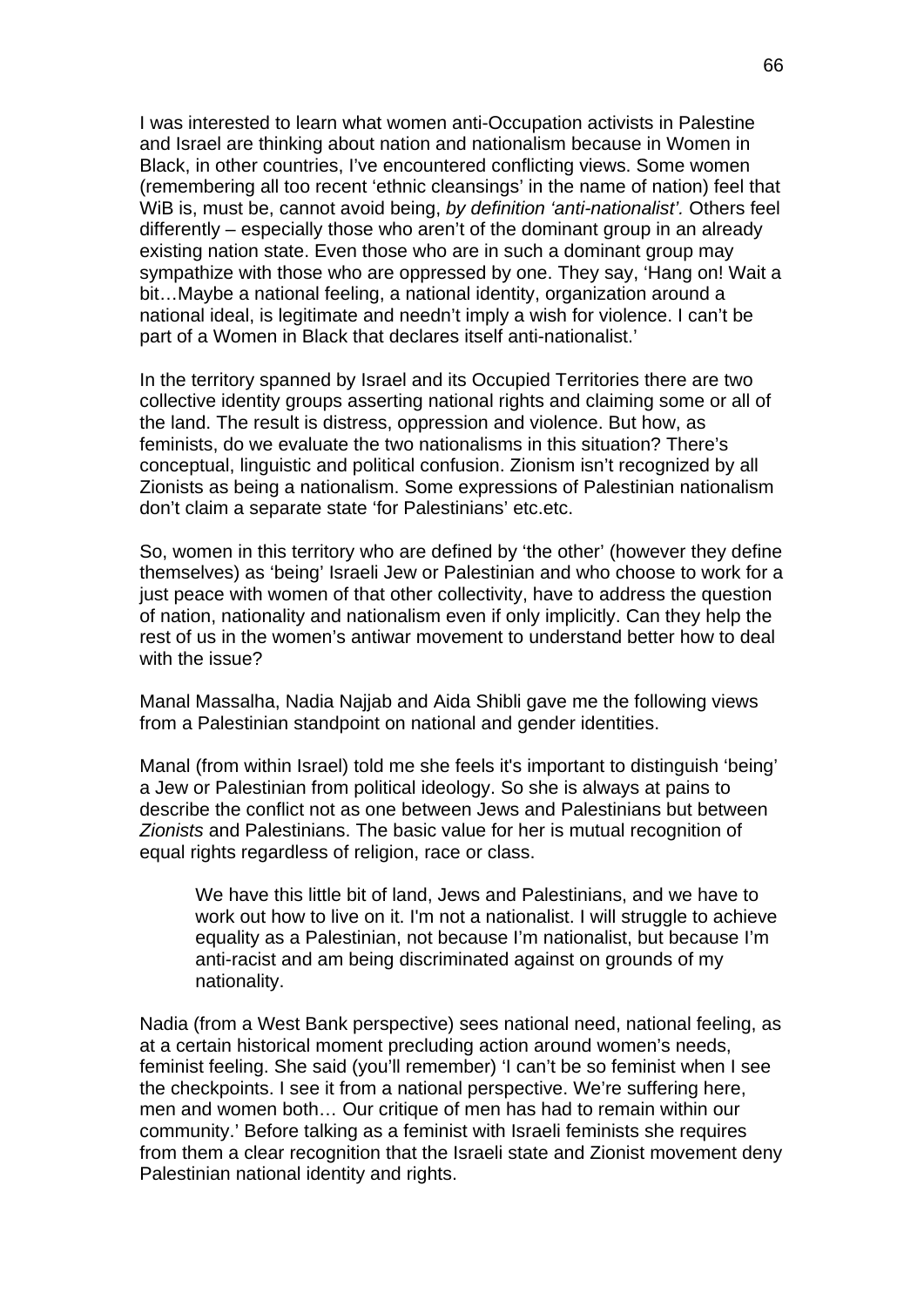For Aida too (living in Israel), there are these same two 'levels' to take account of. 'There's the level of Palestinians, and the level of women.' But additionally, as a Palestinian living in Israel, there are another two levels besides.

As a Palestinian I have two identities—I'm a Palestinian first and second I'm an Israeli. On dark days I won't define myself as an Israeli. But on days when I feel confidence and am positive I will say I *am* an Israeli and I like being one. On good days I will call this `my government' and on bad days I won't. It's schizophrenia really! I feel that schizophrenia every moment of my life! … OK. So I challenge my government in order that Palestinian Israelis can be seen as equal, as not as the second-class citizen I'm made to feel everywhere I go.

For her a single non-national state is the only possible answer and democracy becomes the key issue.

I would give up my Palestinian fantasy, my fantasy of a greater Palestine. In exchange I would ask Jews to give up their fantasy of a greater Zionist state. One state with equal rights. And that's asking no favours!

Among the Jewish women I spoke with, Hedva Isachar was one of those who agreed with Aida on the one-state solution – though she sees it as impossible in present circumstances. 'Two states for two peoples is contradictory, because it's nationalist. How can you be socialist and think as a nationalist?'

Sharon Dolev recognized that any shift by the left and among Palestinians towards a one-state solution would be very threatening to the Israeli authorities and the Israeli right. She said,

If the Palestinians were to say tomorrow, OK, let us join you with full democratic rights in the State of Israel and we'll give up our claim to a separate state, that would end the Occupation without another shot fired. They would be given their separate state immediately, the state they were no longer asking for!

The implication here is that Israeli nationalists *need* Palestinian nationalism. (The very same thing occurred in the former Yugoslavia, where the Serb nationalist movement needed Bosnian nationalism to validate their own resurgence.)

We've seen that, on the Jewish 'side', the women's anti-Occupation movement described in the above pages has participation from women of a range of opinion from Zionist, through non-Zionist to anti-Zionist. Several women told me how valuable this is, even anti-Zionists recognising that the Zionist feminist and anti-Occupation activists are the ones who can best reach and influence mainstream Jewish opinion.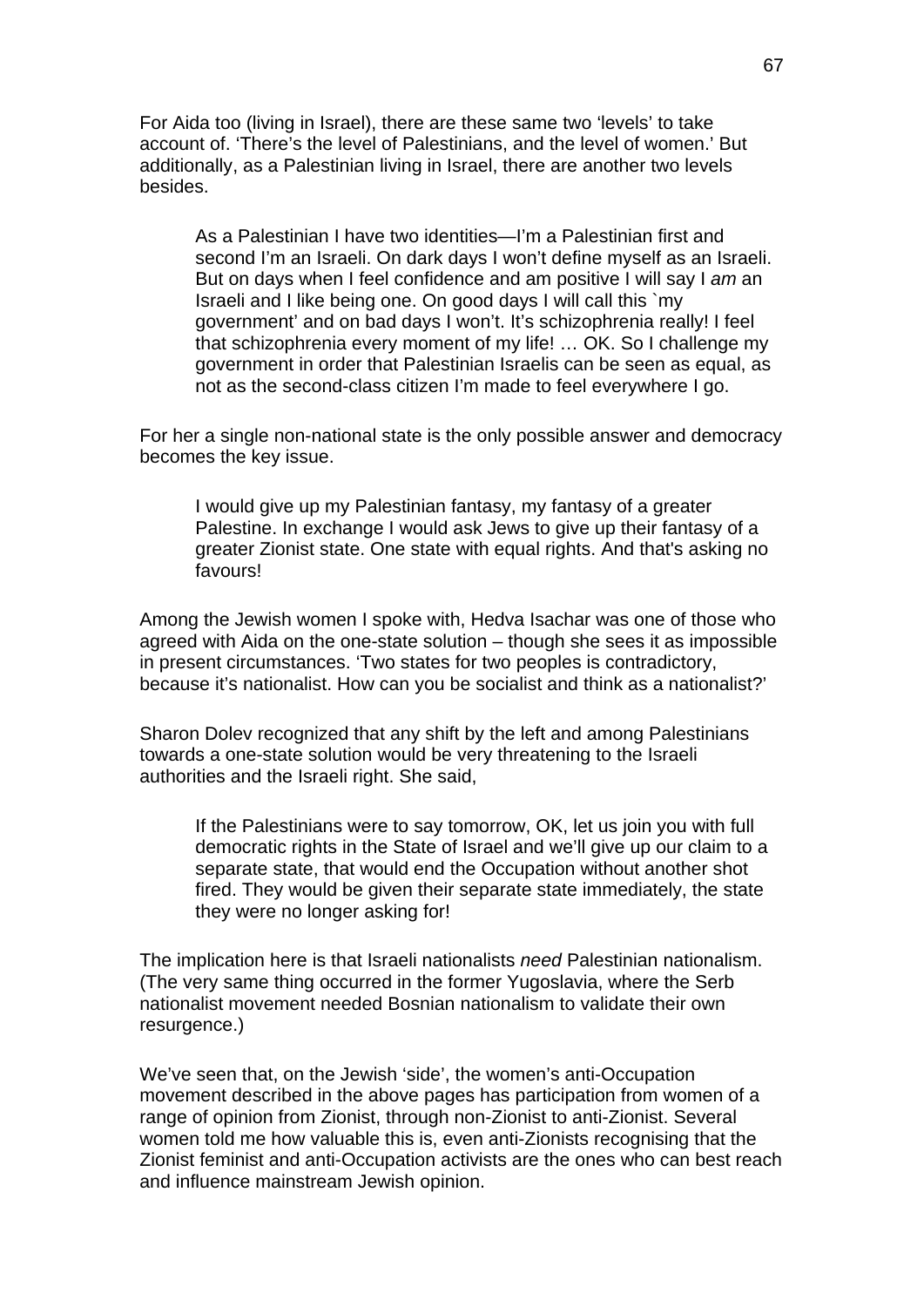Not all Zionists recognise Zionism as being nationalism, although the women I spoke with did. Judy Blanc for instance, who describes herself as never having been a Zionist but rather 'like all old reds, first and foremost an internationalist', ruminated on the unsatisfactory theoretical position of all left political parties in Israel on the national question.

Deep down it's nationalism. The non-Zionist and anti-Zionist left don't know how to deal with Zionism. It's the permanent problem we don't have an answer for. I think we have to deal with it. Maybe this applies to nationalism in other regions too.... The problem of nationalism lies in the legitimate need for a national identity. We support the Palestinian cause. But there's a certain contradiction in that. Can we be opposed to Zionism and in favour of Palestinian national rights? It's not a contradiction we often face up to. And there's no ideology to tell us where to draw the lines. Maybe it's 'one nationalism may not oppress another'. But dialectically, it's always a crisis for us.

Other Jewish women do recognise Zionism to be nationalism, and define that nationalism as legitimate. Recently in London, I spoke with Vera Jordan, who is active in Bat Shalom. She formulated it this way

My nationalism's about self-determination. I have to have my country, a Jewish state, which I was denied for so long. I want my own flag, my own anthem. A 'single state' solution would eventually make me a minority in Israel. I want Palestinians to have equal rights in Israel but not to be a majority. I wouldn't feel it as my country, where I can shape its policies. Palestinians should have their own state where they would be a majority and determine for themselves what they want. Recognition of the Nakhba is legitimate, but it shouldn't mean we can't any longer celebrate our Israeli Independence Day. The memories for us are too fresh – memories of the Holocaust and of the pogroms against Jews that occurred in Palestine before the creation of the state of Israel. Half a century isn't enough.

Vera, negotiating her own Zionism with honesty and care, and others like her, are valuable in the anti-Occupation movement. They are the ones who stay with it at the greatest cost, but who can best help the movement touch the majority in Israeli society. But, as and when the movement shifts to more radical future scenarios, the inner conflict becomes very painful. Unlike Vera, a lot of Zionist women have left Bat Shalom in recent years. So Vera stresses the need to be in touch with more conservative Jewish opinion. 'I want us to be relevant. If we simply adopt a pro-Palestinian agenda, we won't be relevant. If there is nothing in our aims for Jews, we will achieve nothing.' For instance, I asked, showing that 'the Occupation is bad for us too'? Yes, she said, absolutely. 'I'm not doing what I do out of a self-righteous concern for Palestinians but because it is in my interests too.'

Gila, a founder of the Coalition and often its spokesperson, also defines herself as Zionist. And she recognises it's often said to equate with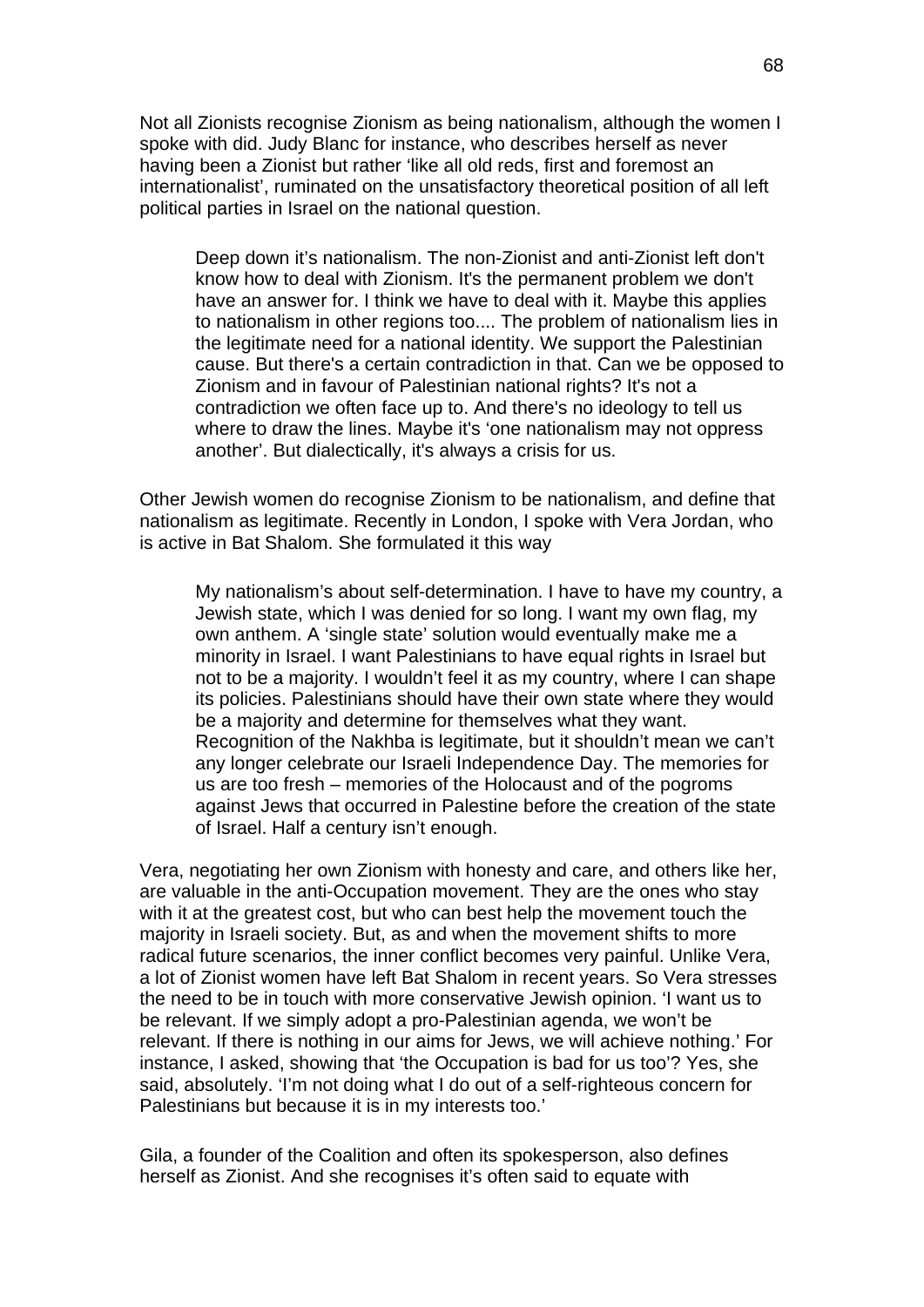nationalism, even imperialism. But she doesn't herself interpret it that way. As a Women in Black activist, she wouldn't want the movement to define itself as anti-nationalist.

Nationalism is often taken to extremes. But nationalism as an identity is different. I wouldn't call myself a nationalist, but often I say I'm proud of being Israeli and a Jew. The Zionism I grew up with meant the liberation of the Jewish people. A human state was the original vision. But it was at the expense of Palestinians. I'm sorry about that and I'm grateful to those Palestinian to agree now to a compromise on territory.

The question of course that Zionists and non-Zionists alike struggle with is 'if not a nationalist Jewish state, what kind of state?' What does democracy mean and is it compatible with Zionism, with nationalism, indeed with any 'national state' – including a Palestinian one? Gila says, 'Israel has to give equal rights to all its citizens. And it has to welcome all immigrants on the same terms'. And women debate tirelessly how to interpret and whether to honour 'rights of return' to Israel - of any Jew, of any Palestinian.

## **5.3 What are the difficulties of effectively challenging the Israeli state and influencing Israeli public opinion?**

## *5.3.1 Non-violent direct action*

In the course of some conversations while I was in Israel I reflected that in the international media we don't hear of mass non-violent direct actions involving arrest and incarceration of large numbers of Israeli activists in connection with the Occupation. What is the situation in that respect, I asked?

I was answered in several different ways. First, some women told me there really never has been much of a tradition of mass law-breaking in Israel. Besides, many of the individuals making up the larger peace movement, in Shalom Achshav for instance, while they disagree with the state's policies, are not alienated individuals – they are mostly well-integrated within Israeli society. They prefer protests that stay well within the law.

Then again, in the women's peace movement there's a certain endemic caution: 'We have kids, we are older, we can't afford it!' Many women feel culturally more attuned to the kind of public statement exemplified by Women In Black vigils. With regard to the political tasks of, first, developing cooperation with Palestinians in the Territories and, second, challenging the edifices of the military state in Israel, we've seen how difficult even Bat Shalom have found the former. As to the latter, if some Women In Black vigillers or Machsom-Watch checkpoint observers want to see more action they tend to do it alongside men in the mixed groups such as Ta'ayush and the Anarchistim.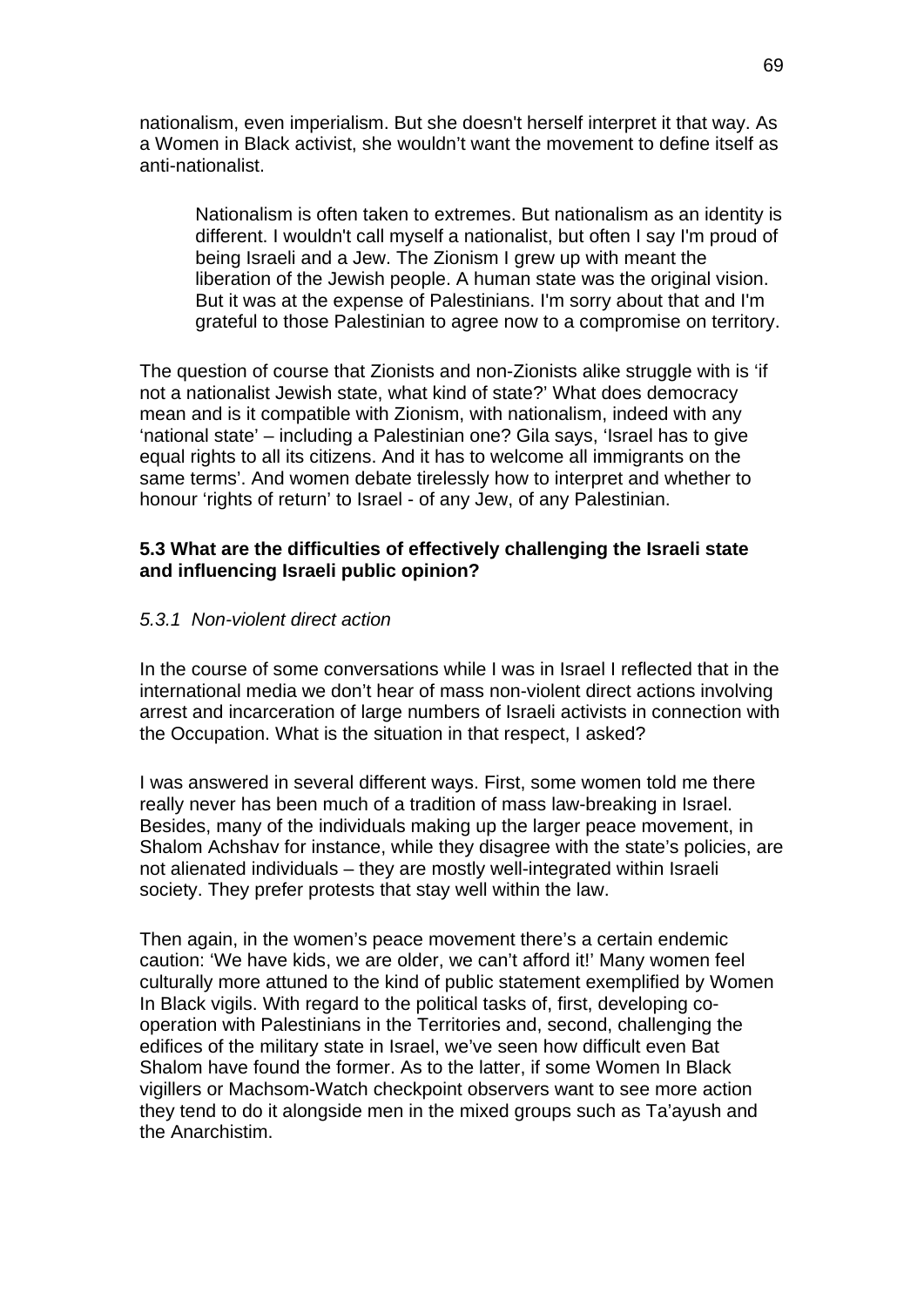For some women this was sufficient explanation, but others had complicated feelings on the issue. Amira and Debby for instance said in almost identical words, 'The thing is, we have the luxury of choosing, and sometimes we choose not to act. Palestinians don't have the same choice.' Sharon Dolev does sometimes go on the Friday demonstrations against the Wall. But she felt doubtful of their effectiveness, and even a bit suspicious of the motivations of the demonstrators who 'are seen, and see themselves, as heroes'. She doubts her own authenticity too. 'Going on actions makes me feel good. The adrenalin flows when you're facing the IDF soldiers. But I recognize a sort of self-righteousness in it.'

Women also spoke about the social price you pay in Israeli Jewish society for defying the norms. Hedva stressed 'There are huge social sanctions here. We're a small community, and lots of us are working in state employment or depend on state connections. If you step out of line they can ruin you forever. You'd have to leave Israel'. Rela confirmed this. 'It's the culture. Imprisonment isn't an option here. It's how the family would see it, the social sanctions against it.' Yehudit Keshet took a different view, she said, 'As Jews in Israel we have privilege. There have been very few cases where people have lost their jobs or been ostracized by their communities for their political views. Most of us live in our own little leftwing bubble'.

The current demonstrations against the Wall, particularly (as mentioned above) in support of Palestinian resistance in the village of Bil'in, illustrate characteristic state responses to non-violent direct action. The demonstrations, co-ordinated between Israelis and West Bank Palestinians, are constant and determined. The Israeli demonstrators are getting skilled at blocking bulldozers and chaining themselves to the wall in ever more imaginative ways to make it difficult for the soldiers to remove them. The IDF are angry and frustrated and don't hesitate to use tear gas, stun grenades and rubber bullets against demonstrators. Sharon, who recently got a rubber bullet in the ribs, says 'There's more violence here than anything I've seen anywhere else'.

But, while Palestinian members of the Bil'in village committee are subjected to arbitrary arrests – and possibly to torture under investigation - those arrested on the Israeli side are fewer, and most are released on bail. Few cases come to court and fewer still result in gaol sentences. At most activists get a couple of days in prison. This is characteristic of Israel, where the government knows better than to make political martyrs. 'So even if you go all the way you only get a slapped wrist,' as Debby put it. The exception is the treatment of conscientious objectors, as discussed in Part 2 above. But, Rela says, 'Even for COs, imprisonment is usually for short terms, albeit repeated. And the military prisons are not too intimidating, some are not even like prisons. So this is not martyrdom.'

When cases do come to court it's difficult to make political mileage out of them. Rela said, 'We are just construed as weirdos – sometimes as traitors but mainly just weird'. Tali said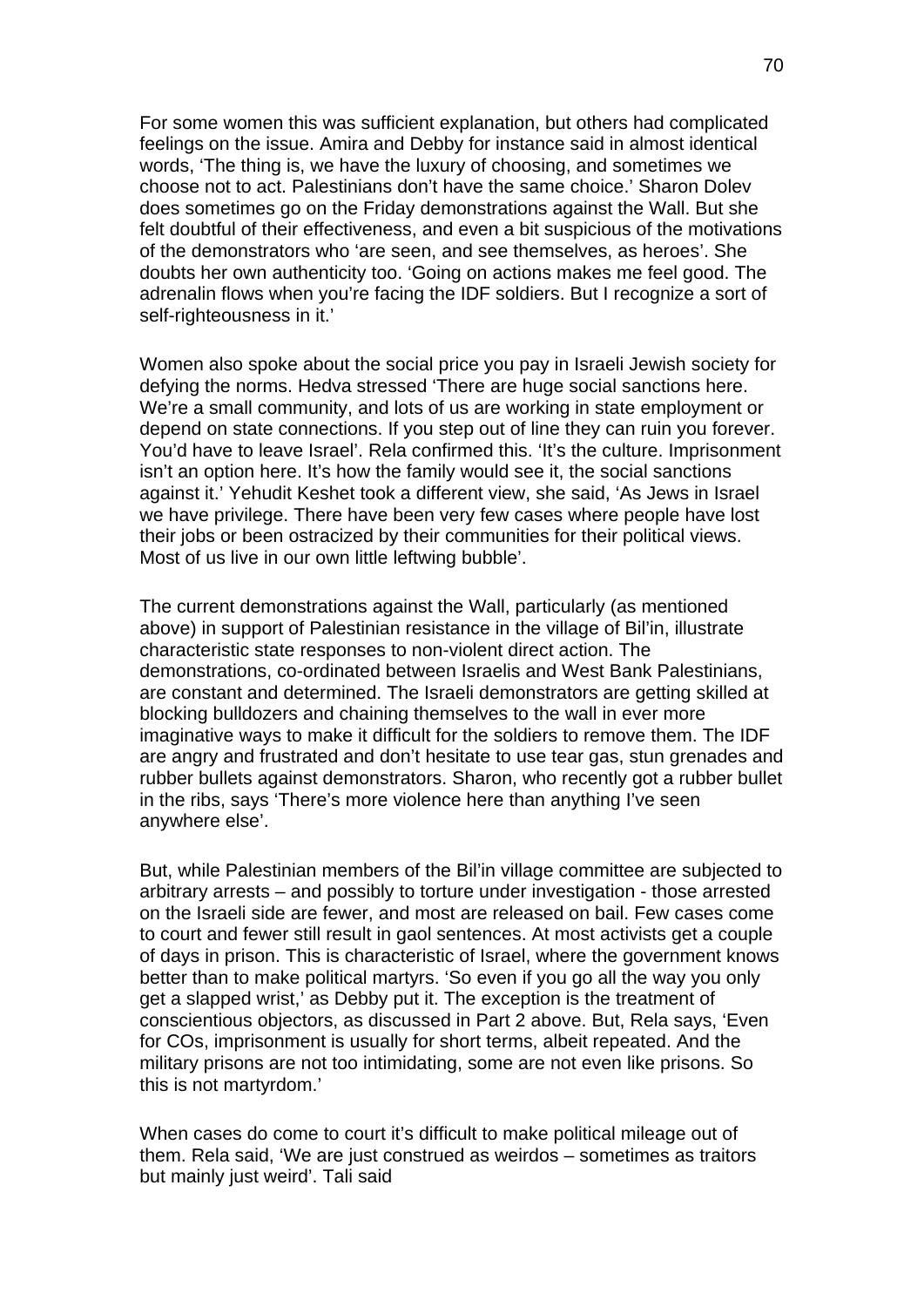To make a speech in court is pointless here – nobody's listening. Such incidents just don't cause discussion here. Actually, they cause more violence because when you come out you get beaten up by ordinary people. People are violent against you just for who you are. That's why there's so little non-violent direct action in Israel.

Of course the Israeli state keeps a careful eye on activists. But what it considers more dangerous than highly visible demonstrations is any hint of sustained political contact between Israelis and Palestinians in the Territories, which is less open to view. Probably to the state the most worrying aspect of the current demonstrations against the Wall are the good connections between the Israeli demonstrators and local West Bank Palestinians generated by the outrage of the Wall and indiscriminate police brutality against those who object to it. Yehudit Keshet reminded me that in the 19970s and 80s a number of activists were arrested, charged and imprisoned for several years for contacts with radical Palestinian groups such as the Popular Front for the Liberation of Palestine. Until the early 1990s contact with PLO was proscribed by law and punishable by up to three years in prison. Even today these same people are subject to more harrassment and surveillance than today's demonstrators.

The case of Tali Fahima was often cited during my visit. She's a young Mizrahi Jewish women who befriended a leader in the Palestinian resistance group, the Al-Aqsa Martyrs Brigade. She was not at the time a leftist, not political, not active in the peace movement. She visited him in Jenin, and while there she saw the full extent of that town's destruction by the IDF. On return to Israel she gave an interview about what she'd witnessed, to counter misinformation in the media, and set about collecting money for a children's association in the Jenin refugee camp. After an Israeli assassination attempt against the Brigade's leader, Zachariah Zbeidi, Tali publicly declared her willingness to act as his 'human shield'.

She was detained in August 2004 on her way back to Jenin, and since then has been held for 18 months in prison awaiting charge and trial. According to the website of her support group, interrogation over many days has included blindfolds, painful restraint and sexual harassment. The interrogators (so they told her) were attempting to 'make Tali into a good Jewish girl'.<sup>[37](#page-70-0)</sup> Yehudit Keshet observed to me that there is a degree of misogyny in Tali's case. The authorities clearly saw her as a young girl, who may or may not have had a romantic attachment to a Palestinian, vulnerable because without political backing. She could be punished for her temerity as an object lesson to others.

# *5.3.2 Opinion forming*

1

Because of the difficulties recounted above in effectively challenging the Israeli state, some women feel that the best, or perhaps the only, route to this end is to influence the Israeli voter. But how? Sharon Dolev for instance,

<span id="page-70-0"></span> $37$  www.freetalifahima.org accessed 20.12.05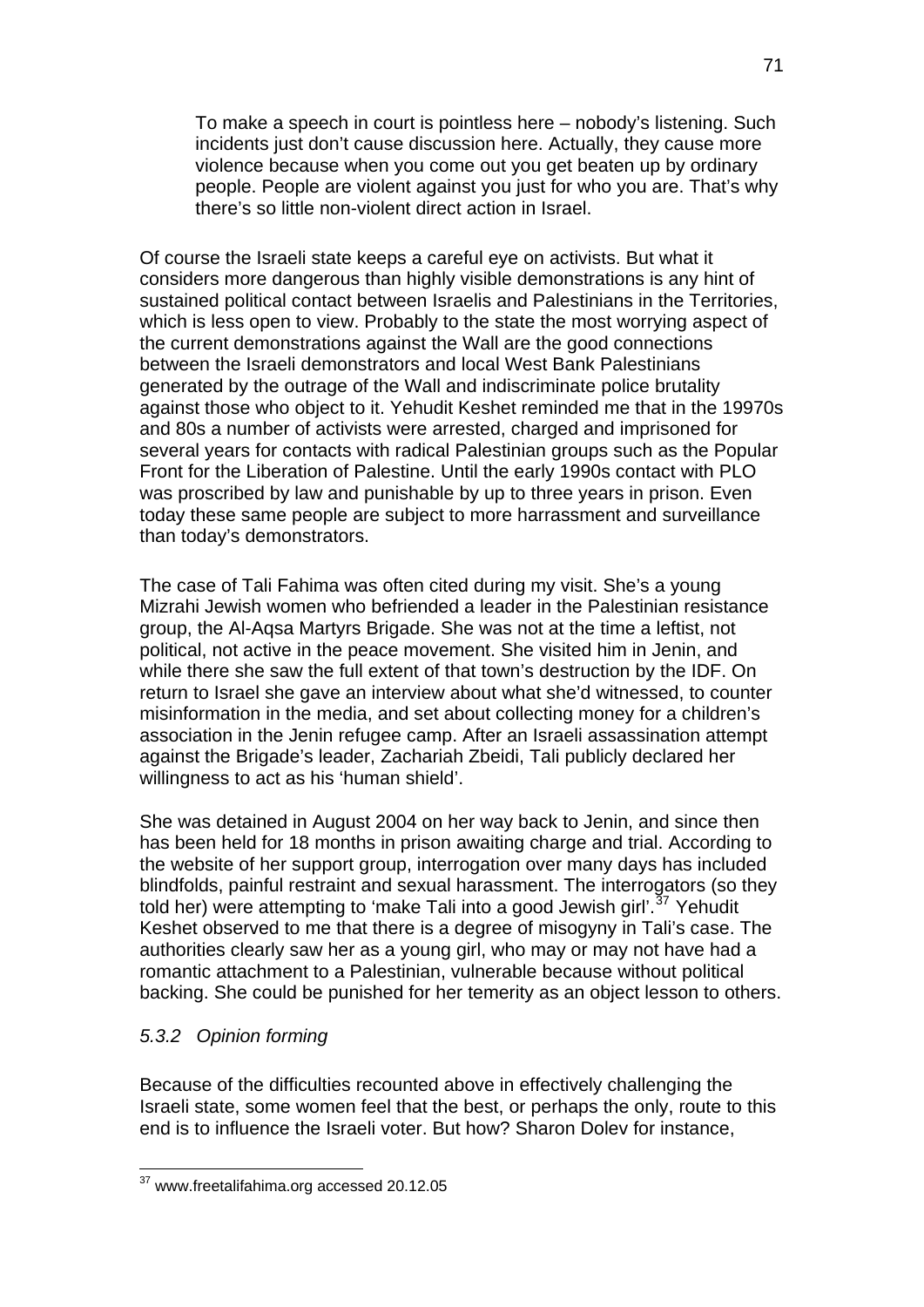chooses political campaigning in preference to demonstrating. 'When I do this kind of work I feel less righteous and less special but I think it's what works'. Her passion is a small new publication she edits called Watchdog (Kalbey Hashmira) in which both Jewish and Palestinian writers are published, in Hebrew and Arabic editions.<sup>[38](#page-71-0)</sup> Manal Massalha, from an Israeli Palestinian perspective, feels demonstrations are important but they need to be backed up by alternative activities. 'It's not easy to have an effect on Israeli politics. But that doesn't mean we should be silent. People are misled by the mainstream media and indoctrination, for instance in the school curriculum and in the army. We have to give people alternative information'. That's why she values, for instance, Reality Tours and the kind of political discussions they have in Bat Shalom.

The trouble is, as Hedva Isachar described it, even in left media the voices of women anti-Occupation activists are marginalized. Besides, they have difficulty even finding a counter-militaristic language to speak. In Hebrew there's no word for 'struggle' except 'fight'. The word 'commitment' is the word used for 'enlisting' in the military.

On a more optimistic note, it seems that some of the thinking and language put into circulation by New Profile may be beginning to rub off on the mainstream media. In a recent issue of Jewish Peace News<sup>[39](#page-71-1)</sup> an editorial notes that there is 'a growing critical discourse on Israeli militarization in mainstream Israeli media. A recent item on the increased pre-military training in high schools... featured the caption 'Militarization' in bold print...' Rela Mazali comments that this word was until now completely absent from mainstream Israeli discourse – despite this being one of the most militarized countries on earth in which 50% of the surface area is military land.

On a less optimistic note, Debby Lerman says

We may have brought some issues onto the agenda of the average Israeli's Friday night dinner table. Yes - refusal of military service for instance. But now the settlers are doing it even better! [NB:some of whom now refuse to be soldiers in protest at the IDF's part in forcibly removing the settlements from Gaza.] Any successes we've had have been marginal.

The difficulty is that today the overwhelming issue in Israeli popular opinion is 'our insecurity'. The media mostly plays into it. It's difficult to offer a convincing alternative paradigm. Yvonne Deutsch said, 'Security is the magic word. As Jews we have these unhealed existential fears. The politicians play on them.' Hedva added, 'The memory of the Shoa, even among Mizrahim, most of whom didn't directly experience it, runs very deep. There's paranoia. It feeds the security agenda, the fear of the Arab threat. And now there are Iran's nuclear weapons!' Even if they are aware of Palestinian suffering, the majority

1

<span id="page-71-1"></span><span id="page-71-0"></span> $38$  See www.shadowgov.org<br> $39$  Jewish Peace News commentary by 'RM' in www.jewishvoiceforpeace.org, accessed 24 October 2005.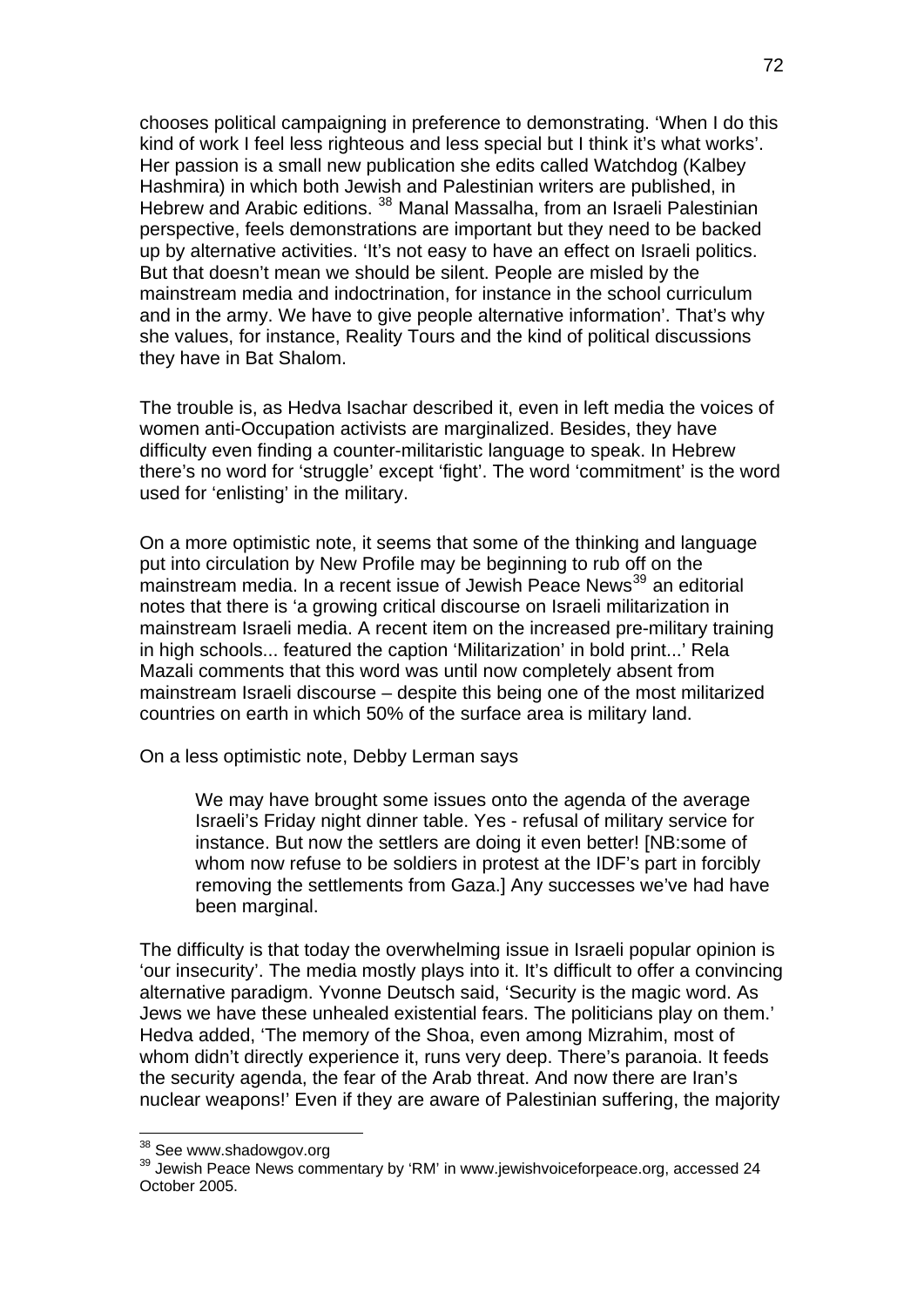of Jewish Israelis tend to feel (Yvonne says) 'I'm sorry – but what can we do?' And recently, Ariel Sharon's disengagement from Gaza, which to some seems to take risks with security, leaves people thinking the ball is now, after all, in the Palestinian court. 'Why don't the Palestinians say thank you?'

# **5.4 "What (if any) are the uses of internationalism?"**

In this aspect of our conversations we touched on two issues. Firstly, *women's internationalism* – particularly Women in Black's development into an international network, and the initiative for an International Women's Commission. Second, *international solidarity in relation to the Palestinian cause and the Israeli opposition to the Occupation*, the most current instance being the call for sanctions, disinvestment and boycott.

## *5.4.1 Women's internationalism*

## Women in Black

The development of Women in Black from an Israeli to an international movement had taken many WiB women here by surprise. But most women I spoke with welcomed the internationalization of Women In Black and were mostly happy that their conference had been held in Jerusalem. Gila feels only international connection can keeping the Occupation in the forefront of opinion among women in other countries and enable occasional concerted action – as when in two successive years the Coalition had inspired synchronised round-the-world petitions to embassies and governments on Israeli/Palestinian issues. Nonetheless it's important, she feels, 'not to let internationalism lead us by the nose' and deflect attention from the main task of influencing the Israeli government and public opinion.

Some women feel Women in Black internationally is less alert to Zionist sensitivities than Women in Black in Israel. While some feel the greater radicalism of WiBI can give a useful 'push' to the Israeli movement, others fear it could be counter-productive. Amira for instance said it might alienate the local Israeli population from the local activists and impede the building of a wider movement.

Some women specially valued the input to the conference from and about other war zones. They would have liked more time devoted to this in the programme. Gila and some others said they felt it could usefully broaden the perspectives and agendas of Israeli women in black vigils. Gila had been disappointed at how little reciprocity there had been by Women in Black in Israel for the international support they'd received. When she'd tried to bring international issues to the vigils - for example the appeal for the release of the Italian journalist Giulia Sgregna kidnapped in Iraq, the vigillers had shown little interest or enthusiasm for the cause.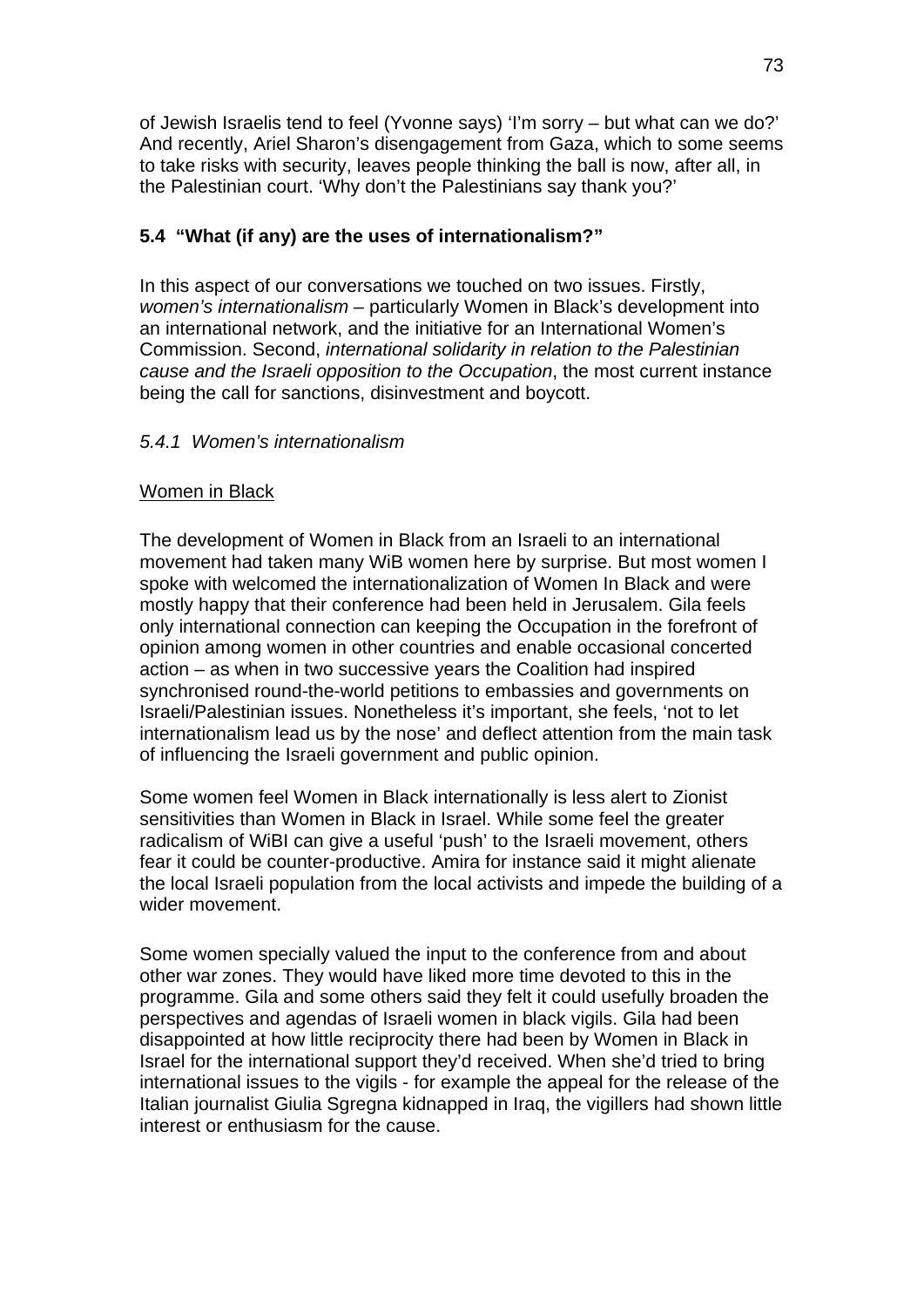In her talk to the conference, Rela pressed Israeli peace activists to take on board the agenda of the international women activists – the 'war on terror' and the invasion of Iraq. She used the opportunity to make the point that resisting the Occupation of Palestine means also addressing the USA and its actions in the region. The situation of Iraq and that of the West Bank and Gaza aren't identical, but there are strong analogies. 'It is a single power-based authority – the United States – that grants and protects the international impunity of both the occupiers of Iraq and the occupiers of Palestine. Resisting one of them requires and involves resisting the other.<sup>[40](#page-73-0)</sup>

One issue arose at the international conference that proved divisive. The WiB movement internationally (and the women's anti-Occupation movement in Israel) has many lesbian activists, and normally WiB annual conferences reflect this by having sessions on sexuality in the programme. To be politically active as a lesbian woman or gay man in Palestine however is socially very costly.[41](#page-73-1) Some of the Palestinian partners organizing the 2005 conference said they would be unable to attend if the proposed lesbian workshop were to be included in the programme. The Israeli Coalition organizers were divided on whether to comply by dropping the workshop. After much heart-searching they did so, understanding the Palestinian women's position and not wishing to forfeit their partnership. The international participants mostly came to the conference in Jerusalem with two aims - to support Palestinian and Israeli activism against the Occupation and to discuss issues relating to their own activism in other countries. Unsurprisingly, some of them agreed with the decision that had been made, others were disappointed by it.

Yvonne Deutsch felt the conference, while it had not challenged the local Women in Black movement in the way she had hoped, had been important for expressing international WiB solidarity with Palestinian women. The fact of the visitors being directly exposed to the realities of Palestinian society would perhaps attract more international support. Palestinian women associated with Bat Shalom in the Jerusalem link were unequivocally glad of the international scope of Women in Black. Amal said that it was very important for her as a Palestinian. She recognised what a tiny minority of Israelis their activist partners the other side of the line represent. Women in Black internationally could support them and help them to get their political message across to other Israelis and the Israeli government. When they visit the region they get to see the reality of the Wall and the settlements and take the information home with them. Amal added that the presence of the international women had enabled them to talk about gender and women's issues with the Israelis present, but without the bilateral contact that could be taken for inappropriate 'normalization'.

Of the Women in Black International conference, Natasha said

<sup>&</sup>lt;sup>40</sup> From www.newprofile.org accessed 18.12.05.

<span id="page-73-1"></span><span id="page-73-0"></span> $41$  Though there is a Palestinian lesbian organization, ASWAT (Voices). See their website www.aswatgroup.org where their self-introduction reads 'a courageous and dynamic group of women who have decided to organize to challenge the status quo and to improve their lives and hopefully secure these rights for the coming generations'.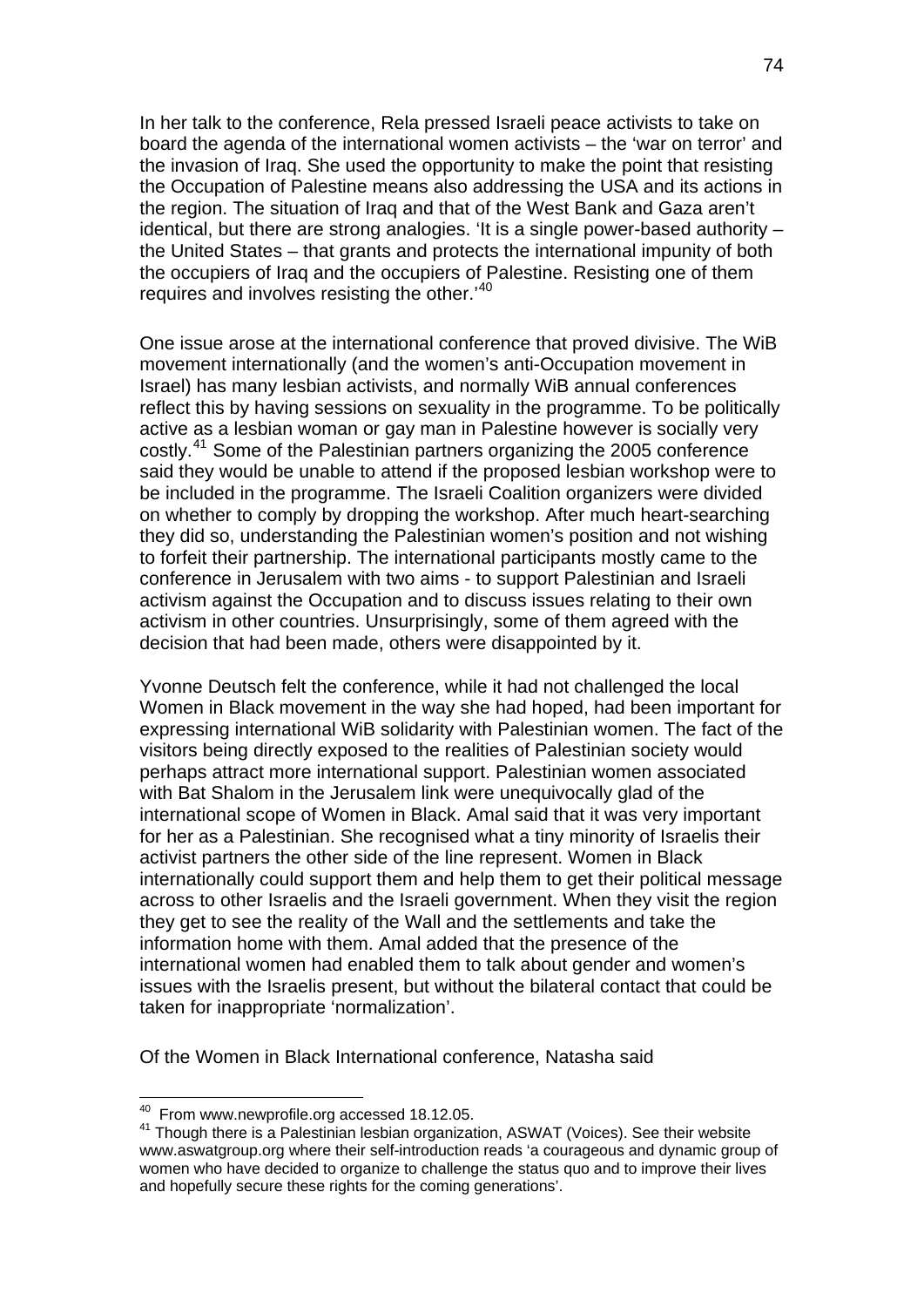Women in Black. These are our allies. Without that international presence at the conference we would never have had agreement on support for sanctions and a clause on the 'right of return'.

Manal, too, felt there had been benefits from holding the WiB conference in Jerusalem. She especially valued that the visitors had had the opportunity to personally witness the effects of the Occupation, such as the Wall, checkpoints, racism etc. It was also very important to show international visitors that Palestinians and anti-Zionist Jews can work together.

#### The International Women's Commission

UN Security Council Resolution 1325 has been taken very seriously by women in Israel. Isha l'Isha has picked up the 'basket of tools' made available by the UN – a glossary of terms, guidance on how to organize groups to carry the Resolution forward, and on how to mobilize parliament to legislate for it – and has translated the document itself into local languages.

The most substantial move however has been the establishment of an International Women's Commission which would be capable of implementing the Resolution in the context of Israeli/Palestinian peace negotiations. It aims to bring a civil society perspective to negotiations, together with a gender perspective, and the actual inclusion of women at the table.

Natasha Khalidi of the JCW told me, 'The Commission was born here in the Jerusalem Link. Its agreed principles are basically those of the Link – though in less detail, because ours were still being worked out at that stage.' The founding duo were Maha Abu-Dayyeh Shamas, on the Palestinian side, and Terry Greenblatt, at that time director of Bat Shalom, on the Israeli side. Today Maha's Israeli partner is Knesset member Naomi Chazan.

Together in May 2002 Terry and Maha addressed the UN Security Council in New York, and in August that year they addressed an appeal to the Quartet. They shared with them their ideas

on how we might contribute to the elevation of the discourse on the Middle East to a different level away from the military escalation and the insane violence..by enabling the insights, perspectives and concerns of Palestinian and Israeli civil society, and especially women, to inform the political dialogue and negotiations that will have to be re-launched at the political level to achieve a just and durable peace...<sup>[42](#page-74-0)</sup>

Later, Maha Shamas described to me the structure that has evolved. There will be 60 commissioners, 20 Israelis, 20 Palestinians and 20 international women. The latter will come from both the global north and global South, and

1

<span id="page-74-0"></span> $42$  Letter of August 19, 2002, to the representatives of 'The Quartet', the EU, the UN, Russia and the USA. *Equality Now* Press Release 22.08.02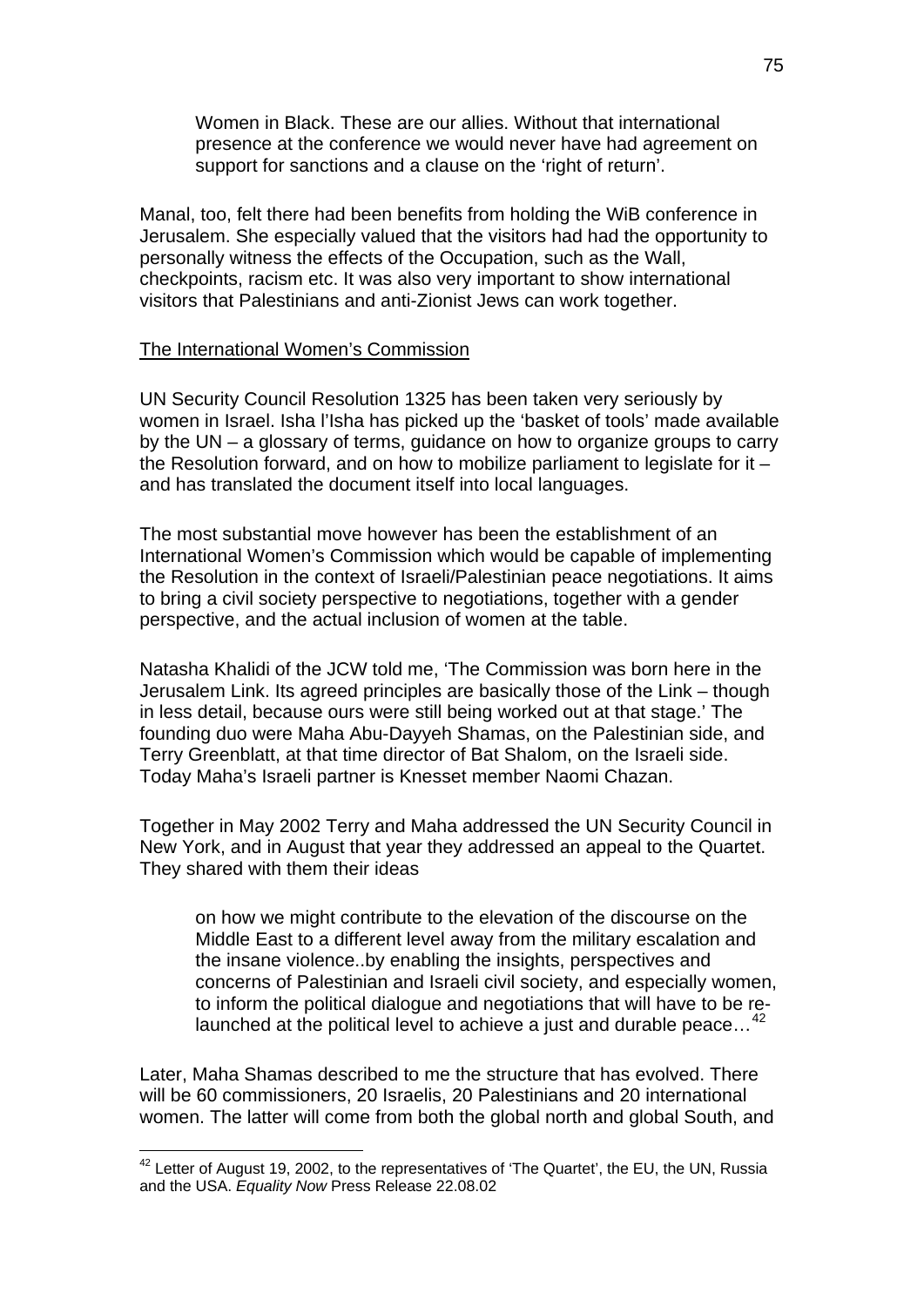their role will be to pressure their own governments. The commissioners will be 'prominent politicians and feminists'.

This year, in August, there was a meeting in Istanbul of ten Palestinian and ten Israeli women under the auspices of UNIFEM to carry the IWC project forward. In Israel, using an amendment to the Israeli Equal Rights for Women the Law passed by the Knesset in June, the preparatory group have actually succeeded in establishing the International Women's Commission as a legal Israeli entity. The Commission has also been recognised in Palestinian law and by a presidential directive.

Maha told me at the beginning of November 2005, 'We have a charter now. It's still under wraps, but will be published soon with an official launch.' She emphasises that 'We don't just envision the management of the conflict - we are seeking a sustainable solution. And we're not looking for a parallel peace process - our aim is actually to access negotiations.' The IWC negotiations bypass the current Palestinian inhibition against co-operation with the Israelis by having an official mandate.

I heard some scepticism about the IWC from some Israeli Jewish women – it's an 'elite project'; its principles have been watered down during negotiation; the existence of the IWC in no way ensures the acceptance of women as negotiators; and in any case there are no peace negotiations in sight. But, on this last point, Maha says

True - there are no negotiations current. But we're looking to the future. We're fostering the possibility in what we ourselves do now. We try to influence the processes through the joint statements we issue.

#### Other instances of women's internationalism

Beyond Women in Black and the International Women's Commission, there are two other aspects of women's internationalism felt in Israel and Palestine. First, *funding by foreign donors.* This was undeniably useful but sometimes came at a price. Molly Malekar of Bat Shalom mentioned the conditions imposed by some donors. In the 1990s it had been common to require people-to-people contact, whether or not this was productive. Today donors often require a commitment by the Palestinian projects they fund to 'working for democracy'. Some NGOs felt this to be an inappropriate demand so long as the Occupation has them all in crisis. Donors are often only interested in funding practical projects that can be evaluated, rather than the political campaigns, so badly needed, whose results are unmeasurable. They will support human rights work while not wanting to support the political work that challenges the source of human rights violations. Besides, Molly said

Donors do have good hearts and good intentions. They want to support civil society's work for peace – but sometimes they seem to expect civil society to bring salvation. They leave us to struggle against the Israeli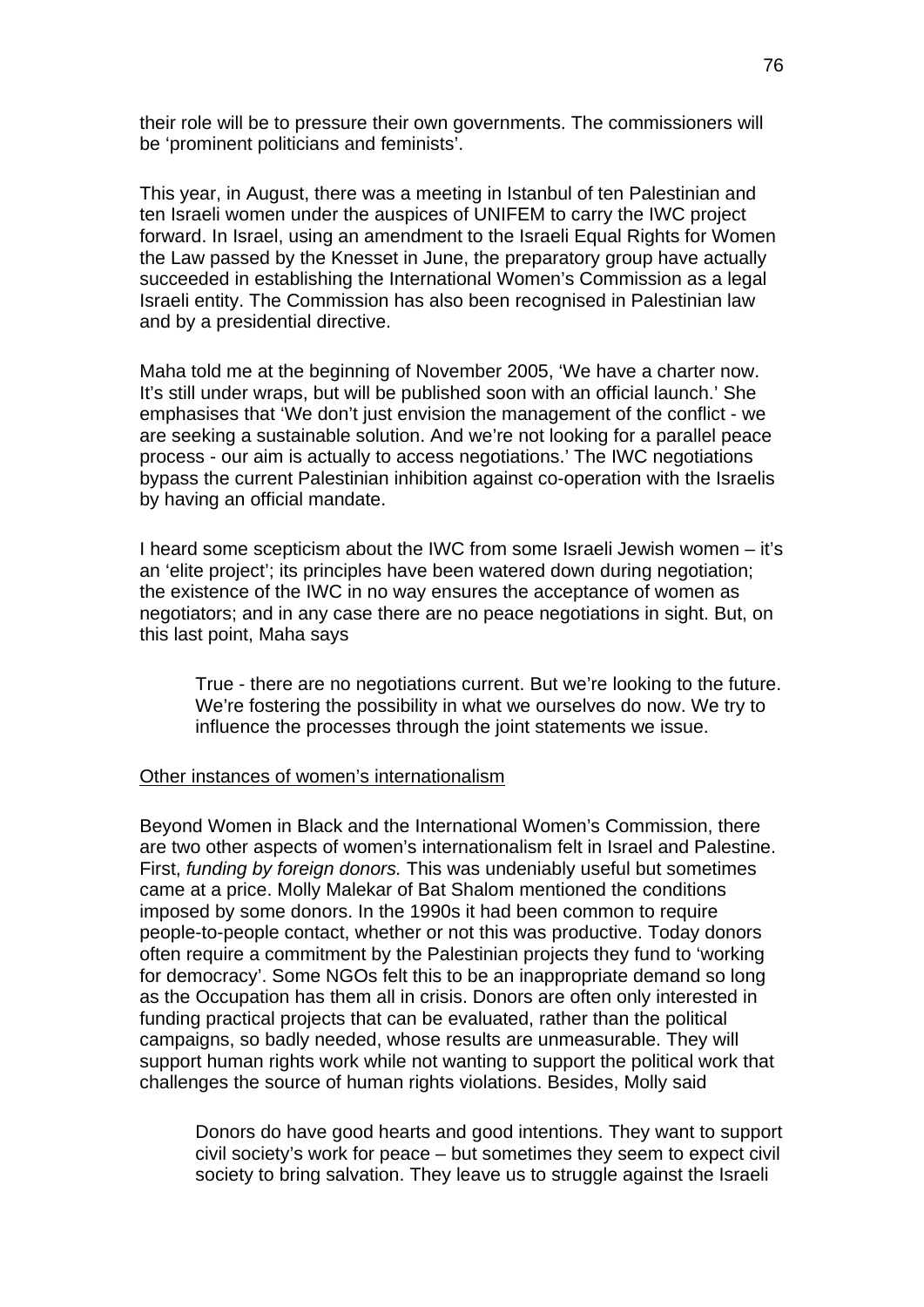government's atrocities and don't confront their own governments and their complicity with the Israeli government.

A second aspect of women's internationalism is *solidarity visits*. Women of WiBI and other women from overseas often come to work in or alongside the International Solidarity Movement in the West Bank. An example is the International Women's Peace Service, founded by Angie Zelter from the UK, which maintains a house for overseas women activists in a Palestinian village. Other women from various countries, but most particularly Italy, have now for many years made a practice of coming to Israel to support women's anti-Occupation groups.<sup>[43](#page-76-0)</sup> On the whole this was welcomed, though some women did mention to me that it could be counterproductive. Very few of the visiting women spoke either Hebrew or Arabic, sometimes they were insufficiently well-informed and at worst could be intrusive and patronizing.

#### Prospects of a global movement

Because my own preoccupation is with the potential for a movement conscious, connected and global - of women opposing militarism and war, I asked women whether they too aspired to this. Most of course do, and see women as having a real capacity for international networking. Some Israeli women, like Gila Svirsky, are already central to such an emergent movement. But again several cautions were expressed. Amira Gelblum for instance said, 'International networking is lovely. To go abroad and feel part of the big consensus'. But, she warned, 'There's too much of it. Too much of our resources are spent travelling to conferences. That's not the work we have to do.' And Hedva Isachar said

Yes, if we link local agendas in universal action it could be very valuable. Globalization's here already – only for *our* purposes it isn't here yet. We need to be much more skilled at using its benefits, e-mail, the Web. We need the practical tools that could enable us to work with each other. Most women aren't even on-line yet! Besides, the language barrier interrupts us. Too much of what we talk about is wishful thinking.

### *5.4.2 International solidarity*

The Western left and anti-war movement frequently focuses on the Middle East and supports efforts toward justice for Palestinians and peace for Israelis. I found women generally felt this to be valuable, if not vital. But there were mixed feelings about it.

Palestinian women on the whole evaluated it positively. It's clearly vital to the Palestinian cause that it's kept in the forefront of world opinion. If the USA

<span id="page-76-0"></span><sup>1</sup>  $43$  See my Research Profile No.15 on Women in Black groups in Italy – accessible at www.cynthiacockburn.org.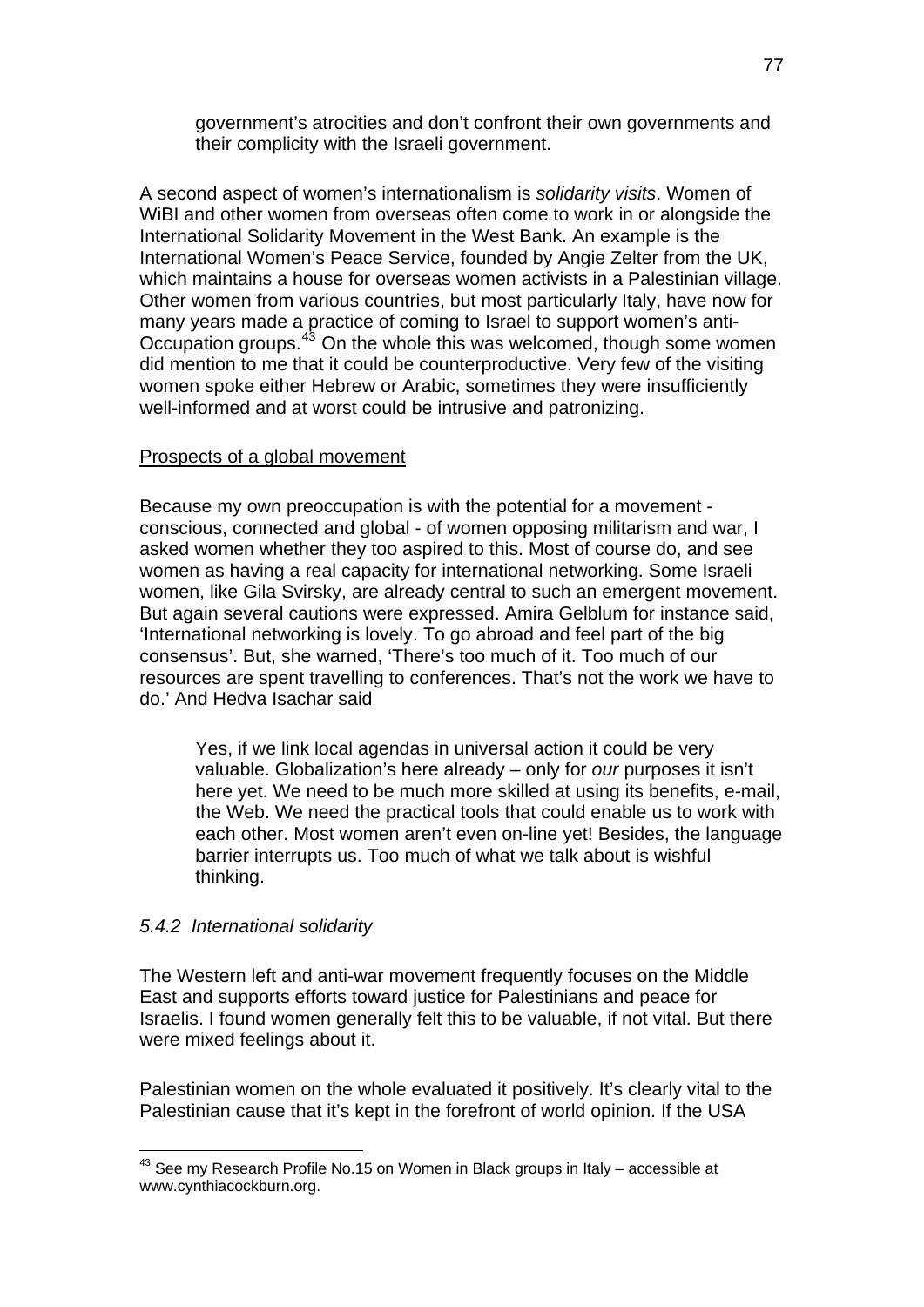made ending the Occupation a condition of its aid to Israel, it would end tomorrow. Amal felt Israel had been skilled at using the international arena to push forward the Zionist agenda. Palestinians and the Israeli opposition needed to use internationalism equally intelligently. Progressive opinion from outside, reaching the Israeli public, could help them see through their indoctrination by the state. Raja Rantisi felt internationalism worked best when it was person to person, involving known and trusted contacts.

Jewish women too felt it was useful to have people raising issues abroad that echoed back to Israeli society. 'We need the visibility they give us,' Rela said. 'It gives us credibility in Israel.' And Molly said, 'I'd be frightened if at a given moment there were no international interest. It would give a free hand to the Israeli government… But I need them to be working on their own governments back home too!' The main problem was, and several women mentioned it: Israelis interpret opposition to Zionism in the outside world as anti-semitism. 'And sometimes of course it is,' Sharon said. 'There really is anti-semitism in the world.'

#### The call for sanctions, disinvestment and boycott

A specific case currently is the call, already mentioned above, by organizations of Palestinian civil society for an international campaign of sanctions, disinvestment and boycott. A forerunner of this was a campaign organized by Western academics for a boycott of Israeli universities. In the opinion of many on the Israeli left this had been inept and counterproductive, since many academics are actually in the left, or sympathetic to it. The call for boycott would have received more approbation had it been limited to Bar-Ilan University, in a Jewish settlement in the West Bank.

As we've already seen, the present boycott call is supported by those Palestinian women in the Occupied Territories I spoke with, even if they doubt it will be effective. Among Palestinian citizens of Israel I found mixed views. Samira Khoury does not support the boycott. She believes its effects will be felt most severely by children, by the disadvantaged, and by Palestinians, of whom she says 'We're boycotted as it is'. Khulood Badawi by contrast said that a sanctions campaign against the Occupied Territories, and against military products and agreements, would be valuable. She's disappointed that some Bat Shalom board members are not supportive of sanctions. 'What I say is, if you're be brave, be brave to the end'.

Among Israeli Jewish women too I found mixed feelings. There were worries on the left that it might further alienate ordinary Israelis by damaging the economy and causing unemployment and poverty. On the whole though, the left would probably be happy with such a campaign as long as it was the Palestinians, not themselves, promoting it.

Lily Traubmann feels, 'Israel is very preoccupied with the impression it gives internationally. Boycott is a non-violent method, and it's something that hasn't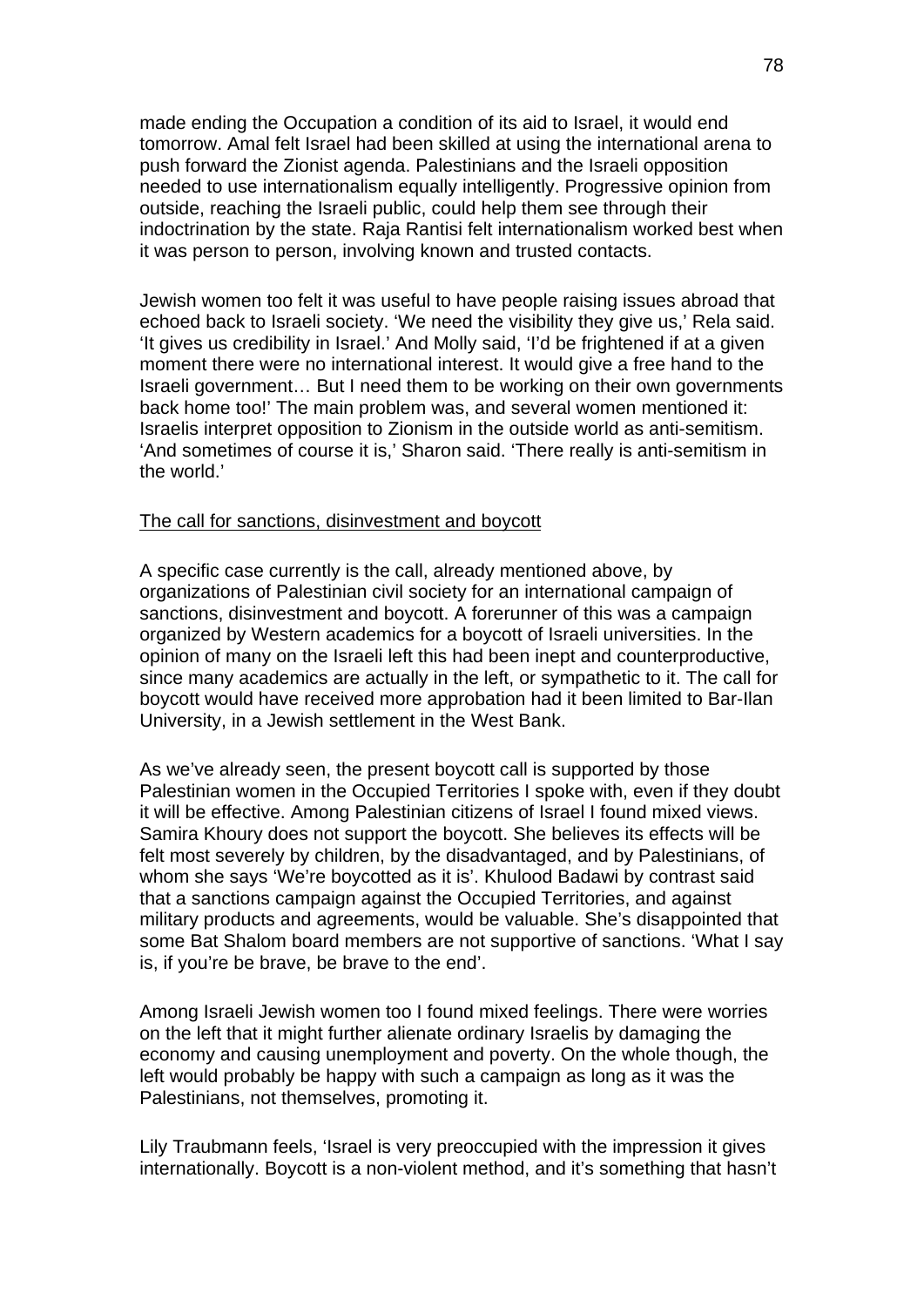yet been done. It's worth a try'. More emphatically, Rela Mazali feels there's a real need for such a campaign, 'we need middle class Israelis to feel they are paying too high a price for the Occupation, and start to change'. In her address to the WiB international conference she said 'I'm asking the international community: Please, boycott me. Boycott my country. Sanction it till it stops committing these crimes. And sanction as well those outside it who are profiting.'[44](#page-78-0) Yehudit Keshet agreed that 'it's useful for Israelis to hear people saying 'You aren't part of a civilized community of nations'. But Judy Blanc feared that the boycott demand came, at bottom, out of a wish to punish Israelis, not to change their minds. It was a mistake. If the demand were, as it seemed to be, 'stop being a Zionist state', i.e. a state that doesn't privilege Jews, it was plainly unrealistic. 'Personally,' she said, 'I think it's very important to build an international campaign that includes all three tactics but it has to be aimed at the occupation in all its manifestations and not simply at Israel'.

In the Coalition of Women for Peace views are equally divided. There is as yet no consensus on how to react. Gila, for one, feels sanctions, if applied at all, should be selective. They should be limited to a boycott of goods produced in the settlements, and of companies like Caterpillar whose bulldozers are used to demolish Palestinian homes.

What is entirely new in the present call of Palestinian civil society for international sanctions, disinvestment and boycott is a clause that calls for Israel to recognize the fundamental rights of the Arab-Palestinian citizens of Israel to full equality. This has surprised and delighted Palestinian women. Amal Khrieshe said, 'It's the first time we ever saw such a thing, that we've seen the problem raised in a Palestinian statement. Till now it's only been the Occupation that's been addressed.' It has however disturbed some Jewish women. Judy, for instance, feels the Palestinian NGOs were mistaken in including the rights of Israeli Palestinians in this way. She explained

The fight for democracy in Israel is an international issue. I don't think the campaign should address all the things that are wrong with Israel. Sanctions are a tactic, a tool for the international community which, after all, doesn't have too many tools for acting effectively. Moral statements are part of a campaign - but one has to be careful not to derail the campaign.

#### Taking on global antimilitarist concerns

We saw that a question arises among women as to whether international support for justice for Palestinians and for the Israeli movement working toward that end is, can be or should be reciprocated - by Israeli activist women taking on the causes motivating the women's anti-war activism in other countries. The same question arises concerning the Israeli left / peace activism more generally. Till now rather little attention has been paid to joining

1

<span id="page-78-0"></span><sup>&</sup>lt;sup>44</sup> From www.newprofile.org accessed 18.12.05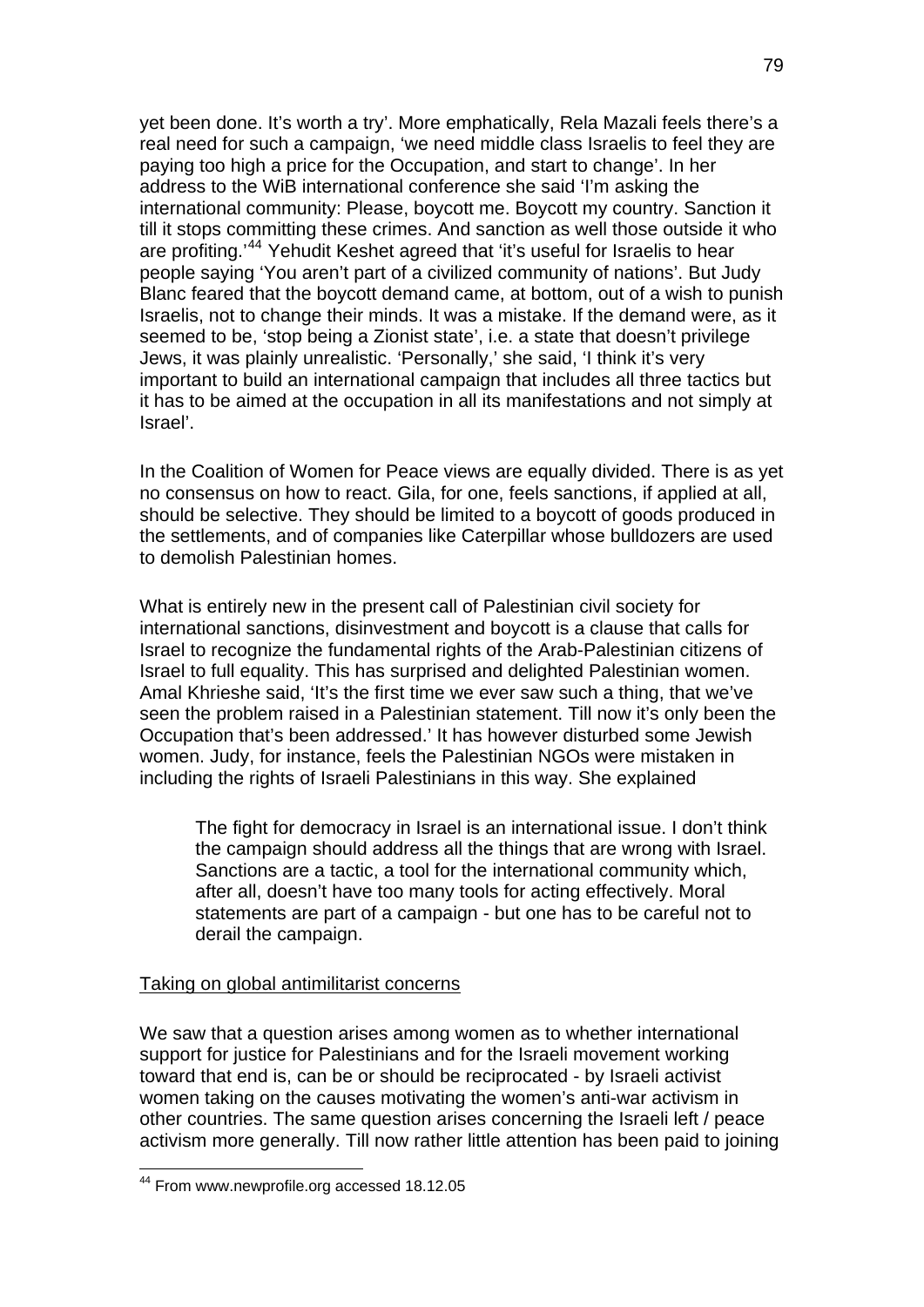in the worldwide opposition to the 'war on terror' and the invasion of Iraq. And the issue of Israel's possession of nuclear weapons is, women told me, still a taboo subject. In these ways there is a certain asymmetry in the relationship between the Israeli movement and the international movement.

An appropriate finale on internationalism could come from Aida Shibli who, when I asked her, 'Does internationalizing your problem help or hinder you?' replied in words that stunned me by their clarity.

We don't have to internationalize it. It is international. We're one of the fires started by imperialism. Their colonizing here — you can see it's another phase of imperialism. We're facing the globalization of war it's no longer my issue alone. The bombing in London is my issue. There's no difference between the Wall here and the wall that the European Union are trying to build around themselves. (You mean, with Turkey on the outside? I asked) Yes. The wars in Bosnia, Colombia and so on, we're a continuation of them. White nations are taking what they don't need and have no right to, as if everything belonged to them. They're polluting the world with their industries. None of this is a coincidence. Why don't people see this? Why don't we understand the connection between exploitation in Africa, bombs in London, the Occupation of Palestine?

#### **ACKNOWLEDGMENTS**

I would like to express my very warm appreciation to all the women listed below for giving up their valuable time to be interviewed for my research, and later helping me with redrafting this research profile. I especially value their care and candour in sharing with me their thoughts on so many painful subjects. Thank you all! And an extra thank you to Lily and Gila for inviting me to stay in their homes; to Vera and Lily for taking me on a memorable outing to the ruins of Zippori; to the women of northern Bat Shalom for a great social meal and a picnic among the spring flowers – and to many others for friendly casual talks in the in-between moments. I appreciate the help of Sahar Faiz Jammal with interpretation. Thanks also to Vera Jordan and Carolyn Gelenter for a painstaking review and commentary on this text.

I sent this text in draft to all those I interviewed for comment and correction. Once we had arrived at a version of the paper with which they felt comfortable, they agreed that it should be put on my website for women in other countries to read and discuss.

*Aida Shibli*, a board member of Bat Shalom and a member of its political committee, is a nurse and medical research coordinator at Hadassah Ein Karem hospital in Jerusalem. She is active in the Inter-religious Encounter Association, the Peacemakers Community and other groups.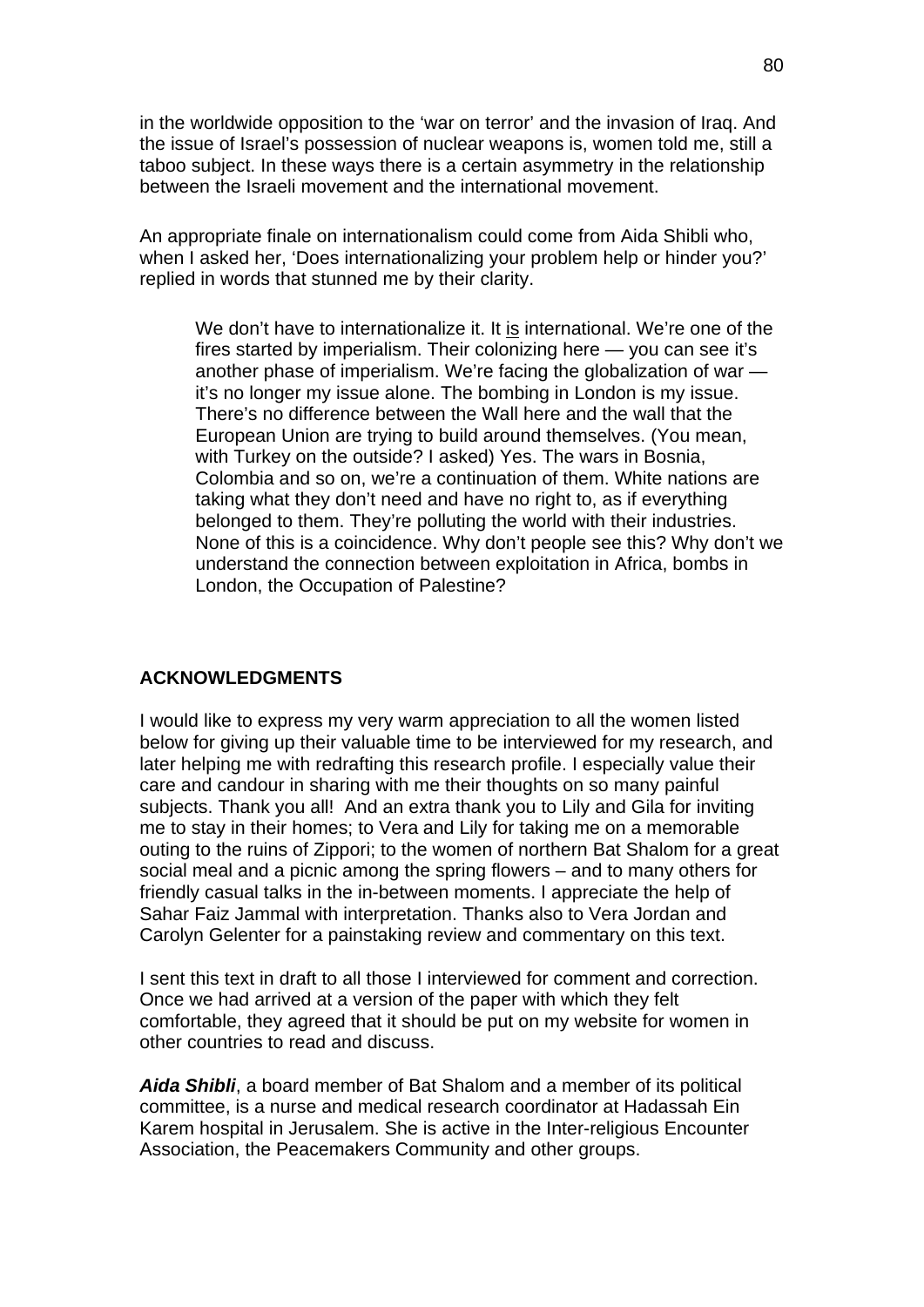*Amal Khrieshe Barghouti* is a psychological counselor, and director of the Palestine Women Workers Society for Development in Ramallah, which is associated with the Mubadara political movement. She is also a board member of the Jerusalem Center for Women.

*Amira Gelblum* is a historian teaching at the Department for Political Sciences at the Open University. She was one of the editors of *Noga*  magazine. She is a joint founder of the adult-education Social Economics College and the Community of Learning Women, and is on the board of both organizations as well as that of Bat Shalom.

*Debby Lerman* is a member and board member of Bat Shalom. She is also a founding member of the IWC (International Women's Commission) and an activist and member of the management committee of Kav L'Oved (The Worker's Line) and is employed in an information technology business enterprise.

*Gila Svirsky*was born in the USA and migrated to Israel in 1966, age 19. She was director of the 'New Israel Fund' in the 1980s, became a feminist and lesbian; joined Women in Black in 1988; became director of Bat Shalom; and in November 2000 co-founded the Coalition of Women for Peace.

*Hedva Isachar* was a journalist in the Israeli public service radio, 'Kol Israel'. She writes for feminist and left publications and websites, and is active in a workers' rights NGO and the Coalition of Women for Peace. She is the author of *Sisters in Peace: Feminist Voices of the Left*, Resling Press, 2003.

*Judy Blanc* was born in 1928 in the USA where, after World War II, she joined the Communist Party, especially valuing its work for racial and women's equality. In Israel she has been active in Shani, Women for Peace, Reshet – and now in Bat Shalom, of which she is a board member.

*Khulood Badawi* is a Palestinian woman citizen of Israel, born in Nazareth. She was the first woman to be elected chair of the Arab Student Union of Israel. Active in most of the anti-occupation movements, she is currently employed in the Association for Civil Rights (Occupied Territories Department) where she is doing field research on the Separation Wall. She is a member of the board of Bat Shalom.

*Lily Traubmann* migrated to Israel after the military coup in Chile in 1973 and has since lived in kibbutz Megiddo, working for the kibbutz movement, Kibbutz Ha Artzi as sex equality officer and in the political department. Long active in Women in Black, she is a founder member of Bat Shalom and now its political coordinator.

*Maha Abu-Dayyeh Shamas* is director of the Women's Centre for Legal Aid and Counselling in East Jerusalem, head of the board of trustees of the Jerusalem Legal Aid Center, a board member of the Jerusalem Center for Women and a prime mover in the International Women's Commission.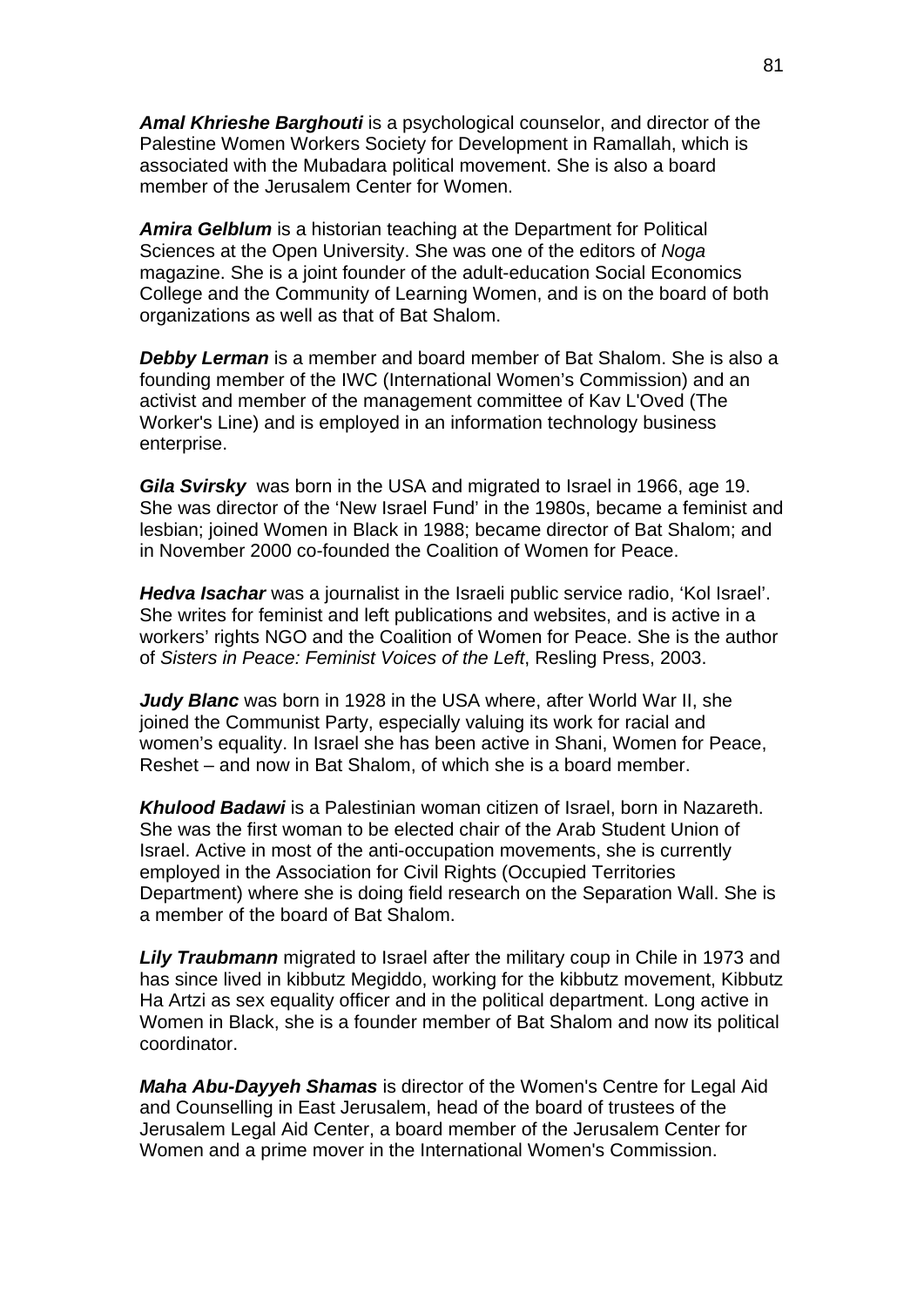*Manal Massalha* is currently studying for a masters degree in human rights at the London School of Economics, having obtained a first and second degree in sociology at the Hebrew University of Jerusalem. She is a former staff member of Bat Shalom in Jerusalem.

*Mariam Yusuf Abu Hussein* is a Palestinian woman who finished her first degree in sociology and is a qualified nurse, caring for the health of children in a secondary school in the town of Umm el Fahm. She is also a group facilitator working in the community with mothers of talented children with leadership potential. She is currently part of a five-woman team establishing a Women's Community Centre for women of the Wadi Ara area.

*Molly Malekar* was born in India and came to Israel in 1971. She is one of the founders of Women Engendering the Peace, a politicaleducational project, and of the International Women's Commission. She has been a staff member of Bat Shalom since 1995 and is currently director.

*Nadia Naser-Najjab,* PhD, studied social psychology at the University of Exeter. Her recent research is an evaluation of people-to-people groups following the Oslo accords. She is Associate Professor of Education and Psychology at Bir Zeit University.

*Natasha Khalidi* lives in East Jerusalem and is director of the Jerusalem Center for Women in East Jerusalem.

*Raja Rantisi* qualified in international law, is an Associate Professor of English in the Department of Languages and Translation at Birzeit University, and a member of the advisory board of the International Women's Peace Service in Palestine.

*Rana Nashashibi* is director of the Palestinian Counseling Centre in occupied East Jerusalem, a community-based counseling and consultancy organization advocating for positive mental health through provision of quality care and capacity-building.

*Rela Mazali* is a writer and independent researcher; a contributing editor of *Jewish Peace News;* former staff member of Physicians for Human Rights; and New Profile founder and activist. She is initiator and assistant director of the documentary *Testimonies* (1993), and author of *Maps of Women's Goings and Stayings* (Stanford University Press, 2003).

*Samira Khoury* was born in 1929, in Nazareth where she has lived most of her life. She trained as a teacher, taught in schools and adult education, 'to change women's lives'. Much of her energy has been devoted to political activism, and she was for many years president of the Movement of Democratic Women for Israel (TANDI), of which she is now an executive committee member.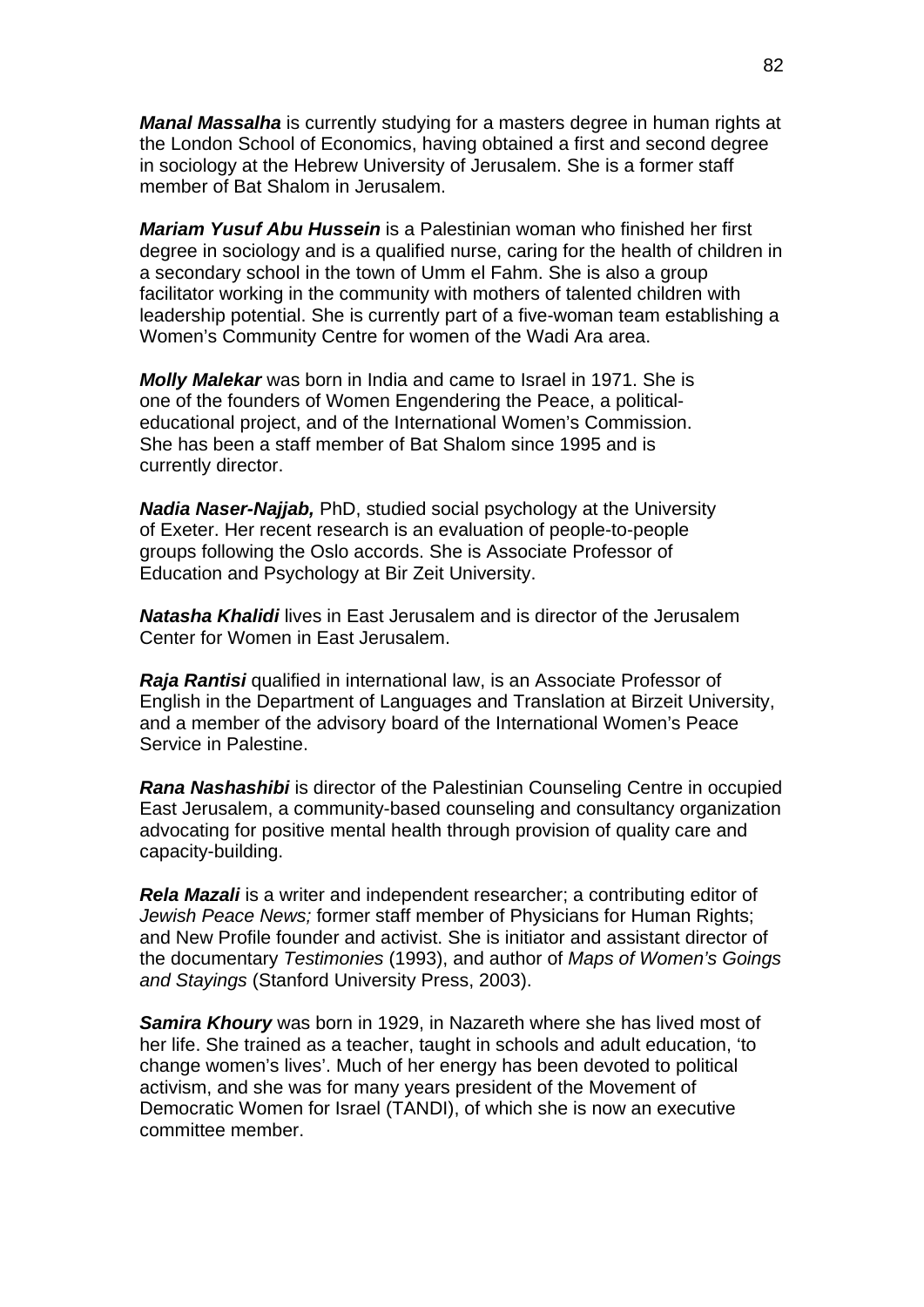*Sharon Dolev* headed Young Meretz from 1999 to 2001. She was formerly a fulltime staff member of the Geneva Accords Campaign (Heskem – otherwise known as the Headquarters for a Full-Status Agreement) and currently campaigns for Hadash.

**Tali Lerner** is the youngest woman I interviewed, aged 22, and active in New Profile. She already has many years experience of youth organization and is currently responsible for developing New Profile's youth programme.

*Yehudit Keshet* was born in Wales, settled permanently in Israel in 1974 and worked for the Yad Vashem Holocaust Memorial and Israeli Institute of Talmudic Publications among other organizations. She founded the Tradition Center, a cooperative multi-cultural puppet theater and is co-founder of Machsom-Watch.

*Yehudit Zaidenberg* was born and has lived for most of her life in a kibbutz. Her occupation has been educational work, both with children and adults. Since 1999 she has been engaged in fulltime political work as one of two programme coordinators in northern Bat Shalom.

*Yvonne Deutsch* is a social worker who started her anti-Occupation activism in the early 1980s in the Committee of Solidarity with Bir Zeit University. With the first intifada she became an organizer of Women in Black and Women and Peace. In 1994 she became the founding director of The Women's Centre in Jerusalam (Kol Ha-Isha) and currently coordinates one of its projects.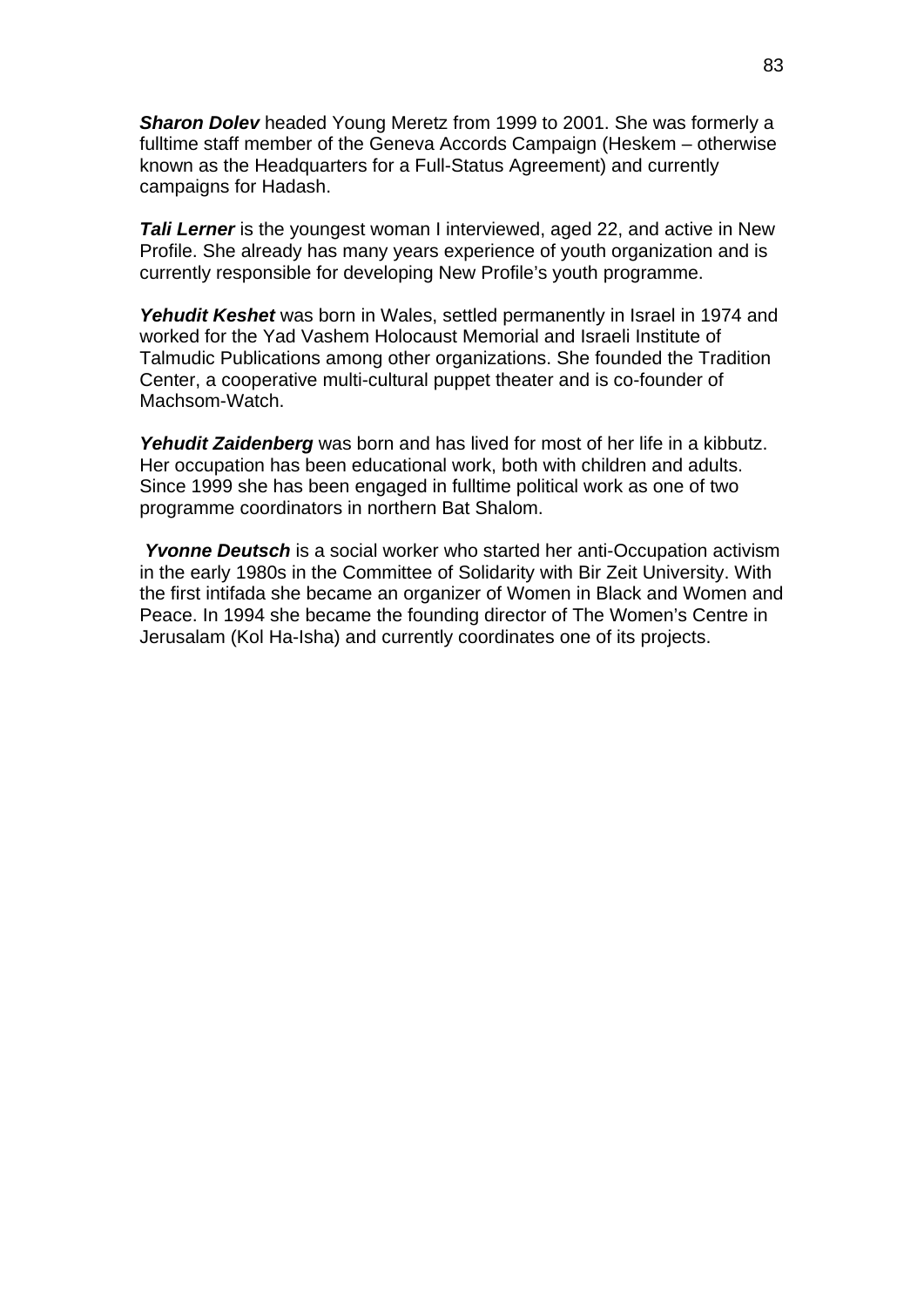### **APPENDIX**

### **In addition to Women in Black, New Profile, Machsom-Watch, TANDI and Bat Shalom, the following four are also member organizations of the Coalition of Women for Peace:** *[45](#page-83-0)*

#### *The Fifth Mother*

The Fifth Mother was founded in March 2002 by women from the Four Mothers movement, which had been instrumental in ending the Israeli occupation of Lebanon, and other women who share the view that 'War Is Not My Language'. They believe that every conflict has a solution and that conflicts must be solved with words, not bullets. They tried to bring to public discourse insights from language and conflict resolution in the unique voice of women and provide an alternative to the militant language that now defines the Israeli-Palestinian conflict.

#### *Noga – a Feminist Journal*

Israel's most prominent feminist magazine, *Noga* was started in 1980 by a group of women from differing professional backgrounds. The magazine, 'by women, about women, for women', is the centre of an activist organization that organizes symposiums, conferences and workshops on issues pertaining to women and women's status. They raise awareness of feminist theories and feminist political analysis and encourage female artists, writers and photographers. But they say of themselves that they combine 'a striving for equality with an aspiration for peace', and their articles often deal with issues of politics and militarization.

### *NELED (Women for Coexistence)*

1

This group was founded in 1989 'to bring together Palestinian and Jewish citizens of Israel'. They hold regular monthly meetings, with an average attendance of 20 to 30 women, and some men as well, at which usually an invited lecturer will talk about social and political issues. NELED initiate solidarity visits to the Occupied Territories, collecting donations and gifts for humanitarian institutions in the West Bank city of Tul-Karem with whom they are networked.

### *WILPF (Women's International League for Peace and Freedom -- Israel chapter)*

WILPF is an international NGO with national sections in 37 countries, covering all continents. Its international secretariait is based in Geneva and it has an office at the United Nations in New York. The local chapter in Israel

<span id="page-83-0"></span> $45$  The material in this appendix is drawn mainly from the self-descriptions of the organizations on the website of the Coalition of Women for Peace, www.coalitionofwomen.org, accessed October 2005.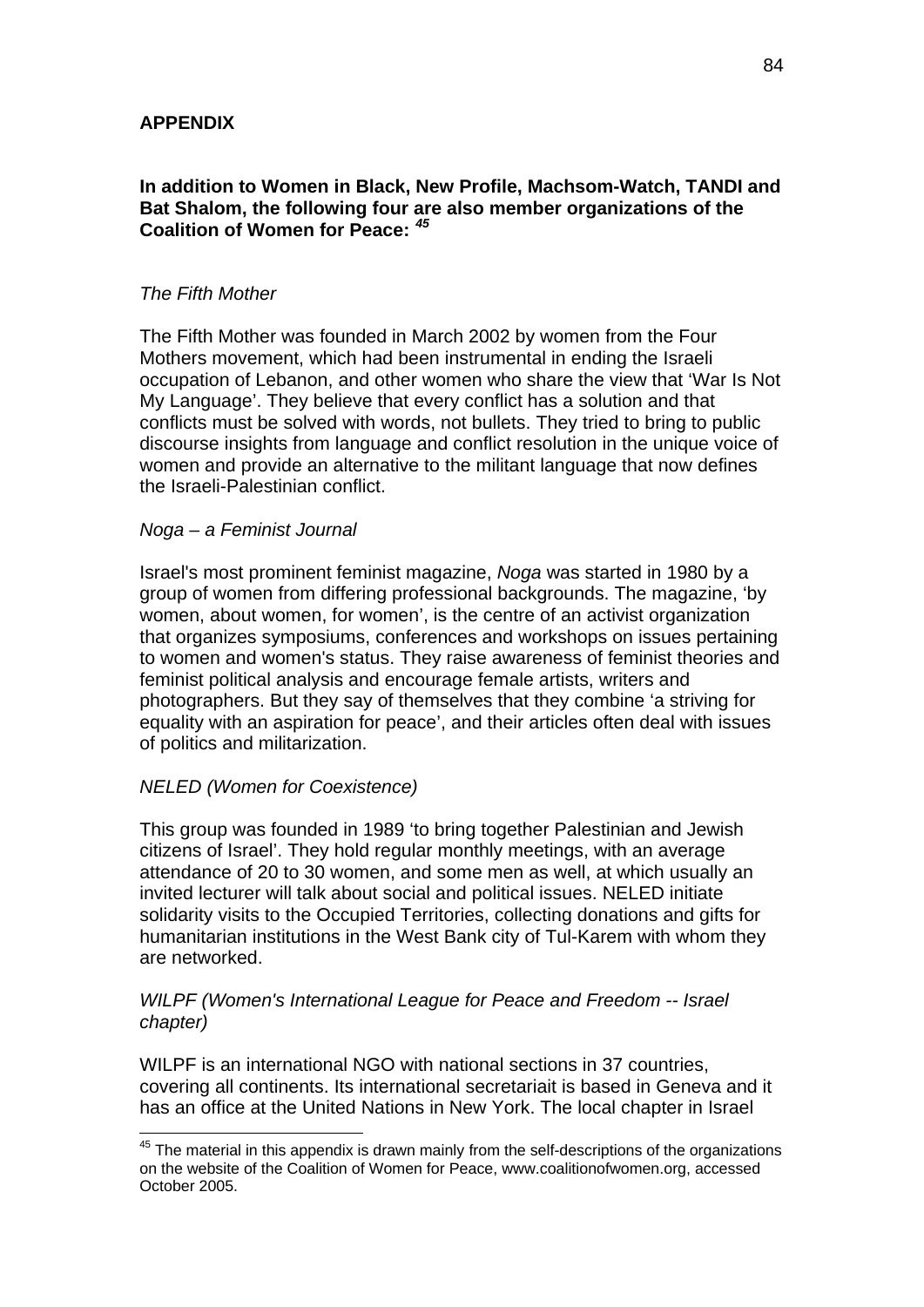pursues the work of the organization as a whole -- that is, 'bringing together women of different political beliefs and philosophers who are united in a determination to study, make known and help abolish the causes and the legitimization of war'. They strive, beyond non-violence, for the establishment of economic and social systems that will bring justice for regardless of sex, race and religion.

### *Some other feminist women's organizations in Israel mentioned in the above text.*

## *Ahoti (My Sister)*

Ahoti is an organization of of Mizrahi feminist activities, devoted to representing women who are living in the peripheries, helping and aiding women who are deprived of their labor rights and whose voices cannot be heard. They are dedicated to closing the economic, social and cultural gaps and creating alternatives for women in economic distress, through projects, workshops and conferences that empower women, and inform them of their rights. (Information taken from www.achoti.org.il on 18 December 2005.)

#### *Isha l'Isha (Women for Women)*

Isha l'Isha a feminist centre in Haifa, A 'feminist glasshouse' which shields, protects and fights for equal rights for women and is home to women from all walks of life, regardless of race, creed, nationality, age and sexual orientation. They have a project 'fighting against the trafficking of women' and have been active in promoting the adoption of UN Security Resolution 1325 on the inclusion of women in peace negotiations. (Information taken from www.haifawomenscoalition.org.il on 18 December 2005.)

### *Kol Ha-Isha (The Women's Voice)*

A progressive feminist grassroots organization run by an ethnically diverse staff and board of directors, Kol Ha-Isha is a multicultural women's centre in Jerusalem founded in 1994 as a space in which to continue and strengthen the legacy of feminism and women's activism in Jerusalem. They provide a forum for women from different communities to learn from each other, advocate for common issues and promote a multicultural model of social change. (Information taken from www.kolhaisha.israel.net on 18 December 2005).

This document is one of a series of local and regional profiles that can be seen on the website www.cynthiacockburn.org. They are interim products of a two-year research project *Women Opposing War: Organization and Strategy in the International Movement of Women against Violence and Militarism*, being carried out by the author from her base in the Department of Sociology,

\_\_\_\_\_\_\_\_\_\_\_\_\_\_\_\_\_\_\_\_\_\_\_\_\_\_\_\_\_\_\_\_\_\_\_\_\_\_\_\_\_\_\_\_\_\_\_\_\_\_\_\_\_\_\_\_\_\_\_\_\_\_